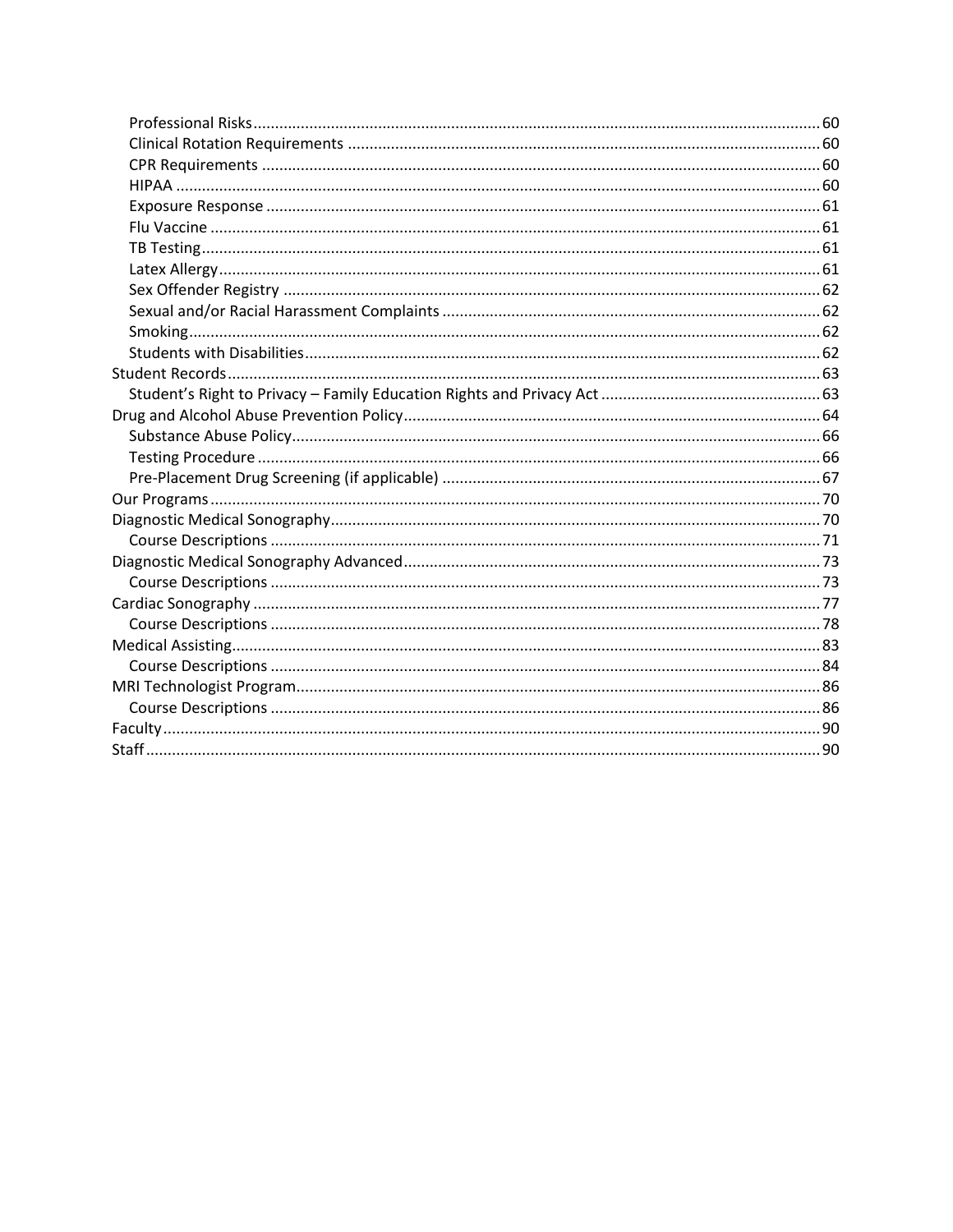# <span id="page-4-0"></span>President's Message

#### Congratulations!

Welcome to Sacramento Ultrasound Institute. It is with great pleasure and honor that I welcome you to Sacramento Ultrasound Institute (SUI). Making the first step to go to college is both a challenge and an opportunity. Every day we see and hear from students and graduates who are realizing their potential and moving ahead into a career path full of new adventures and opportunities. Along with the entire staff and faculty at the SUI, I am committed to your success.

Together we are looking forward to helping you learn and acquire the technical skills as well as life skills you will need to graduate and move forward in a new career. I have always believed that the investment one makes now to prepare for the future is paramount to the quality of life a person will experience later. Work hard to demonstrate the commitment to excellence and commitment to success and before you know it, you will graduate and move on to a new chapter in your life.

Sima Dermishyan President and Chief Executive Officer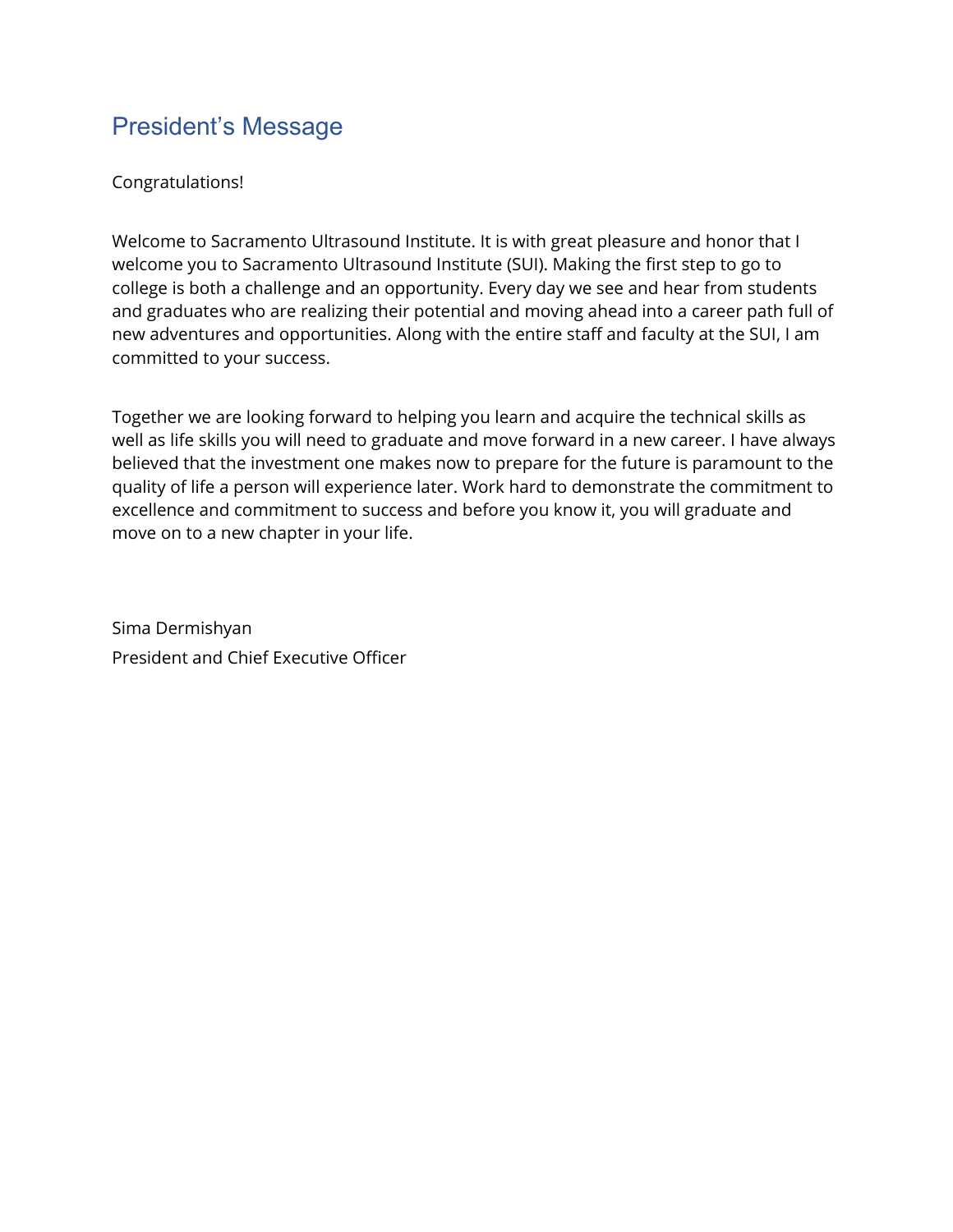# <span id="page-5-0"></span>Accreditation Explained

Accreditation is the recognition that an institution maintains standards requisite for its graduates to gain admission to other reputable institutions of higher learning or to achieve credentials for professional practice. The goal of accreditation is to ensure that education provided by institutions of higher education meets acceptable levels of quality. Additionally, accreditation allows the institution the opportunity to provide financial aid and students are eligible to take certification exams to become licensed or registered in their respective industry.

#### Institutional Accreditation

Sacramento Ultrasound Institute is institutionally accredited by the Accrediting Bureau of Health Education Schools (ABHES).

#### Programmatic Accreditation

The Medical Assisting, Diagnostic Medical Sonography and MRI Technologist programs are programmatically unaccredited.

There are two basic types of educational accreditation, one identified as "institutional" and one referred to as "specialized" or "programmatic." Institutional accreditation normally applies to an entire institution, indicating that each of an institution's parts is contributing to the achievement of the institution's objectives, although not necessarily all at the same level of quality.

Specialized accreditation normally applies to the evaluation of programs, departments, or schools which usually are parts of a total collegiate or other postsecondary institution. The unit accredited may be as large as a college or school within a university or as small as a curriculum within a discipline. Most of the specialized accrediting agencies review units within a postsecondary institution which is accredited by one of the regional or national accrediting agencies. However, certain of the specialized accrediting agencies accredit professional schools and other specialized or vocational or other postsecondary institutions which are free-standing in their operations. Thus, a "specialized" or "programmatic" accrediting agency may also function in the capacity of an "institutional" accrediting agency. In addition, a number of specialized accrediting agencies accredit educational programs within non-educational settings, such as hospitals.

#### Can the institutional accreditation system be used to determine whether my credit hours will transfer or what courses will satisfy my professional license renewal?

Accreditation does not provide automatic acceptance by an institution of credit earned at another institution, nor does it give assurance of acceptance of graduates by employers. Acceptance of students or graduates is always the prerogative of the receiving institution or employer.

For these reasons, besides ascertaining the accredited status of a school or program, students should take additional measures to determine, prior to enrollment, whether or not their educational goals will be met through attendance at a particular institution. These measures should include inquiries to institutions to which transfer might be desired or to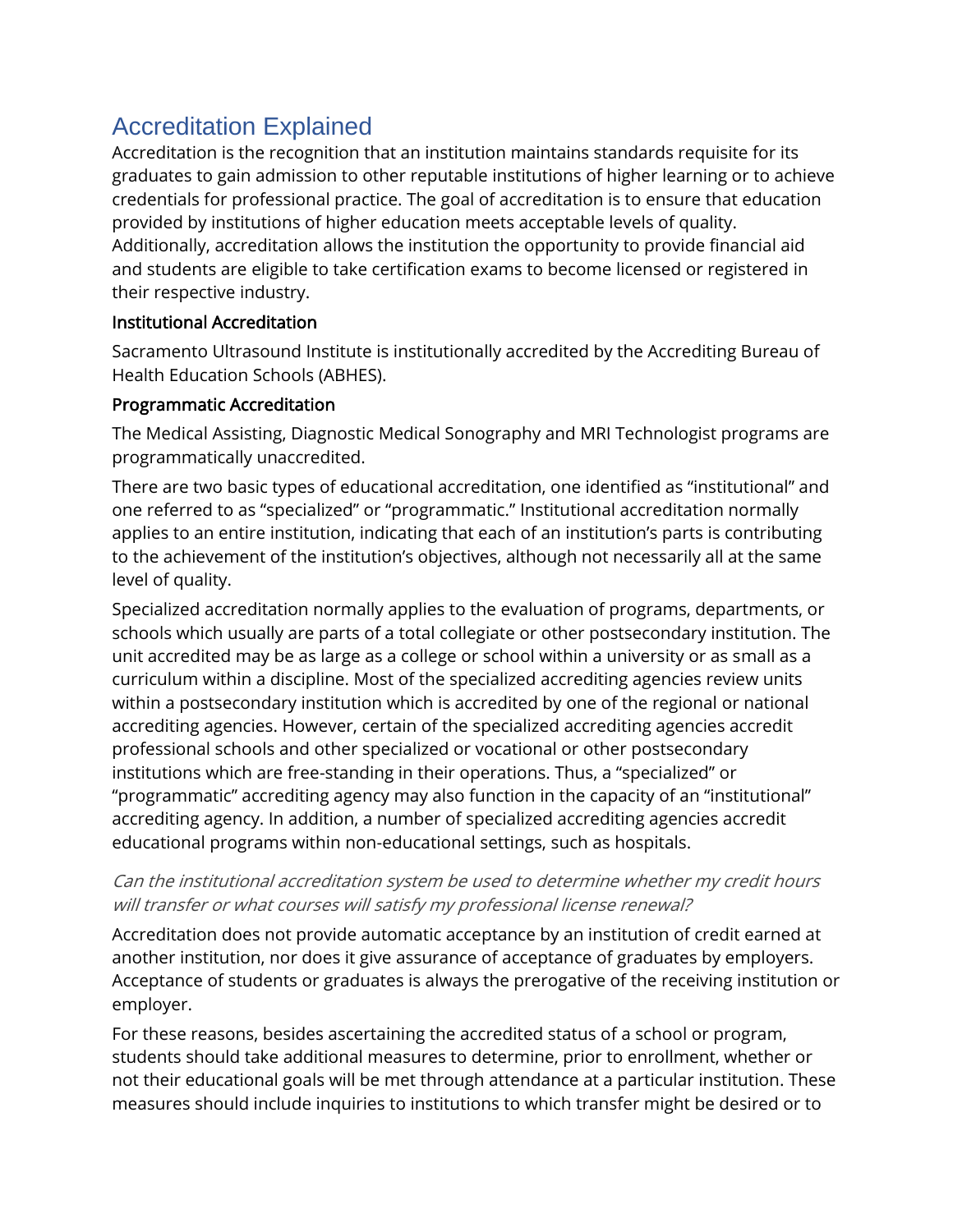prospective employers and, if possible, personal inspection of the institution at which enrollment is contemplated.<http://ope.ed.gov/accreditation/FAQAccr.aspx>

# NOTICE CONCERNING TRANSFERABILITY OF CREDITS AND CREDENTIALS EARNED AT OUR INSTITUTION

The transferability of credits you earn at Sacramento Ultrasound Institute is at the complete discretion of an institution to which you may seek to transfer. Acceptance of the diploma you earn in the educational program is also at the complete discretion of the institution to which you may seek to transfer. If the diploma that you earn at this institution is not accepted at the institution to which you seek to transfer, you may be required to repeat some or all of your coursework at that institution. For this reason, you should make certain that your attendance at this institution will meet your educational goals. This may include contacting an institution to which you may seek to transfer after attending Sacramento Ultrasound Institute to determine if your credits, or diploma will transfer.

Sacramento Ultrasound Institute will provide an Official Transcript and School Catalog to any student requesting to transfer credit from SUI to another school. The current catalog is also available online for public access.

# <span id="page-6-0"></span>Accreditations & Approvals

This institution is a private institution approved to operate by the California Bureau for Private Postsecondary Education. Approval to operate means the institution is compliant with the minimum standards contained in the California Private Postsecondary Education Act of 2009 (as amended) and Division 7.5 of Title 5 of the California Code of Regulations.

## <span id="page-6-1"></span>Institutional Accreditation

Sacramento Ultrasound Institute is institutionally accredited by the Accrediting Bureau for Health Education Schools (ABHES). ABHES accreditation does not include continuing education courses. ABHES is located at:

7777 Leesburg Pike Suite 314 N Falls Church, Virginia 22043 (703) 917-9503

### <span id="page-6-2"></span>Veterans Assistance

Sacramento Ultrasound Institute is authorized for the training of Veterans and eligible persons as an eligible institution. This approval will enable Veterans and their eligible dependents/spouses to utilize their GI Bill® benefits/Vocational Rehabilitation Benefits to train to become medical assistants, sonographers and/or MRI Technologists.

GI Bill® is a registered trademark of the U.S. Department of Veterans Affairs (VA). More information about education benefits offered by VA is available at the official U.S. government Web site at [https://www.benefits.va.gov/gibill.](https://www.benefits.va.gov/gibill)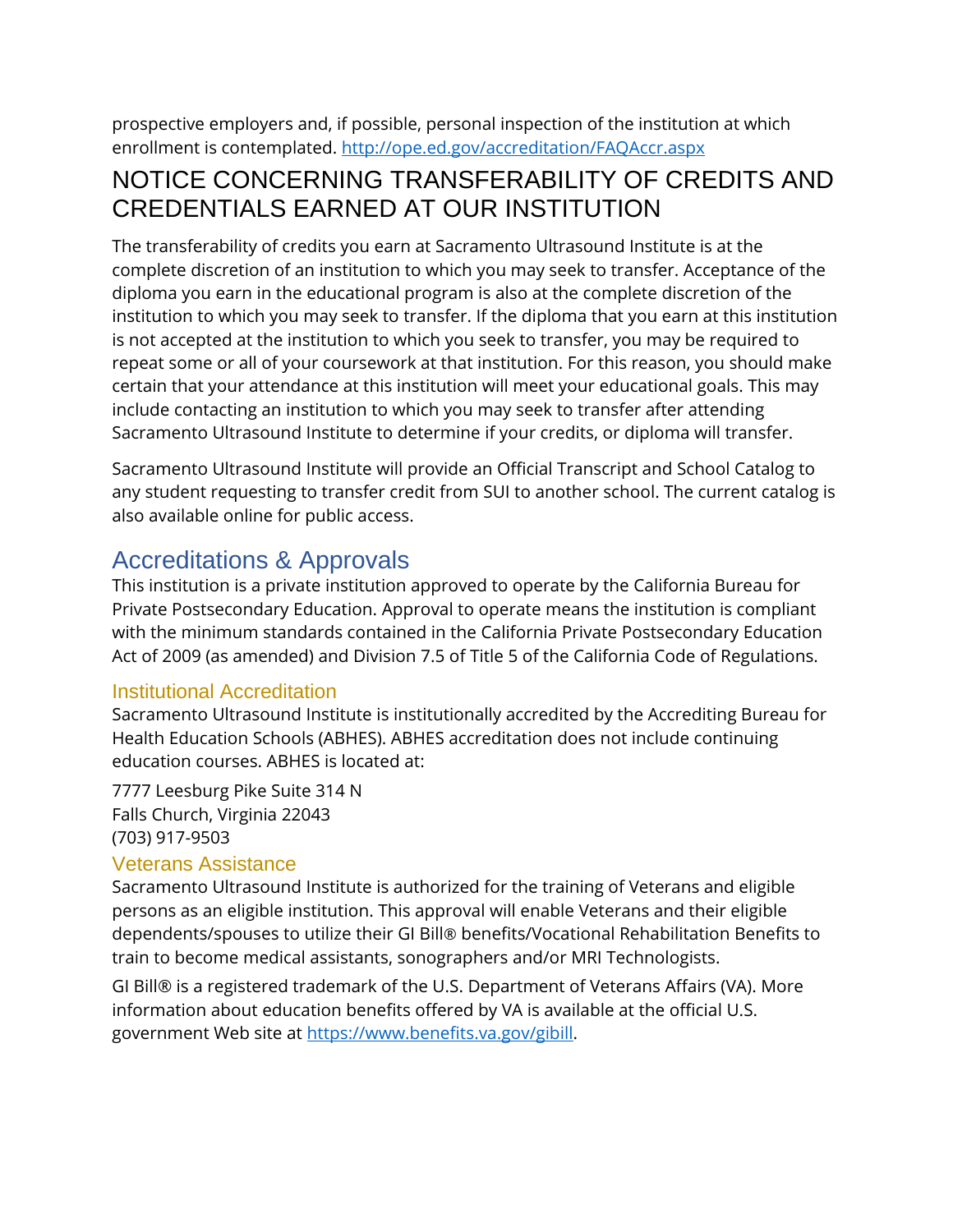## <span id="page-7-0"></span>Approval Disclosure Statement

Sacramento Ultrasound Institute has been granted approval to operate by the Bureau for Private Postsecondary Education pursuant to California Education Code Section 94915. The Bureau approval means the institution and its operation comply with the standards established under law for occupational instruction by Private Postsecondary Educational institutions and does not imply any endorsement or recommendation by the State or by the Bureau.

Instruction is provided in a blended format with both distance education and in residence with a facility occupancy level that will accommodate 50 students at any one time. California statute requires that a student, who successfully completes a course of study, be awarded an appropriate diploma or certificate verifying the fact. Sacramento Ultrasound Institute awards its graduates a certificate as an acknowledgment of their accomplishment. Prospective students are encouraged to visit the physical facilities of the school and to discuss personal educational and occupational plans with school personnel prior to enrolling or signing enrollment agreements.

### **CECU**

Sacramento Ultrasound institute is a member of Career Education Colleges and Universities (CECU).

#### **CAPPS**

Sacramento Ultrasound Institute is a member of the California Association of Private Postsecondary Schools (CAPPS).

### **SDMS**

Sacramento Ultrasound Institute is a member of the Society of Diagnostic Medical Sonographers (SDMS).

## ARRT

The MRI Technologist and Diagnostic Medical Sonography programs are recognized by the American Registry of Radiologic Technologists (ARRT).

# <span id="page-7-1"></span>Statement of Ownership

Sacramento Ultrasound Institute is formed as an S Corporation and is wholly owned by Sima Dermishyan, who also serves as the Chief Executive Officer.

Sacramento Ultrasound Institute has not filed for or been involved in any bankruptcy proceedings. Sacramento Ultrasound Institute does not have a pending petition in bankruptcy, is not operating as a debtor in possession, and has not filed a petition within the preceding six years or has a petition in bankruptcy filed against it within the preceding six years that resulted in reorganization under Chapter 11 of the United States Bankruptcy Code (11 U.S.C. Sec. 1101 et seq.).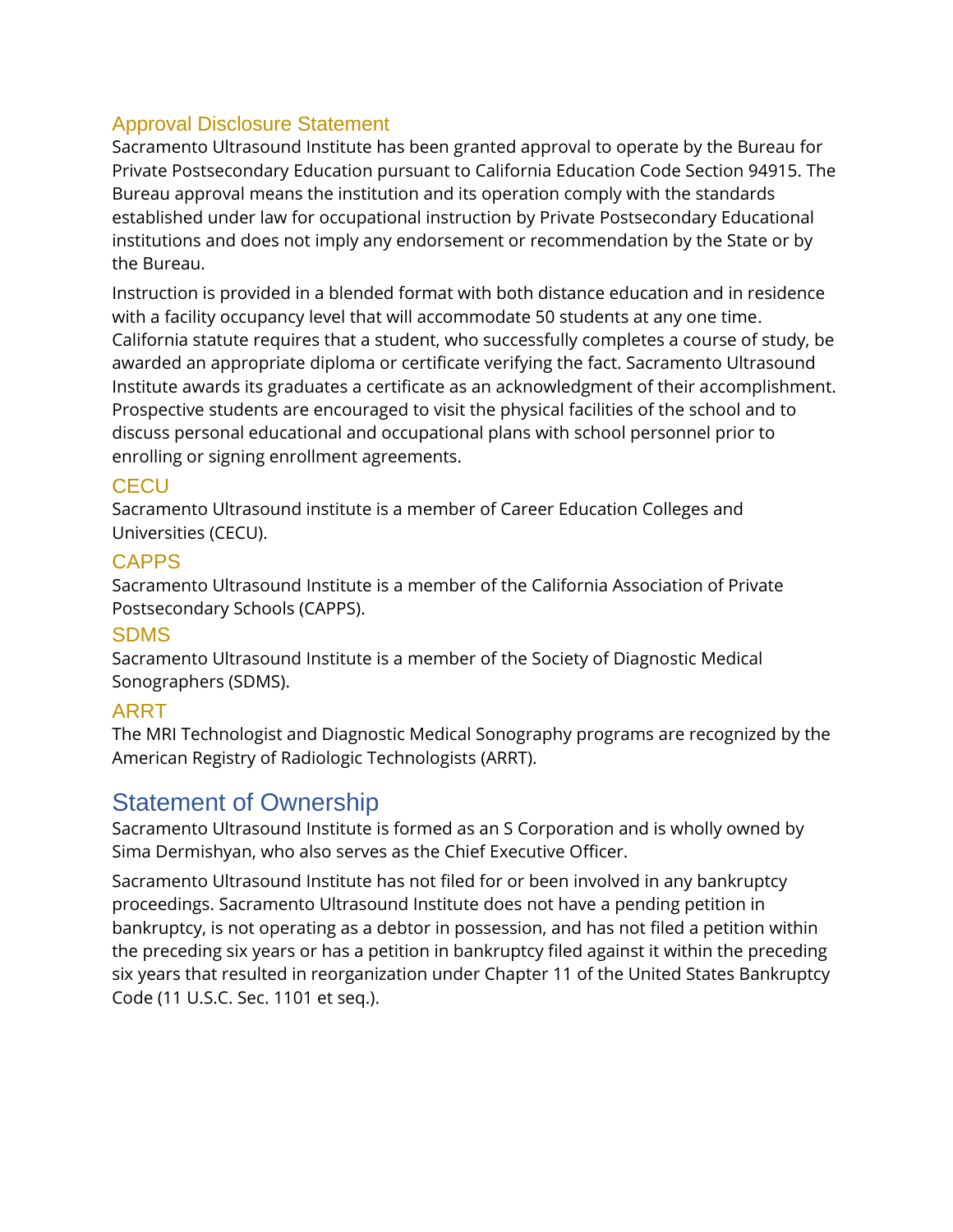### <span id="page-8-0"></span>About SUI Our History

<span id="page-8-1"></span>

| ע ושטור ו ווט<br>1983                                              | 2016                             |
|--------------------------------------------------------------------|----------------------------------|
| Sierra Hi Tech opened to train men and women in the Carmichael     | SUI expanded to a 12,000 sq. ft. |
| area in Drafting, CADD, Electronic Repair, Assembly and Computer   | campus.                          |
| related fields.                                                    |                                  |
| 2001                                                               | 2018                             |
| The administration incorporated and changed the name to College    | SUI receives a 6-year renewal of |
| of Career Training. Medical practice programs and trade industry   | accreditation from ABHES.        |
| practices were offered to upgrade the education to 21st Century    | SUI receives full approval to    |
| opportunities.                                                     | participate in Federal Financial |
|                                                                    | Aid.                             |
| 2009                                                               | 2019                             |
| College of Career Training shifted focus of programs into offering | Medical Assisting program is     |
| healthcare training while maintaining its core structure and       | introduced.                      |
| teaching philosophies.                                             |                                  |
| 2011                                                               | 2020                             |
| College of Career Training changed its name to the Sacramento      | SUI received permanent distance  |
| Ultrasound Institute (SUI) to better reflect its new focus.        | education approval.              |
| 2015                                                               | 2021                             |
| SUI received 4-year institutional accreditation from ABHES.        | The Diagnostic Medical           |
|                                                                    | Sonography Advanced program is   |
|                                                                    | replaced by the cardiovascular   |
|                                                                    | sonography program.              |
| <b>Executive Officers</b>                                          |                                  |

<span id="page-8-2"></span>Sima Dermishyan, CEO Samuel Yarmagyan, COO Samatalya Neverov, CFO

#### <span id="page-8-3"></span>Mission Statement

Sacramento Ultrasound Institute is committed to providing our students with an opportunity to learn and work in an environment where quality is always delivered. With our commitment and implementing constructive change, we will continue to produce knowledgeable graduates in the medical field.

#### <span id="page-8-4"></span>College Campus

SUI is located at 2233 Watt Ave Ste., 150, Sacramento, CA 95825. The school occupies an area that is approximately 12,000 square feet.

The campus includes the following:

Administrative offices comprised of offices for administrators, program directors and instructors.

One general storeroom and an electrical room maintained by administration.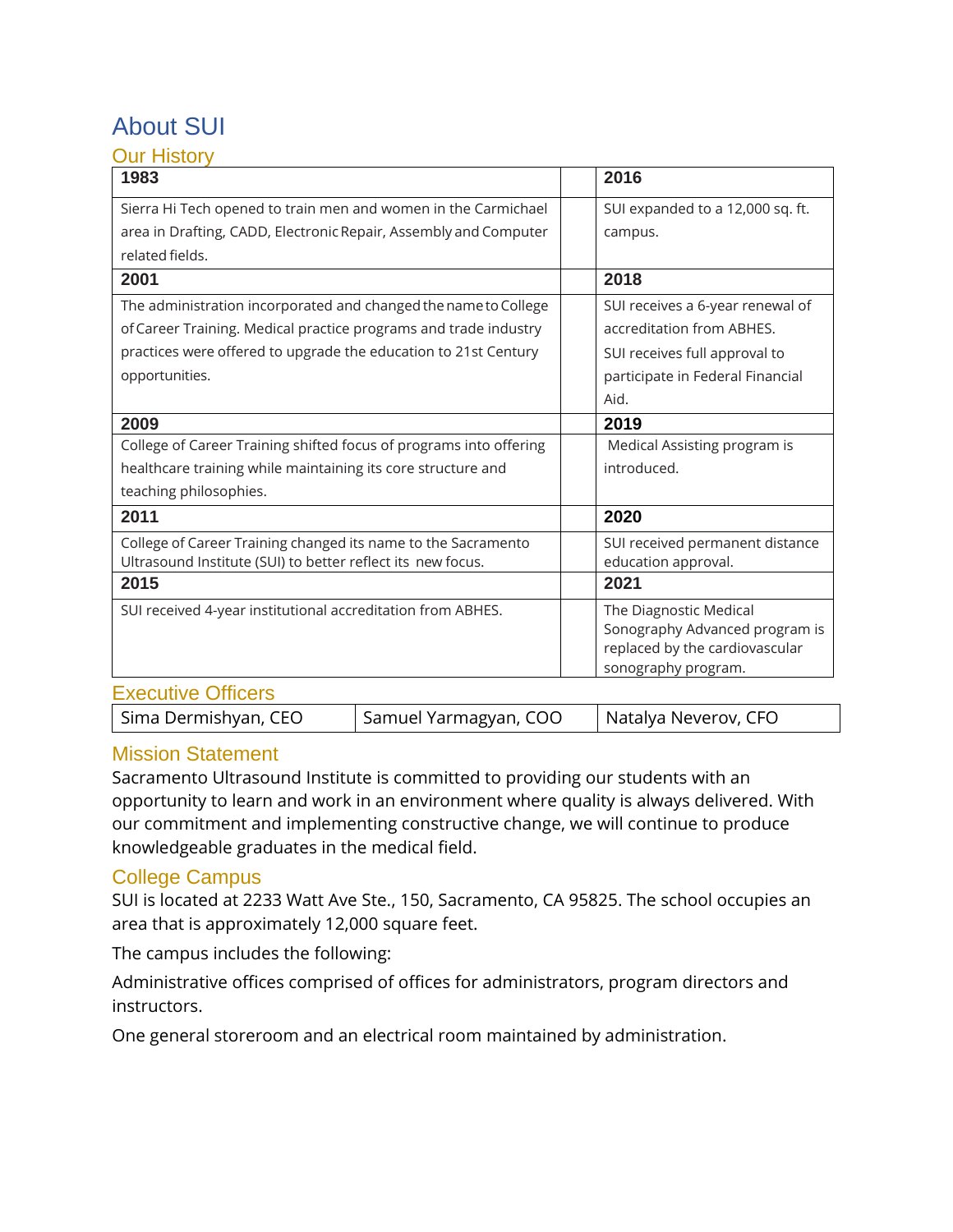The academic area is comprised of two shared faculty rooms, one classroom, two ultrasound labs, one medical assisting lab, and a student study area. The student break room is equipped with two refrigerators, and two microwave ovens.

All classrooms are equipped with dry erase writing boards, LCD projectors.

Skeletal, torso, and organ models are utilized in the classroom and lab to facilitate visual learning. Each lab also contains active equipment which is utilized to simulate the clinical setting. DMS simulators and phantoms are provided to aid in the educational process.

## <span id="page-9-0"></span>Student Resources

#### Advising and Counseling

All students are provided the opportunity for advising and counseling. Faculty may meet with students when advising is required. Tutoring is also available by appointment.

The staff of Sacramento Ultrasound Institute makes every effort to maintain close communication with its students. Students experiencing personal problems, which require professional counseling and is requested by the students, will be referred to the appropriate agencies.

#### Financial Aid

Financial Aid is available to all students who qualify. SUI has a dedicated support staff to assist with financial aid.

#### Technical Support

Students have access to technical support provided by Microtek and Zoom. Those experiencing technical difficulties must contact their instructor and/or technical support immediately at (916) 877-7977 between the hours of 8:00am-5:00pm, Monday-Friday. Faculty requiring assistance, should contact their Program Director or the Director of Education immediately at (916) 877-7977 between the hours of 8:00am-5:00pm, Monday-Friday.

#### Admission and Records

Student records are maintained electronically. Students may access their records at any time by scheduling an appointment with the registrar. All transcripts are maintained indefinitely.

#### Student Accessibility Services

Students with disabilities who require assistance should disclose this information, at the time of enrollment to the Admissions representative in order to determine a plan of action for support services.

#### Curricula/Course Descriptions

Please see the current SUI Catalog at [http://www.sui.edu/about/disclosures/.](http://www.sui.edu/about/disclosures/) Any proposed changes to program curriculum and/or course descriptions will be posted as an addendum to the SUI Catalog.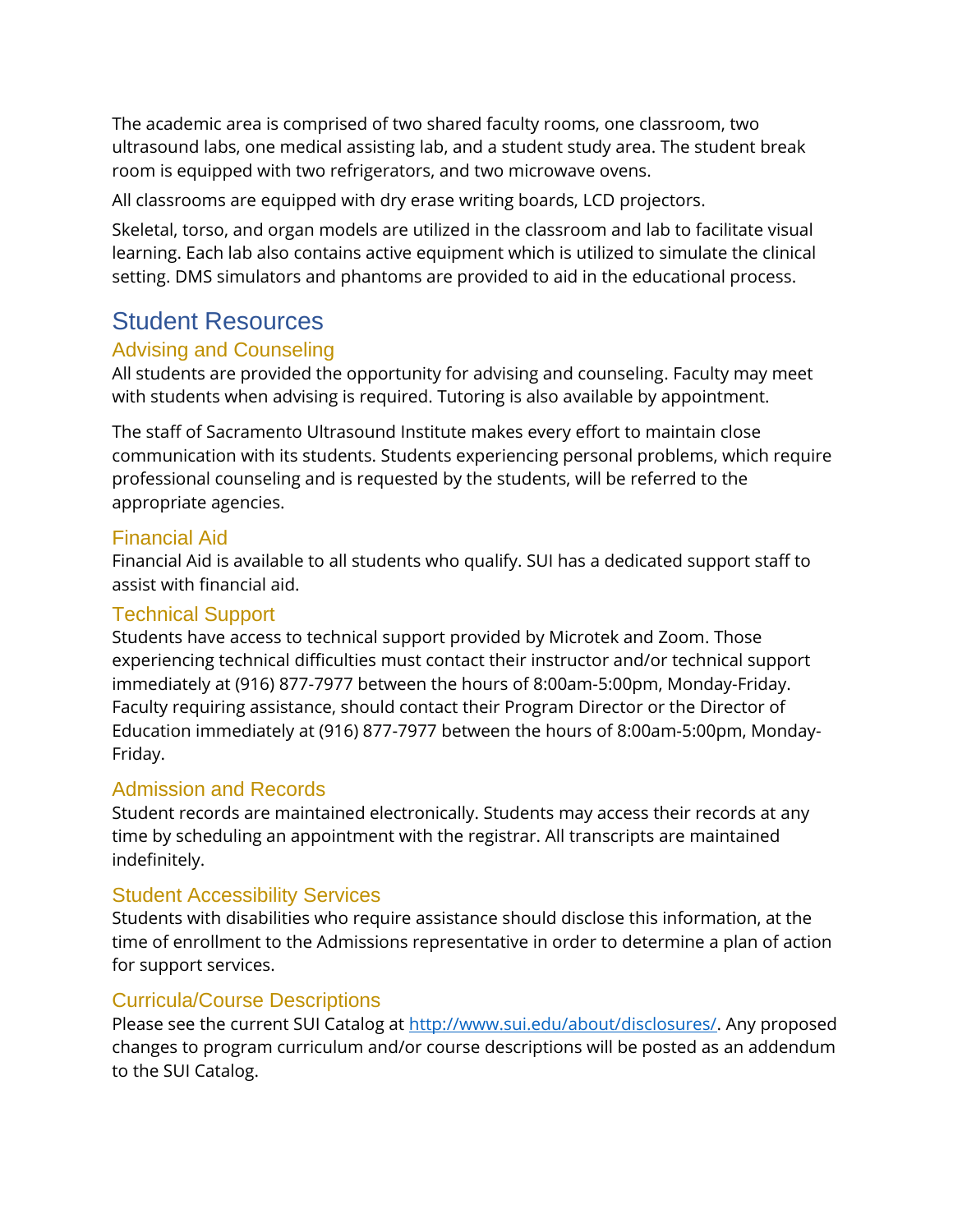### Computer and Internet Resources

Computer and Internet Resources are available for student use at Sacramento Ultrasound Institute. Students have access to equipment that are essential for their educational and work-related experiences.

## Lab – Diagnostic Medical Sonography & Cardiac Sonography

The labs provide students a hands-on environment to learn and practice fundamental scan techniques and proper patient care. The Diagnostic Medical Sonography labs are equipped with HD overhead projectors, dry erase whiteboards and Ultrasound machines to facilitate learning in both general and echocardiography concentrations. In addition to the DMS labs, Sacramento Ultrasound Institute provides students with a state-of-the-art scanning phantoms and simulator which can be utilized in the classroom and the labs to assist student learning of scanning skills and familiarity with pathological findings.

### Lab - Medical Assisting

The Medical Assisting lab is equipped with HD overhead projectors and dry erase white boards. The labs provide students a hands-on environment to learn and practice fundamental practices of the medical assisting field. The Lab is equipped with a variety of active equipment found in a doctor's office, such as 2 exam tables, autoclave, centrifuge, stethoscopes, blood pressure monitors, etc.

### **LearnSUI**

The online learning portal is available to students for idea sharing, communication between faculty and students, quizzes, research exchange, email communications, grades, and attendance verification. The learning resource platform is accessible 24 hours a day, seven days a week. It provides students with:

- Forums, chat rooms, and threaded conversations
- Text and course materials
- Instructor PowerPoint slides and/or study notes published by the instructor.
- Access to course syllabi and assignments

## Library Resources

Library resources include, but are not limited to, current magazine publications and medical books relative to sonography, MRI, and medical assisting fields. On campus library resources are available for student use. Students may access the library Monday through Friday 9:00 AM to 5:00 PM.

SUI offers a comprehensive collection of resources made available to our students in various publication formats (books, periodicals, etc.) through LIRN online library. In the LIRN Library environment, students and faculty have access to database vendors such as ProQuest, Credo, GALE, and PubMed. The LIRN library is a virtual resource for all students and faculty and is accessible 24/7. Refer to LearnSUI for access to LIRN and College Catalog. For technical support, contact the Campus Registrar, Tracie Renner at [Trenner@sui.edu/](mailto:Trenner@sui.edu) (916) 848-2240 during business hours of 8:00 am -5:00 pm or LIRN support at (727) 536- 0214.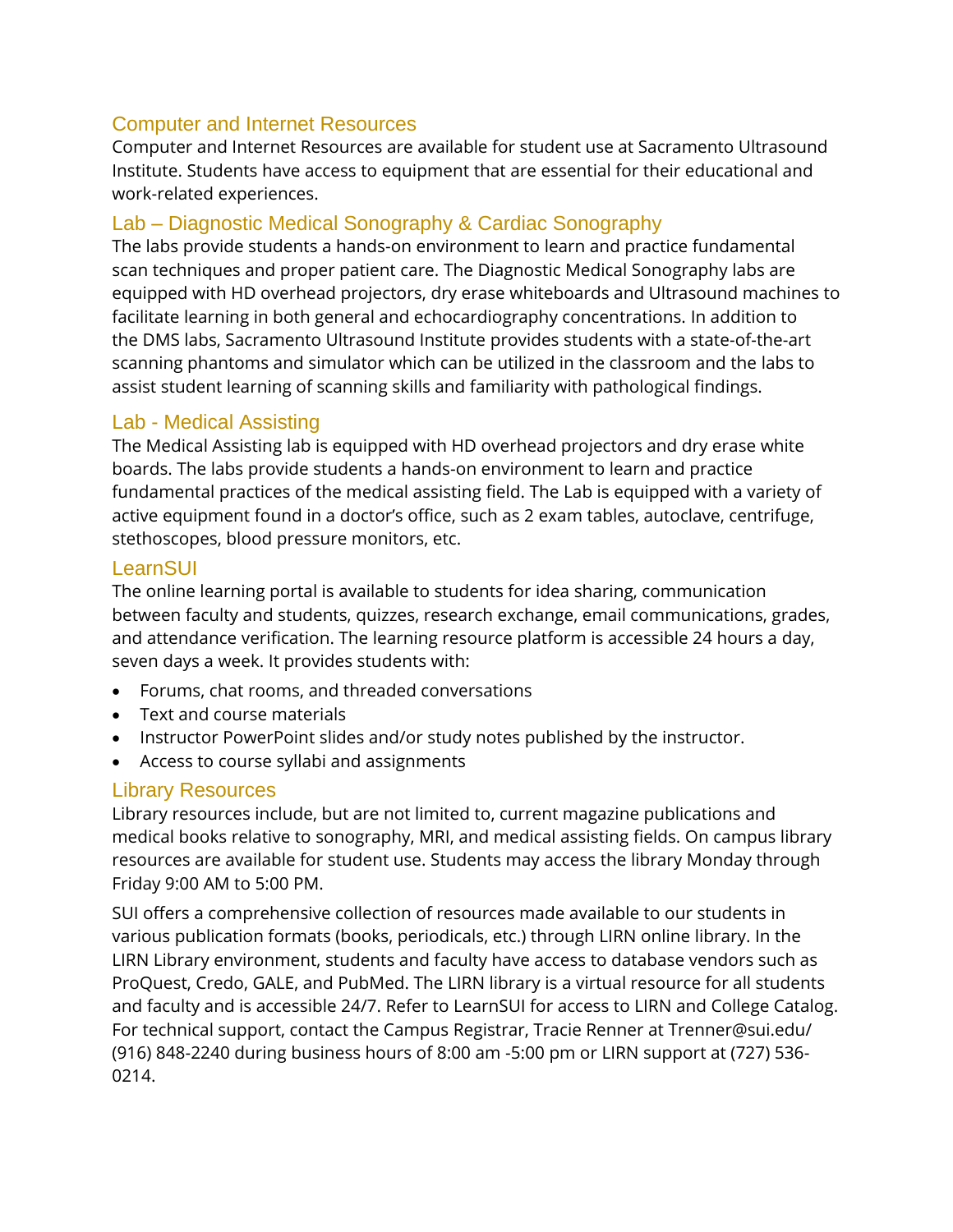#### <span id="page-11-0"></span>Employment Assistance

Sacramento Ultrasound Institute provides job search assistance to graduates in good standing. SUI cannot and does not guarantee employment upon graduation. The student must agree to cooperate with our Career Placement Coordinator in conducting a job search including providing a resume, participating in scheduled workshops, attending interviews, and completing all required assignments.

Finding employment is a joint effort between the student and the college. Sacramento Ultrasound Institute acts as a liaison between the graduate and the employment community. Information on job search techniques is provided to students and graduates based on current needs of local businesses and industries. Sacramento Ultrasound Institute's programs are comprehensive in nature and are designed to prepare students for entry-level positions.

This specific instruction is designed to give you that edge in successfully gaining employment in your program's field. Instruction may include areas such as:

- Resume Writing
- Successful Interviewing Techniques

Instruction relative to career development leads many students to eye opening approaches to job searching and ultimately, successful employment.

The student will be prepared to use the specialized training offered by many companies to new employees. Opportunities for career advancement will be greater due to the wide scope of knowledge each graduate will gain from SUI's training programs and their business adaptation.

A successful job search is dependent upon a self-confident, well-prepared applicant with a pre-planned strategy. The Career Placement Coordinator helps graduates develop and/or locate positions which best match the student's capabilities and experiences. It should be understood that the effort it takes to find a job upon completion of the program is equal to that of the program itself. In order to maximize chances for success, students must commit to a reasonable time frame to complete the job search process, which typically takes several months beyond graduation.

During this time, the student should maintain regular weekly contact with the school. It should also be understood that a potential employer may consider a job applicant's attitude, grades, attendance, and personal performance on an interview, work background, educational background, and other intangible factors in determining whether or not to hire the applicant.

The Career Placement Coordinator is also available to assist in future years when Sacramento Ultrasound Institute Alumni contemplate a change in employment. Only graduates of Sacramento Ultrasound Institute are eligible for Career Placement assistance. Sacramento Ultrasound Institute does not guarantee employment.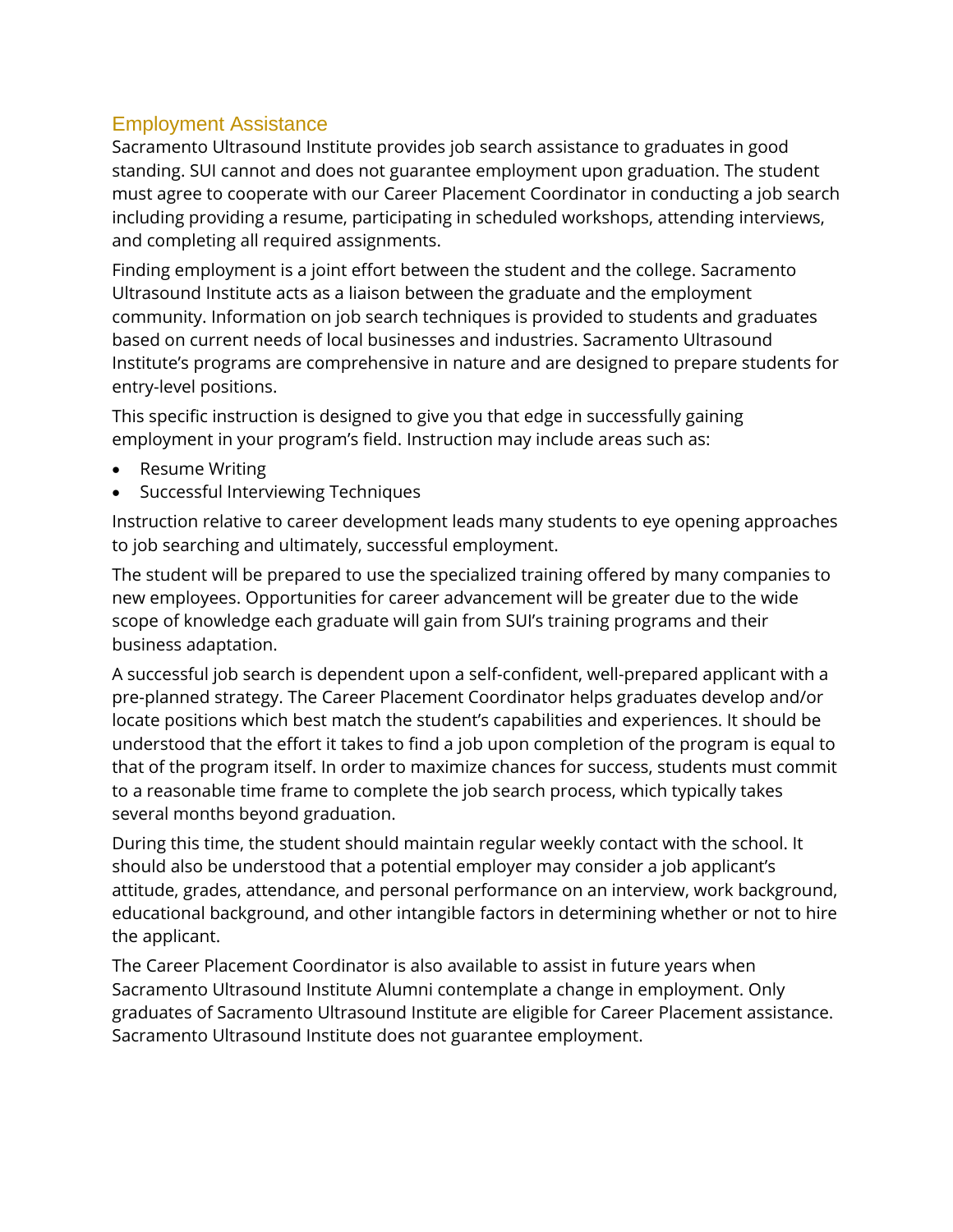### **Housing**

Sacramento Ultrasound Institute provides no assistance to find housing and has no dormitory facilities under its control. According to www.rentals.com, rentals in the Sacramento area start at approximately \$900.00 per month.

## Orientation for New Students

Orientation is conducted prior to the beginning of each program as a means of introducing new students to Sacramento Ultrasound Institute. During this orientation, members of the administration familiarize students with the school's facilities and explain academic policies and school regulations. All newly admitted students are required to attend the New Student Orientation. All students who are returning, re-enrolling after 180-day absence, or changing programs are required to attend the New Student Orientation with the incoming cohort as a first-time student.

### <span id="page-12-0"></span>Distance Education Requirements

Staying current with technology is an important part of the education at Sacramento Ultrasound Institute. Students have the option to receive a laptop as part of their program costs to assist them in their education.

Students will be required to have a laptop in class during the didactic portion of their program. If a student chooses to use their own laptop, they must verify that it meets the hardware and software requirements listed below.

Students must have access to a computer with the following:

- A processor of 2 GHz or faster
- 4 GB RAM or greater
- A high-speed internet connection with a connection speed of 1.5 MB/s or better.
- Monitor and video card with 1024x768 or greater resolution.
- Keyboard and Mouse is recommended
- Speakers/Headphones and Microphone
- A web camera capable of video web conferencing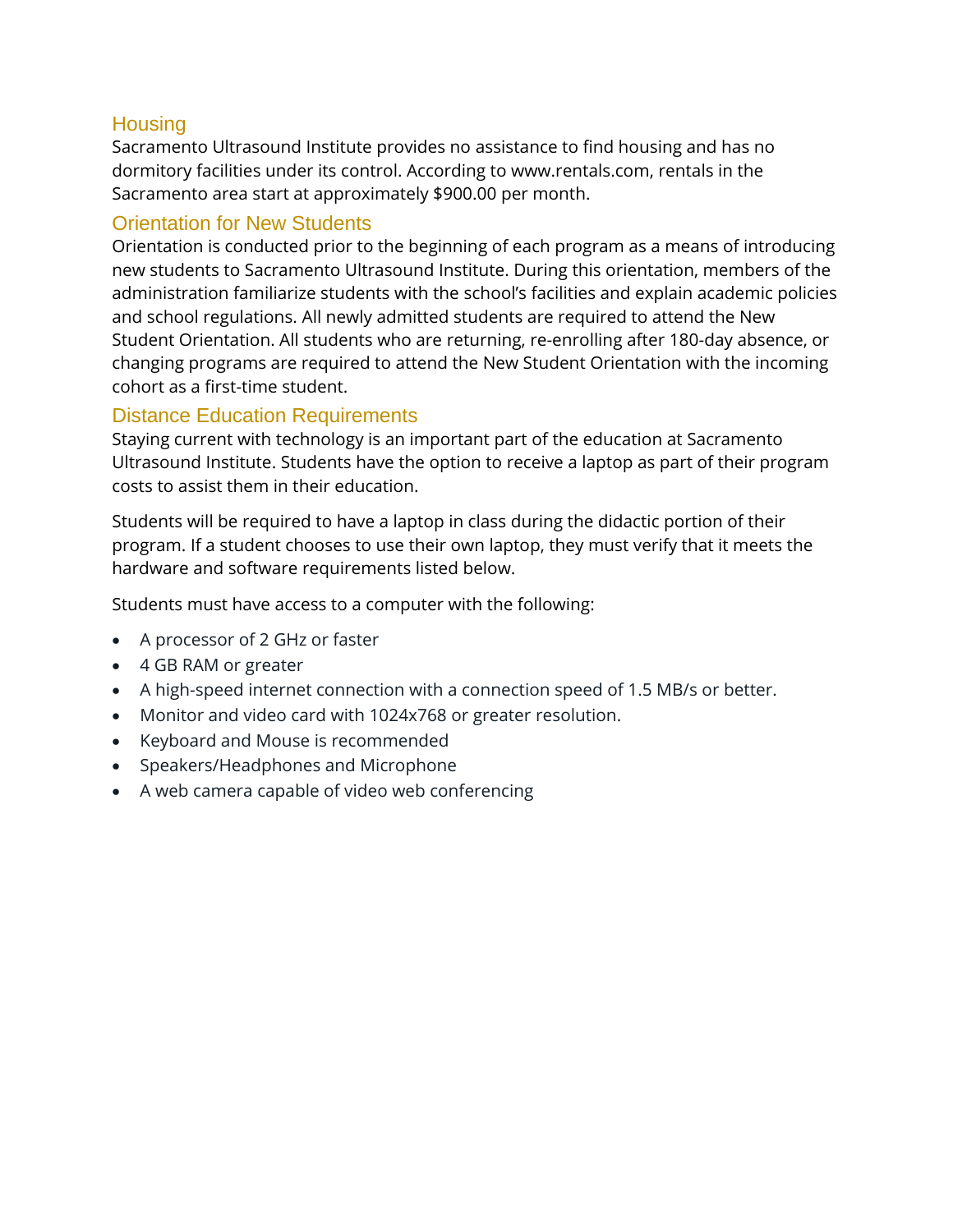#### Software and Applications

You will need a computer with Microsoft® Windows or Apple® Mac OS and familiarity with the following items:

#### Operating System:

|                    | <b>IMINIMUM</b> | <b>IRECOMMENDED</b>  |
|--------------------|-----------------|----------------------|
| Microsoft® Windows | Windows 7       | Windows 10 or higher |
| Apple® MacOSx      | MacOSx 10.10    | Latest version       |

Microsoft® Windows may be required for some technology courses.

#### Web browser:

| <b>WINDOWS BROWSER</b>       | <b>MINIMUM</b> | <b>RECOMMENDED</b> |
|------------------------------|----------------|--------------------|
| Google® Chrome               | 48 or higher   | Latest version     |
| Mozilla <sup>®</sup> Firefox | <b>45 ESR</b>  | Latest version     |
| Internet Explorer            | 10 or higher   | Latest version     |
| Microsoft <sup>®</sup> Edge  | 38 or higher   | Latest version     |
| <b>MAC OSX BROWSER</b>       | MINIMUM        | <b>RECOMMENDED</b> |
| Apple® Safari                | 8 or higher    | Latest version     |
| Google® Chrome               | 48 or higher   | Latest version     |
| Mozilla <sup>®</sup> Firefox | 45 ESR         | Latest version     |

Sacramento Ultrasound Institute only supports the browsers listed above.

Please note that newer browser versions incorporate security fixes and newer technologies, which may often lead to a better user experience. Current browser versions are highly recommended when the option is available.

#### Additional Software

- Microsoft® Office 2013
- An up-to-date installation of Adobe® Reader
- An up-to-date installation of the Adobe® Flash plug-in
- Local administrative privileges to operating system may be required to allow for installation of software and/or configure computer settings.
- A current security suite application (updated regularly)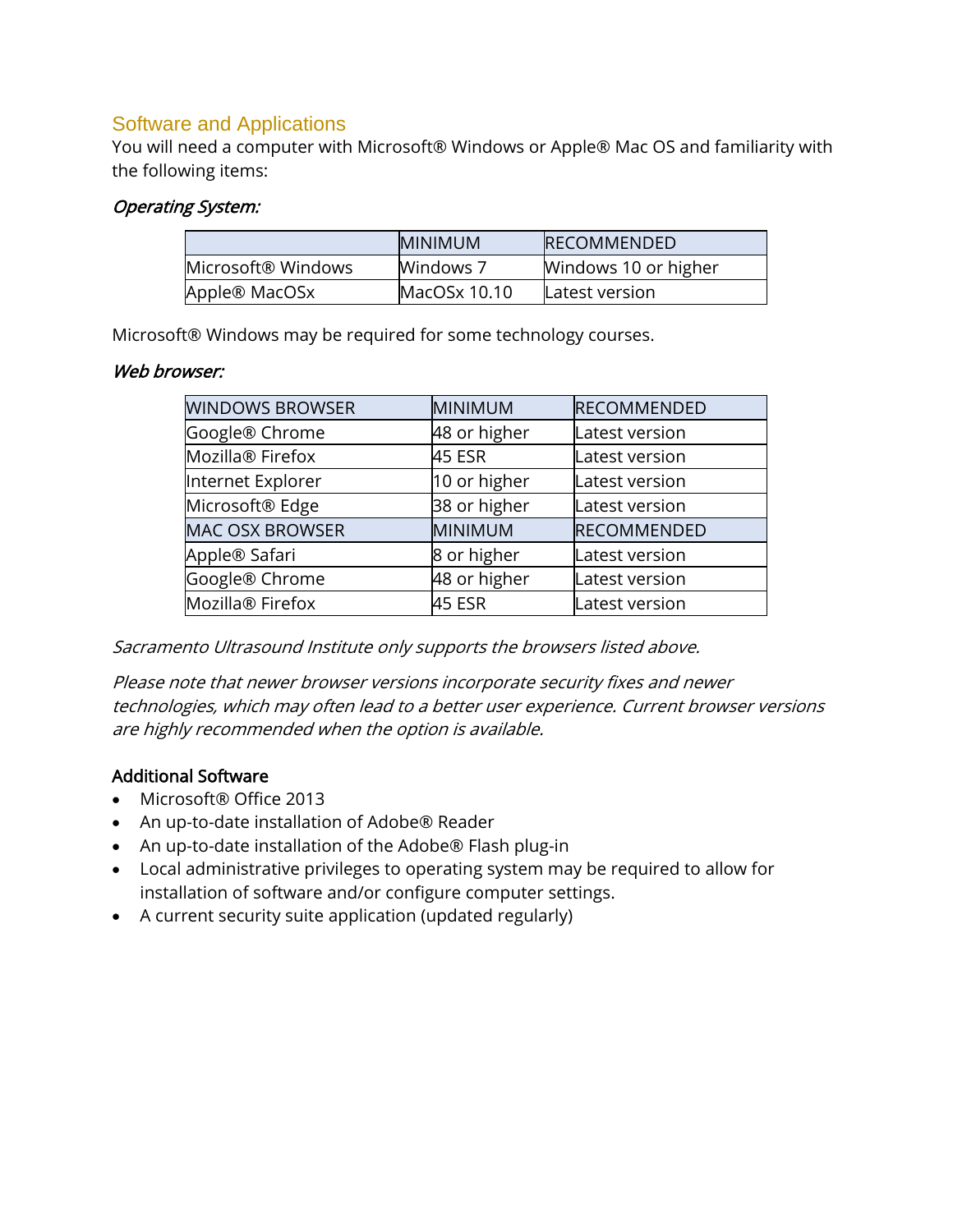# <span id="page-14-0"></span>Program Start Dates

| <b>Program</b>       |                 |                   |                    |                          |  |
|----------------------|-----------------|-------------------|--------------------|--------------------------|--|
| <b>DMS</b>           | AAS CS          | <b>AAS MRI</b>    |                    | <b>Medical Assisting</b> |  |
| <b>July 26, 2021</b> | October 4, 2021 | February 22, 2021 | August 16, 2021    | February 14, 2022        |  |
|                      |                 |                   | September 27, 2021 | March 28, 2022           |  |
|                      |                 |                   | November 8, 2021   | May 16, 2022             |  |
|                      |                 |                   | December 20, 2021  | June 27, 2022            |  |

# <span id="page-14-1"></span>Academic Calendar

| 2021 HOLIDAYS      |          |                                        | <b>COLLEGE BREAKS</b> |                 |
|--------------------|----------|----------------------------------------|-----------------------|-----------------|
| January 18         | Monday   | Martin Luther King's Day               | <b>Spring Break</b>   | $3/30 - 4/4$    |
| February 15        | Monday   | <b>Summer Break</b><br>Presidents' Day |                       | $7/1 - 19/19$   |
| May 31             | Monday   | <b>Memorial Day</b>                    | <b>Winter Break</b>   | 12/23/19-1/3/20 |
| July 4             | Sunday   | Independence Day                       |                       |                 |
| September 6        | Monday   | Labor Day                              |                       |                 |
| October 11         | Monday   | <b>Columbus Day</b>                    |                       |                 |
| November 11        | Monday   | Veterans' Day                          |                       |                 |
| November 28        | Thursday | <b>Thanksgiving Day</b>                |                       |                 |
|                    |          |                                        |                       |                 |
| 2022 HOLIDAYS      |          | <b>COLLEGE BREAKS</b>                  |                       |                 |
| <b>January 17</b>  | Monday   | Martin Luther King's Day               | <b>Spring Break</b>   | 4/11-15/2022    |
| <b>February 21</b> | Monday   | Presidents' Day                        | <b>Winter Break</b>   | 12/26-1/6/2023  |
| <b>May 30</b>      | Monday   | <b>Memorial Day</b>                    | <b>Summer Break</b>   | 7/4-22/2022     |
| July 4             | Monday   | Independence Day                       |                       |                 |
| <b>September 5</b> | Monday   | Labor Day                              |                       |                 |
| October 10         | Monday   | <b>Columbus Day</b>                    |                       |                 |
| November 11        | Friday   | Veterans' Day                          |                       |                 |
| November 24        |          |                                        |                       |                 |
|                    | Thursday | Thanksgiving Day                       |                       |                 |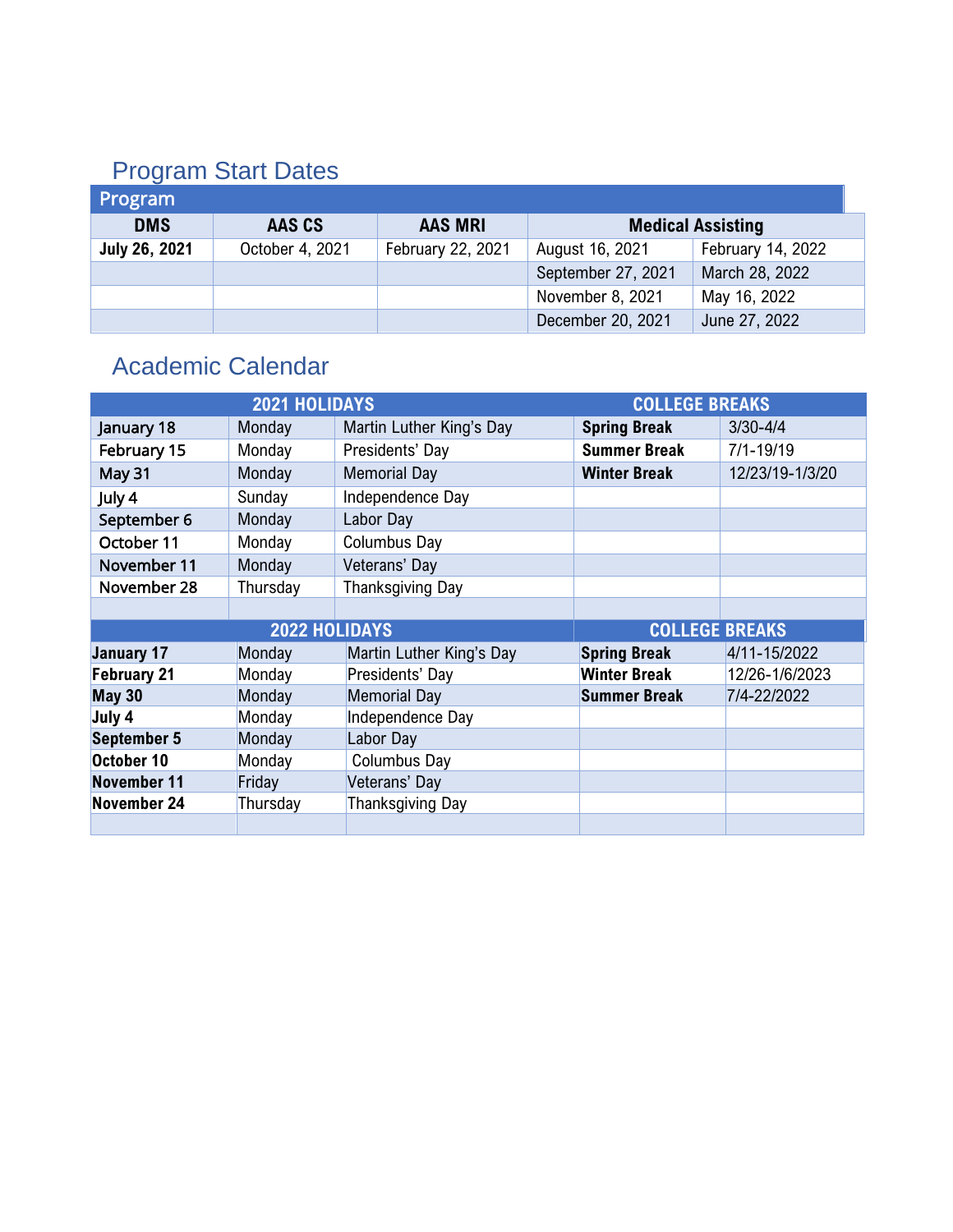## <span id="page-15-0"></span>**Admissions**

This Admissions Policy is used to define the enrollment requirements for individuals who wish to enroll at Sacramento Ultrasound Institute. Sacramento Ultrasound Institute must adhere to the U.S. Department of Education, the Accrediting Bureau for Health Education Schools (ABHES), and the Bureau for Private Postsecondary Education (BPPE) guidelines.

#### <span id="page-15-1"></span>The Admissions Process

- 1. The student must tour the facility or attend a program-based webinar and interview with an Admissions Representative. Information will include disclosures of completion, placement rates, tuition payment plans, and the applicant's professional educational goals.
- 2. Pay Registration Fee
- 3. Submit required paperwork: Statement of Intent, Resume, Clinical Observation Form (as applicable), Official Transcripts, Recommendation Letters, Immunization Records, Health Evaluation.
- 4. Pass the Entrance Exam
- 5. Participate in the Group interview (DMS, CS, and MRI only)

#### <span id="page-15-2"></span>SUI Selection Criteria

(DMS, CS, and MRI only)

SUI utilizes a regular (pool) admissions process. Once the enrollment period is open for the upcoming cohort, applicants are invited to submit the required documentation for their application and participate in the group interview (DMS/MRI). Upon completion of the group interview, the admissions committee convenes to review all completed applications.

Applicants meeting all of the program requirements will be selected using points earned from the following criteria:

- Wonderlic score
- Post-Secondary Education
- Academic Achievement: College GPA, final grades for all accepted transfer credits.
- Healthcare Background
- Resume
- Essay
- Group Interview
- Admission Evaluation

Based on the Committee's decision, the Admissions Director will send notification of acceptance or denial.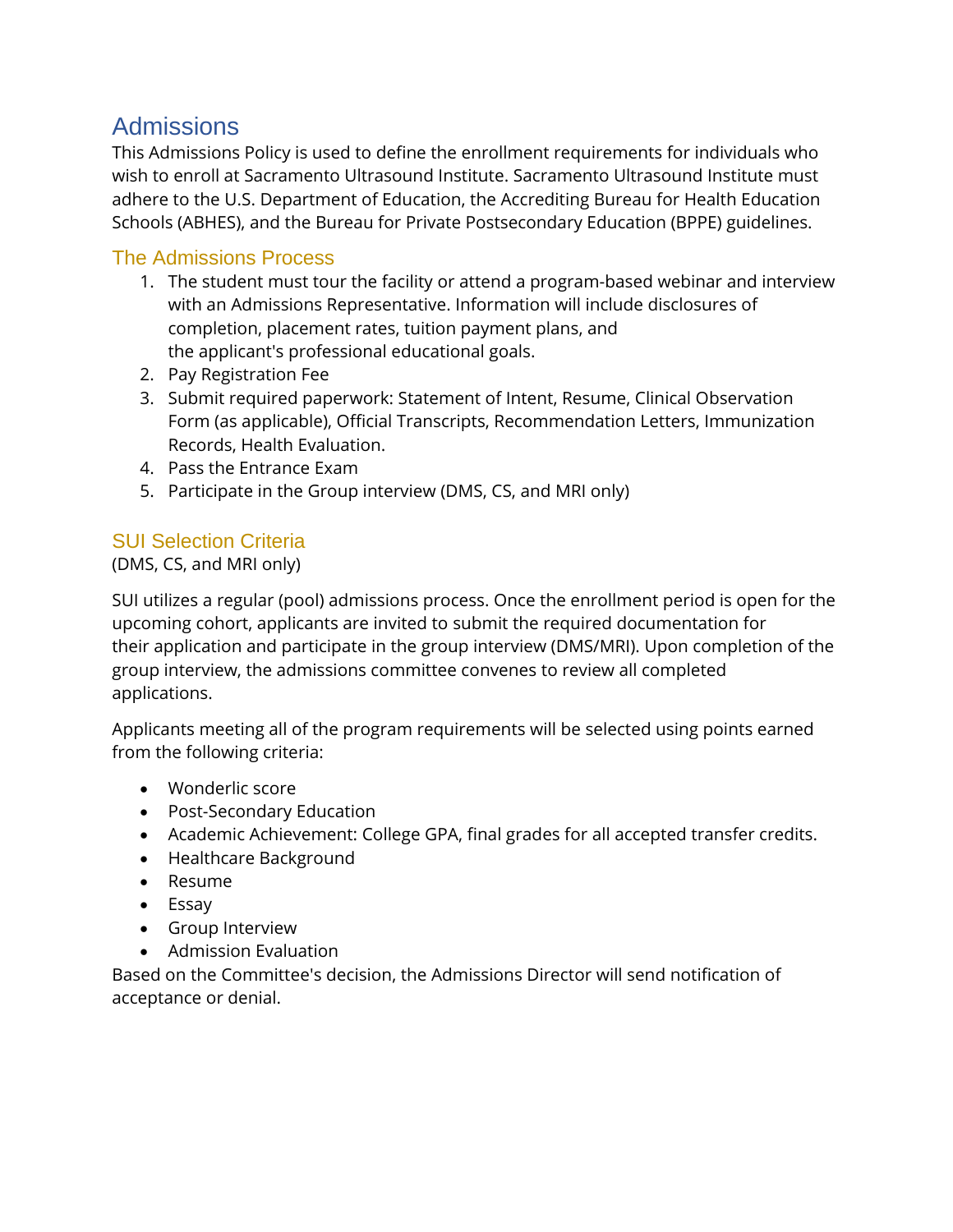### <span id="page-16-0"></span>General Admission Requirements for all Programs

- Must be a current resident in California. Government-issued I.D. is required.
- Be at least 18 years of age (Age will be verified with Individual's I.D.)
- Students must also be able to provide proof of appropriate educational requirement such as:
	- o Copy of high school diploma, or
	- $\circ$  Copy of high school transcript showing graduation date.

(Note: The high school diploma or transcript requirement can also be from a foreign school if it is equivalent to a U.S. high school diploma; Documentation of proof of completion of secondary education from a foreign country must be officially translated into English and officially certified as the equivalent of high school completion in the United States. Evaluation and certification of foreign transcripts to be completed by a member of the National Association of Credential Evaluation. Information regarding this organization and its members can be found at [www.naces.org/members.html\)](http://www.naces.org/members.html).

• Provide documentation of eligibility to work in the United States.

Please note, students must notify the institution if they plan to relocate out of state. SUI is only approved to operate in the state of California. Relocating out of state may adversely impact a student's ability to complete their program. Students must submit the Change of Address Form via the student portal prior to relocation.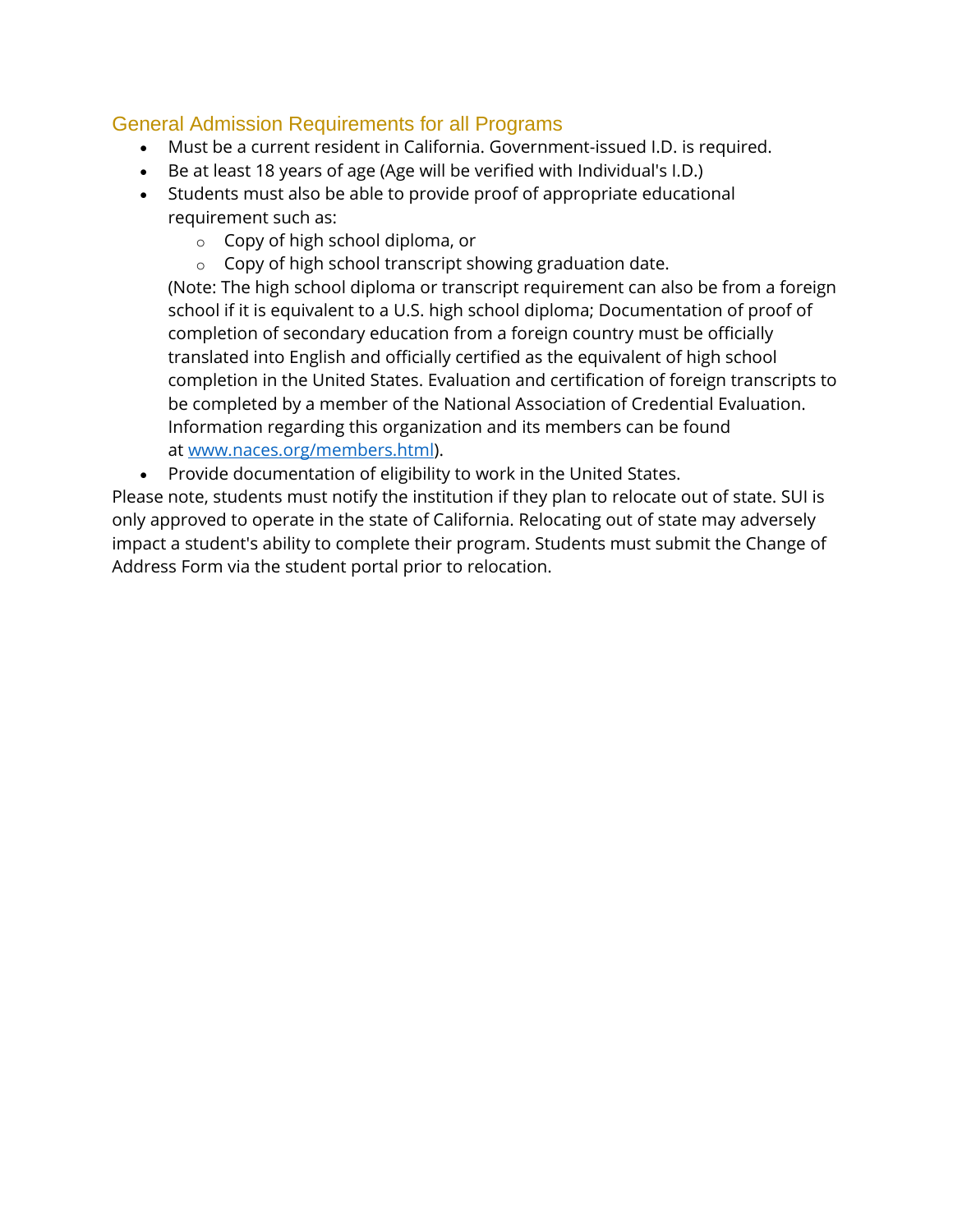| <u>Libyrain Opeenic Auniissions Requirements</u> |                              |                         |  |  |  |  |
|--------------------------------------------------|------------------------------|-------------------------|--|--|--|--|
| Program                                          | <b>Minimum Degree</b>        | <b>Minimum Entrance</b> |  |  |  |  |
| Diagnostic Medical Sonography                    | Associate Degree (Any Field) | 20+ Wonderlic Exam      |  |  |  |  |
| Cardiac Sonography                               | Associate Degree (Any Field) | 20+ Wonderlic Exam      |  |  |  |  |
| MRI Technologist                                 | High School Diploma / GED    | 20+ Wonderlic Exam      |  |  |  |  |
| <b>Medical Assisting</b>                         | High School Diploma / GED    | 75+ Admissions          |  |  |  |  |
|                                                  |                              | Assessment              |  |  |  |  |

#### <span id="page-17-0"></span>Program Specific Admissions Requirements

#### Diagnostic Medical Sonography Additional Admissions Requirements

- An Associate's Degree (any field) or higher in any discipline.
- Successful completion (defined as receiving a grade of "C" or higher) of college-level coursework in the subjects below. SUI does not accept Pass/Fail or Credit/No Credit grades in fulfillment of admissions prerequisites. Courses must be a minimum of three semesters or four-quarter credits.
	- o General Physics (topics must include sound waves, heat, light, and motion)
	- o Communication Skills (Written or Oral Communication, i.e., Speech, English Composition)
	- o College Algebra or higher-level mathematics
	- o Human Anatomy & Physiology

#### Cardiac Sonography Additional Admissions Requirements

- An Associate's Degree (any field) or higher in any discipline.
- Successful completion (defined as receiving a grade of "C" or higher) of college-level coursework in the subjects below. SUI does not accept Pass/Fail or Credit/No Credit grades in fulfillment of admissions prerequisites. Courses must be a minimum of five-quarter credits.
	- o General Physics (topics must include sound waves, heat, light, and motion)
	- o Communication (oral and written)
	- o College Algebra or higher-level mathematics
	- o Human Anatomy & Physiology
	- o Medical Terminology

#### <span id="page-17-1"></span>Advanced Placement & Credit Granting

There is a \$75 non-refundable service charge for transfer credit evaluation. All decisions on transfer credit or experiential learning are final. Students can be granted credit for up to 75% of the total hours in the program.

To transfer credits from another institution, official transcripts must be sent directly from the other institution, armed forces, and SUI for review and evaluation. The credits awarded will be evaluated on a case-by-case basis. A letter grade of "C" or better is required to receive credit for that particular course. Transfer credit towards a specific program, experiential learning, challenge examinations, and achievement tests might be given for previous related education if the credits were granted within the last five (5) years from an institution accredited by an agency that is recognized by the United States Department of Education (USDOE) or the Council for Higher Education Accreditation (CHEA).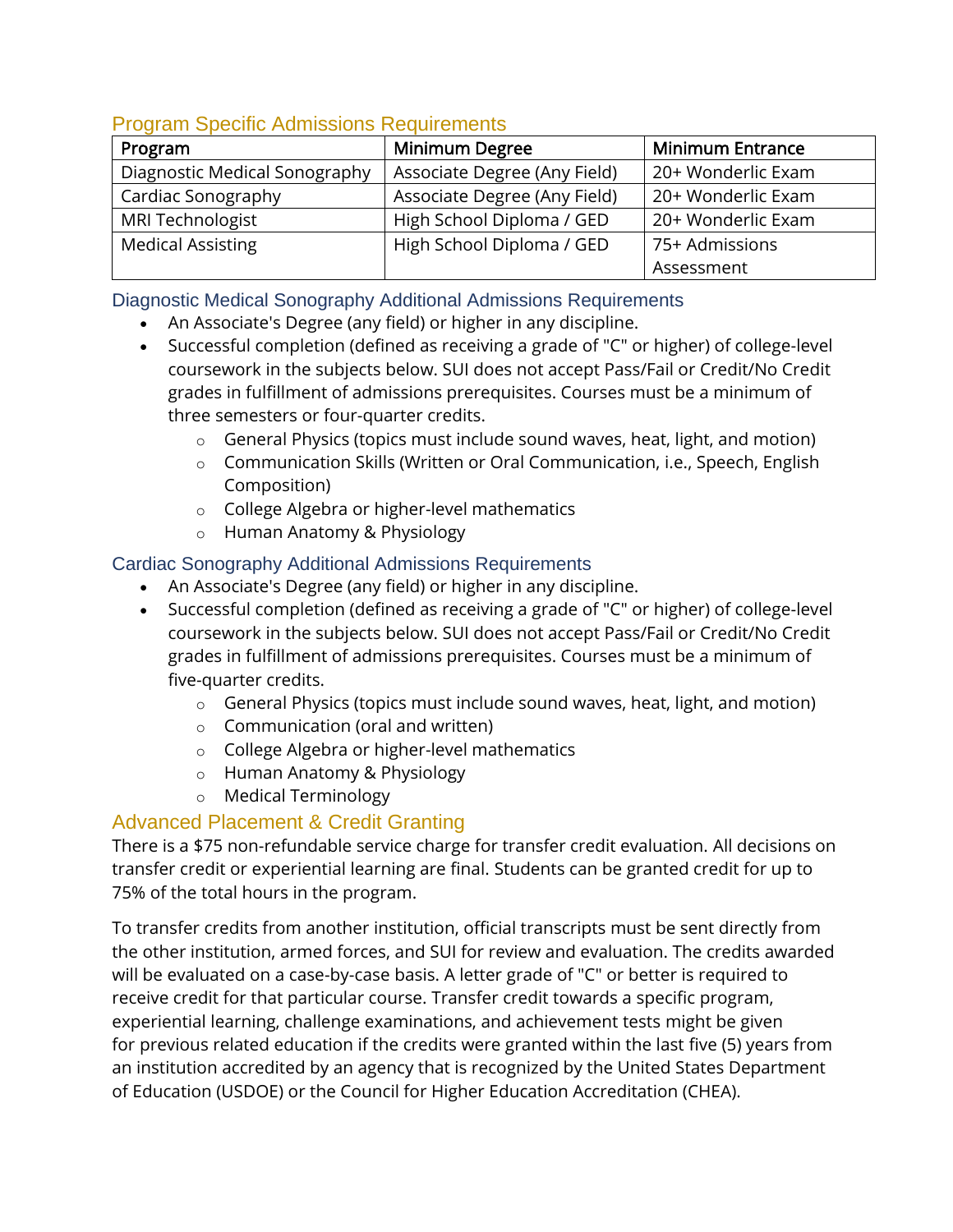Transfer Credit must be requested at the time of enrollment. If Transfer Credit is granted, the applicable course credit hour charges will be deducted from the student's total tuition cost, and the corresponding course will be listed on the student's transcript with a grade of "T.R.." Transfer credit courses are not counted in the CGPA.

Note: Students must complete college-level Anatomy & Physiology with lab and Medical Terminology in order to receive transfer credit for the (SUI001) Anatomy & Physiology course at SUI.

Note: All hours attempted will count toward the Title IV, HEA funding 150% quantitative requirements, not just the hours accepted as transfer hours.

Experiential Learning: SUI does not grant credit for life experience unless the experiential learning culminated in licensure or certification in a professional field. Where a particular licensing or government agency requires credit for experience to be granted as determined by a written and/or practical examination, SUI will comply with such regulations.

#### <span id="page-18-0"></span>Foreign Transcript/Diploma

All foreign transcripts and degrees must be evaluated and translated by a NACES member evaluator. The evaluation must indicate that the degree is the equivalent of a United States High School Diploma, Associate, or Bachelor's Degree in order to be accepted by SUI. (Information regarding this organization and its members can be found at [www.naces.org/members.html\)](http://www.naces.org/members.html)

#### <span id="page-18-1"></span>Articulation Agreements:

Sacramento Ultrasound Institute currently does not have any articulation agreements.

The school does not accept Ability to Benefit (ATB) students and does not offer a Comprehensive Transition Postsecondary Program.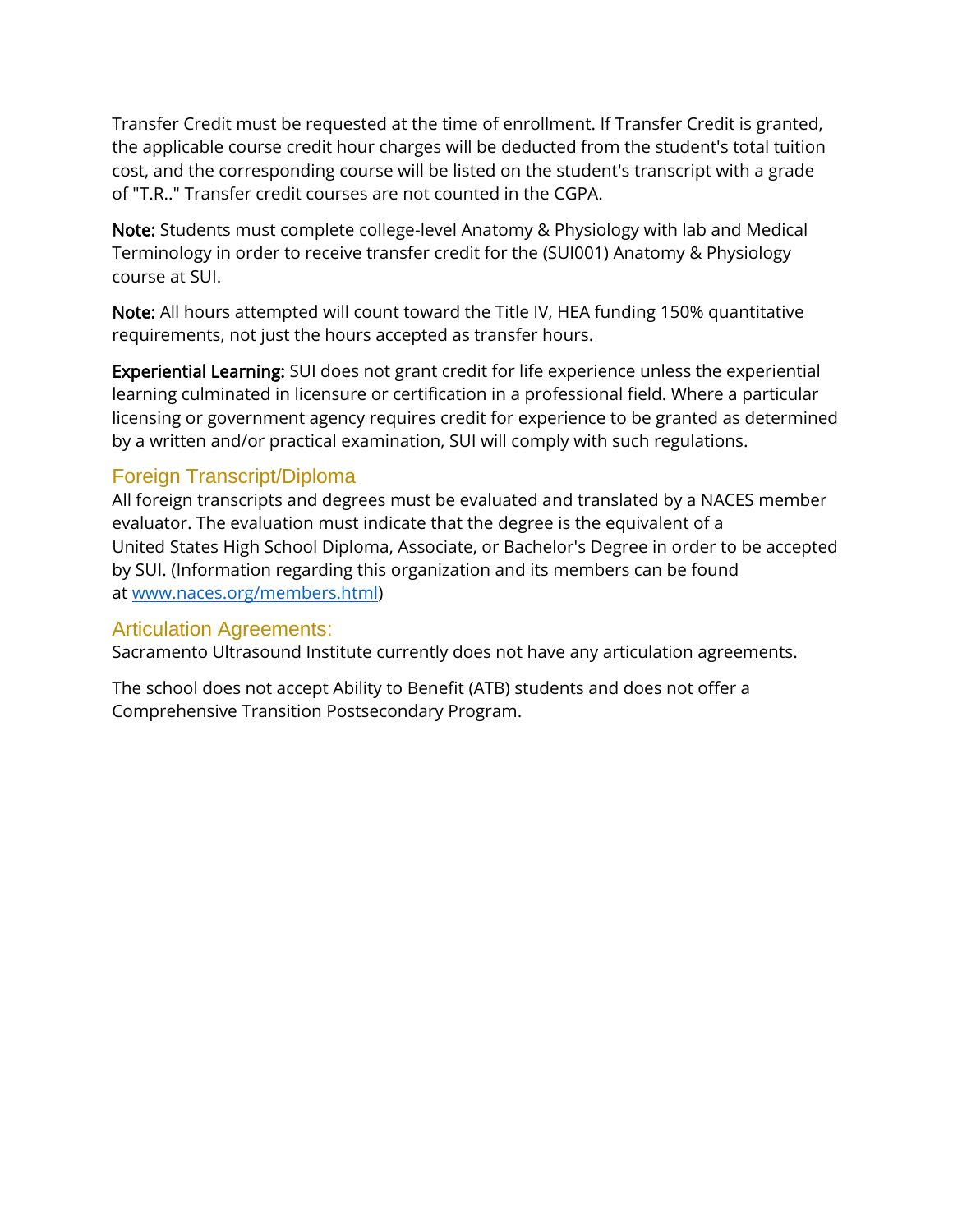#### <span id="page-19-0"></span>Background Check

Applicants are required to complete a general and criminal background check as part of the enrollment process and prior to the start of the externship, as requested by the intended clinical site. The tuition for the DMS(A) and MRI programs covers one background check. Sacramento Ultrasound Institute will facilitate the background check procedure. The entrance background check results will be shared with the clinical site by the School.

Background check results could impact the student's ability to remain in the program due to the inability to place a student at a clinical site. Also, negative background check results could hinder the student's ability to complete the program's graduation requirements or obtain certification after completing the program.

Applicants should be aware that the clinical site can request an additional background check or refuse a student based upon the results. Applicants should check state regulations related to criminal convictions and the ability to be licensed.

#### Entrance Exam

Diagnostic Medical Sonography, Cardiac Sonography, and MRI Technologist programs: The Wonderlic Exam is a general assessment test that is designed to test the students' level of comprehension and existing knowledge. The applicant is eligible to take this test upon submission of the application and registration fee.

If administered on campus, the test consists of 50 multiple choices and fill-in questions testing Math and English skills which must be completed within 12 minutes. If administered online, the test consists of 30 multiple choices and fill-in questions testing Math and English skills which must be completed within 8 minutes.

An applicant can take the test up to two (2) times for each program application with a least one day after the first attempt. Should the applicant be unsuccessful in obtaining the required score within the two (2) attempts, the application is considered incomplete for that cohort.

The applicant is eligible to apply for a different program; however, they are ineligible to reapply to the same cohort. Results are valid for one year. Please note, if a graduate (or current student) applies for another program and his/her SLE result has expired, this person must retake the test.

#### Medical Assisting program:

The Admissions Assessment combines questions that measure basic math and cognitive reasoning skills with additional questions that measure an applicant's mindset approaching the education process. The test is administered online and on-campus, consisting of 50 multiple-choice (MC) questions; on math, reading comprehension, verbal reasoning, numerical reasoning, and mindset. The test is timed for 15 minutes. Should the applicant be unsuccessful in obtaining the required score within the two (2) attempts, the application is considered incomplete for that cohort. An applicant can take the test up to two (2) times for each cohort with a least one day after the first attempt. Results are valid for one year.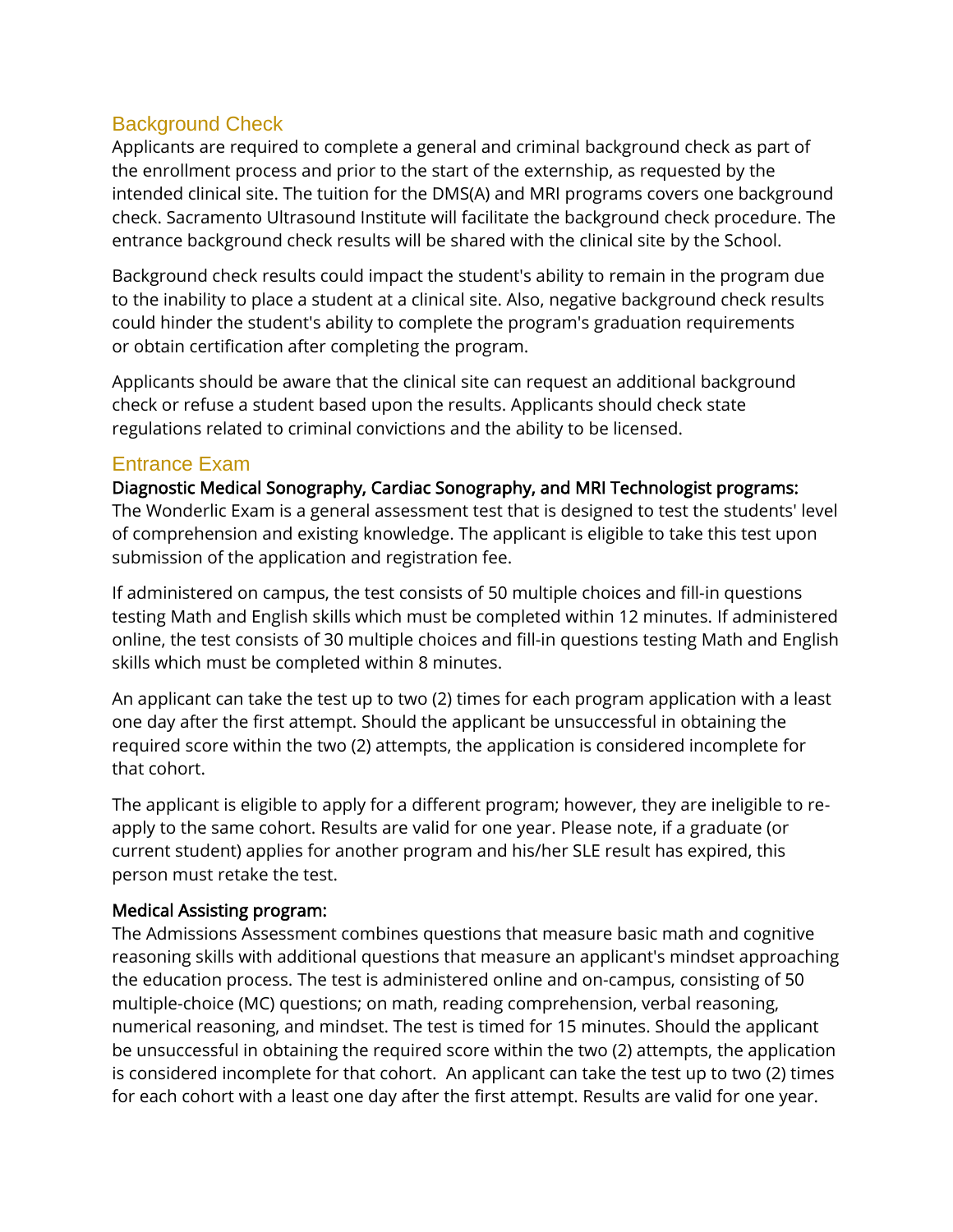#### <span id="page-20-0"></span>Health Requirements - Physical

- Lift more than 50 pounds and push-and-pull routinely.
- Hear sufficiently to assess patient needs and communicate verbally.
- Have full use of legs, arms, hands, and wrists.
- Possess adequate visual acuity to review sonograms, including color distinctions (as applicable), and sufficient visual acuity to read computer screens.
- Stand and walk on your feet 80% of the time.
- Reach at or above shoulder level intermittently for 90% of work time.
- Work compassionately and effectively with the sick patients.

#### Health Requirements - Required Shots and Vaccinations

- Tuberculin (T.B.) Skin Test—within the last 6 months
- Tdap—Current within 10 years
- Measles/Mumps/Rubella (MMR)
- Varicella (chickenpox)
- Flu Shot

#### <span id="page-20-1"></span>Performance Fact Sheet

Prospective students are encouraged to review this catalog prior to signing an enrollment agreement. Prospective students are also encouraged to review the School Performance Fact Sheet, which must be provided prior to signing an enrollment agreement.

#### <span id="page-20-2"></span>Registration Fee

All new applicants are subject to pay the \$100 registration fee. The registration fee is valid for one year and is non-refundable. However, individuals who were enrolled, never started the program and wish to enroll again are considered to be first-time applicants.

## <span id="page-20-3"></span>Readmission

Any student who wishes to be considered for readmission must submit a written request to the Program Director explaining the reasons for readmission. Readmission will be determined on an individual basis by the Appeals Committee. A student who has voluntarily dropped from a program or has been dropped due to academic or attendance reasons and has been out of the program for 12 months or longer must take the entire program over and meet all requirements satisfactorily. Readmission will be subject to demonstration that the conditions that caused the dismissal or withdrawal have been rectified. A student seeking readmission may not be allowed readmission for up to one year depending on the circumstance surrounding the withdrawal or termination and is reviewed in a case-by-case situation. Any student, upon readmission, will be evaluated for skill level to determine if previous credit will apply. The student will be notified in writing of the Committee's decision within 14 days of receipt of the written request for readmission. The decision of the Committee is final. Readmission will be allowed on a "space available" basis only.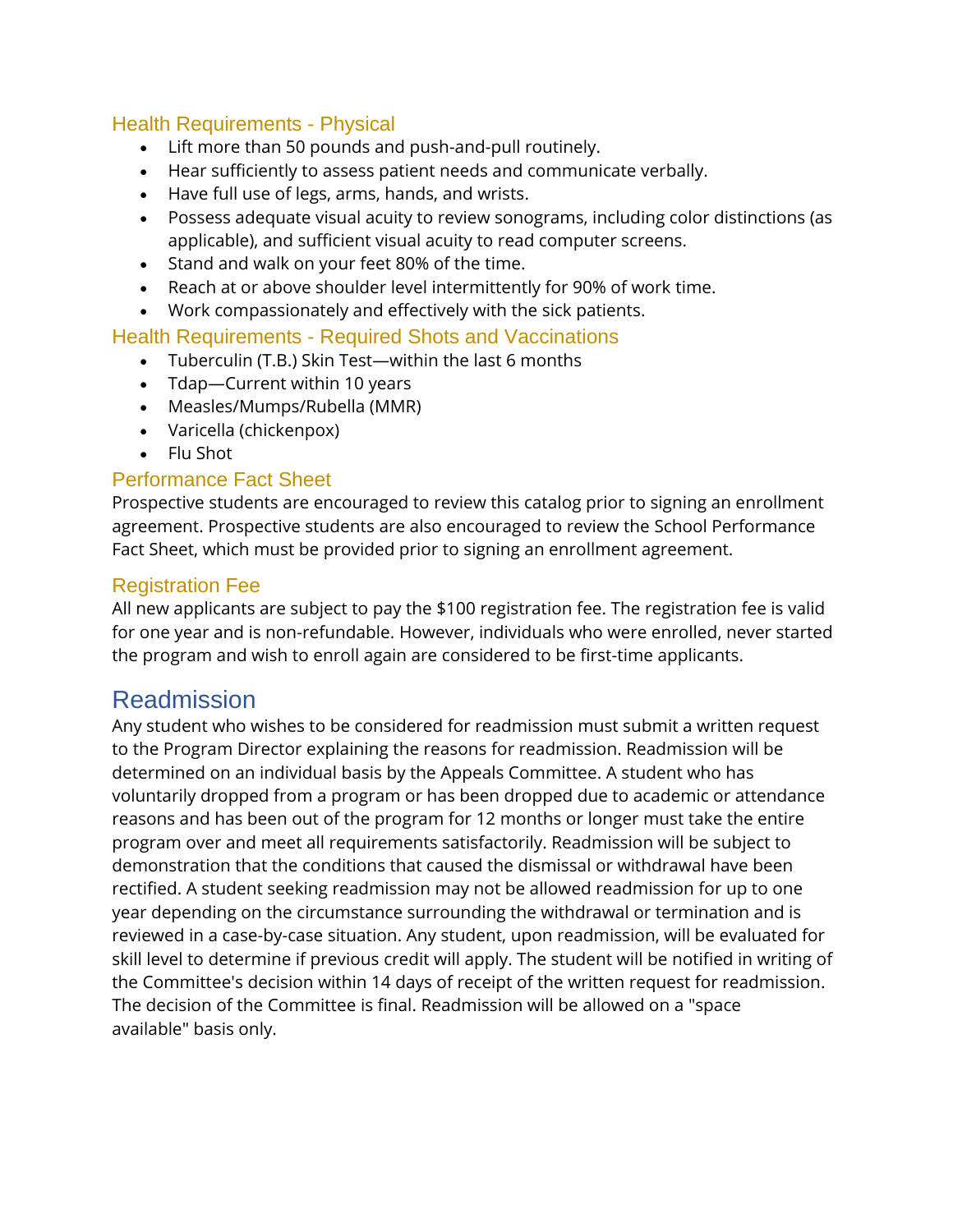# <span id="page-21-0"></span>Registry Disclaimer

## <span id="page-21-1"></span>Diagnostic Medical Sonography

California state law does not require sonographers to be registered by The American Registry of Diagnostic Medical Sonographers (ARDMS) to work; however, becoming registered may increase the chances of obtaining employment.

#### Sacramento Ultrasound Institute accepts applicants with:

- 1. Bachelor of Science or Bachelor of Arts degree in any field., Associate of Science degree in an Allied Health field directed at human patient care. Graduates who were accepted to the DMS or DMSA programs under prerequisite a.) specified above are eligible to sit for the American Registry of Diagnostic Medical Sonographers (ARDMS) examination immediately after completion of the program under ARDMS prerequisite 1 (for Associate of Science degree in an Allied Health field graduates) and ARDMS prerequisite 3A (for Bachelor of Science or Bachelor of Arts degree graduates).
- 2. Graduates who were accepted to the DMSA program under prerequisite b.) Specified above are NOT eligible to sit for the ARDMS examination immediately after completion. The graduate who wants to sit for the ARDMS exam must obtain twelve (12) months of full-time employment in a clinical ultrasound/vascular environment after graduation. Full-time employment is defined as 35 hours per week, at least 48 weeks per year. If working part-time, the requirements are pro-rated. For example, working 20 hours per week would satisfy the prerequisite in approximately 24 months. Please note that the program's required clinical rotation does not count towards employment after graduation to meet this ARDMS eligibility prerequisite.

For more information about the ARDMS registry and examination, you can visit the ARDMS website at [www.ardms.org](file:///C:/Users/Sam/AppData/Roaming/Microsoft/Word/www.ardms.org) or contact them at American Registry of Diagnostic Medical Sonographers, 51 Monroe Street, Plaza East One, Rockville, MD 20850, Phone: (301) 738- 8401 / Toll-Free: (800) 541-9754, Fax: (301) 738-0312 / 0313

The Diagnostic Medical Sonography programs are recognized by ARRT. Graduates accepted with an Associate degree that are NOT in the allied health field may be eligible to sit for the ARRT examination immediately after graduation.

For more information about the American Registry of Radiologic Technologists, you can visit the ARRT website at [www.arrt.org](http://www.arrt.org/) or contact them at ARRT 1255 Northland Drive, St. Paul, MN 55120.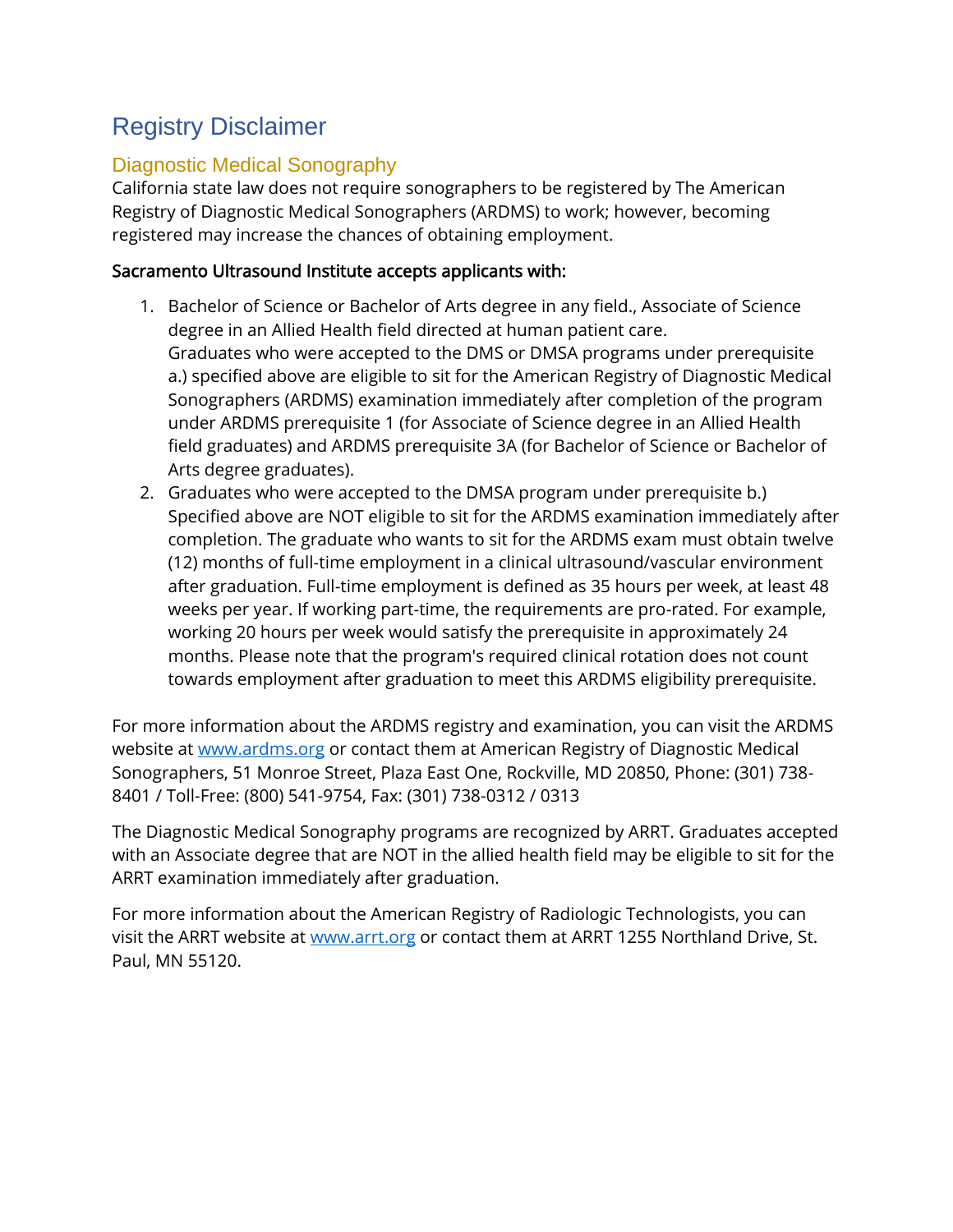### <span id="page-22-0"></span>Cardiac Sonography

California state law does not require sonographers to be registered by The American Registry of Diagnostic Medical Sonographers (ARDMS) to work; however, becoming registered may increase the chances of obtaining employment.

Graduates who were accepted to the Cardiac Sonography program under prerequisite b.) Specified above are NOT eligible to sit for the ARDMS examination immediately after completion. The graduate who wants to sit for the ARDMS exam must obtain twelve (12) months of full-time employment in a clinical ultrasound/vascular environment after graduation. Full-time employment is defined as 35 hours per week, at least 48 weeks per year. If working part-time, the requirements are pro-rated. For example, working 20 hours per week would satisfy the prerequisite in approximately 24 months. Please note that the program's required clinical rotation does not count towards employment after graduation to meet this ARDMS eligibility prerequisite.

For more information about the ARDMS registry and examination you can visit ARDMS website at [www.ardms.org](file:///C:/Users/Sam/AppData/Roaming/Microsoft/Word/www.ardms.org) or contact them at: American Registry of Diagnostic Medical Sonographers, 51 Monroe Street, Plaza East One, Rockville, MD 20850, Phone: (301) 738- 8401 / Toll Free: (800) 541-9754, Fax: (301) 738-0312 / 0313

The Diagnostic Medical Sonography programs are recognized by ARRT. Graduates who were accepted with an Associate degree that are NOT in the allied health field may be eligible to sit for the ARRT examination immediately after graduation.

For more information about the American Registry of Radiologic Technologist you can visit the ARRT website at [www.arrt.org](http://www.arrt.org/) or contact them at: ARRT 1255 Northland Drive, St. Paul, MN 55120.

### <span id="page-22-1"></span>MRI Technologist

The state of California does not require MRI technologists to be registered to work; however, a credential may increase the chances of obtaining employment.

The MRI Technologist program is recognized by ARRT. Upon successful completion of the MRI Technologist program, the student is eligible to take the ARRT Registry.

For more information about the American Registry of Radiologic Technologists, you can visit the ARRT website at [www.arrt.org](http://www.arrt.org/) or contact them at ARRT 1255 Northland Drive, St. Paul, MN 55120.

### <span id="page-22-2"></span>Medical Assisting

California does not require Medical Assistants to be certified, but certification may increase the chances of being hired. The American Association of Medical Assistants (AAMA) exam is taken upon successful completion of didactic coursework during the program. Students who pass this exam and meet graduation requirements will be eligible to work as Certified Medical Assistants.

In order to perform the duties of the Phlebotomy Technician Level 1 (CPT1) in California, graduates will be required to pass a licensing examination approved by the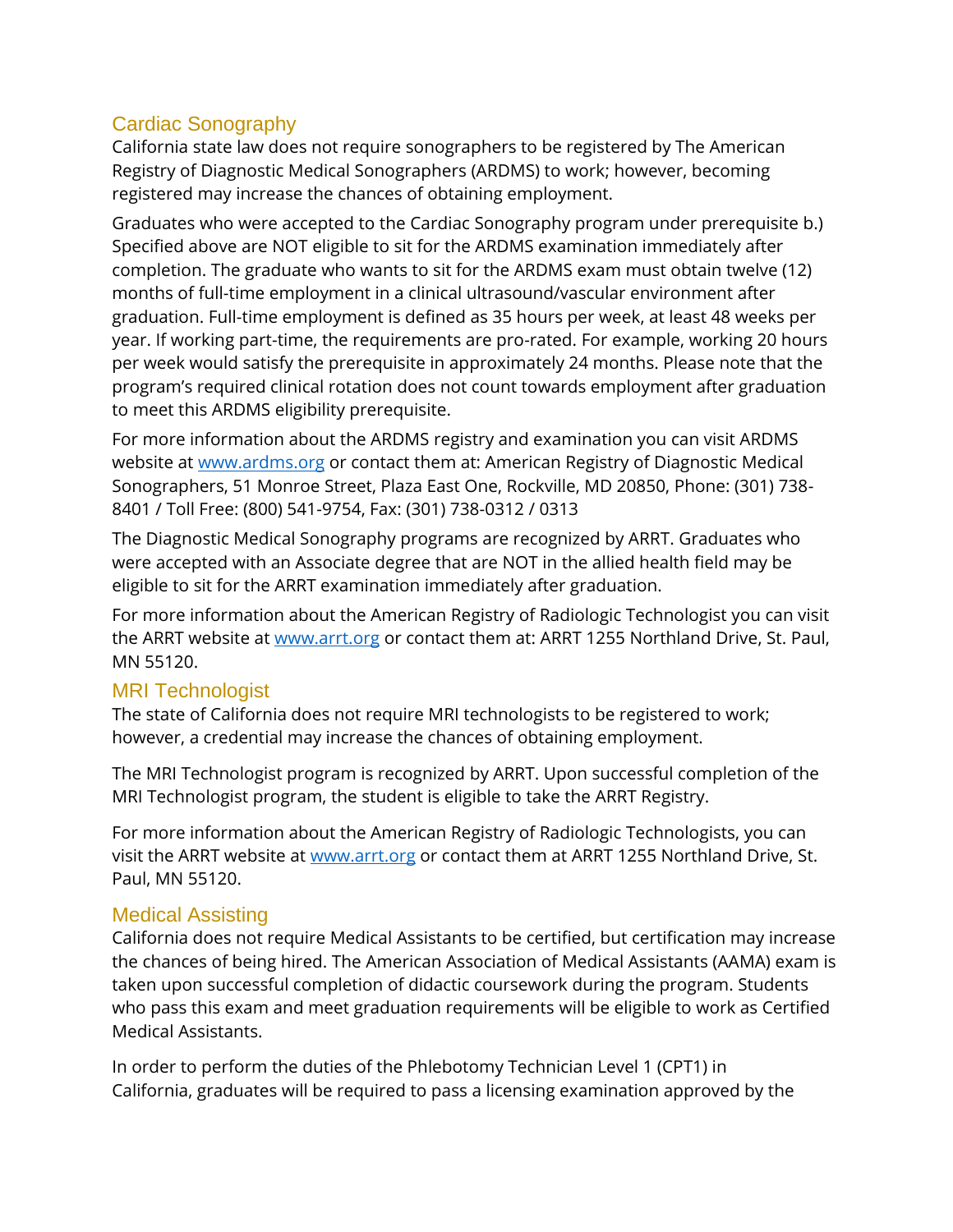Department of Health Services in California. Completing this program does not automatically enable a graduate to perform a Phlebotomy Technician's duties (CPT1).

#### AAMA ELIGIBILITY

Students enrolled in the Medical Assisting Program are eligible to sit for the AAMA and CCMA exam after graduation.

## <span id="page-23-0"></span>Clinical Sites

Sacramento Ultrasound Institute has entered into affiliation agreements with clinical sites that provide the student with experiences in many areas pertaining to program requirements. Students are assigned to clinical experiences in hospitals and various outpatient centers in the community.

Clinical site availability varies and is closely managed by the Program Director and Clinical Coordinator to provide students with experiences to meet each discipline requirement. The clinical experiences help students gain experience that prepares them for entry-level positions in the medical field. Please refer to the Clinical Handbook for more information.

### <span id="page-23-1"></span>Travel Disclosure

Every attempt is made to place a student as close to home as possible. However, clinical experiences are often limited by the number of students living within a specific geographic region and by the number of clinical sites available. In addition, students may be required to rotate between clinical sites during the course of their clinical education to ensure all students receive equitable high-quality clinical education during their externship.

All students must be prepared and willing to commit themselves to any travel time required to achieve the educational goals of the program. For the externship portion of their program, students may be required to travel more than an hour to a clinical site. Travel to a clinical site varies and can be up to one hundred and twenty-five (125) miles one way from campus. Students/applicants are encouraged to check with their program officials for more details. Rotation requirements will be presented to the students by their respective Clinical Coordinator and/or Program Director.

Transportation for students to externship clinical sites is not provided by SUI. Students should plan accordingly for additional travel costs. The student must provide his/her own transportation. If, for any reason, the student does not have access to a vehicle for personal use or does not have a valid driver's license, the student is responsible for acquiring an alternative form of transportation. It is important for each student to have independent, reliable transportation. Externship assignments cannot and will not be based on transportation needs.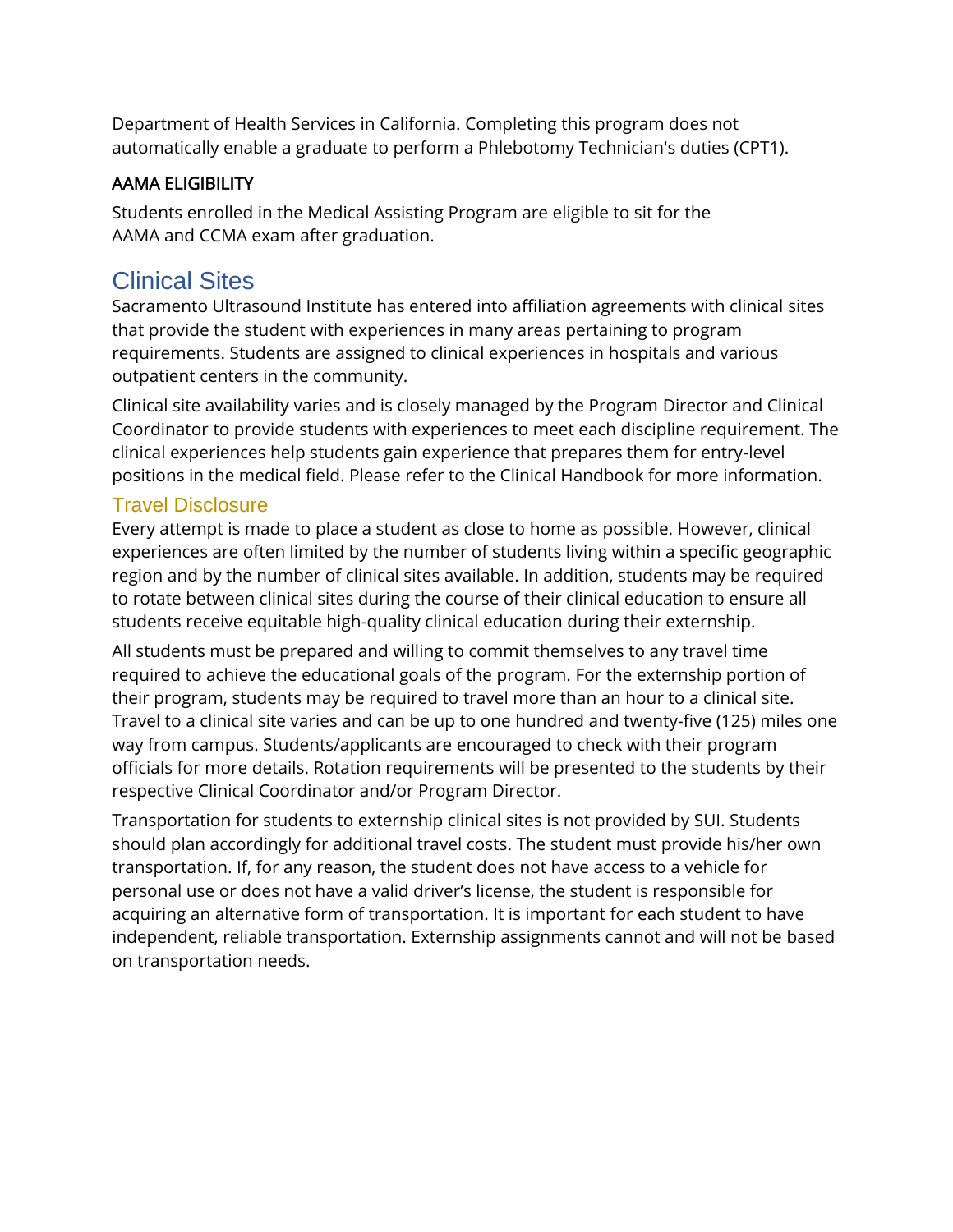# <span id="page-24-0"></span>Student Tuition Recovery Fund (STRF)

The state of California established the Student Tuition Recovery Fund (STRF) to relieve or mitigate economic loss suffered by a student in an educational program at a qualifying institution, who is or was a California resident while enrolled, or was enrolled in a residency program, if the student enrolled in the institution, prepaid tuition, and suffered an economic loss. Unless relieved of the obligation to do so, you must pay the state-imposed assessment for the STRF, or it must be paid on your behalf, if you are a student in an educational program, who is a California resident, or are enrolled in a residency program, and prepay all or part of your tuition.

You are not eligible for protection from the STRF and you are not required to pay the STRF assessment, if you are not a California resident, or are not enrolled in a residency program.

It is important that you keep copies of your enrollment agreement, financial aid documents, receipts, or any other information that documents the amount paid to the school. Questions regarding the STRF may be directed to the Bureau for Private Postsecondary Education, 2535 Capitol Oaks Drive, Suite 400, Sacramento, CA 95833, (916) 431-6959 or (888) 370-7589.

To be eligible for STRF, you must be a California resident or are enrolled in a residency program, prepaid tuition, paid or deemed to have paid the STRF assessment, and suffered an economic loss as a result of any of the following:

- 1. The institution, a location of the institution, or an educational program offered by the institution was closed or discontinued, and you did not choose to participate in a teachout plan approved by the Bureau or did not complete a chosen teach-out plan approved by the Bureau.
- 2. You were enrolled at an institution or a location of the institution within the 120-day period before the closure of the institution or location of the institution or were enrolled in an educational program within the 120-day period before the program was discontinued.
- 3. You were enrolled at an institution or a location of the institution more than 120 days before the closure of the institution or location of the institution, in an educational program offered by the institution as to which the Bureau determined there was a significant decline in the quality or value of the program more than 120 days before closure.
- 4. The institution has been ordered to pay a refund by the Bureau but has failed to do so.
- 5. The institution has failed to pay or reimburse loan proceeds under a federal student loan program as required by law or has failed to pay or reimburse proceeds received by the institution in excess of tuition and other costs.
- 6. You have been awarded restitution, a refund, or other monetary award by an arbitrator or court, based on a violation of this chapter by an institution or representative of an institution, but have been unable to collect the award from the institution.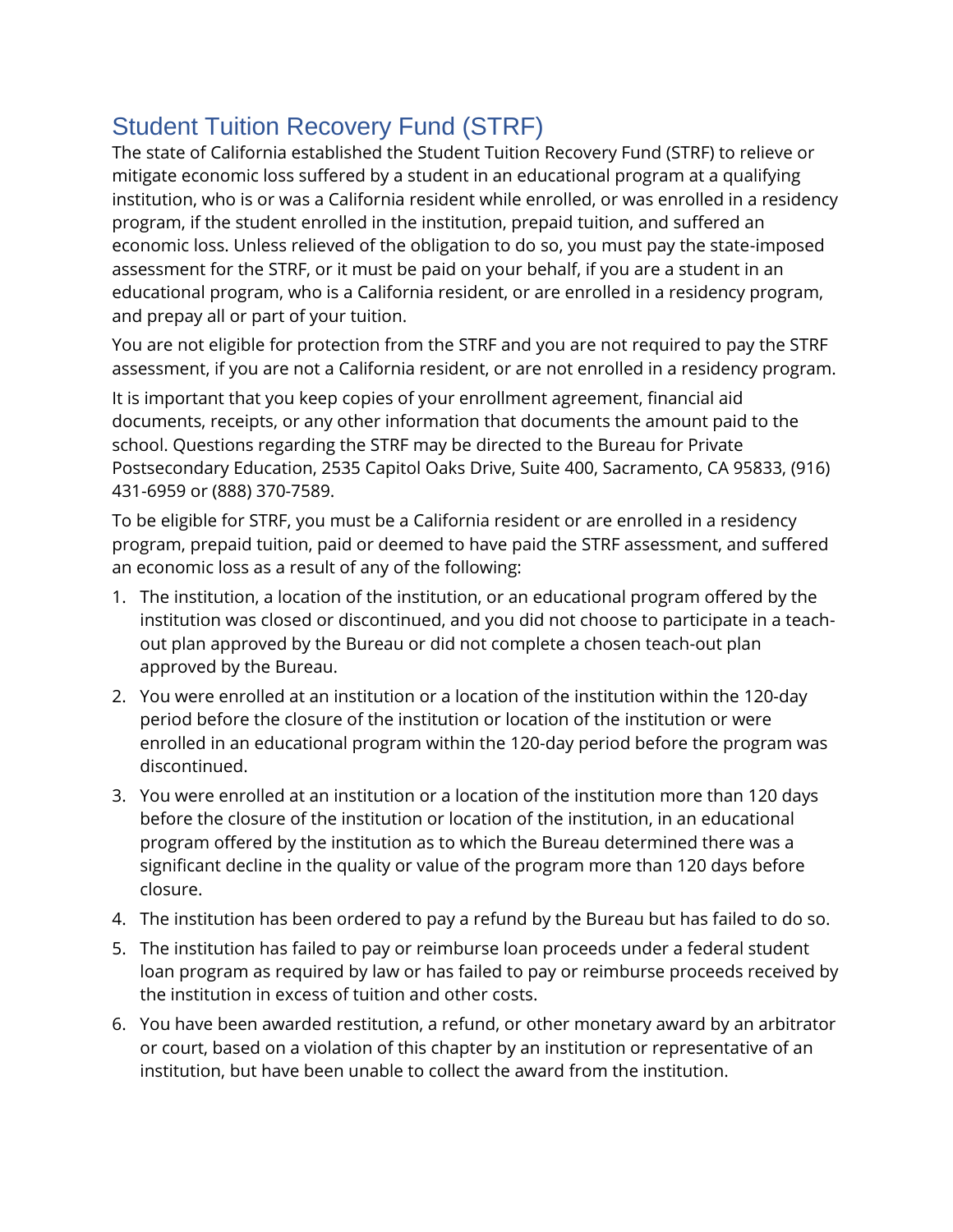7. You sought legal counsel that resulted in the cancellation of one or more of your student loans and have an invoice for services rendered and evidence of the cancellation of the student loan or loans.

To qualify for STRF reimbursement, the application must be received within four (4) years from the date of the action or event that made the student eligible for recovery from STRF.

A student whose loan is revived by a loan holder or debt collector after a period of noncollection may, at any time, file a written application for recovery from STRF for the debt that would have otherwise been eligible for recovery. If it has been more than four (4) years since the action or event that made the student eligible, the student must have filed a written application for recovery within the original four (4) year period, unless the period has been extended by another act of law. However, no claim can be paid to any student without a social security number or a taxpayer identification number.

## <span id="page-25-0"></span>Financial Information

### <span id="page-25-1"></span>Financial Obligations

In accordance with California Education Code Section 72237, SUI shall withhold diplomas, and registration privileges from any student or former student who has been provided with written notice that he or she has failed to pay a proper financial obligation due to SUI. Any item or items withheld shall be released when the student satisfies the financial obligation.

#### <span id="page-25-2"></span>Late Payments

A late payment fee of \$10 is assessed to students who do not provide payment of tuition and fees by 12:00 PM of the due date.

#### <span id="page-25-3"></span>Student Loan

If a student obtains a loan to pay for an educational program, the student will have to repay the full amount of the loan plus interest, less the amount of any refund. If the student receives federal student financial aid funds, the student is entitled to a refund of the money's not paid from federal financial aid funds.

| Program                  | Reg. Fee | Uniforms | <b>Books</b> | Laptop<br>Fee | Tuition     | <b>Total Cost</b> |
|--------------------------|----------|----------|--------------|---------------|-------------|-------------------|
| <b>DMS</b>               | \$100.00 | \$100.00 | \$870.00     | \$750.00      | \$37,800.00 | \$39,620.00       |
| <b>DMSA</b>              | \$100.00 | \$100.00 | \$1,120.00   | \$750.00      | \$51,637.50 | \$53,707.50       |
| Cardiac Sonography       | \$100.00 | \$100.00 | \$1,240.00   | \$750.00      | \$52,000.00 | \$54,190.00       |
| <b>MRI Technologist</b>  | \$100.00 | \$100.00 | \$800.00     | \$750.00      | \$40,200.00 | \$41,950.00       |
| <b>Medical Assisting</b> | \$100.00 | \$100.00 | \$750.00     | \$750.00      | \$14,400.00 | \$16,107.50       |

#### <span id="page-25-4"></span>Total Program Cost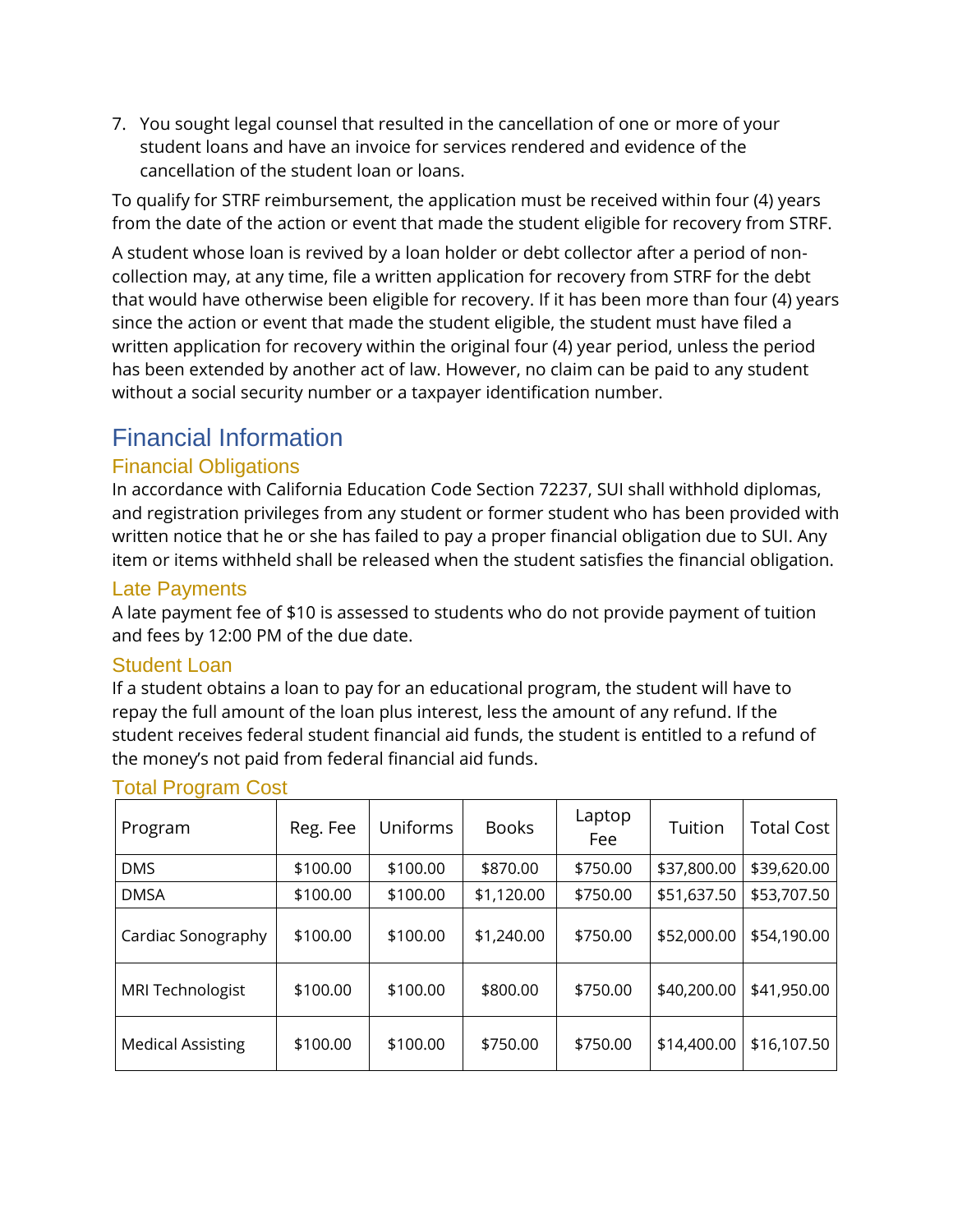#### <span id="page-26-0"></span>In-House Financing

Tuition can be financed through TFC in equal monthly payments with a predetermined down payment in accordance with the enrollment agreement contract.

### <span id="page-26-1"></span>Textbooks, Supplies, and Uniforms

Textbooks, supplies, and/or additional course requirements are listed in the enrollment agreement, school catalog and each course syllabus. It is recommended that students retain textbooks used in all courses throughout the duration of the entire program. Students should also have English language and medical dictionaries for reference. Students are given 2 sets of scrubs/school uniform as part of their program cost. Students are encouraged to purchase additional sets if they deem necessary.

#### <span id="page-26-2"></span>Failed Courses

Students who fail a course are allowed one retake of that course. If repeating one or more course is required, the length of the program must not exceed 1.5 times the planned program length. A student may not repeat the same course more than once. Should the student fail the course on the second attempt, the student will be academically withdrawn. Retaking a course is based on the next term availability and GPA. If no seats are available or the required course is not immediately available, the student may be withdrawn or placed on a leave of absence not to exceed 180 days.

### <span id="page-26-3"></span>Retake Fees

Students who need to retake a course for unsuccessful completion (due to not passing the course, withdrawal, or due to disciplinary action) will be charged tuition at the currently established rate for that course and all remaining courses in the program.

# <span id="page-26-4"></span>Veterans Benefits

Applicants to Sacramento Ultrasound Institute who are eligible for VA benefits must comply with the items included in this section as well as all Sacramento Ultrasound Institute's institutional policies. Students may check their eligibility at http://gibill.va.gov.

Sacramento Ultrasound Institute is approved for the training of veterans and eligible persons as an eligible institution. Applications for Veterans Benefits may be obtained by contacting the Veterans Administration. Approval of training benefits to be awarded is the responsibility of the Veterans Administration. In order to achieve and maintain eligibility in the VA, there are additional requirements placed upon the institution and the applicant who intends to utilize their VA benefits.

Sacramento Ultrasound Institute does not determine any eligibility for VA benefits. The eligible applicant must complete all required VA applications and requirements with the VA and receive VA approval prior to SUI accepting any expected VA funds as part of a tuition payment plan.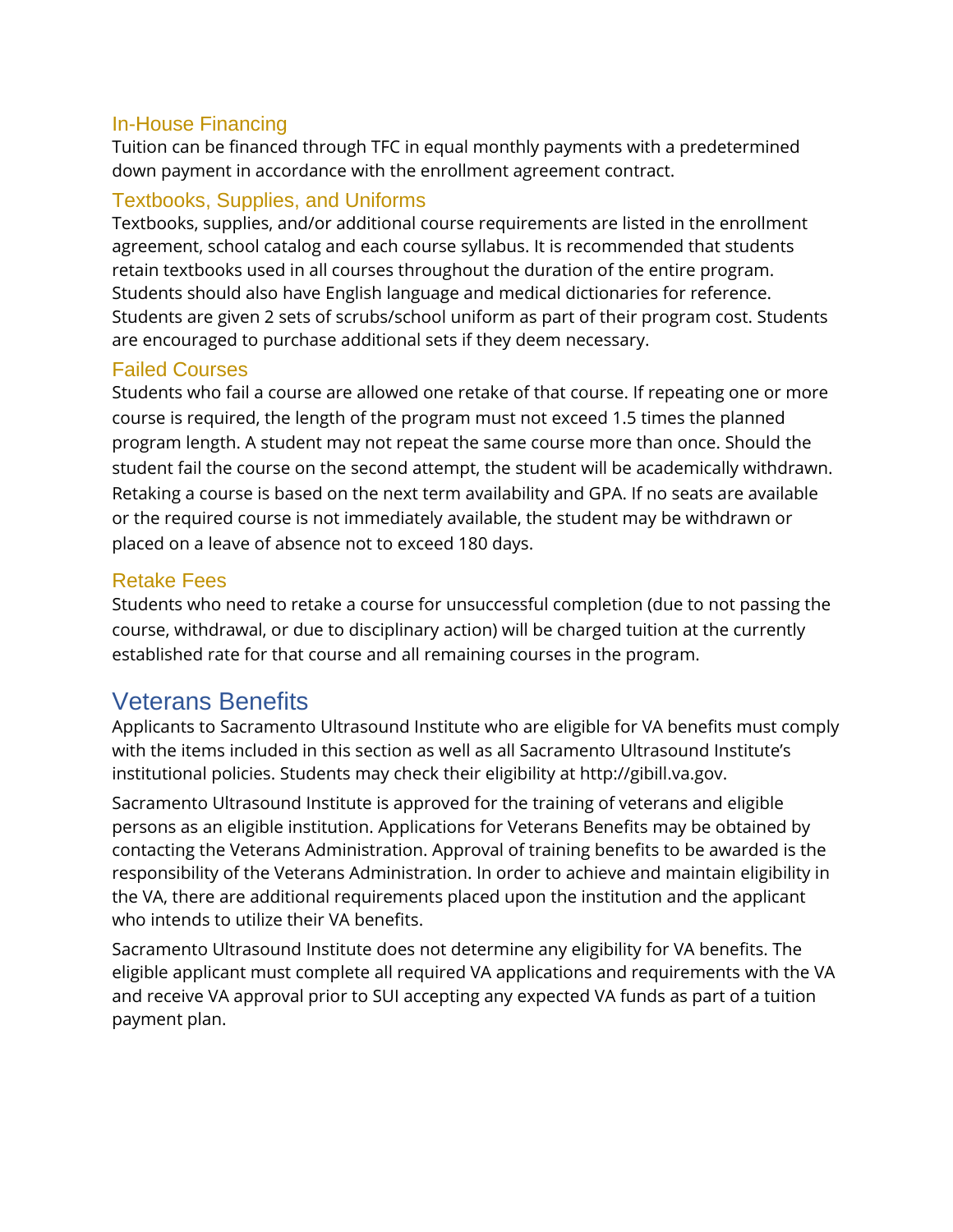#### VA Review of Prior Training for Transfer Credit

Prior to being accepted into Sacramento Ultrasound Institute, any VA eligible applicant must supply SUI with official documentation of all previous training. This previous training includes any military courses and training, any prior post-secondary educational institutions attended (traditional college or vocational training), and/or any medical training. Sacramento Ultrasound Institute will review each submitted official transcript or other official documentation to determine if any prior training may be utilized as transfer credit into a program.

#### SATISFACTORY ACADEMIC PROGRESS (SAP) Effect on VA Benefits

Veterans who receive education benefits will lose their eligibility, if they fail to meet SAP in a subsequent payment period after being placed on Financial Aid Warning.

#### Books, Supplies and Equipment

A veteran or eligible person may retain or dispose of books, supplies and equipment at his or her discretion.

#### VA Transfer Credit

If transfer credit is granted to a VA eligible applicant, the portion of the program that is replaced is not eligible for certification for VA benefits. The applicable part of the program substituted is not billable to the student or VA, or any other agency.

#### Receipt of VA Additional Notices

The VA requires that all VA eligible applicants receive a copy of the SUI Catalog and that Sacramento Ultrasound Institute documents such disclosures.

#### Tuition and Other Charges

This school has and maintains a policy for the refund of the unused portion of tuition, fees and other charges in the event the veteran or eligible person fails to enter the course, withdraws, or is discontinued at any time prior to completion. The amount charged to the veteran or eligible person for tuition, fees and other charges does not exceed the approximate pro-rata portion of the total charges for tuition, fees and other charges, that the length of the completed portion of the course should bear to its total length.

#### Maximum Timeframe

VA benefits are paid for 100% of the published program length and not to exceed up to 150% of the maximum timeframe.

## <span id="page-27-0"></span>Federal Student Aid

To be considered for Federal Student Aid, a student must complete the Free Application for Federal Aid online. The student and the parent (in the case of a dependent student) may sign the FAFSA online by using the FSA ID which is comprised of a user-selected username and password. Once the student completes the FAFSA and it is processed by the government, the school will receive an Institutional Student Information Record (ISIR) which will contain the Expected Family Contribution and let the student know if he/she is selected for verification.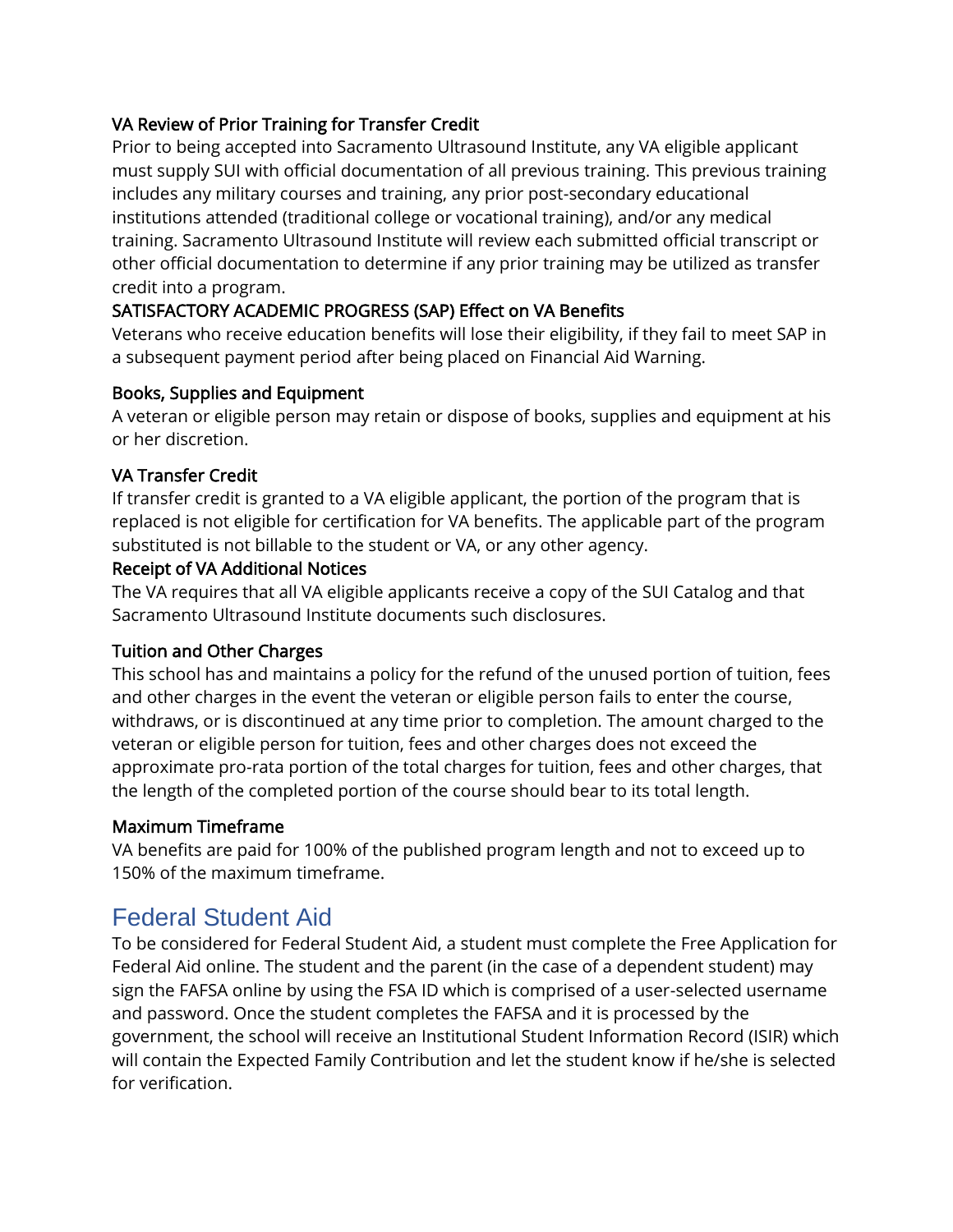Disclosure Requirements: Made available through appropriate publications, mailings, or electronic media.

SUI will make available information regarding how and where to contact individuals designated to assist enrolled or prospective students in obtaining the institutional or financial aid information required to be disclosed under HEA Sec. 485(a). This information is posted on SUI's website and can be found in the student catalog. Paper copies are available upon request.

#### <span id="page-28-0"></span>Cost of Attendance

The following information provides average costs of attendance for the educational programs offered by SUI for the 2021-2022 academic year. Please note that the Cost of Attendance stated below is for one academic year only and that all the programs below are more than one academic year in length. Cost of Attendance is determined by combining the direct and indirect costs such as tuition, fees, books and supplies, room and board, transportation, etc. The average costs are used by the Financial Aid Office to calculate student eligibility for financial aid awards. Individual student costs will vary. For more information on how these costs were derived, please contact the Financial Aid Director. The cost of attendance listed below is for students that do not live with their parents.

| Program               | <b>Tuition &amp;</b><br><b>Fees</b> | Loan<br>Fees | Books /<br><b>Supplies</b> | Transporta<br>tion | Room &<br><b>Board</b> | Personal<br><b>Expenses</b> | <b>Total Cost of</b><br>Attendance |
|-----------------------|-------------------------------------|--------------|----------------------------|--------------------|------------------------|-----------------------------|------------------------------------|
| <b>DMS</b>            | \$18,900.00                         | \$100        | \$2,530.00                 | \$4,014.00         | \$13,239.00            | \$2,070.00                  | \$40,853.00                        |
| Cardiac<br>Sonography | \$26,262.50                         | \$100        | \$2,090.00                 | \$4,014.00         | \$13,239.00            | \$2,070.00                  | \$47,775.50                        |
| MRI<br>Technologist   | \$24,466.10                         | \$100        | \$800.00                   | \$4,014.00         | \$13,239.00            | \$2,070.00                  | \$44,689.10                        |
| Medical<br>Assisting  | \$14,507.50                         | \$100        | \$1,600.00                 | \$4,014.00         | \$13,239.00            | \$2,070.00                  | \$35,620.50                        |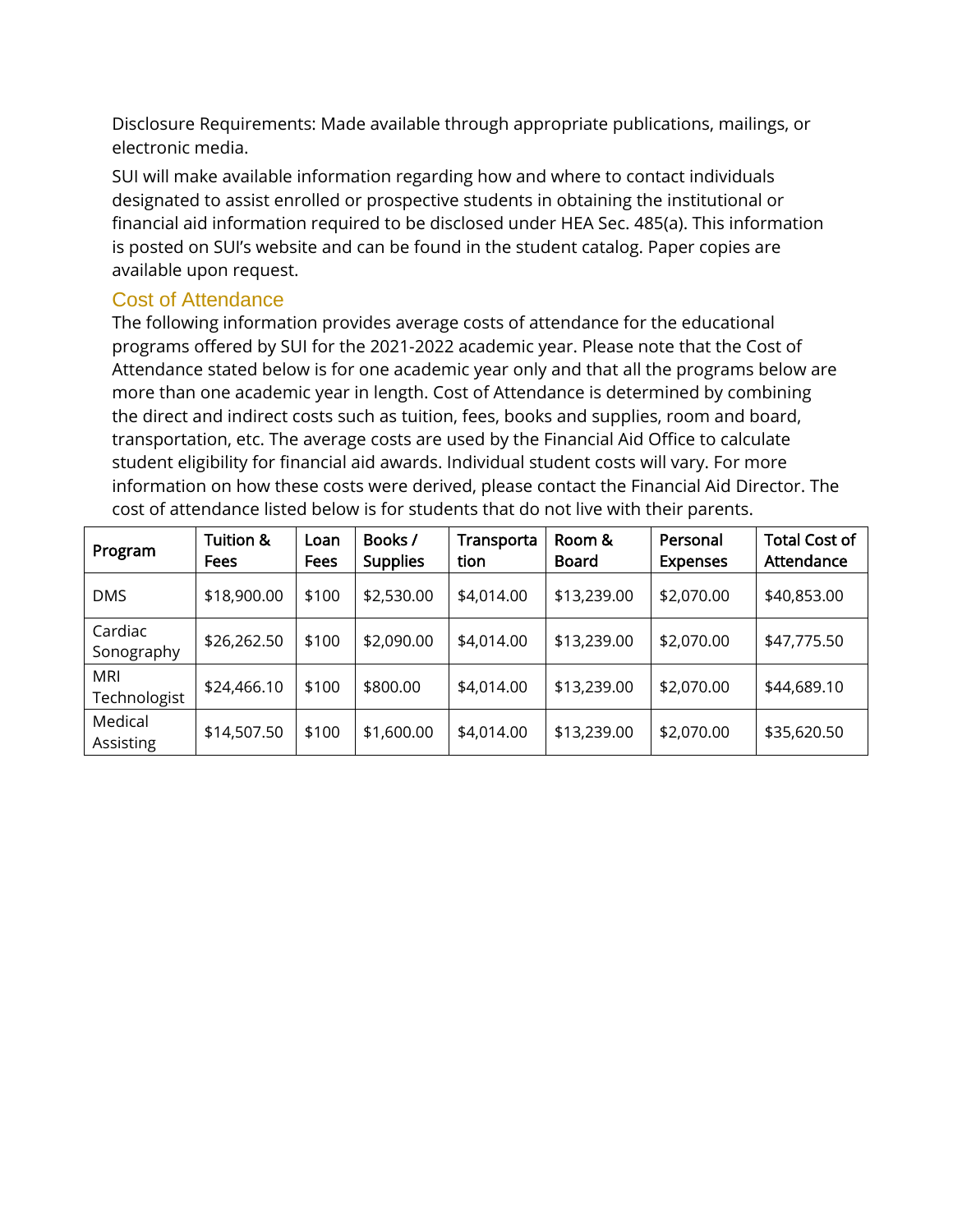#### <span id="page-29-0"></span>Financial Arrangements

The student must make financial arrangements with the Financial Aid Office in regard to FAFSA application, scholarships and/or cash payment plan prior to enrolling.

Prior to admission, the prospective student is given an enrollment agreement, completes an interview with a school official and is given a pre-enrollment questionnaire packet, which they are required to read, understand, and sign. The interview will elaborate on course descriptions, the career opportunities, and the physical demands of the job.

#### <span id="page-29-1"></span>Federal Pell Grant

This grant is designed to assist students who desire to continue their education beyond high school. Federal Pell Grants are only awarded to undergraduate students who have not earned a bachelor's or professional degree. Each student is entitled to apply for a Federal Pell Grant. Eligibility is determined by the student's need, the cost of attendance, and the amount of money appropriated by Congress to fund the program. The amount of the grant is determined by a standard formula used by the US Department of Education (USDOE).

### <span id="page-29-2"></span>Federal Supplemental Educational Opportunity Grant (FSEOG)

This grant is available to students with exceptional financial need, students with the lowest Expected Family Contribution (EFC), and with priority given to Federal Pell Grant recipients. In determining student eligibility, SUI will base the selection on procedures designed to grant FSEOG to those students with the lowest EFC who will also receive Federal Pell Grant in that year. The amount of the grant and the number of students who may receive this grant depend on the availability of funds from the USDOE. The funds are awarded proportionally across campuses and program start dates. The grant amounts vary; please check for current award amounts at [www.sui.edu/financial-aid.](http://www.sui.edu/financial-aid)

#### <span id="page-29-3"></span>Federal Loans

Federal student loans must be repaid. There are two types of Direct Loans: Subsidized and Unsubsidized.

You must have financial need to receive a Subsidized Direct Loan. The USDOE will subsidize the interest that accrues during certain periods. Financial need is not a requirement for an Unsubsidized Direct Loan. You are responsible for paying the interest that accrues on Unsubsidized Direct Loans during all periods. Stafford Loans are made from the William D. Ford Direct Loan Program, commonly known as Direct Loans. In the Direct Loan program, the loan funds are made available by the USDOE and repaid to them.

### <span id="page-29-4"></span>PLUS Loans

PLUS Loans are loans parents can obtain to help pay for the cost of education for their dependent undergraduate children. PLUS Loans are made from the William D. Ford Direct Loan Program, commonly known as Direct Loans. In the Direct Loan program, the loan funds are made available by the USDOE and repaid to them.

### <span id="page-29-5"></span>How Eligibility is Determined

To receive Federal Student Aid, applicants must: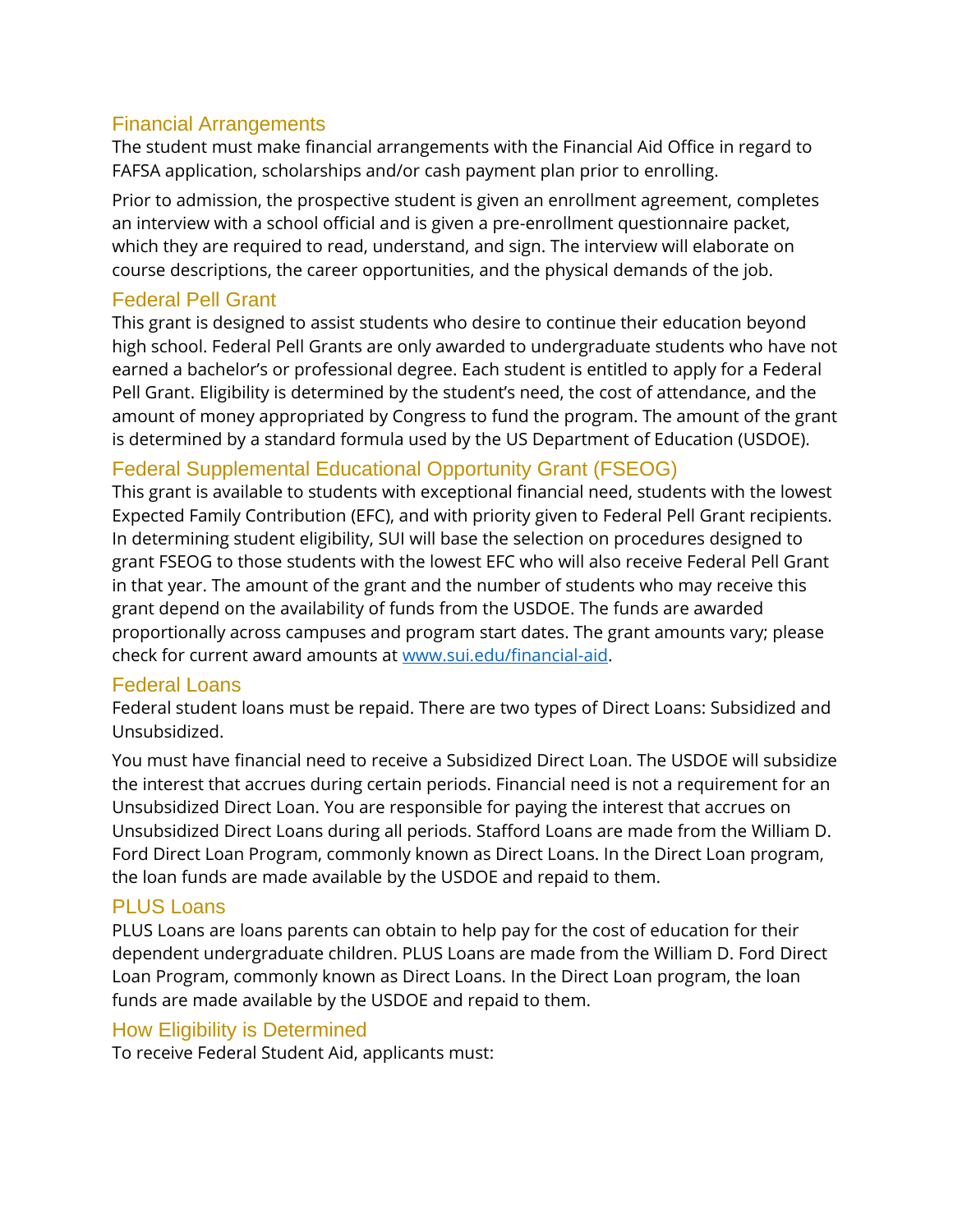- 1. Qualify to obtain a college or career school education, either by having a high school diploma or General Educational Development (GED) certificate, or by completing a high school education in a home-school setting approved under state law.
- 2. Be enrolled or accepted for enrollment in an eligible degree or certificate program.
- 3. Be registered with Selective Service, if you are a male (you must register between the ages of 18 and 25).
	- Men exempted from the requirement to register include;
	- Males currently in the armed services and on active duty (this exception does not apply to members of the Reserve and National Guard who are not on active duty);
	- Males who are not yet 18 at the time that they complete their application (an update is not required during the year, even if a student turns 18 after completing the application)
	- Males born before 1960.
	- Citizens of the Republic of Palau, the Republic of the Marshall Islands, or the Federated States of Micronesia\*.
	- Noncitizens that first entered the U.S. as lawful non-immigrants on a valid visa and remained in the U.S. on the terms of that visa until after they turned 26.
- 4. Have a valid Social Security number unless you are from the Republic of the Marshall Islands, Federated States of Micronesia, or the Republic of Palau.
- 5. Completed a FAFSA and the school must have a current ISIR to start the initial eligibility process.
- 6. Sign certifying statements on the FAFSA stating that:
	- you are not in default on a federal student loan.
	- do not owe a refund on a federal grant.
	- Sign the required statement that you will use federal student aid only for educational purposes.
- 7. Maintain satisfactory academic progress (SAP) while you are attending college or a career school.
- 8. Be enrolled at least halftime to receive assistance from the Direct Loan Program.
- 9. The Pell Grant program does not require half time enrollment, but the student enrollment status does affect the amount of Pell a student may receive. A student may receive Pell for a total of 12 payment periods or 600%. Once the student has reached this limit, no further Pell may be received.

In Addition, you must meet one of the following:

- 1. Be a U.S. CITIZEN or U.S. NATIONAL: You are a U.S. citizen if you were born in the United States or certain U.S. territories, if you were born abroad to parents who are U.S. citizens, or if you have obtained citizenship status through naturalization. If you were born in American Samoa or Swains Island, then you are a U.S. national.
- 2. Have a GREEN CARD: You are eligible if you have a Form I-551, I-151, or I-551C, also known as a green card, showing you are a U.S. permanent resident.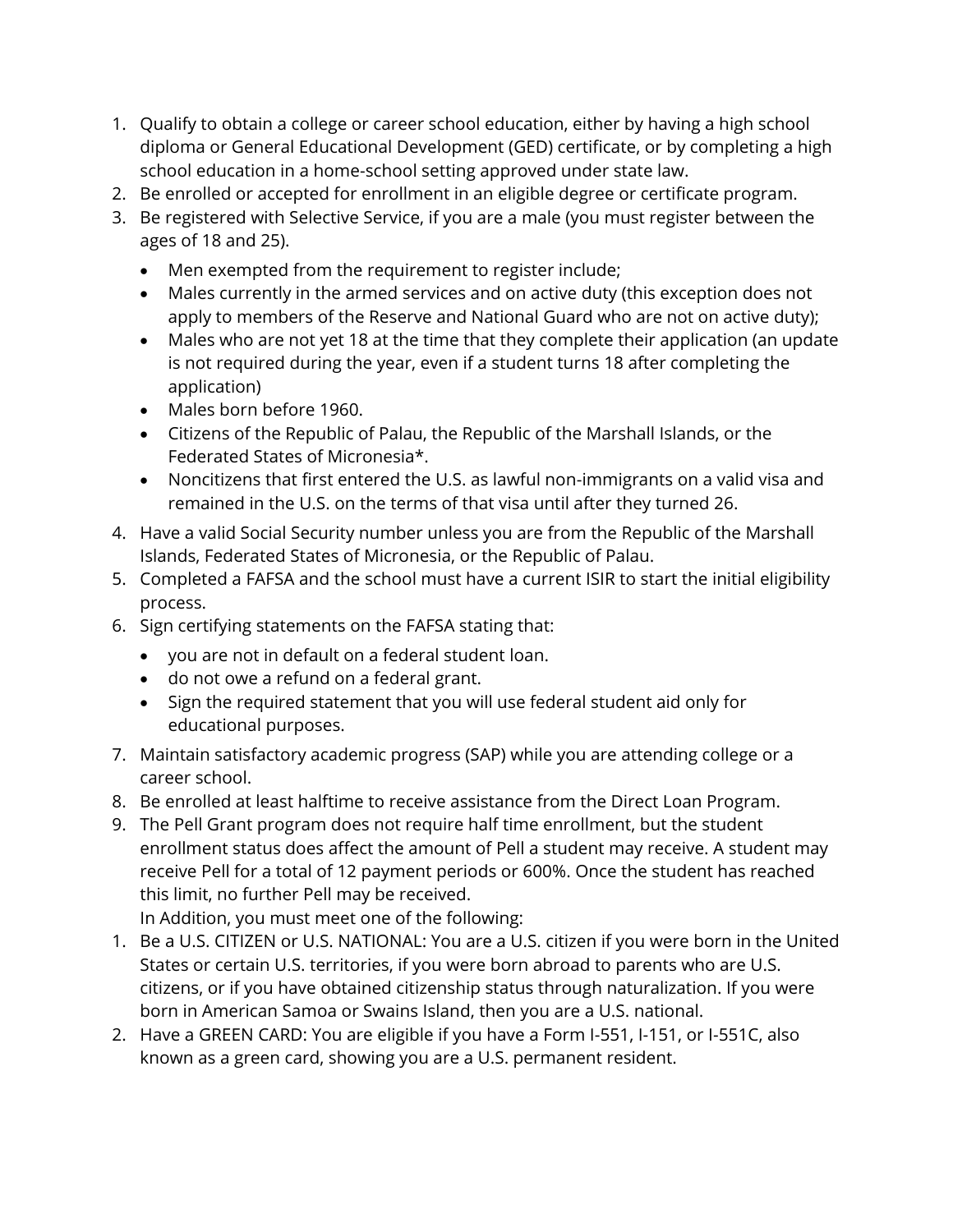3. Have an ARRIVAL-DEPARTURE RECORD

Your Arrival-Departure Record (I-94) from U.S. Citizenship and Immigration Services must show one of the following:

- Refugee
- Asylum Granted
- Cuban-Haitian Entrant (Status Pending)
- Conditional Entrant (valid only if issued before April 1, 1980)
- Parolee
- 4. Have BATTERED IMMIGRANT STATUS: You are designated as a "battered immigrantqualified alien" if you are a victim of abuse by your citizen or permanent resident spouse, or you are the child of a person designated as such under the Violence Against Women Act.
- 5. Have a T-VISA: You are eligible if you have a T-visa or a parent with a T-1 visa.

The Satisfactory Academic Progress (SAP) policy for Title IV, HEA students is consistently applied and identical to the school's actual measurement used to monitor qualitative and quantitative standards, as well as maximum time frame for students enrolled in the same educational programs who are not receiving Title IV aid.

The Financial Aid Administrator reviews the Title IV SAP policy to ensure it meets all federal requirements. The Chief Academic Officer notifies the Office if the school changes academic policies.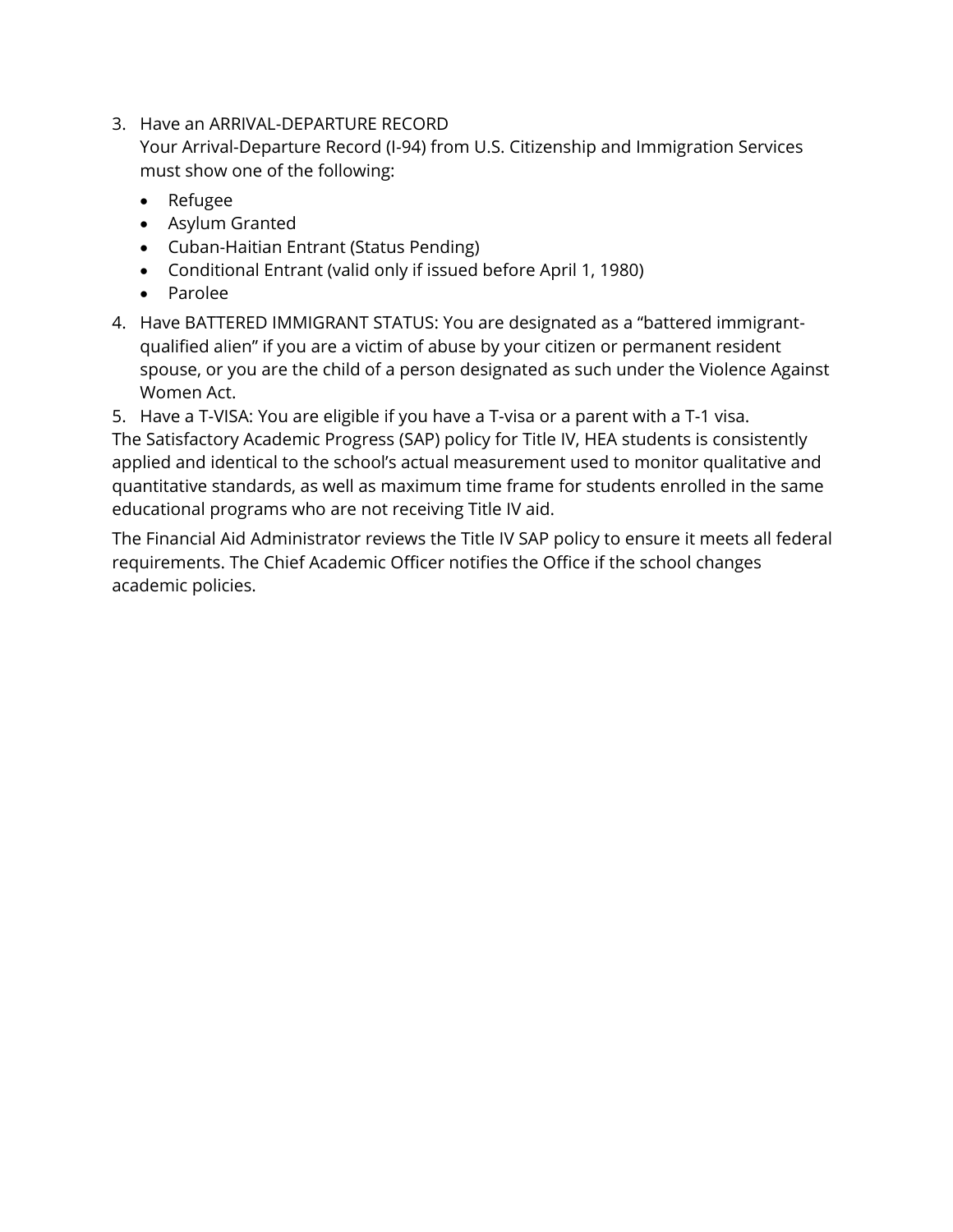# <span id="page-32-0"></span>Satisfactory Academic Progress

The Satisfactory Academic Progress (SAP) policy for Title IV, HEA students is consistently applied and identical to the school's actual measurement used to monitor qualitative and quantitative standards, as well as maximum time frame for students enrolled in the same educational programs who are not receiving Title IV aid.

The Financial Aid Administrator reviews the Title IV SAP policy to ensure it meets all federal requirements. The Chief Academic Officer notifies the Office if the school changes academic policies.

Satisfactory Academic Progress (SAP) standards are published and are reasonably applied for measuring whether an otherwise eligible student is making SAP in his/her program. In order to maintain eligibility for financial aid, students must make adequate academic progress toward completion of his/her program.

### Checking SAP

In addition to the SAP review conducted at the end of each course by the program director, for Financial Aid purposes, student's SAP evaluations occur at the end of a payment period.

At each formal SAP evaluation point (end of each payment period), the school checks:

- Qualitative Measure (grade based).
	- (Remedial course work may be part of or separate from regular qualitative measure)
- Quantitative Measure (Pace).
- Maximum time frame.
- At the time of review, any student who is not in compliance with SAP standards will be placed on financial aid warning. Students will be notified by mail of the results of their evaluation and how it impacts his/her Title IV eligibility.

### Quantitative Measure

To be considered making SAP, students must earn a minimum of 67% of attempted credits for credit hour programs or 85% attendance for clock hour programs. Students must complete their program within 150% of the published length of the program.

For clock hour programs, pace is calculated by dividing the total hours completed by the total number of hours scheduled.

For credit hour programs, pace is calculated by dividing the total credits earned (successfully completed) by the total number of credits attempted.

Evaluations are conducted at the end of each payment period to determine if students meet the minimum requirements as of the last day of the evaluation period.

This indicates that, given the same attendance rate or attempted credits, the student will graduate within the maximum time frame allowed. Remedial coursework may be included at the school's discretion.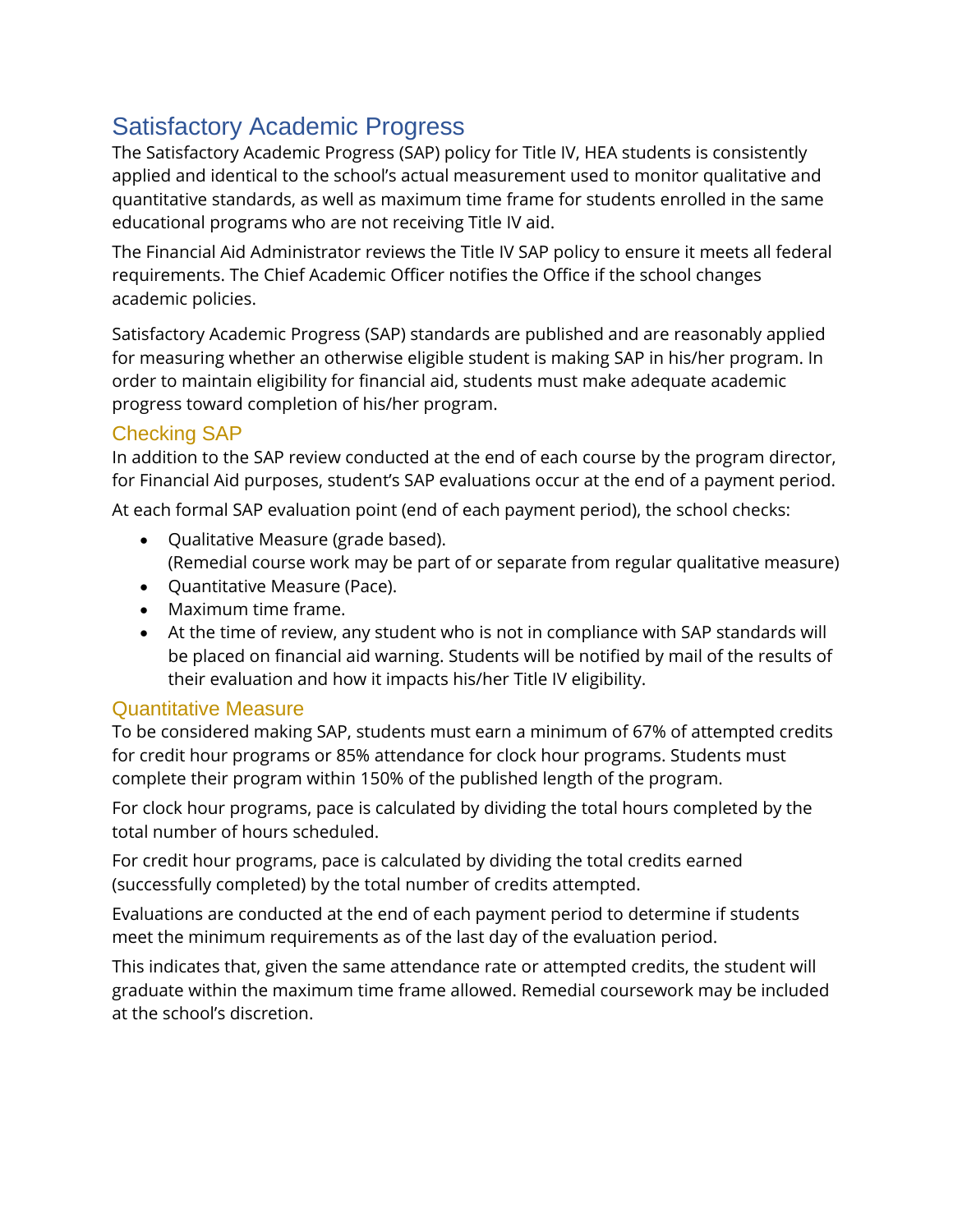### Qualitative Measure

The qualitative measure, used to determine SAP, is based on grades. Students must maintain a cumulative grade point average of at least 2.0 at the end of each payment period.

Students must complete all required assignments prior to the end of each course. Students receive a letter grade which is based on the completion of all assignments, competencies, and exams as listed in the course syllabus. The grading scale chart for SUI is included on each course syllabus as well as under Grading Policy in the SUI Catalog.

| SATISFACTORY ACADEMIC PROGRESS REQUIREMENTS |                          |                                                   |                            |  |  |  |
|---------------------------------------------|--------------------------|---------------------------------------------------|----------------------------|--|--|--|
| Program Type                                | Checkpoint               | Quantitative<br>Measurement                       | Qualitative<br>Measurement |  |  |  |
| Credit Hour                                 | End of payment<br>period | Earned 66.7% of all<br>attempted credits or hours | 2.0 CGPA                   |  |  |  |
| Clock Hour                                  | End of payment<br>period | 85% attendance rate                               | 2.0 CGPA                   |  |  |  |

Students who receive an "F" course grade will be required to repeat that course.

### Maximum Time Frame

SAP policies contain a pace measure. Students must progress through the program at a sufficient pace to ensure completion within the maximum timeframe of 150% of the published length as measured by clock hours or credit hours.

All hours or credits attempted (earned, failed, transferred, withdrawn) are included in this calculation.

The maximum time for students to complete the program is as follows:

#### Clock Hours Example:

For programs measured in clock hours, it is a period that is no longer than 150% of the published length of the program as measured by the cumulative number of clock hours the student is required to complete and expressed in calendar time.

| Program    | <b>Normal Clock</b> | <b>Normal</b>           | Maximum            | <b>Maximum</b>   |
|------------|---------------------|-------------------------|--------------------|------------------|
|            | ا Hours ا           | lTimeframe <sup>i</sup> | <b>Clock Hours</b> | <b>Timeframe</b> |
| <b>DMS</b> | 1680.               | -72 Weeks               | 2520               | 108 Weeks        |

### Credit Hours Example:

For programs measured in credit hours, a period no longer than 150 percent of the published length of the program.

| Program                 | <b>Normal Credit Hours</b> | <b>Maximum Credit Hours</b> |
|-------------------------|----------------------------|-----------------------------|
| <b>MRI Technologist</b> | 65.5                       | 98                          |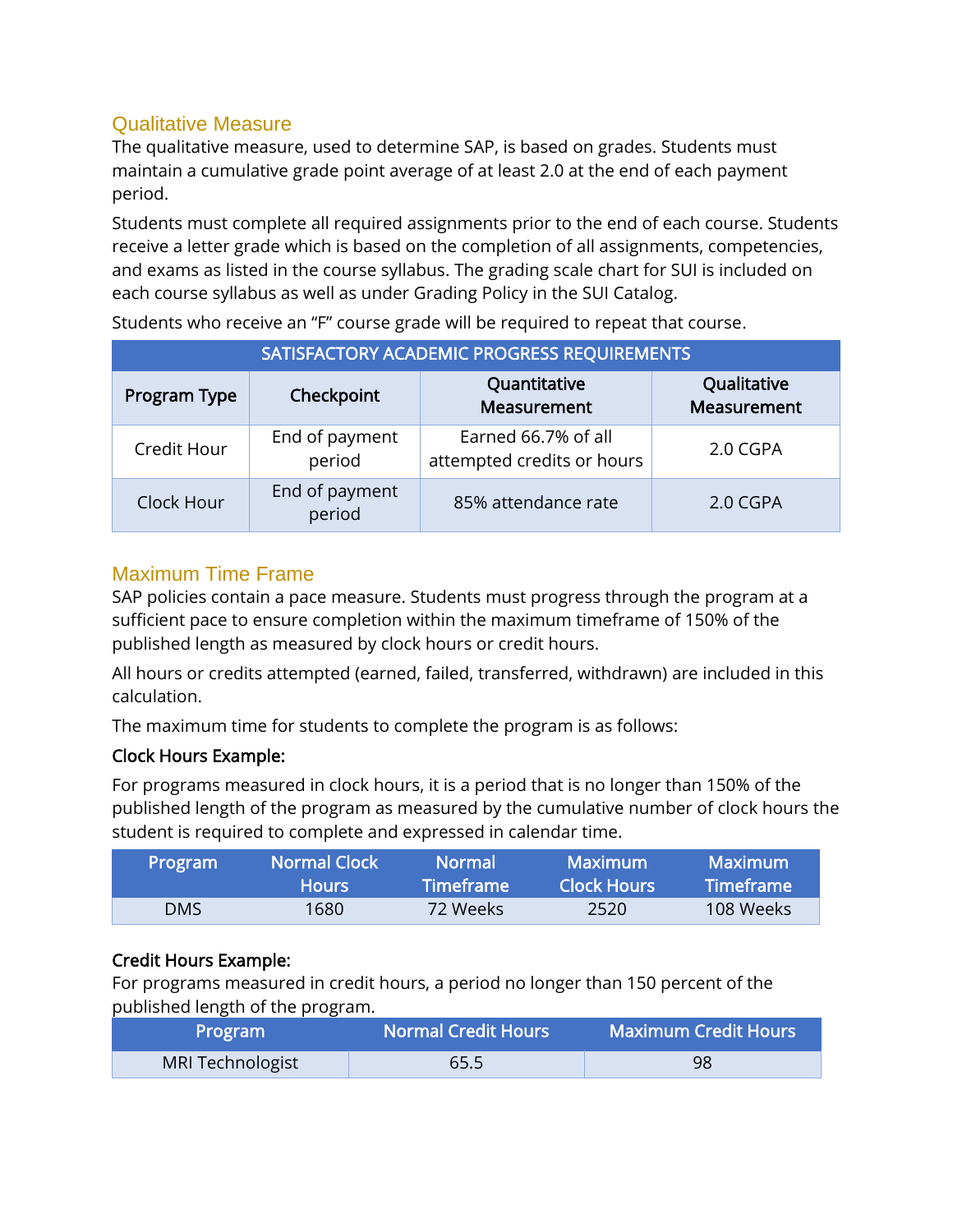### Academic Year Definition

| Program                            | Clock/Credits   | Length   |
|------------------------------------|-----------------|----------|
| Diagnostic Medical Sonography      | 900 Clock Hours | 38 Weeks |
| Diagnostic Medical Sonography Adv. | 900 Clock Hours | 38 Weeks |
| Cardiac Sonography                 | 36 Credits      | 30 Weeks |
| MRI Technologist                   | 34 Credits      | 30 Weeks |
| <b>Medical Assisting</b>           | 24 Credits      | 36 Weeks |

#### Evaluation periods

| DMS (1680 Hours) Evaluations |            | CS (96.5 Credits) Evaluations |                            |            |
|------------------------------|------------|-------------------------------|----------------------------|------------|
| 1st evaluation               | 450 hours  |                               | 1st evaluation             | 18 credits |
| 2nd evaluation               | 900 hours  |                               | 2nd evaluation             | 36 credits |
| 3rd evaluation               | 1290 hours |                               | 3rd evaluation             | 54 credits |
| 4th evaluation               | 1680 hours |                               | 4th evaluation             | 72 credits |
|                              |            |                               | 5 <sup>th</sup> evaluation | 84 credits |
|                              |            |                               | 6 <sup>th</sup> evaluation | 96 credits |

| MRI (67 Credits) Evaluations |            | MA (48 Credits) Evaluations |                |            |
|------------------------------|------------|-----------------------------|----------------|------------|
| 1st evaluation               | 23 Credits |                             | 1st evaluation | 12 Credits |
| 2nd evaluation               | 44 Credits |                             | 2nd evaluation | 24 Credits |
| 3rd evaluation               | 55 Credits |                             | 3rd evaluation | 30 Credits |
| 4th evaluation               | 67 Credits |                             |                |            |

 $**$  If, at any time the student cannot complete the program within the normal time frame, then the student must successfully appeal for an extension to the maximum time frame to continue receiving Title IV aid.

The maximum time frame must be measured at each evaluation point (the student is ineligible at the evaluation point when it is determined that the student will exceed the maximum timeframe NOT at the point when they actually reach the maximum timeframe).

### Financial Aid Disbursement Policy

Generally, once fees are posted to a student's SUI account for the upcoming academic year, the accepted financial aid award for the pay period will 'authorize' towards paying the charges. Then, about 10 days after instruction begins, the accepted money is 'disbursed' to the account. If a student receives more money than the balance due to the SUI, the remainder will be given to the student as a refund/stipend check.

### Financial Aid Warning

The school evaluates SAP at the end of each payment period. Students who do not meet SAP measures described above will automatically be put on Financial Aid Warning for one payment period. This status may only be given to a student who was in compliance with the institution's SAP standards at the previous evaluation.

Students who are put on a Financial Aid Warning continue to receive Title IV aid for the next payment period after they receive the warning status. The student's academic progress will be evaluated at the end of the warning period. It cannot be assigned for consecutive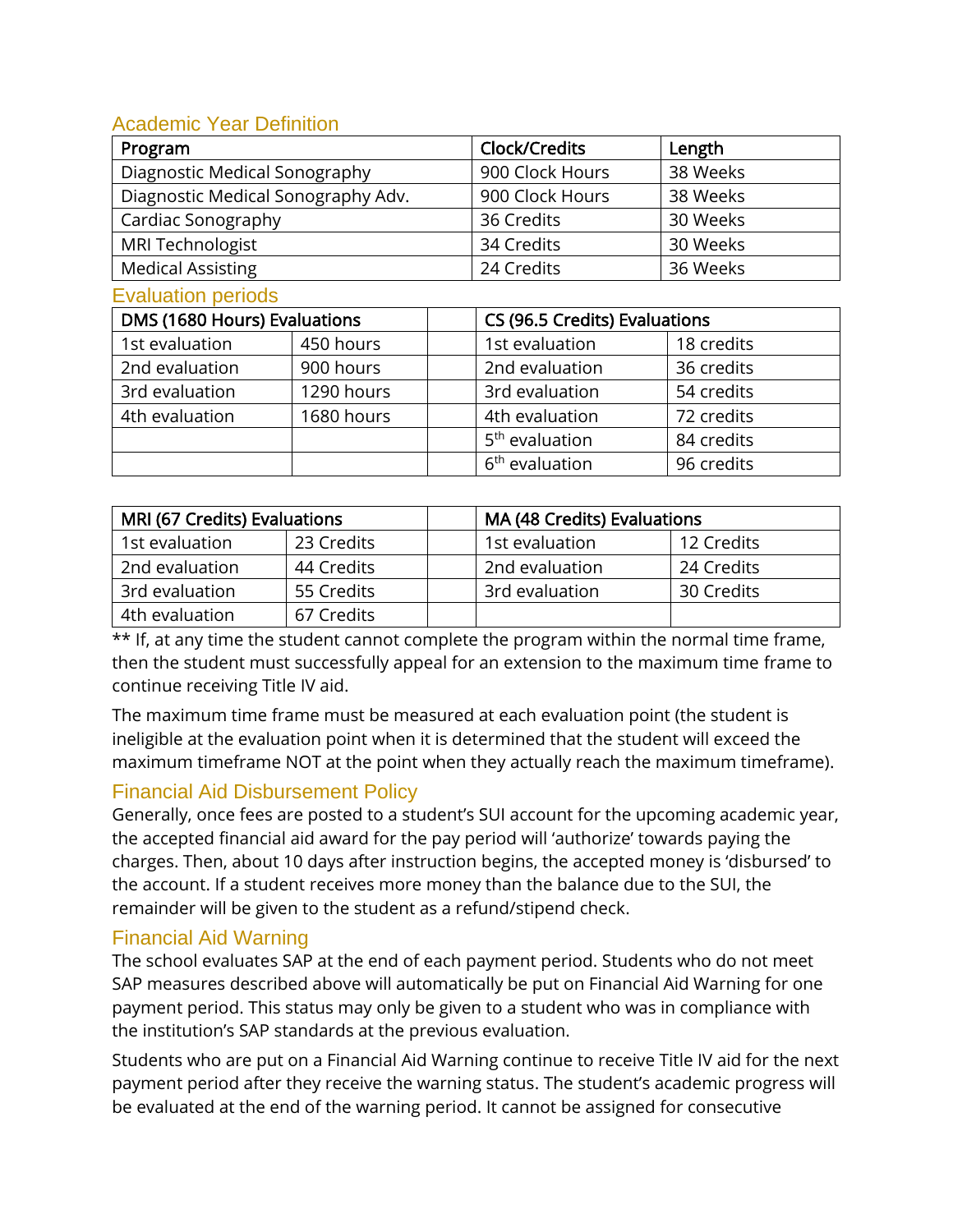payment periods. The warning status is applied only to students with a reasonable expectation of improvement in one payment period. If a student is making SAP at the end of the Financial Aid Warning period, they shall be returned to normal SAP status with no loss of Title IV eligibility.

A student, who has not improved his or her standing and still fails to comply with the satisfactory academic progress policy at the end of the warning period, will be ineligible for future aid disbursements. It is advisable for any student on warning status to meet with both a financial aid counselor and an academic advisor to ensure future satisfactory progress and aid eligibility. The student may continue on a cash-pay basis with an approved payment plan. Arrangements for payment must be approved within 10 school days after notification of loss of Title IV eligibility.

#### **Verification**

Each year the Department of Education selects a percentage of financial aid recipients randomly to be selected for verification. If a student is selected for federal verification, they will be asked to complete a Verification Worksheet (provided by the Office of Financial Aid) and must provide additional information before financial aid can be disbursed to the student account. This documentation may include, but is not limited to, federal income tax transcript and W-2 forms (student's, spouse and/or parents/guardians), proof of untaxed income, housing allowances, etc.

Students will be notified in writing of all documents required to fulfill this federal requirement. If after review by the Office of Financial Aid there are any changes to the Expected Family Contribution and possibly the financial aid available, the student will be notified in writing.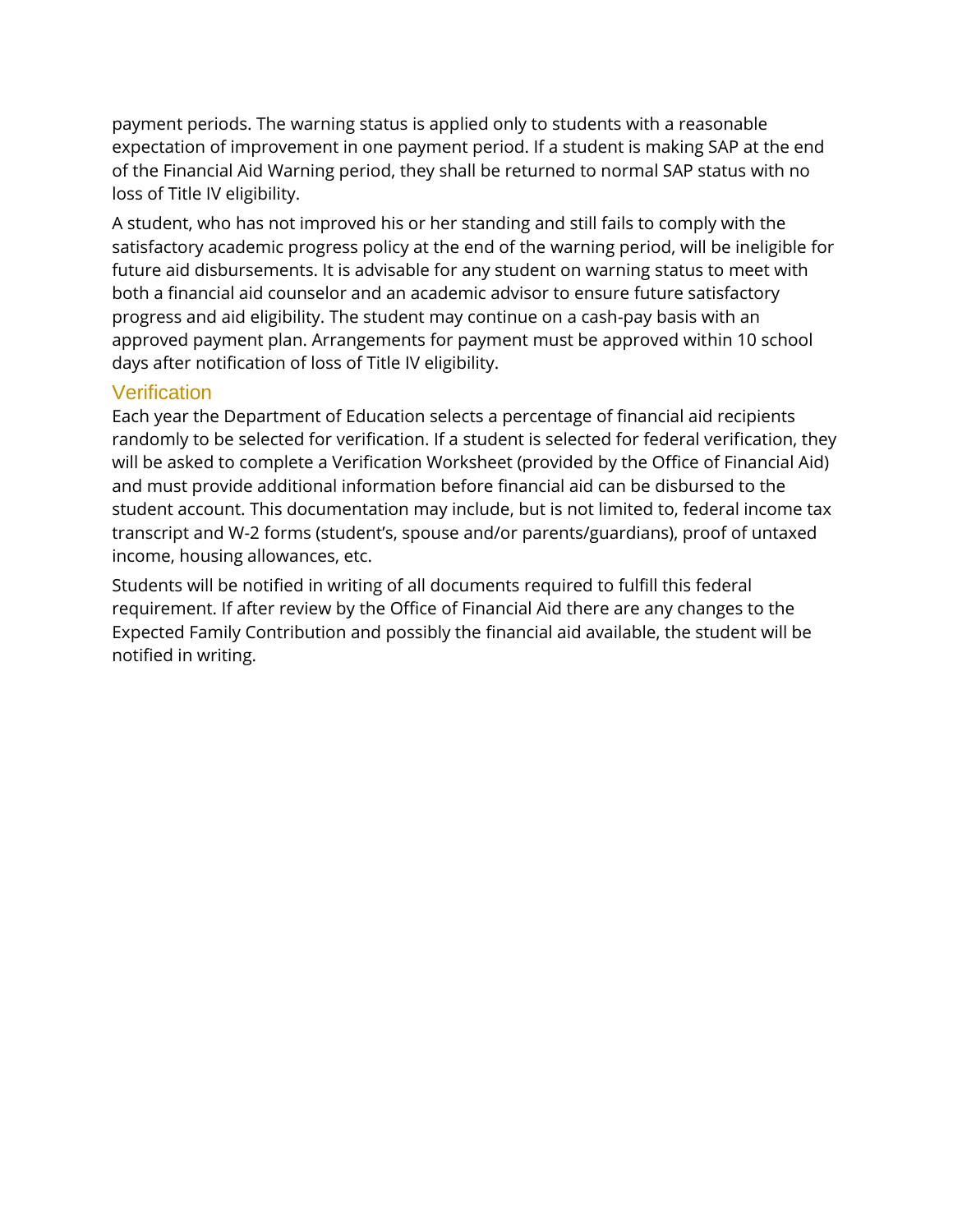## Financial Aid Probation

If the institution approves the appeal, the student may be placed on probation after the institution evaluates the student's progress and determines that the student should be able to meet the SAP standards by the end of the subsequent payment period. Probation will only be for one additional payment period during which the student remains eligible for federal aid.

The student must either be meeting the cumulative attendance and grade standards as published by the school or be in compliance with any customized written academic plan.

The academic plan may be as complicated as a course-by-course plan toward completion, or as simple as a mathematical formula that specifies the percentage of coursework that the student must now complete. An academic plan may continue for multiple payment plans. The student is now on financial aid probation. At the completion of the plan, the student must be in compliance with SAP or have completed the program. If the student fails to meet the standards established in the plan, the student will no longer be eligible for Title IV aid.

In the academic plan, the school determines the minimum grade point average the student must achieve and the number of credits that the student may take.

An academic plan can be changed if the student files another appeal. The reasons for changing the academic plan are related to unusual circumstances that prevented the student from meeting the requirements of the original academic plan. These reasons may include:

- Two required courses are only available in the same time slot.
- The school is unable to offer a required course during the term outlined in the plan.
- A personal situation or emergency.

All documents concerning a written appeal of an SAP evaluation must be kept in the student file, including the school's written determination of such appeal and details of the academic plan that may be developed.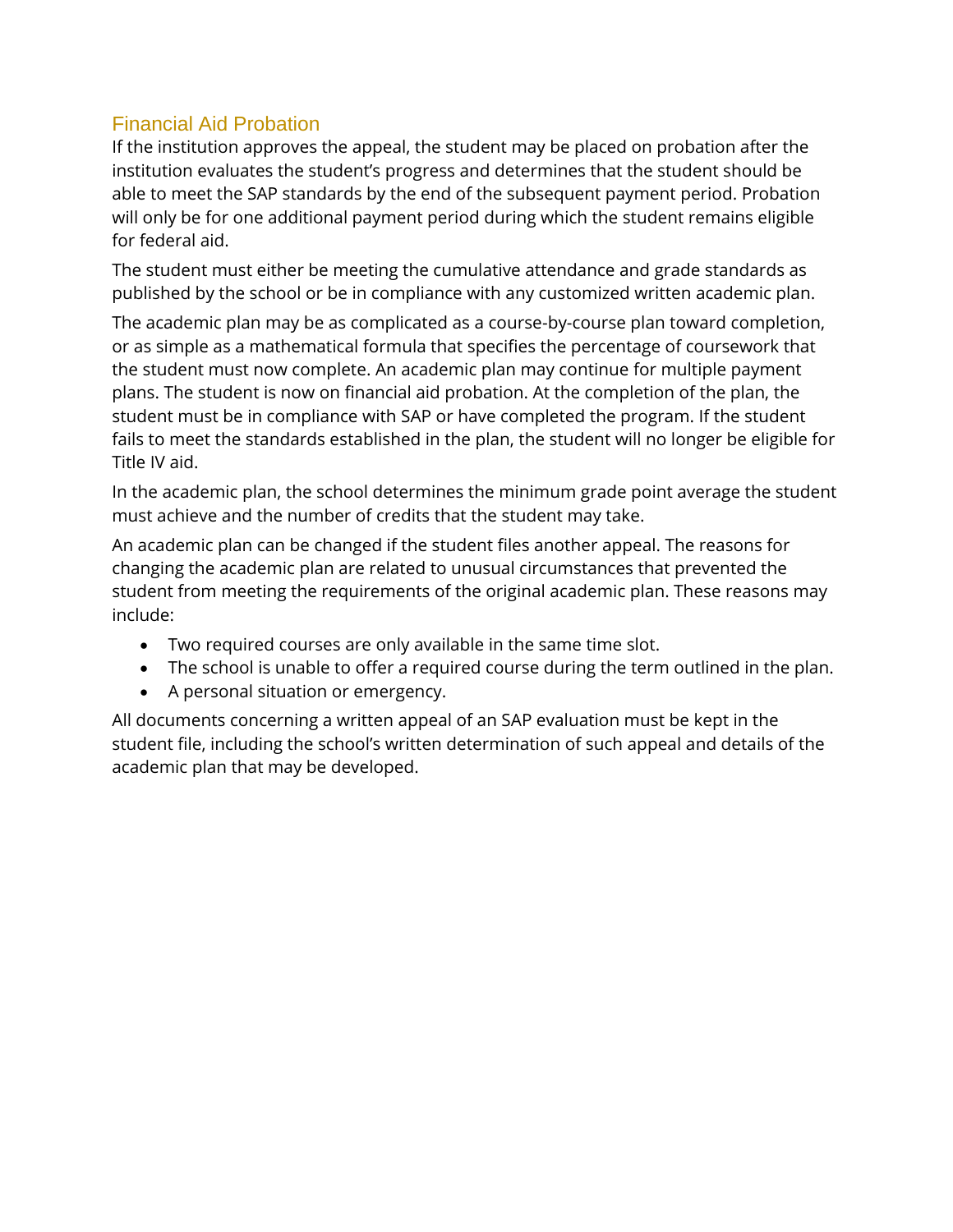# The Appeal Process

Students may have the opportunity to have their financial aid eligibility reinstated by appealing the decision and being placed on Financial Aid Probation. Students have five (5) business days after being notified to institute an appeal. The appeal must be in writing and given to the Chief Operating Officer, who will meet with the Appeals Committee to make a decision on the appeal.

The basis on which a student may file an appeal are injury or illness, death of a relative, or other extenuating circumstances. Students must provide supporting documents and describe in writing any unusual circumstances that warrant special consideration. Students must provide information as to why they did not make SAP and what has changed that will allow them to make SAP by the next evaluation point.

The Chief Operations Officer will provide a decision in writing within ten (10) business days after receiving the appeal.

# Reinstatement of Title IV, HEA Aid

Reinstatement of aid is limited to the period under evaluation. Students making SAP by the conclusion of the warning or probation period will be removed from the warning/probation status and will regain eligibility for Title IV, HEA funding.

A former student requesting to be reinstated as an active student should do so in writing. Supportive documentation and/or information concerning any mitigating circumstances should be noted in the request. The student shall be notified of the Reinstatement Review within five (5) business days following the decision of the Academic Appeals Committee. Students who regain SAP at the end of the next payment period will have regained full eligibility for Title IV, HEA funding.

# Student's Right to Cancel

You have the right to cancel your program of instruction, without any penalty or obligations:

- 1. A full refund of all tuition and fees paid will be made: if a student cancels his/her Enrollment Agreement by notifying SUI within three days of enrollment; or
- 2. Cancels his/her Enrollment Agreement through attendance at the first class session or the seventh calendar day after enrollment, whichever is later, following the three days after enrollment stated in "1." above. SUI will refund the student any money he/she paid, less a registration or administration fee not to exceed \$100, and less any deduction for equipment not returned within 45 days after the notice of cancellation is received.

After the end of the cancellation period, you also have the right to discontinue school at any time; please see Withdrawal from the Program for more details. Cancellation may occur when the student provides a written notice of cancellation and can be done by mail or by hand delivery. The written notice of cancellation, if sent by mail, is effective when deposited in the mail properly addressed with proper postage. The written notice of cancellation need not take any particular form and, however, expressed, it is effective if it shows that the student no longer wishes to be bound by the Enrollment Agreement.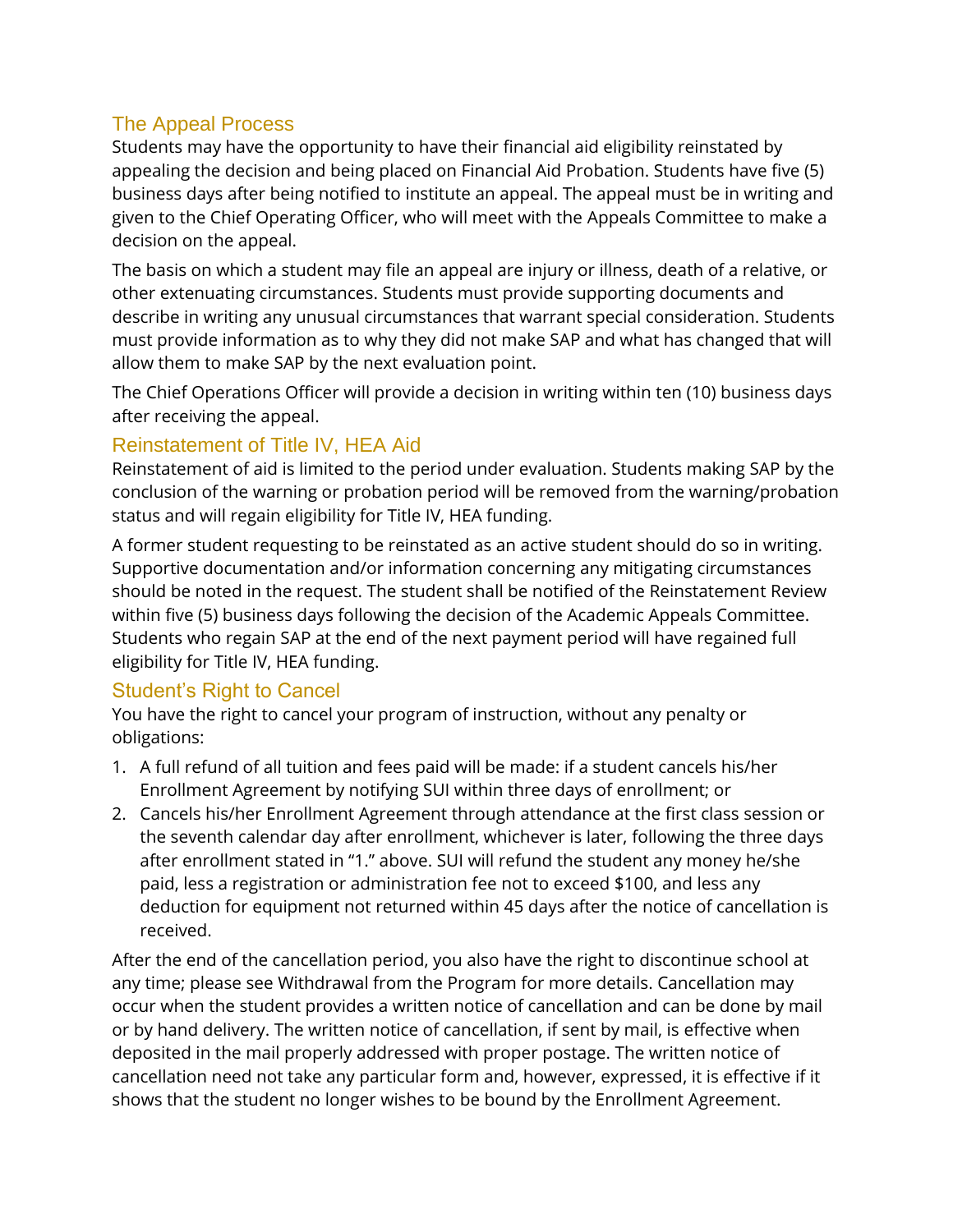# Refunds after Withdrawal

A student may withdraw from the school at any time after the cancellation period (described above) and receive a pro-rata refund if the student has completed 60% or less of the scheduled hours in the current payment period in their program through the last day of attendance. The refund will be less the \$100 registration fee, and less any deduction for equipment not returned in good condition, within thirty (30) days of withdrawal. If the student has completed more than 60% of the period of attendance for which the student was charged, the tuition is considered earned and the student will receive no refund.

For the purpose of determining a refund under this section, a student shall be deemed to have withdrawn from a program of instruction when any of the following occurs:

- The student notifies the institution of the student's withdrawal or as of the date of the student's withdrawal, whichever is later.
- The institution terminates the student's enrollment for failure to maintain satisfactory progress; failure to abide by the rules and regulations of the institution; absences in excess of the maximum set forth by the institution; and/or failure to meet financial obligations to the school.
- The student has failed to attend class for two (2) consecutive weeks.
- The student fails to return from a leave of absence.

For the purpose of determining the date and amount of the refund, the date of the student's withdrawal shall be deemed the last date of recorded attendance. The amount owed equals the daily charge for the program (total institutional charge, minus nonrefundable fees, divided by the number of hours in the program), multiplied by the number of hours scheduled to attend, prior to withdrawal.

If any portion of the tuition was paid from the proceeds of a loan or third party, the refund shall be sent to the lender, third party or, if appropriate, to the state or federal agency that guaranteed or reinsured the loan. Any amount of the refund in excess of the unpaid balance of the loan shall be first used to repay any student financial aid programs from which the student received benefits, in proportion to the amount of the benefits received, and any remaining amount shall be paid to the student. If the student has received federal student financial aid funds, the student is entitled to a refund of moneys not paid from federal student financial aid program funds.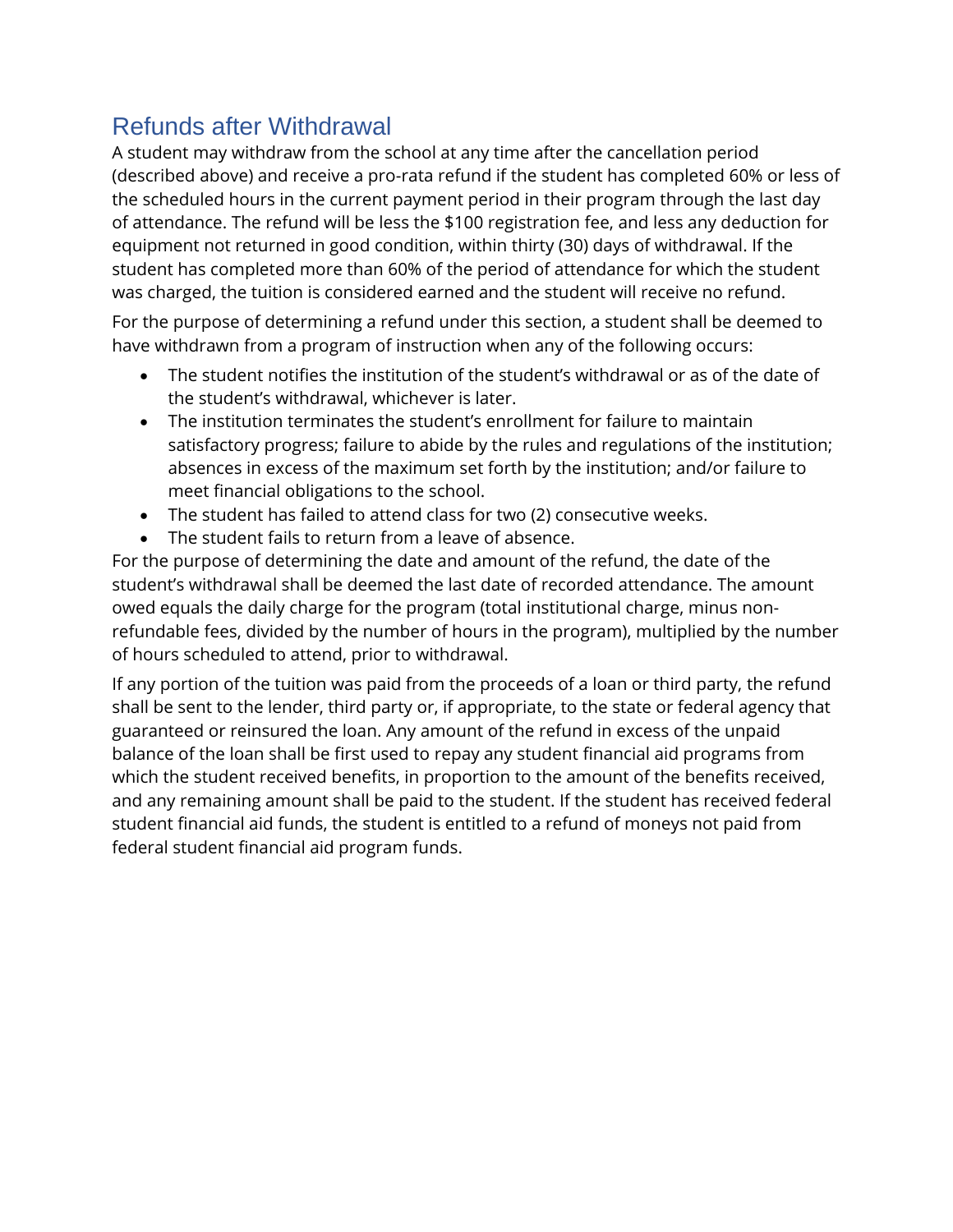# Return to Title IV Funds Policy

This policy applies to students who withdraw officially, unofficially or fail to return from a leave of absence or are dismissed from enrollment at the School. It is separate and distinct from the school refund policy.

The calculated amount of the Return of Title IV, HEA (R2T4) funds that are required to be returned for the students affected by this policy, are determined according to the following definitions and procedures as prescribed by regulations.

The amount of Title IV, HEA aid earned is based on the amount of time a student spent in academic attendance, and the total aid received. Because these requirements deal only with Title IV, HEA funds, the order of return of unearned funds do not include funds from sources other than the Title IV, HEA programs. Title IV, HEA funds are awarded to the student under the assumption that he/she will attend school for the entire period for which the aid is awarded. When student withdraws, he/she may no longer be eligible for the full amount of Title IV, HEA funds that were originally scheduled to be received. Therefore, the amount of Federal funds earned must be determined. If the amount disbursed is greater than the amount earned, unearned funds must be returned.

The Payment Period for Clock Hour Schools is one-half of the academic year or program length (whichever is less).

The Date of Determination is the date that the institution determines the student has withdrawn from the program. The Withdrawal Date is the Last Date of Attendance (LDA). For a student who withdraws while on a Leave of Absence the expected return date will be the date of determination for R2T4 purposes. The Date of Determination starts the clock for timely refunds of Title IV funds, within 45 days after the "Date of Determination."

The institution has 45 days from the date that the institution determines that the student withdrew to return all unearned funds for which it is responsible. The school is required to notify the student if they owe a repayment via written notice.

The school must advise the student or parent that they have fourteen (14) calendar days from the date that the school sent the notification to accept a post withdraw disbursement. If a response is not received from the student or parent within the allowed time frame or the student declines the funds, the school will return any earned funds that the school is holding to the Title IV, HEA programs.

Post-withdraw disbursements will occur within 90 days of the date that the student withdrew.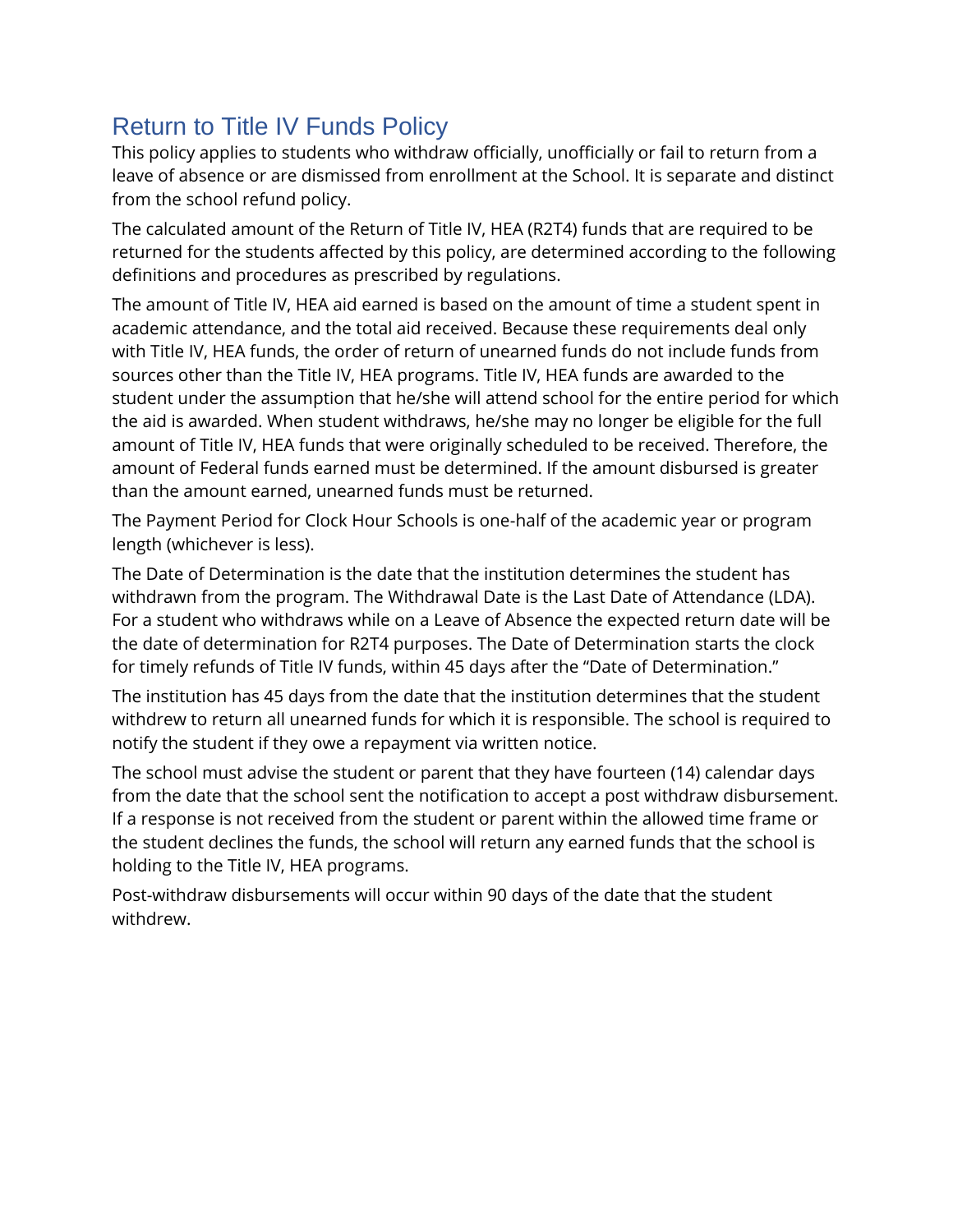# Order of Return

SUI is authorized to return any excess funds after applying them to current outstanding Cost of Attendance (COA) charges. A copy of the Institutional R2T4 worksheet performed on your behalf is available through the office upon student request.

In accordance with Federal regulations, when Title IV, HEA financial aid is involved, the calculated amount of the R2T4 Funds are allocated in the following order:

- Unsubsidized Direct Stafford loans (other than PLUS loans)
- Subsidized Direct Stafford loans
- Direct PLUS loans
- Federal Pell Grants for which a Return is required
- Federal Supplemental Educational Opportunity Grant
- Other Title IV assistance
- State Tuition Assistance Grants (if applicable)
- Private and institutional aid
- The Student

# The Calculation Formula

Determine the amount of Title IV, HEA aid that was disbursed plus Title IV, HEA aid that could have been disbursed.

Calculate the percentage of Title IV, HEA aid earned:

a) Divide the number of clock hours scheduled to be completed (from the first day of class until the last date of attendance) in the payment period as of the last date of attendance in the payment period by the total clock hours in the payment period.

#### HOURS SCHEDULED TO COMPLETE

#### TOTAL HOURS IN PERIOD = % EARNED

(rounded to one significant digit to the right of the decimal point, ex. .4493 = 44.9%.)

b) If this percentage is greater than 60%, the student earns 100%.

c) If this percentage is less than or equal to 60%, proceeds with calculation.

Percentage earned from (multiplied by) Total aid disbursed or could have been disbursed = AMOUNT STUDENT EARNED.

Subtract the Title IV aid earned from the total disbursed = AMOUNT TO BE RETURNED.

100% minus percent earned = UNEARNED PERCENT

Unearned percent (multiplied by) total institutional charges for the period = AMOUNT DUE FROM THE SCHOOL.

If the percent of Title IV aid disbursed is greater than the percent unearned (multiplied by) institutional charges for the period, the amount disbursed will be used in place of the percent unearned.

If the percent unearned (multiplied by) institutional charges for the period are less than the amount due from the school, the student must return or repay one-half of the remaining unearned Federal Pell Grant.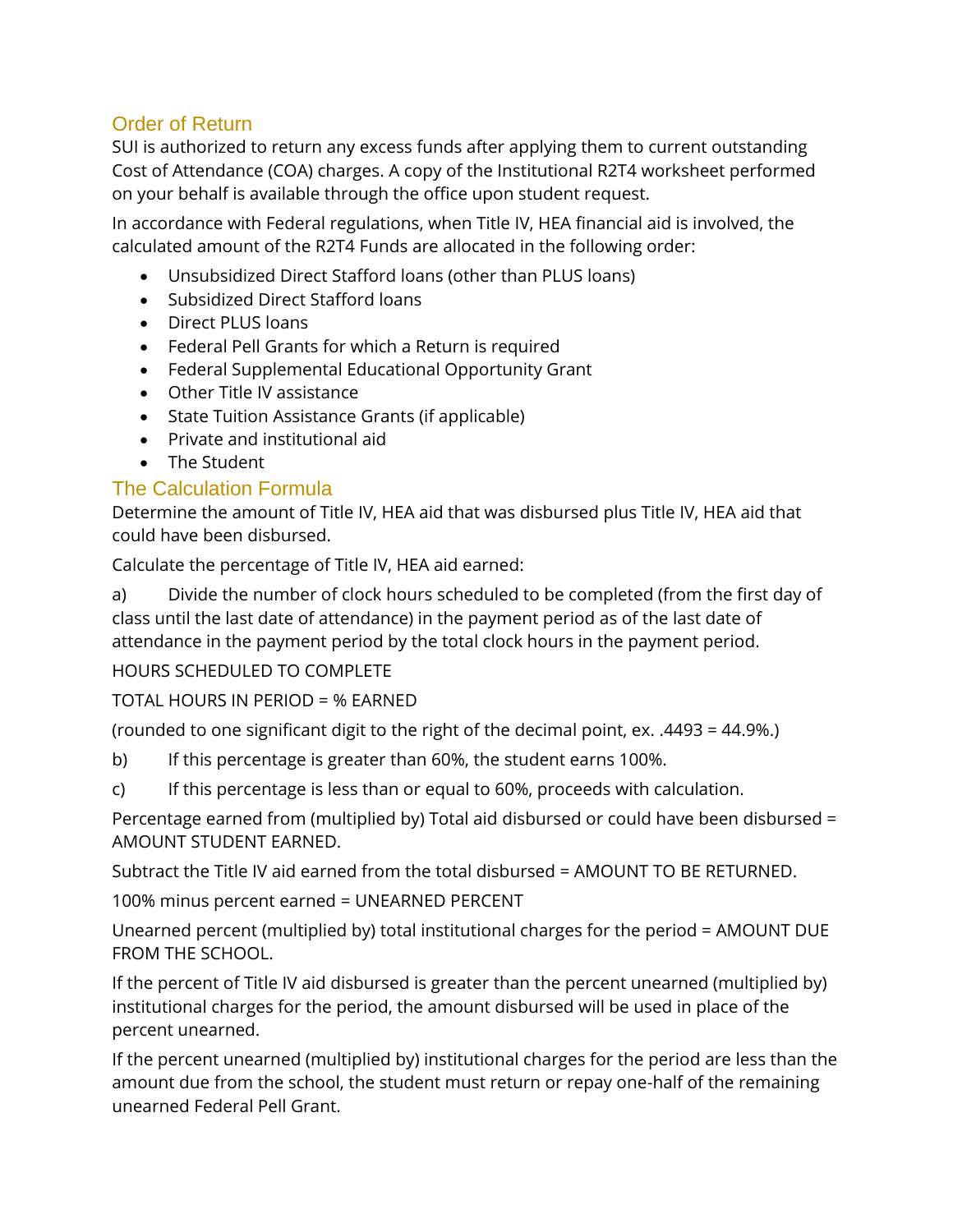The student is not required to return the overpayment if this amount is equal to or less than 50% of the total grant assistance that was disbursed /or could have been disbursed. The student is also not required to return an overpayment if the amount is \$50 or less.

SUI will issue a grant overpayment notice to the student within 30 days from the date the school's determination that student withdrew, giving student 45 days to either:

- 1. Repay the overpayment in full to Sacramento Ultrasound Institute
- 2. Sign a repayment agreement with the U.S. Department of Education.

## Earned AID

Title IV, HEA aid is earned in a prorated manner on a per diem basis (clock hours) up to the 60% point in the semester. Title IV, HEA aid is viewed as 100% earned after that point in time. A copy of the worksheet used for this calculation can be requested from the financial aid director.

# Overpayment of Title IV

Any amount of unearned grant funds that a student must return is called an overpayment. The amount of grant overpayment that must be repaid is half of the grant funds received. The student must make arrangements with the school or Department of Education to return the amount of unearned grant funds.

#### Post Withdraw

If the student did not receive all earned funds, then a post-withdraw disbursement may be due. SUI may use a portion or all of the post-withdraw disbursement for tuition and fees (per the Enrollment Agreement). If the student does not give permission, the student will be offered the funds. However, it may be in their best interest to allow the school to keep the funds to reduce the student's debt at the school. The post-withdrawal disbursement must be applied to outstanding institutional charges before being paid directly to the student. Both grants and loans must be disbursed within 180 days of the date of determination in a post-withdrawal disbursement.

The institution is not always required to return all of the excess funds; there are situations once the R2T4 calculations have been completed in which the student must return the unearned aid.

#### Withdraw Before 60%

The institution must perform a R2T4 to determine the amount of earned aid through the 60% point in each payment period. The institution will use the Department of Education's prorate schedule to determine the amount of the R2T4 funds the student has earned at the time of withdrawal.

#### Withdraw After 60%

After the 60% point in the payment period, a student has earned 100% of the Title IV, HEA funds he or she was scheduled to receive during this period. The institution must still perform an R2T4 to determine the amount of aid that the student has earned. The school measures progress in clock hours and uses the payment period for the period of calculation.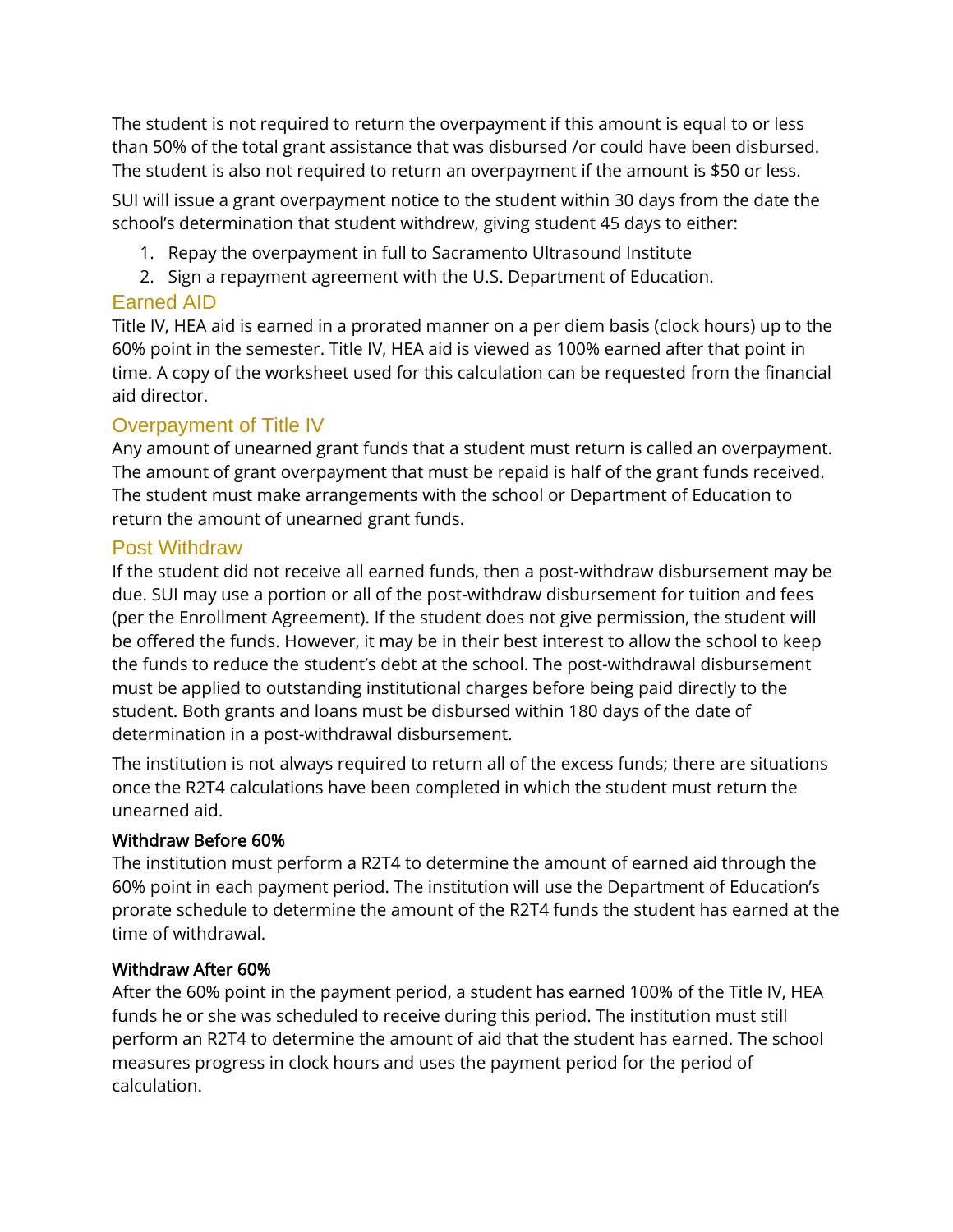# Refund Vs. Return to Title IV

The requirements for the Title IV, HEA program funds when you withdraw are separate from any refund policy that SUI may have to return to the student due to a cash credit balance. Therefore, the student may still owe funds to the school to cover unpaid institutional charges. The School may also charge you for any Title IV, HEA program funds that they were required to return on your behalf.

If the student does not already know what the School refund policy is, the student may ask the financial officer for a copy.

## Return to Title IV Questions?

If you have questions regarding Title IV, HEA program funds after visiting with your financial aid director, you may call the Federal Student Aid Information Center at 1-800-4-fedaid (800-433-3243). TTY users may call 800-730-8913. Information is also available on student aid on the web at [www.studentaid.ed.gov.](http://www.studentaid.ed.gov/)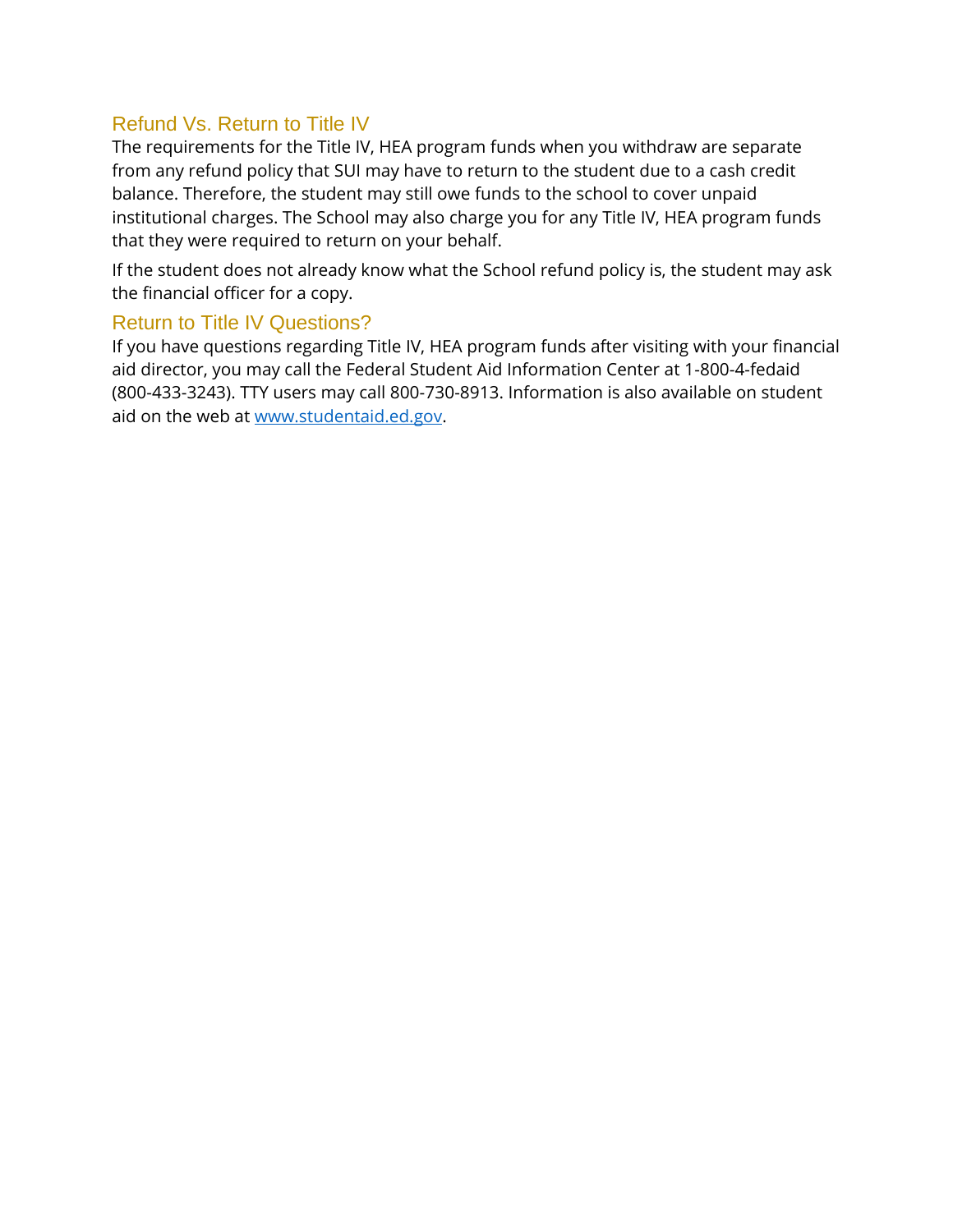# Administrative Policies

This catalog covers all programs and courses offered at Sacramento Ultrasound Institute. There are, however, program specific particulars and guidelines that are explained in much more detail in programmatic Student Handbooks (subject to change without notice). Students must make sure to read and understand all programmatic rules and regulations.

## Academic Honesty

Academic honesty is expected of all students. It is the ethical behavior that includes producing their own work and not representing others' work as their own, either by plagiarism, by cheating, or by helping others to do so. Plagiarism is the failure to give credit for the use of material from outside sources.

Any student who engages in academic dishonesty, plagiarism, including self-plagiarism; cheating on an examination or assignment; distributing copies of examinations; recording examination information, including taking screenshots of exam questions and answers, assignments, or answer sheets to other students; passing off another's work as one's own; and/or aiding one or more other students in committing the same or similar acts of academic dishonesty will be given a grade of zero for the exam or assignment in which the infraction occurred and will be counseled by the course's faculty member. If a student commits a second act of academic dishonesty, he/she will be dismissed from the program.

# Anti-Bullying

Sacramento Ultrasound Institute believes that all individuals, including students, employees, and applicants are entitled to a safe, equitable, and harassment-free experience. Bullying and harassment will not be tolerated and shall be just cause for disciplinary action and/or law enforcement intervention.

"Bullying" and "harassment" are defined as a pattern of aggressive, intentional, or deliberately hostile behavior that occurs repeatedly and over time. These behaviors normally fall into three categories: physical, emotional, and verbal. Examples of bullying may include, but are not limited to, intimidation; assault; extortion; oral or written threats; teasing; put-downs; name-calling; threatening looks; gestures, or actions; rumors; false accusations; hazing, social isolation, and cyber-bullying.

# Crime, Accident & Incident Policy

Crime, accident, and/or incident report forms are kept in the school office. Those involved in or witnessing accidents, emergencies, incidents, or crimes should fill out the proper forms. When required, the school will notify appropriate authorities such as 911, fire, police, or medical personnel. The school is not responsible for decisions made by any of these agencies. Every effort will be made to contact the students nearest relative regarding any emergency.

Standard precautionary procedures are followed in the event of an accidental stick and/or possible contamination of a student with bio-hazardous materials. Instructors are well versed in the procedures. All visitors, personnel, and students are reminded not to leave personal belongings unattended. SUI is not responsible for any loss of property. For more information, please refer to the program specific Student Handbook section of this catalog.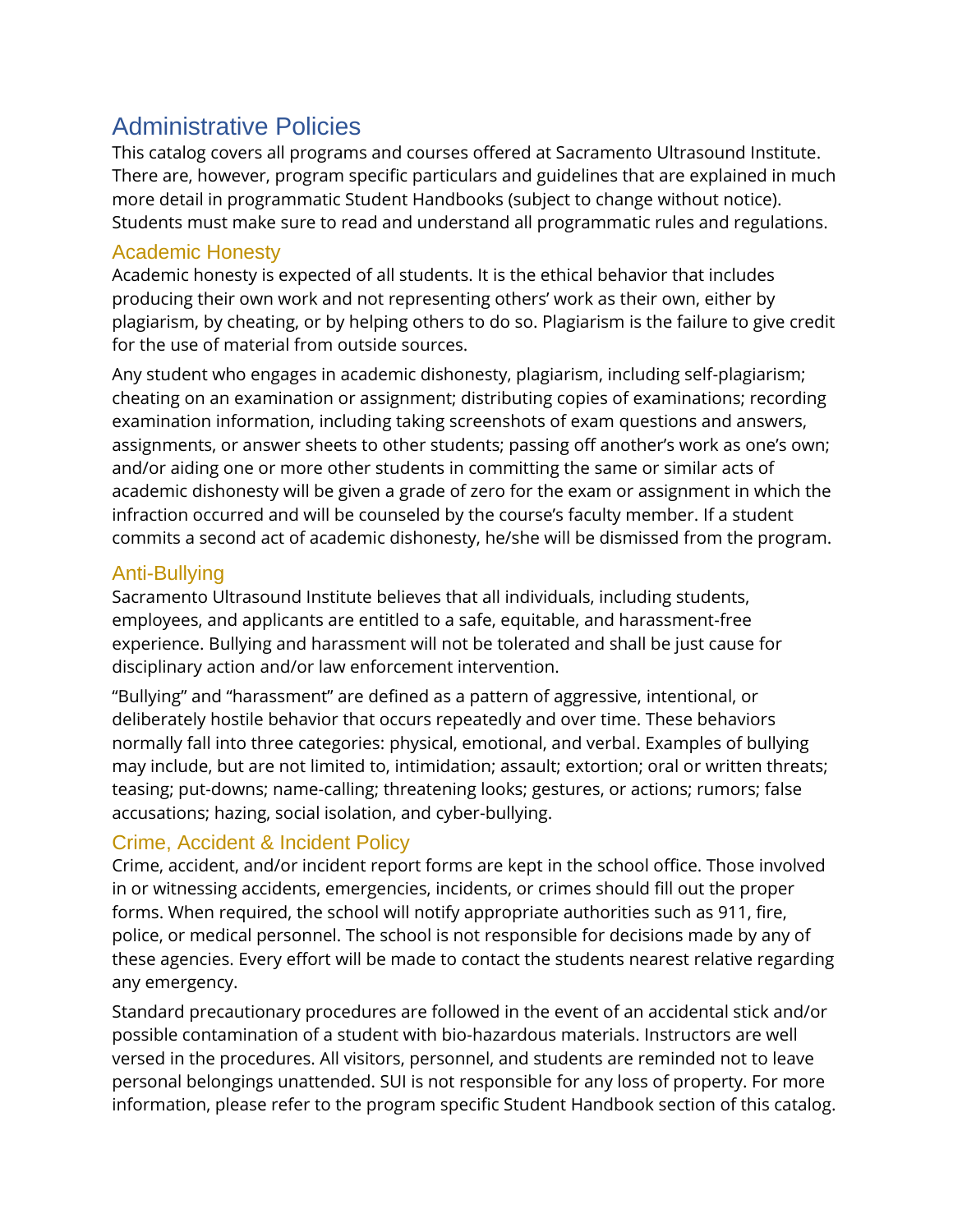# Chain of Command

Students who have questions or disputes regarding lecture, lab or clinical course objectives including evaluations, must first discuss their concerns with the assigned course instructor. If the instructor is unable to resolve the student's questions and concerns, the student should request an appointment with the Assistant Program Director or Program Director dependent on the student's program. The Assistant Program Director/Program Director will follow up with the assigned course instructor and investigate the issue. The Assistant Program Director/Program Director may request a meeting with the student and the instructor as part of the resolution process. If the issue continues unresolved, the student should follow the Grievance Policy.

Failure to follow the Chain of Command may result in the initiation of the Progressive Discipline Process, Step 2 Conference Report.

# Communication Policy

Communication is a key component in the success of a student attending Sacramento Ultrasound Institute. Students are required to respond to all requests for information or documentation from SUI faculty and staff. Failure to timely (within 48-hours for non-urgent matters or 24-hours for urgent matters) respond to an email, phone-call, or voicemail from a representative of SUI can result in the student being subject to the Progressive Discipline Policy.

Failure to submit required documentation by the due date can result in the student being subject to the Progressive Discipline Policy. Required documentation can include, but is not limited to, documents required for the following departments: Financial Aid, Admissions, Student Services, Registrar, as well as clinical logs, clinical evaluations, proof of immunizations, and TB Test.

All students are expected to communicate in a professional manner while on SUI campus, at their assigned clinical site, and in any written or verbal communications, including emails, phone calls, and voicemails. The student's failure to adhere to this Communication Policy can result in the student being subject to the Progressive Discipline Policy.

# Withdrawal Policy

Students can be dismissed by Sacramento Ultrasound Institute (involuntary) mainly for two reasons: Academic and Disciplinary.

#### Voluntary Withdrawal

A student is considered to be "Voluntarily" withdrawn on the date the student notifies the Financial Aid Director or School Director in writing of their intent to withdrawal. The date of the determination for return and refund purposes will be the earliest of the following for official withdrawals:

- Date student provided official notification of intent to withdraw, in writing; or
- The date the student began the withdrawal from the School's records.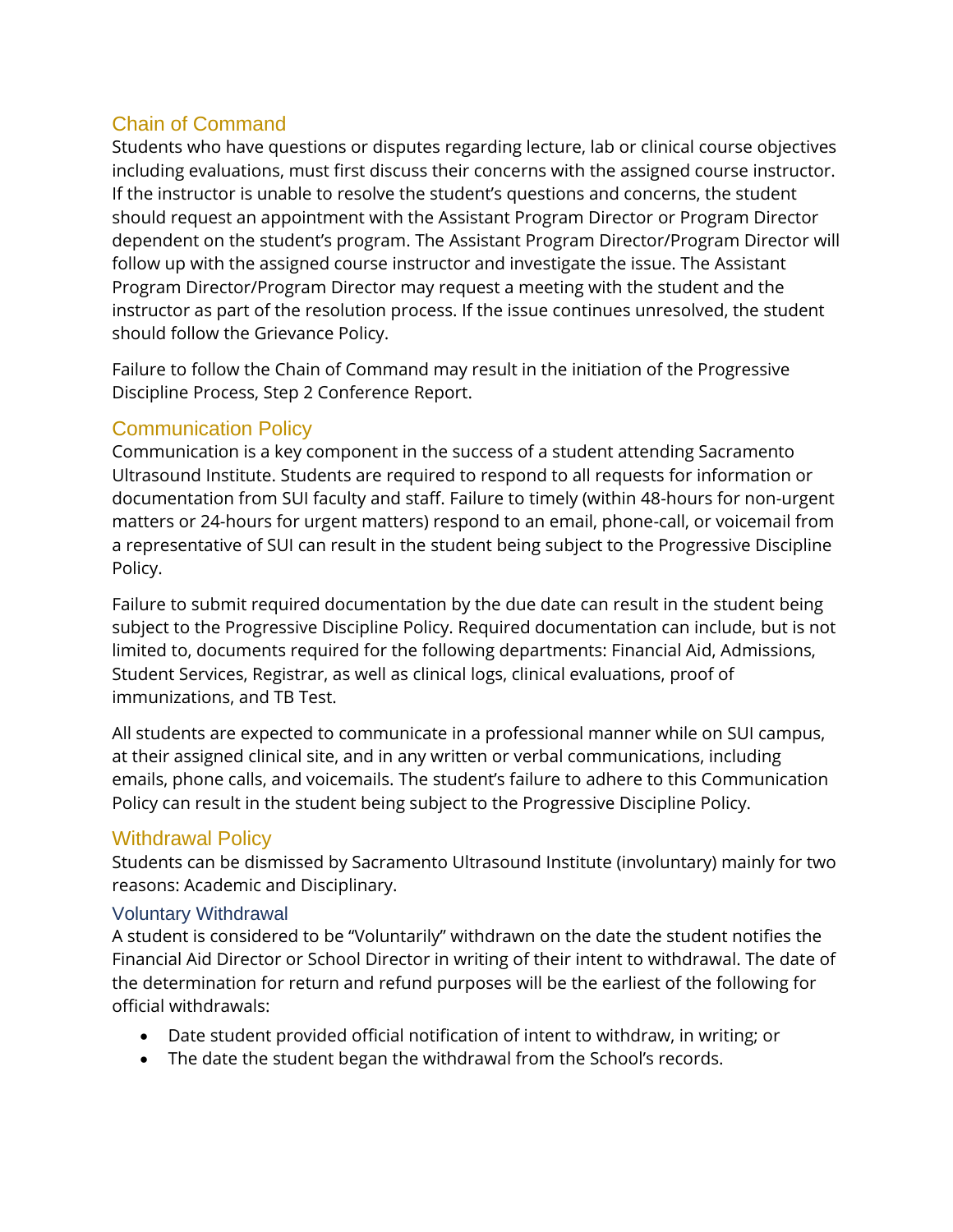A student will be permitted to rescind his or her notification in writing and continue the program if so chosen. However, if the student subsequently drops, the student's withdrawal date is the student's last date of attendance.

In the event a student decides to rescind his or her official notification to withdraw, the student must provide a signed and dated written statement indicating he/she is continuing his or her program of study and intends to complete the payment period. Title IV, HEA assistance will continue as originally planned. If the student subsequently fails to attend or ceases attendance without completing the payment period, the student's withdrawal date is the student's last date of attendance.

#### Unofficial Withdrawal

Any student that does not provide official notification of his or her intent to withdraw and is absent not more than fourteen (14) consecutive calendar days, fails to maintain satisfactory academic progress, fails to comply with the school's attendance and /or conduct policy, does not meet financial obligations to the school, or violates conditions mentioned in the School enrollment agreement, will be subject to termination and considered to have unofficially withdrawn.

#### Dismissal Policy

Academic Dismissal – Academically dismissed students will have their academic file annotated to reflect the action and will be blocked from future enrollment unless the student follows the program's readmission process. Students may be dismissed for academic reasons without previous academic action, including failure to complete all program requirements within the maximum allowable time frame. If a student is readmitted after successfully completing the readmission process, the student will reenter on probation and be required to meet SAP at the end of the returning module or semester or be dismissed without appeal. The college will graduate students who were on probation only if the standards for SAP were met prior to being eligible for graduation.

Disciplinary Dismissal – See *Progressive Discipline Policy*: A student may be dismissed from their program, and may be dismissed from the school, if at any time during the probation period, the student fails to meet any of the conditions of the probation contract. Accordingly, if at the end of the probation period, the student has not met the criteria for satisfactory performance outlined in the probation contract, the student will be dismissed from the program.

Other Reasons for Dismissal - Students may be dismissed from the college for other reasons than those stated above if the institution determines they cannot satisfactorily meet the academic, professional, or ethical expectations. The college reserves the right to administratively dismiss students for violations of academic honesty, student conduct standards, or clinical negligence. If a student is administratively dismissed, the student's academic file will be annotated to reflect this action and the file will be flagged to block future enrollment, except through appeal. Students retain the right to appeal, please see Grievance/Appeal Process.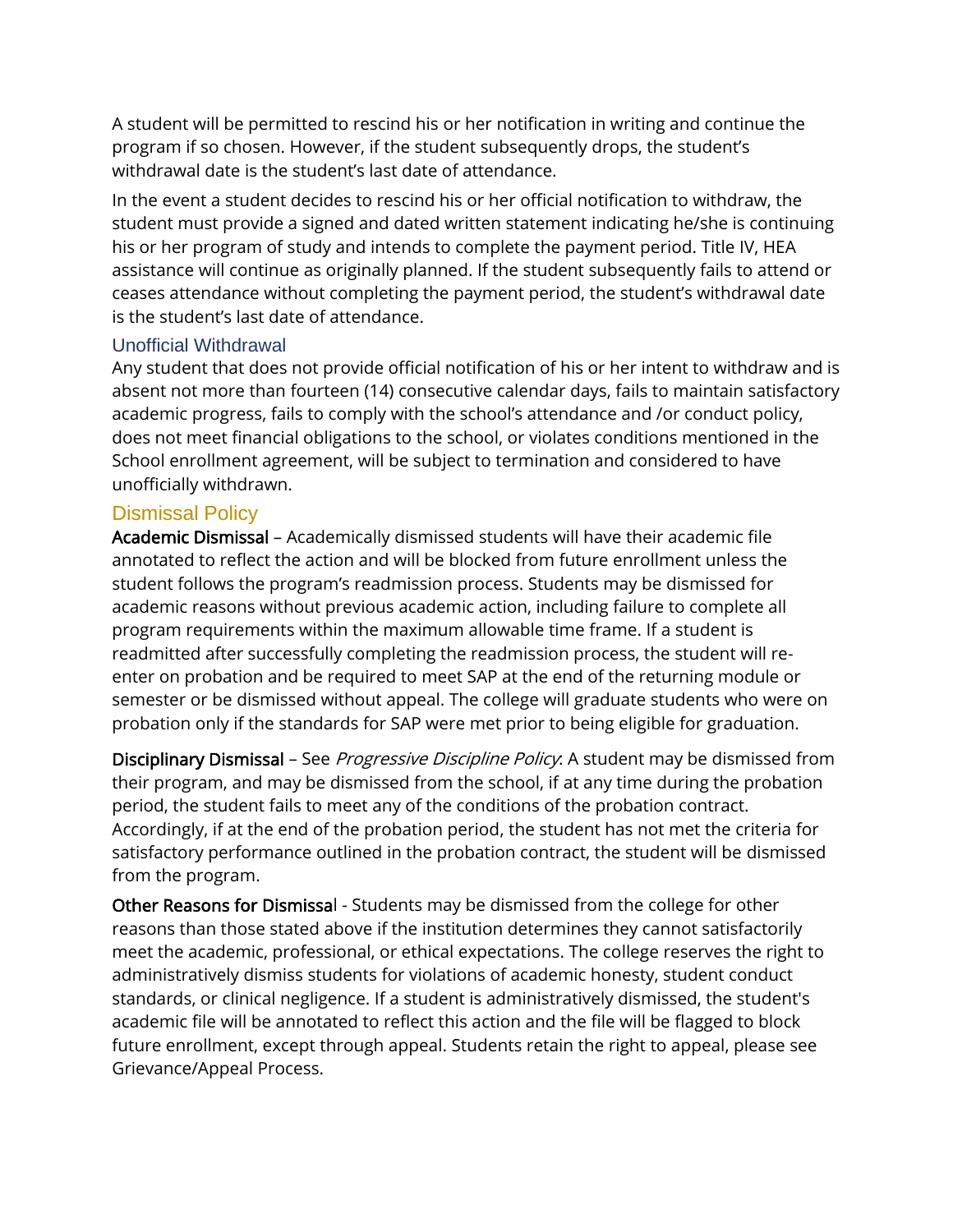# Progressive Discipline Policy

The faculty and administration of Sacramento Ultrasound Institute are committed to assisting students to be successful in their program. To afford students due process, any student not meeting course objectives in class, clinical/practicum or lab will be apprised of their performance status using the progressive discipline process.

#### Step 1: Warning

The instructor provides the student with a verbal warning or written feedback as to their status. The instructor counsels the student regarding criteria for successful completion of the course and makes recommendations for improvement. Recommendations may include but are not limited to, utilization of peer study groups, tutors, computer assisted instruction, additional lab time, or seeking assistance from SUI Student Services.

Written feedback may take the form of student evaluations. Evaluations are performed at a minimum of once throughout each course to apprise the student of their progress in the course. Additional evaluations are completed at the instructor's discretion and may cover the student's:

- Attendance
- Grades
- Professional behavior
- Performance in lab or clinical setting
- Technical skills

At the discretion of the instructor and depending on the situation, this step may be skipped, and a conference meeting will take place.

# Step 2: Conference

The student meets with the instructor in a formal conference to review the performance deficit. A written Conference Report will identify specific course/program objectives not met and a remediation plan/contract, including deadlines for completion, to assist the student to correct the deficit, remain in the program, and be successful. If at any time the student does not comply with all terms outlined in the conference report, the student may be placed on probation or be involuntarily withdrawn (dropped) from the program.

# Step 3: Probation

Probation action is implemented for students who:

- Unsatisfactory course grades
- Unsatisfactory class attendance and/or punctuality
- Unsatisfactory clinical performance
- Unsatisfactory clinical attendance and punctuality
- Inability to maintain physical and mental health necessary to function in the program
- Unethical, unprofessional behavior, and/or unsafe clinical practice
- Refusal to participate with a procedure
- Unsafe or unprofessional clinical practice that compromises patient or staff safety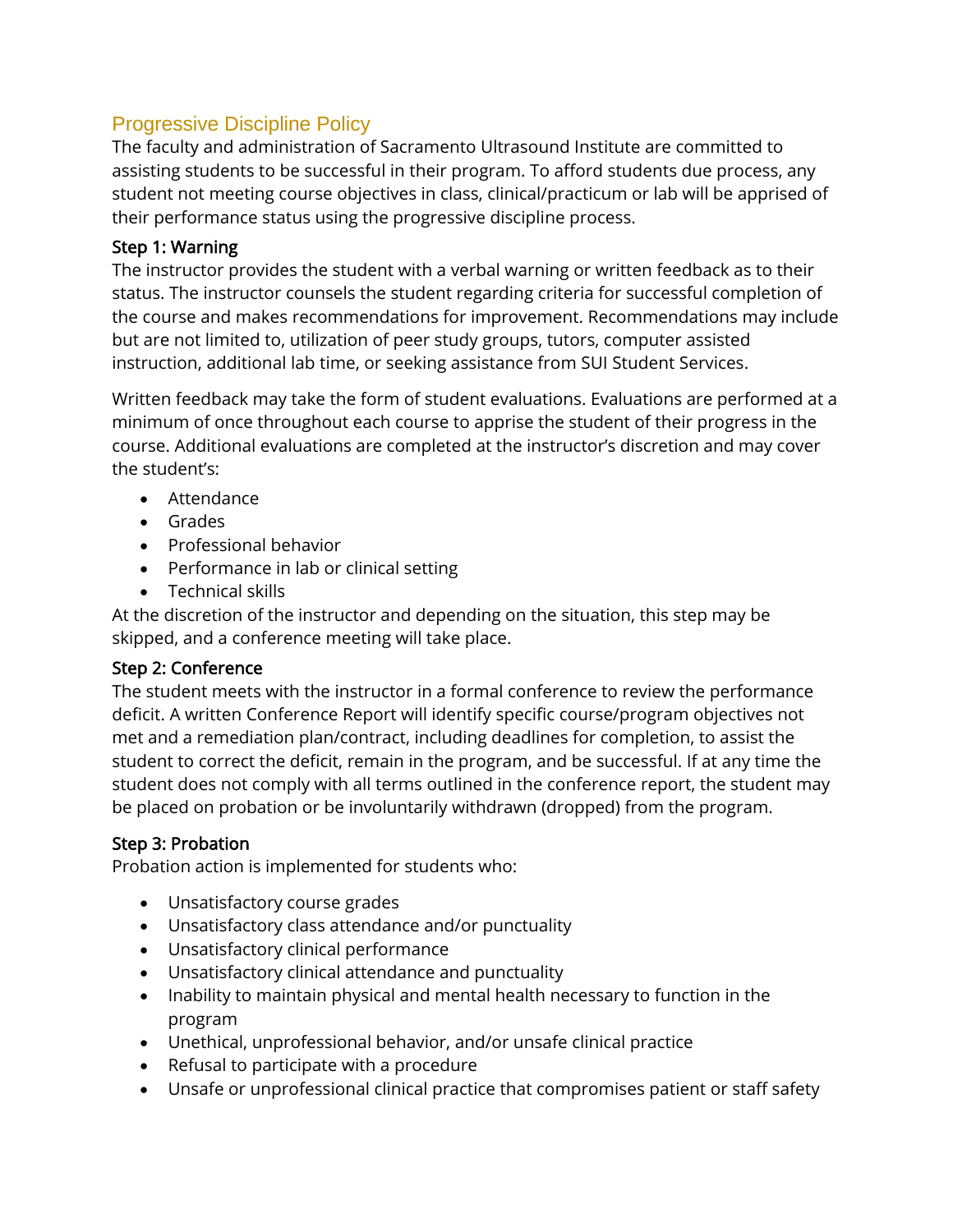- Behavior which compromises clinical affiliations
- Failure to comply with all terms outlined in the conference report

Probation is a trial period in which the student must improve or be withdrawn from the program. The student meets with the instructor and program director. A SUI representative may be asked to assist in representing the student. The student and faculty will review and sign a Probation Report explicitly stating expectations that must be followed during the probationary period.

#### Step 4: Withdrawal

If at any time during the probation period, the student fails to meet any of the conditions of the probation contract, the student may be withdrawn (dropped) from the program. Accordingly, if at the end of the probation period the student has not met the criteria for satisfactory performance outlined in the probation contract, the student will be withdrawn from the program.

A student who is placed on probation for unsafe or unprofessional conduct will be withdrawn from the program for subsequent safety or professional conduct violations at any time during the program.

Some situations do not allow for the progressive discipline process due to the severity of nature or the timing of their occurrence. Incidents of this nature may require the student to be immediately placed on probation or withdrawn from the program. Examples of these include, but are not limited to:

- Assaulting, harassing, intimidating, or threatening another individual or group
- Stealing, misusing, destroying defacing or damaging SUI property or property belonging to someone else
- Using SUI facilities, equipment, services or computers without authorization
- Violations of patient confidentiality
- Academic dishonesty, including plagiarism
- Endangering the health or safety of others
- Falsification of documentation, including forgery
- Unprofessional behavior
- Unprofessional behavior that seriously jeopardizes clinical affiliations
- Any behavior which results in the student's dismissal from their assigned clinical site
- Any behavior by the student which results in the loss of a clinical site for the school

Some situations are unable to be resolved through the progressive discipline process. In the event a student is expelled they will be advised of the reason(s) and provided an opportunity to collect their personal belongings prior to being escorted from the property. Should the student's behavior prohibit the school from allowing for a peaceful exit from the property, the student will be escorted from the property and allowed to appoint a representative to collect their personal belongings once the student has vacated the premises.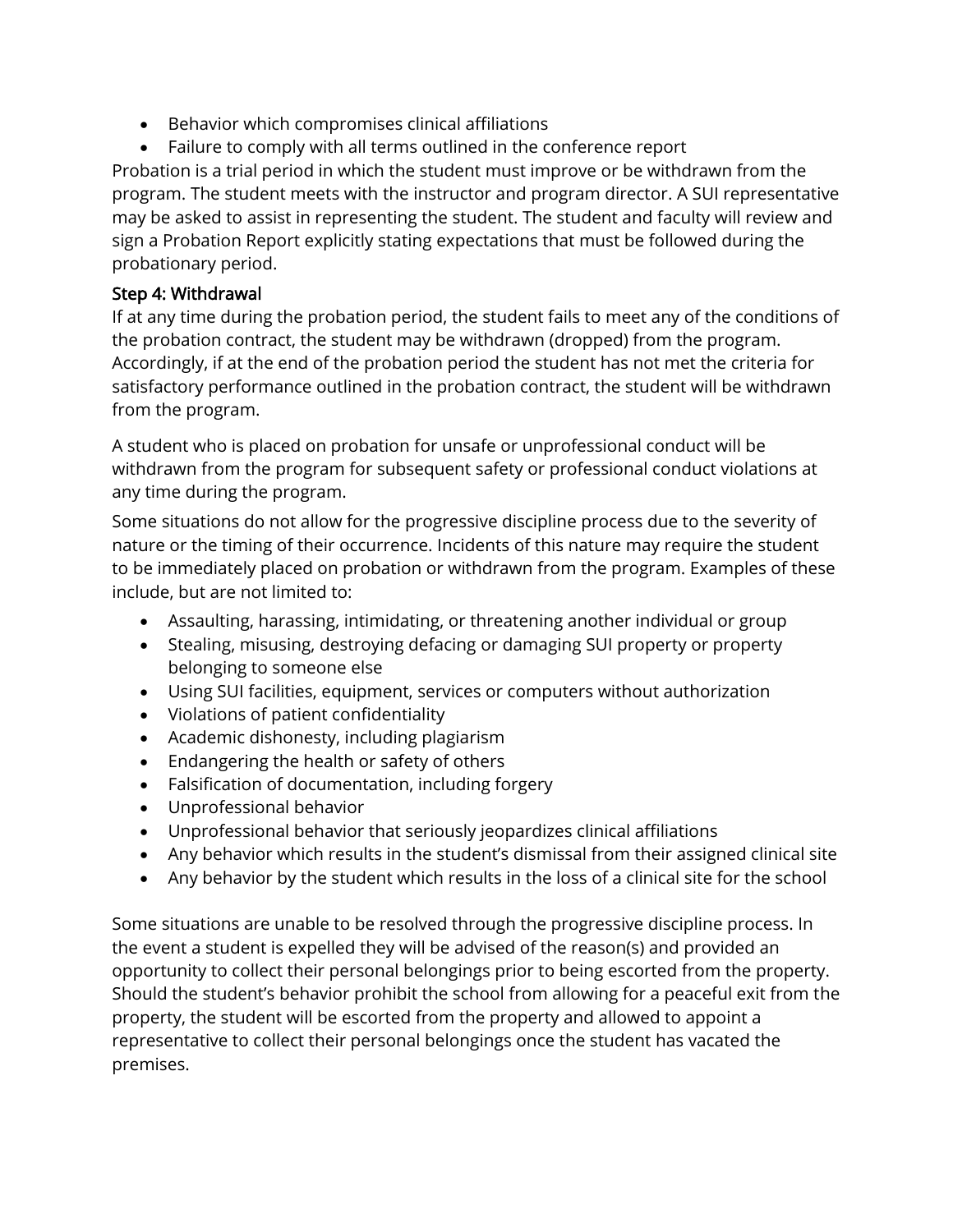#### Appeal Process

A student who has been expelled, dismissed, or involuntarily withdrawn from their program is eligible to appeal their expulsion, dismissal or withdrawal from the program. The student may do so in writing to the attention of Samuel Yarmagyan via email, mail, or in person submission, by 5:00 p.m. within ten (10) business days of the date of the notification letter. The Appeals Committee will review the student's appeal. The student will be notified of the Appeals Committee recommendation and the final decision within 10 days after receiving the appeal.

. The student's appeal letter should include:

- Student's full name, e-mail address, and telephone number.
- An outline of why the SUI should consider the student's request to be allowed to remain in their program.
- A description of any extraordinary situations or unusual difficulties the student encountered during their probationary status.
- The student's strategies for future success if allowed to continue in their program.

If the student does not plan to appeal this decision, they may notify the school in writing before the stated deadline. If SUI does not hear from the student by the deadline, SUI will automatically assume that the student concurs with this decision.

## Grievance Policy

Sacramento Ultrasound Institute is dedicated to the fair treatment of and professional conduct with students. Students are first encouraged to discuss any concerns or questions regarding policies and/or decisions rendered directly with the party with which the student has a concern. Should any student have a complaint, the student is asked to discuss the matter directly with an instructor or administrator who will engage in an informal process to settle the dispute in good faith. That informal process will involve three steps:

- 1. An effort to define the problem.
- 2. An effort to identify acceptable options for resolution.
- 3. An attempt to resolve the conflict through the application of one or more of acceptable options for resolution.

If, as a result of these discussions, the student does not feel that the issue has been satisfactorily resolved, he or she may file a written complaint directly to the Chief Operating Officer who will do his/her best to resolve the matter at hand for the benefit of the student and SUI. The Assistant Director will try to explain or alleviate the complaint or grievance that the student presents within five (5) days of receipt. If after following these steps the Assistant Director is unable to remedy the issue and student is still unsatisfied with the solution, then the Director will investigate all written complaints, attempt to resolve all such complaints, and record an entry into the campus's official log.

The formal process will require the student's submission of a written description of the specific allegations and the desired remedy, accompanied by any available documentation. The Director will have five (5) days to respond to the grievance and determine a fair course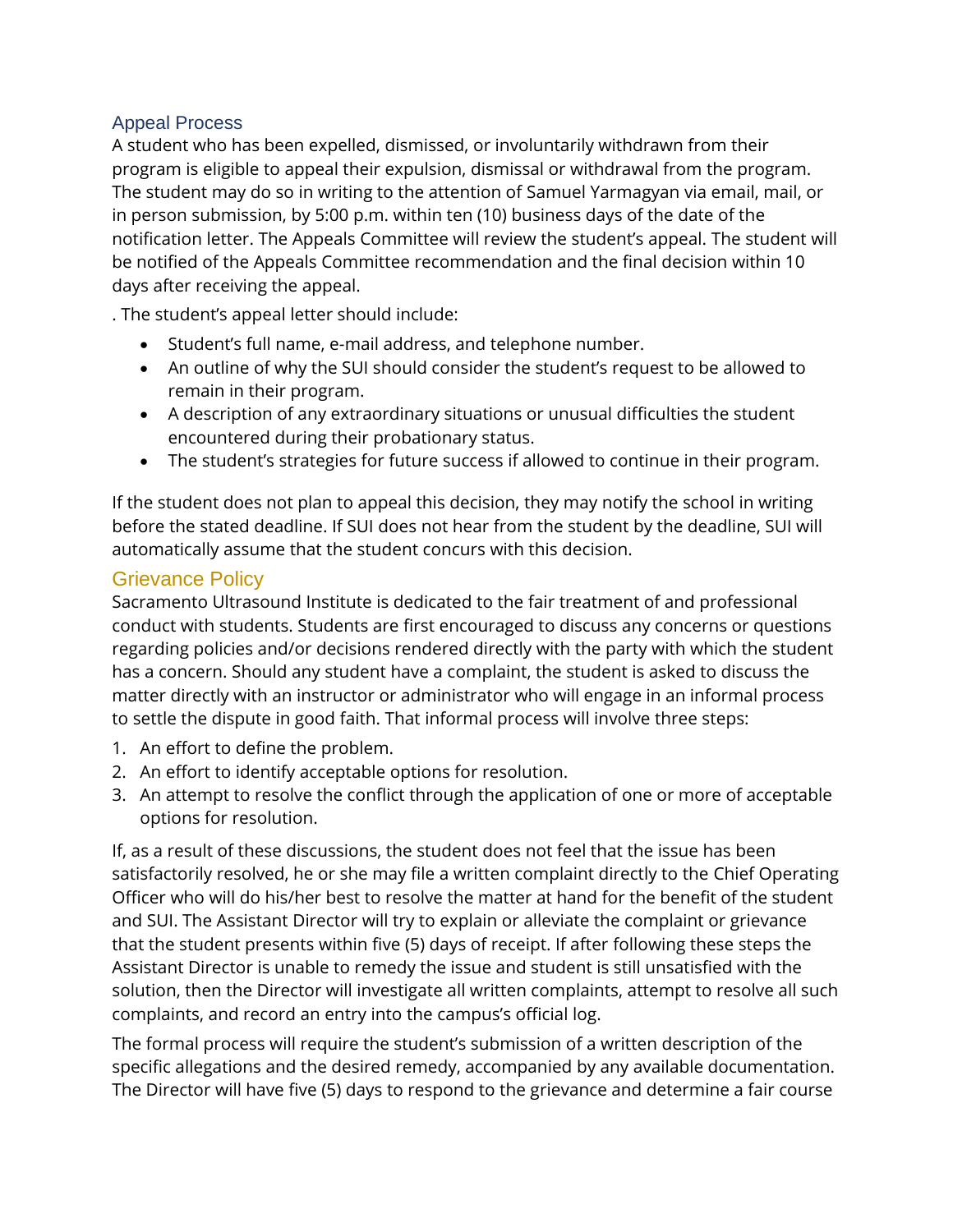of action. The Director may notify the student of the decision reached. Furthermore, a student or any member of the public may file a complaint about this institution with the Bureau for Private Postsecondary Education by calling 888.370.7589 toll-free or by completing a complaint form, which can be obtained on the bureau's Internet website [www.bppe.ca.gov.](http://www.bppe.ca.gov/)

## Arbitration and Class Action Waiver Disclosure

Sacramento Ultrasound Institute requires each student to agree to a pre-dispute arbitration agreement and a class action waiver as a condition of enrollment ("Arbitration Agreement"). The Arbitration Agreement does not, in any way, limit, relinquish, or waive a student's ability to pursue filing a borrower defense claim, pursuant to 34 C.F.R. § 685.206(e) at any time.

The Arbitration Agreement does not require that the student participate in arbitration, or any internal dispute resolution process offered by Sacramento Ultrasound Institute prior to filing a borrower defense to repayment application with the U.S. Department of Education pursuant to 34 C.F.R. § 685.206(e). Any arbitration, required by the Arbitration Agreement, tolls (pauses) the limitations period for filing a borrower defense to repayment application pursuant to 34 C.F.R. § 685.206(e)(6)(ii) for the length of time that the arbitration proceeding is under way. Any questions about the Arbitration Agreement or a dispute relating to a student's Title IV Federal student loans or to the provision of educational services for which the loans were provided should be directed to Sacramento Ultrasound Institute Director of Education.

#### Non-Discrimination

Sacramento Ultrasound Institute is committed to providing equal opportunities to all applicants. No discrimination shall occur in any program or activity, including activities related to the solicitation of students or employees on the basis of race, color, religion, religious beliefs, national origin, sex, sexual orientation, marital status, pregnancy, age, disability, veteran's status, or any other classification that precludes a person from consideration as an individual. Please direct inquiries regarding this policy, if any, to the Chief Operating Officer who is assigned the responsibility for assuring that this policy is followed. Employees may refer to Sacramento Ultrasound Institute's Employee Handbook for more details.

#### Class Size

In order to maintain the SUI's high standards, classes are limited well below the state standards. An average class size contains about 16 students with a maximum of 24.

#### English Instruction

Sacramento Ultrasound Institute does not offer English as a Second Language instruction. All instruction occurs in English. English proficiency is determined by the successful completion of a high school diploma or GED.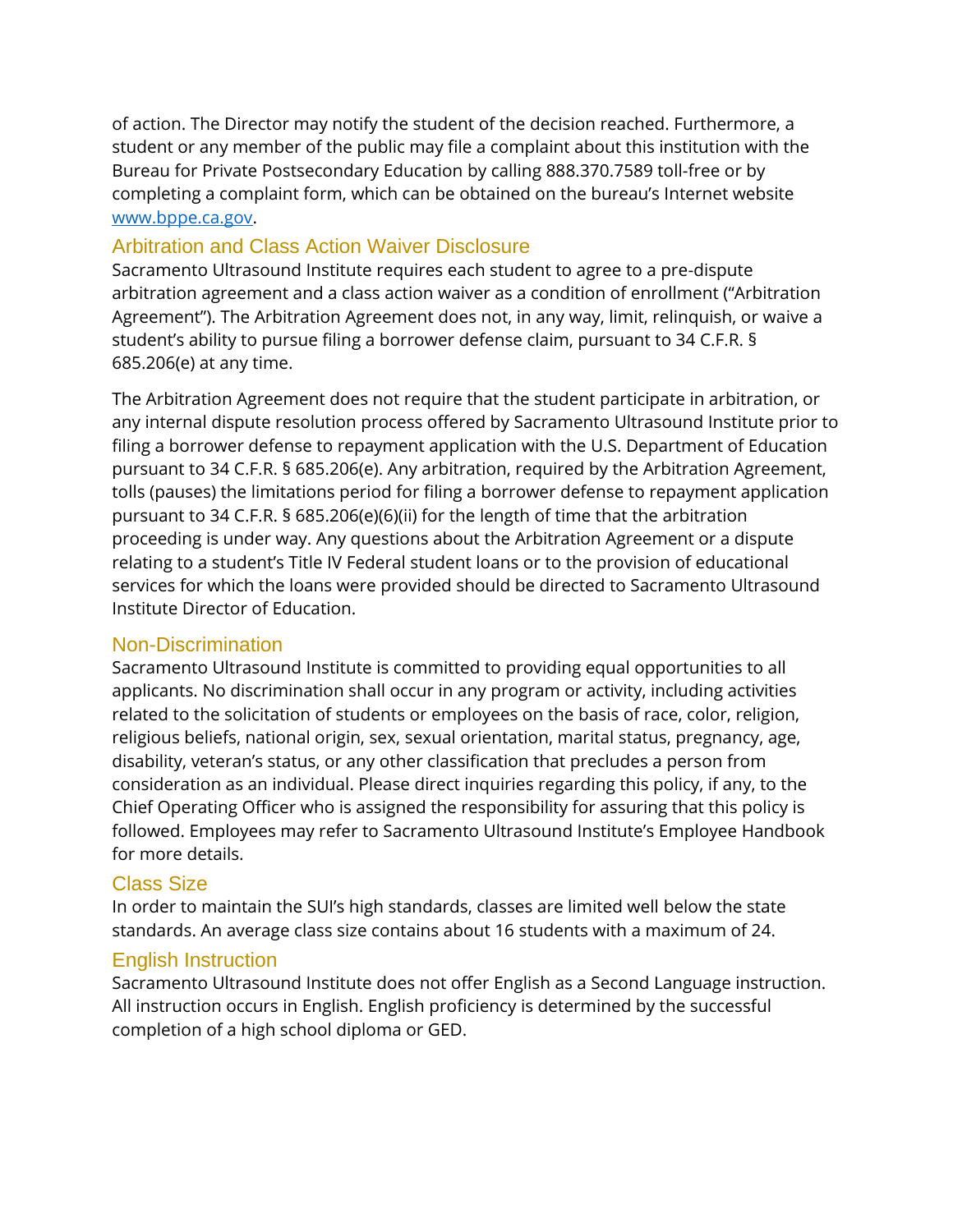# Full-Time Student Status

All programs offered by Sacramento Ultrasound Institute are considered full-time programs; therefore, students enrolled in a program offered by Sacramento Ultrasound Institute are considered full-time.

#### Program Progression

In order to successfully progress through the program, the student must at a minimum (Individual programs may have additional requirements):

- Complete pre-requisite courses before progressing in the program.
- Achieve a minimum grade of "C" in all courses.
- Satisfactorily meet course objectives.

## Graduation Requirements

To be considered a graduate of SUI, the student must successfully complete didactic, lab and clinical hours of the enrolled program and meet all of the following criteria:

- 1. All financial obligations must be met including tuition and textbooks in full.
- 2. The student must complete and pass all didactic and clinical courses including all required examinations.

#### Unit of Credit

Academic credit for the Medical Assisting, MRI Technologist and Cardiac Sonography programs are measured in credit hours.

Credits earned at Sacramento Ultrasound Institute are for determining progress towards program completion only. The credits are not typically transferable to another school, college, or university. Semester credit hours are determined as follows:

#### Semester Credits:

15 hours of lectures = 1 Semester credit hour 30 hours of laboratory = 1 Semester credit hour 45 hours of clinical = 1 Semester credit hour

#### Quarter Credits:

10 hours of lectures = 1 Quarter credit hour 20 hours of laboratory = 1 Quarter credit hour 30 hours of clinical = 1 Quarter credit hour

#### Credit Hours Per Semester

 $6 - 8.5$  credits =  $%$  Time  $9 - 11.5$  credits =  $\frac{3}{4}$  Time 12 + credits = Full-Time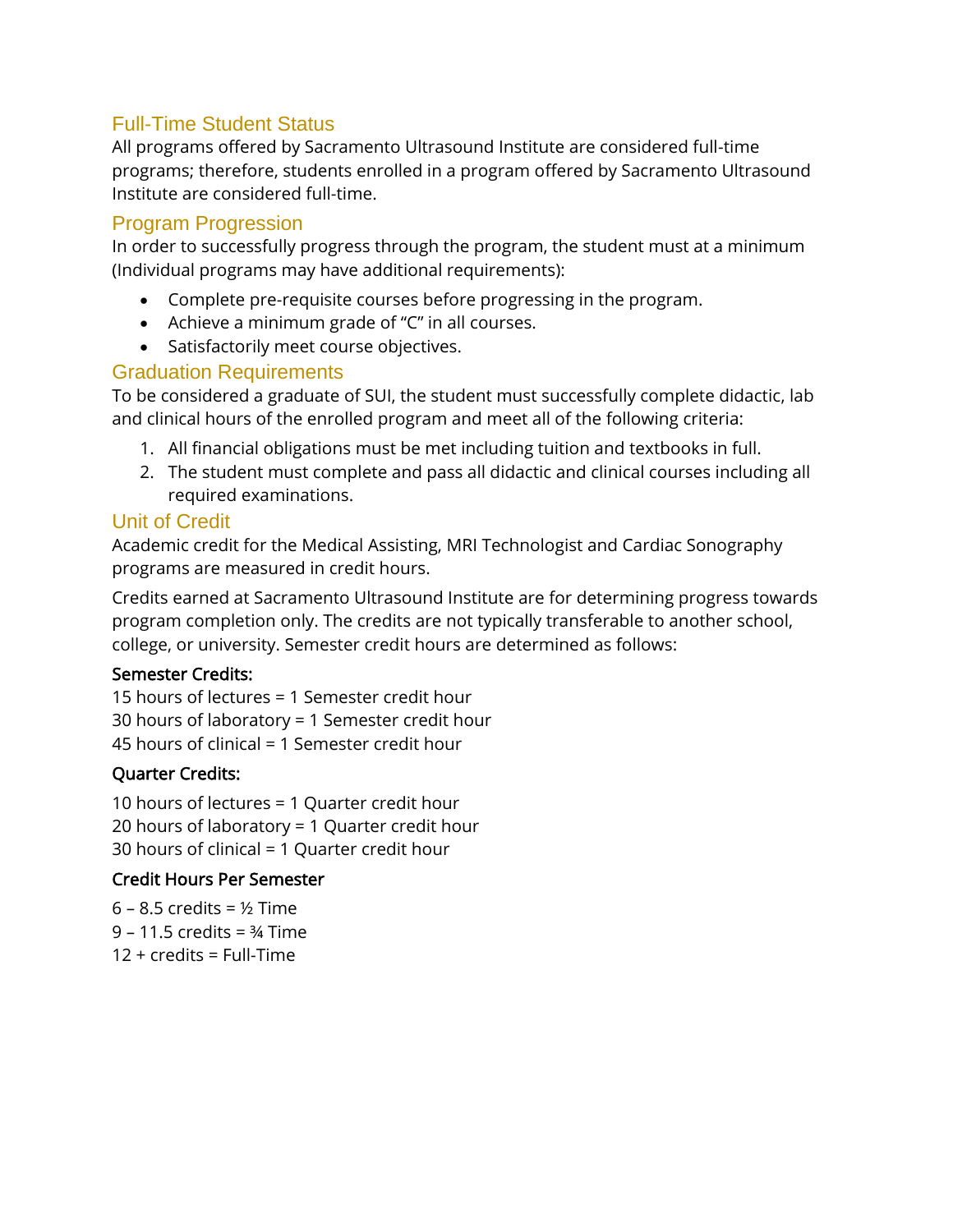# Grading Policy

An incomplete grade ("I") indicates that an extension of the assignment of a final grade from the instructor has been approved because the student has not completed a portion of required course work. The "W" symbol indicates that the student withdrew from the program prior to completing the course. It carries no connotation of quality of student performance and is not used in calculating grade point average.

| Grade %  | Grade     | Grade                  |  |
|----------|-----------|------------------------|--|
| 90%-100% | A         | Excellent              |  |
| 80%-89%  | B         | Above Average          |  |
| 70%-79%  | C         | Average                |  |
| 60%-69%  | D         | <b>Below Average</b>   |  |
| 0%-59%   | F         | Failing                |  |
|          |           | Incomplete             |  |
|          | ΙP        | In Progress            |  |
|          | W         | Withdraw               |  |
|          | AU        | Audit                  |  |
|          | TR        | Transfer               |  |
|          | <b>NC</b> | No Credit (Externship) |  |
|          | CR        | Credit (Externship)    |  |

#### Grade Scale

\*Grades below 70% are considered failing. If a student receives a D, F, or W, the student must repeat the course.

# I(Incomplete)

Required coursework was not completed during the term or semester of enrollment. An "I" can be assigned only when all of the following conditions are met:

• The student has been making satisfactory progress in the course, as determined by the program director.

• The student is unable to complete some coursework because of unusual circumstances beyond personal control. An explanation of these circumstances must be presented by the student in writing and deemed acceptable to the Program Director.

All required work must be completed by the established deadline and submitted to the instructor, or the grade will be converted to an "F".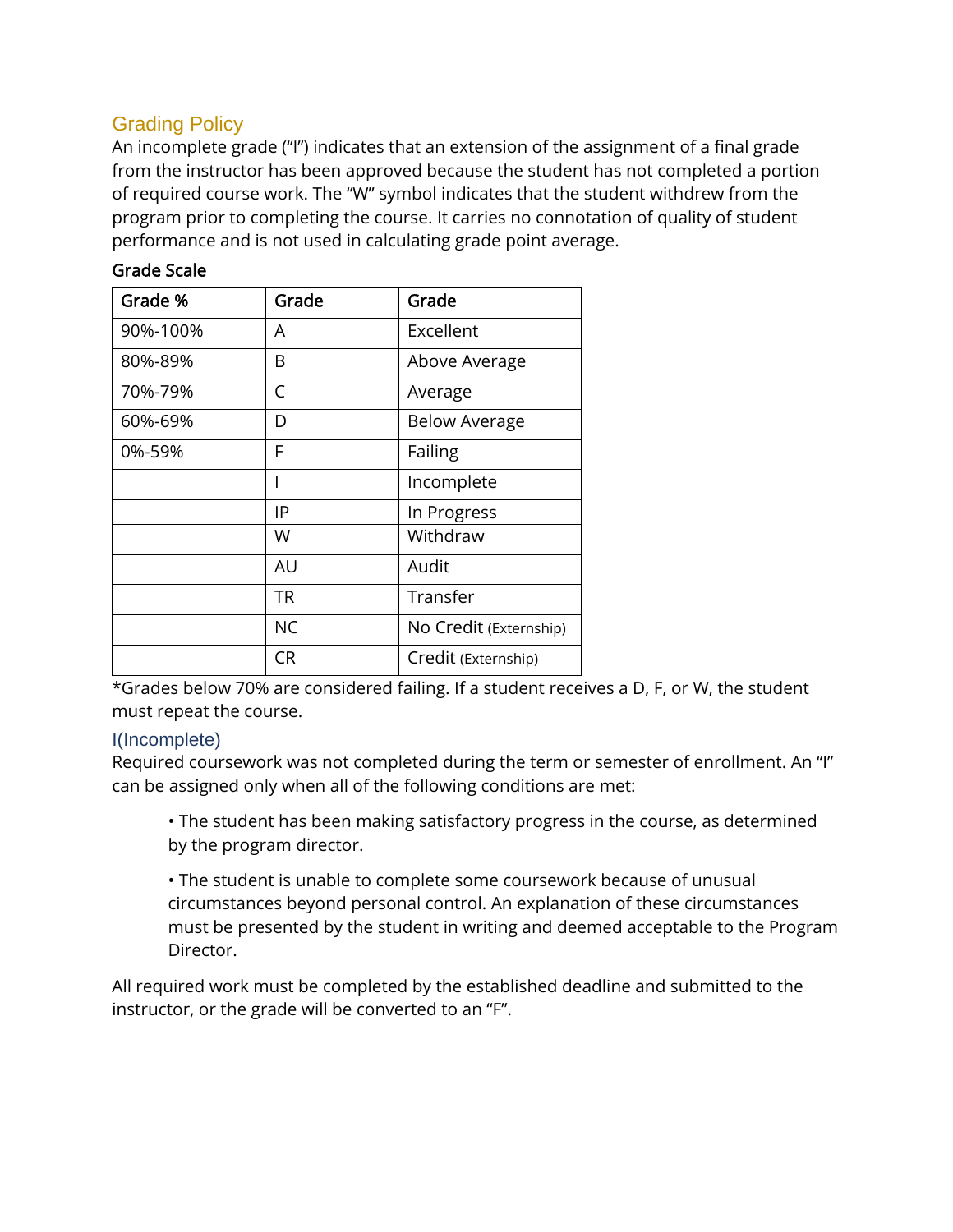#### W (Withdrawal)

A grade of W is issued when a student withdraws or is administratively withdrawn from a course and/or the institution and courses are not completed by the end of the term. The course counts as credit hours attempted but is not calculated in the CGPA.

#### AU (Audit)

The designator of "AU" has no grade point value and, therefore, is not included in GPA calculations. This designator is used only to track successful completion of an audited course.

#### TR (Transfer Credit)

When students have properly applied for and have been granted transfer credits prior to starting the program. The grade of "TR" is counted as credit hours attempted but is not calculated in the CGPA.

#### CR/NC (Credit/No Credit)

In courses designated "credit/no credit," students must meet all published course requirements to earn credit or a passing grade. Credit/no credit grades are counted as credit hours attempted. Grade points are not awarded and therefore are not included in GPA calculations.

#### Assignment of Grades

The instructor teaching the course shall assign grades. The instructor will provide information to the students at the beginning of the course regarding the course, including the guidelines for grading. If the student is unable to resolve the questions or objections with the instructor, the student is to make an appointment with the Program Director to discuss the matter.

#### Audit Policy

An audited course is one in which the attendee does not earn credit toward a SUI degree or certificate. Audit credits do not count toward graduation or full-time status, and audited courses which are successfully completed are not used in the determination of continuous enrollment. Auditing a course can help individuals refresh knowledge and skills in their career fields or prepare students to demonstrate knowledge and competencies that are required for re-entry or re-enrollment in SUI. All individuals who audit a course are expected to adhere to all SUI policies. Individuals are also responsible for all course requirements including but not limited to clinicals, quizzes, tests, labs, and lectures. Students who miss more than 20% of the assigned course times will be withdrawn from the course.

Enrolled students who need to repeat a course may elect to audit courses in which they have previously obtained a passing grade to maintain their skills.

Prospective students or Alumni may audit a SUI course at no cost to explore career education or refresh their skills.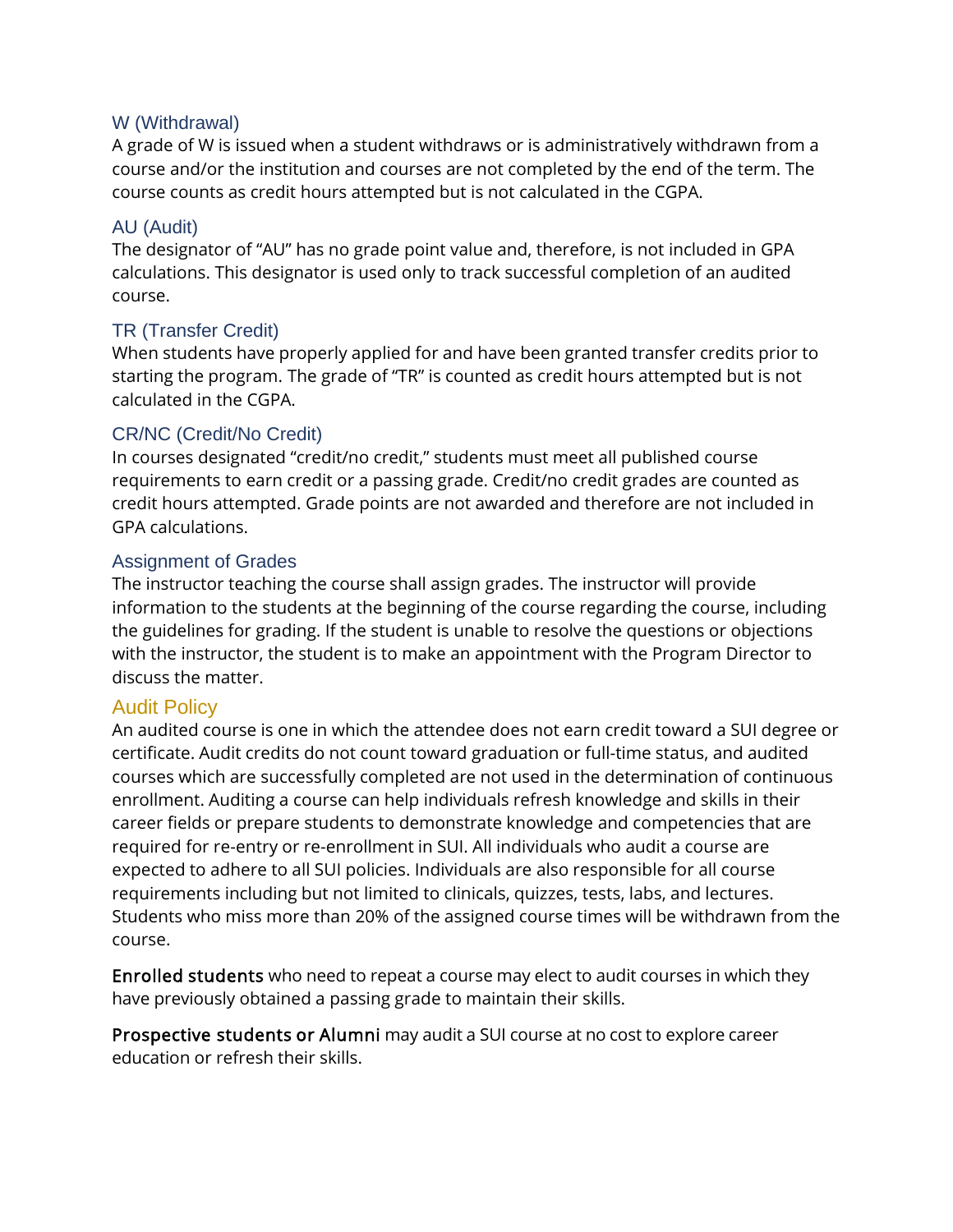Course audits are only available on a space available basis and must be approved by the Director of Education before enrolling.

Prospective students and alumni must sign a waiver prior to their participation in any lab or clinical instruction involving hands-on or invasive procedures. Hands-on procedures include but may not be limited to physical contact with faculty, student or patients. Invasive procedures are defined as medical procedures that enter the body, usually by cutting or puncturing the skin or by inserting instruments into an anatomical opening. Enrolled students have agreed to this participation in their Enrollment Agreement.

# Outside Work – Outside Hour Policy (OHP):

Written homework assignments will be assigned periodically. The outside hour policy (OHP) estimates the number of hours it takes students to perform outside of school preparation activities. Such activities include but are not limited to: homework assignments; test and quiz preparation; reports completions; other assignments that will require students to study outside of regular scheduled hours in school.

OHP related activates may be graded.

#### Semester Credit Hours

Students should expect to spend approximately 7.5 hours of outside preparation for every credit in each course.

## Quarter Credit Hours

Students should expect to spend approximately 5.0 hours of outside preparation for every credit in each course.

# Student Identification Card

Within the first week of the program, students will receive a student identification card through the Admissions Director. If a replacement identification card is required for any reason the student is responsible for all applicable fees.

Students are required to always wear their Student Identification Card while in a classroom/clinical setting. Failure to wear identification could impact the student's ability to attend the clinical facilities.

# **Transcripts**

Each student's folder contains the student's academic progress record and evidence of diplomas issued by SUI. The first two official transcripts requested are issued at no charge. A \$15 fee is charged for subsequent transcript requests. Transcripts will only be released to the student upon receipt of a written and signed request.

# Clock Hour Attendance Policy

Sacramento Ultrasound Institute requires students to be in attendance 100% of the scheduled class time to acquire the knowledge and skills necessary for each program. Each class day will offer important information that the student will need to achieve his/her goal of a new career. If a student is absent from either theory or clinical sessions, the student is required to make-up any time missed.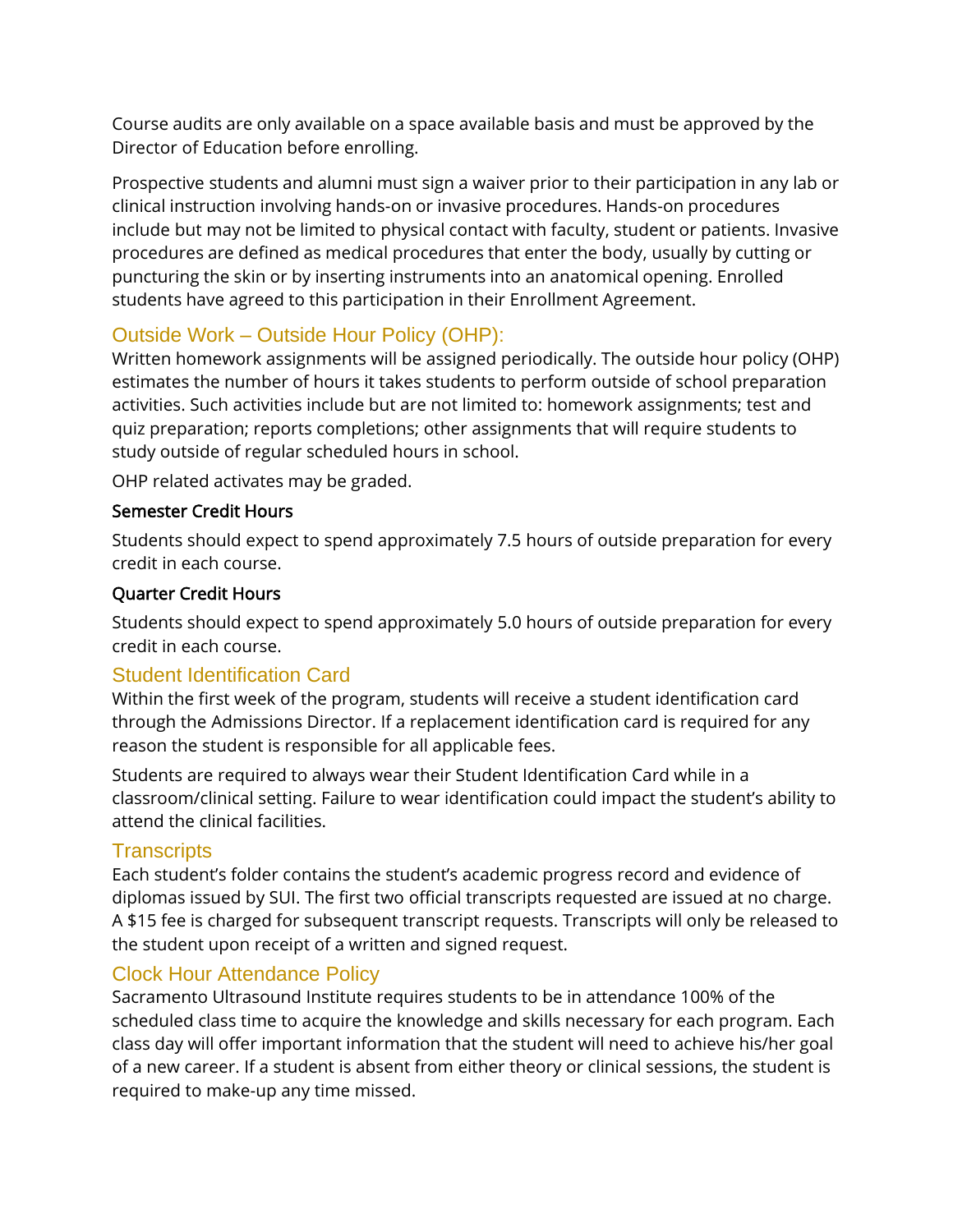The following are the attendance requirement guidelines for the Diagnostic Medical Sonography, Diagnostic Medical Sonography Advanced, and Medical Assisting programs (clock hour):

- Students are required to attend all theory, lab, and clinical classes as scheduled.
- Students will be required to demonstrate achievement of theory and/or clinical objectives presented on the day(s) absent.

ALL THEORY, LAB, AND CLINICAL OBJECTIVES MUST BE MADE UP FOR ANY TIME THE STUDENT IS NOT PRESENT AT THEORY OR CLINICAL.

Students are expected to be accountable for their actions. Students must contact their instructor or clinical coordinator via phone or email to notify of their absence on the day of the absence.

If the student arrives late to the start of class/returning from break or leaves before the end of class, they will be considered tardy. Chronic or excessive tardiness/early departures may lead to disciplinary action up to and including dismissal from the program.

Regular attendance is essential to academic and professional success. Students who have an absence rate of 15% or greater in any course are issued a reduction of one letter grade.

The course grade will be adjusted at the end of the course. Students who wish to appeal this decision may do so by contacting the Director of Education in writing for further review.

Students who fail to officially withdraw and have missed 14 consecutive calendar days of attendance will be automatically withdrawn from the institution.

#### Make-up Guidelines

Students are allowed to make up hours for absences only.

Depending on where the student is in the program and due to the nature of SUI's educational structure, hours cannot be guaranteed, which may impact the student's graduation date and completion status of the program. The student is required to make up all hours missed and to complete all the necessary competencies. Additionally, students are required to make up any and all absences in their current course before starting the next course. Making up clinical hours is also contingent upon an available student position in appropriate clinical facilities.

# Credit Hour Attendance Policy

Students enrolled in credit hour/blended programs may meet with faculty both on-campus and for online instruction. On-campus attendance is recorded by the assigned instructor. Attendance for the online component is recorded when the student completes an academic activity. Examples of academic activities include, but are not limited to, submitting a class assignment, participating in discussion forums, or completing quizzes and exams. Regular attendance/participation is essential to acquire the knowledge and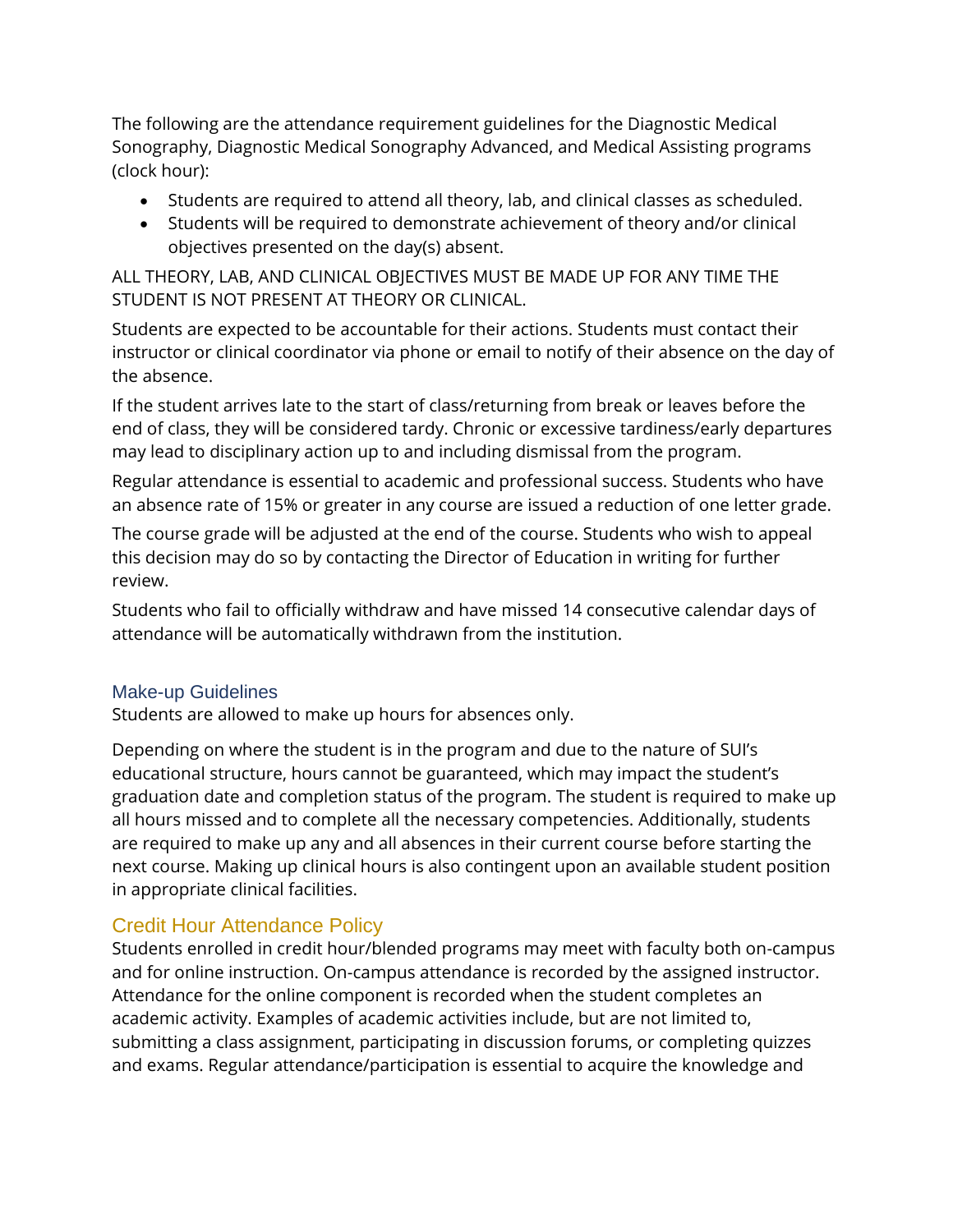skills necessary for each program. Each class day will offer important information that the student will need to achieve his/her goal of a new career.

If the student arrives late to the start of class/returning from break or leaves before the end of class, they will be considered tardy. Chronic or excessive tardiness/early departures may lead to disciplinary action up to and including dismissal from the program.

Regular attendance is essential to academic and professional success. Students who have an absence rate of 15% or greater in any course are issued a reduction of one letter grade.

The course grade will be adjusted at the end of the course. Students who wish to appeal this decision may do so by contacting the Director of Education in writing for further review.

Students who fail to officially withdraw and have missed 14 consecutive calendar days of attendance will be automatically withdrawn from the institution.

## School Discretion

Students may be dismissed from class for a day, or longer, if the student's continued presence is determined to be either disruptive (e.g. due to a violation of the Student Code of Conduct) or a serious health risk to others present. Such determination can be made by an Instructor, Program Director, and/or a Supervisor or Preceptors at one of the school's clinical or externship sites. Absences due to such a determination will be recorded and will count towards the student's attendance record.

Legal and school holidays, breaks, and class cancellations (i.e. weather conditions, etc.) are not included in calculations for class attendance and therefore are not considered as days of absence.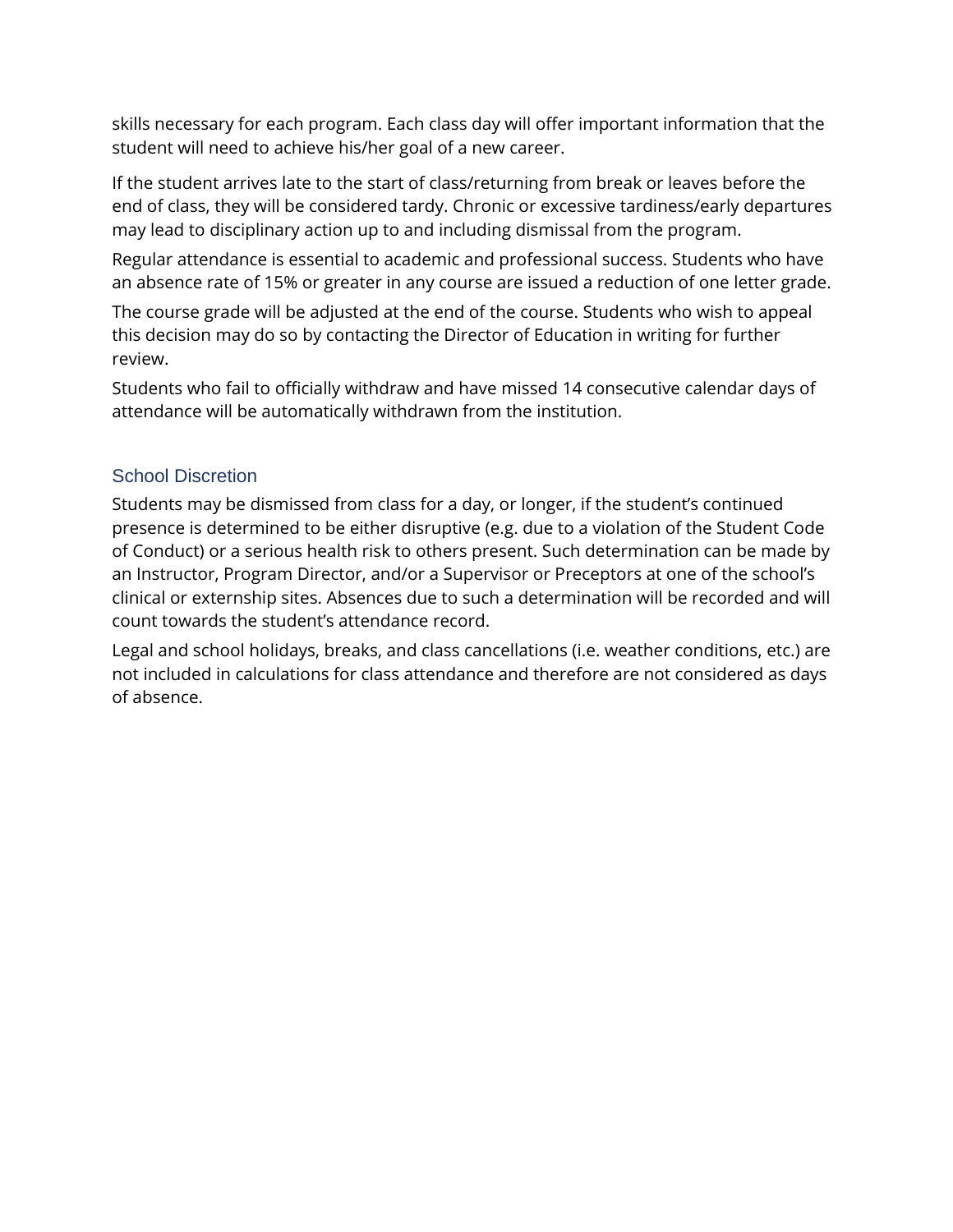## Leaves of Absence Policy

Students requiring a leave of absence (LOA), must submit a request to the Program Director in writing. The signed and dated request must include start date and end date of LOA and reason for LOA. A leave of absence may be granted if the institution determines there is a reasonable expectation that the student will return and complete their program of study. Students will be granted only one LOA in a 12-month period; however, an additional leave may be granted for extenuating circumstances and with prior approval by the Program Director or Director of Education. LOA's cannot exceed a cumulative 180 calendar days (from the LDA to the return date) in a 12-month period. Students must agree to return on the first day of the schedule course of a future term/semester (within the maximum of 180 calendar days). Students who do not return on the approved date will be withdrawn.

A student may request a Leave of Absence for the following reasons:

- Family Emergency
- Financial
- Medical
- Military Service
- Personal Leave
- Study Abroad
- Church Mission
- Other deciding factor(s)

Once the Leave of Absence has been approved, the Program Director will meet with the student. At the meeting, the Program Director and the student will review the options available. The student will confirm their agreement with the continuing education plan. Should the student decide they are unable to comply with the educational plan they may withdraw their LOA and continue their program or, alternatively, withdraw from the program. The final LOA plan will be submitted to the Registrar who will update the student file.

If enrollment is temporarily interrupted for a Leave of Absence (LOA), the student returns to school in the same SAP status prior to the leave of absence. Clock hours that have elapsed during a leave of absence will extend the student's contract period by the same number of clock hours and days taken in the leave of absence and will not be included in the cumulative attendance percentage calculation.

If the student contacts the school prior to their expected return date to request an extension of their LOA, the student's request may be denied, and the student may be withdrawn. Requests for extensions will be determined on a case-by-case basis.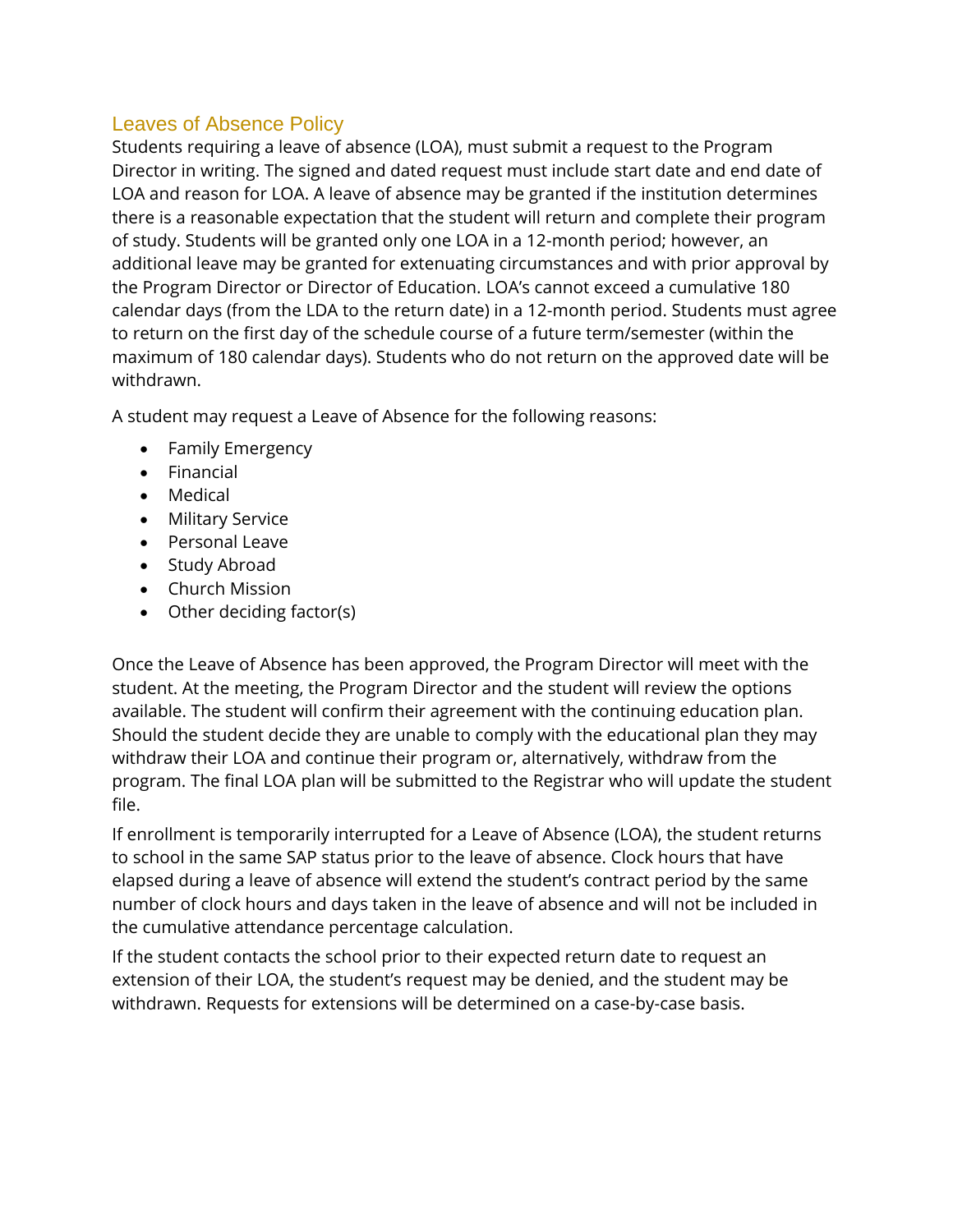# Pregnancy Policy

If a student becomes pregnant during a component of the program, she may voluntarily inform the Program Director, in writing, of her pregnancy.

- Option 1: The student may continue in the program if she chooses, without modifications to any component of the program.
- Option 2: The student may take a leave of absence.
- Option 3: The student may withdraw from the program and reapply in accordance with school policies.
- Option 4: The student, in writing, may withdraw her declaration of pregnancy at any time for any reason.

Due to the need for special radiation protection education (program dependent), counseling by the safety officer (SO) is available.

# Program Change

At times, a student may wish to change their career goals. The institution reserves the right to allow or disallow a transfer from one program to another program offered at this institution. The student must first notify the admissions office, financial aid office, and the Program Director prior to changing. If a student chooses to change programs, he/she is subject to the published tuition rate at the time of program change. In the event of change of program, the students will either sign a new Enrollment Agreement or an Enrollment Agreement addendum. The student will still be charged the pro-rated tuition and fees for the original program plus any additional fees associated with the new program.

# Dress Code

# On Campus When Uniforms Are Required

Students must wear the uniform designated by SUI, which is consistent with the type of apparel that would be required in the field. Students are also expected to dress in a neat, clean, and professional manner every day. Violation of the dress code may result in a grade reduction, probation, or withdrawal from school. Students are considered to be on campus while on SUI property, including parking and social areas.

Uniforms: Scrubs must be worn at all times for all events on campus for all programs. All apparel must be clean and in good repair. Pants must be hemmed so they do not touch the floor. Cuffing of pants or cutting on the side is not permitted.

Outerwear: A solid-colored (white, blue, black, or gray) jacket may be worn. Although outerwear may be hooded, hoods may not be pulled up.

Head Covering: Decorative headwear such as caps, bandanas, hoods, or hats are not permitted. Headwear is only approved for religious reasons.

Shoes: White, black, or brown shoes, leather/leather-like material, sneakers, are permitted without excessive decorations. Sandals, open-toed or open-heeled shoes, high-heeled shoes, clogs, and flip-flops are unacceptable. Socks or stockings are to be worn at all times and are to cover the ankle.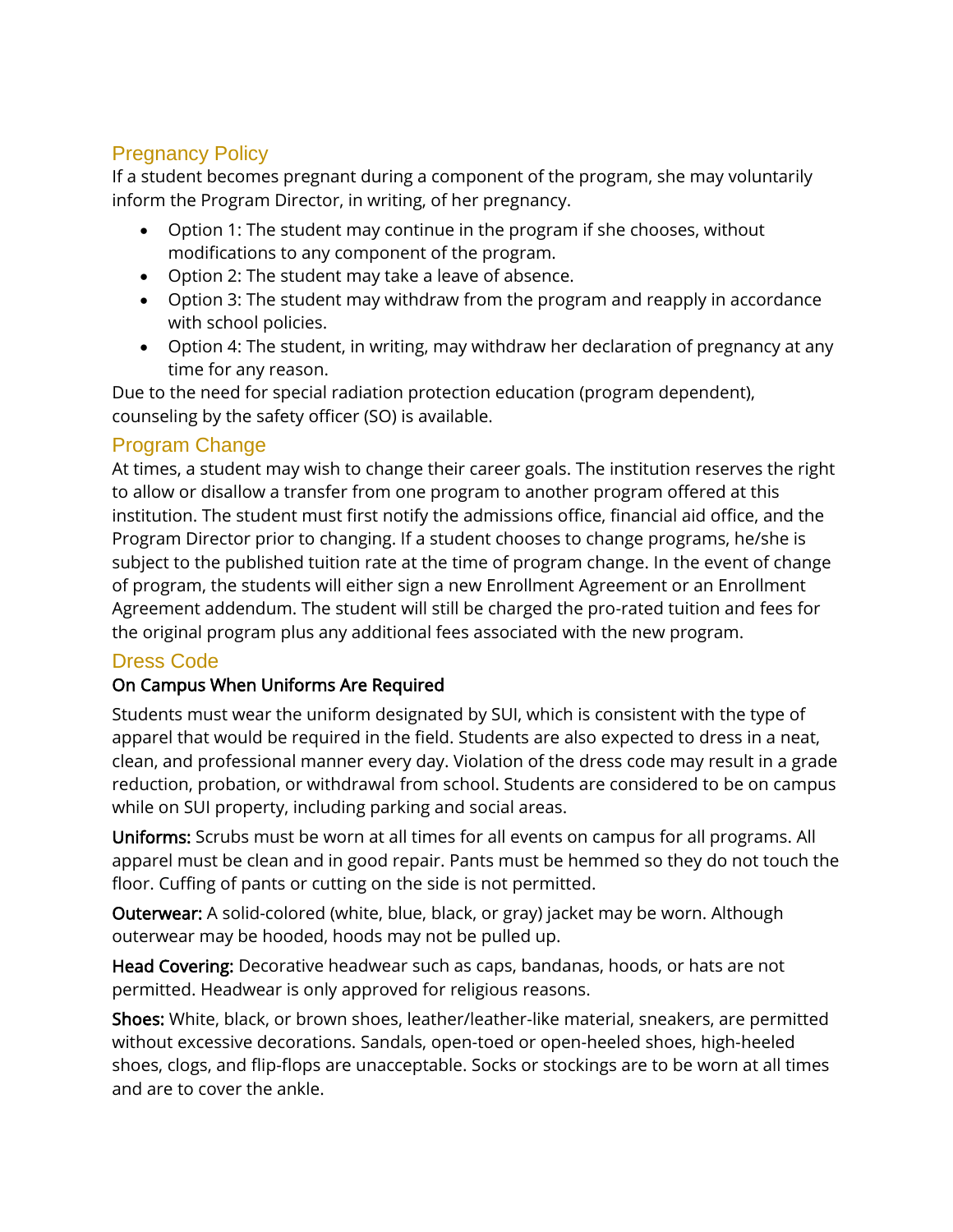Underwear: Should not be visible. White t-shirts/undershirts may be worn with scrub tops but must be tucked in and not hang below the hem of the scrub top.

Hair/Nails: Hair should have a professional appearance and be clean and short or, if long, restrained so as not to fall forward into the individual's face or the work/patient space. Hair colored out of human hair color ranges is not permitted. (Examples: blue, orange, green, extreme red, etc.) Beards and/or mustaches must be neat. Nails must be clean and trimmed close to the fingertips (approx. ¼ inch past fingertips). Artificial nails of any type and nail polish (other than clear) are not permitted for safety/health reasons per Center for Disease Control (CDC) guidelines.

Jewelry: Only a minimum amount of jewelry should be worn. One small, single earring (stud or dime sized loop) may be worn in each ear lobe. Jewelry, other than a wedding band and wristwatch, is not permitted, including bracelets of any style. Fingernail, facial, tongue and nose jewelry are unacceptable. Body piercing jewelry cannot be visible, e.g. tongue, eyebrow, nose, lip jewelry/studs. Necklaces are not permitted. Religious articles worn as necklaces are not permitted unless a high neck undergarment covers them. Please note: Infection Control Policies at individual clinical facilities may prohibit the use of ANY jewelry.

Tattoos: Vulgar Tattoos must be completely covered at all times on campus and at externship / clinical sites.

Fragrance: Perfumes, colognes, perfumed lotions, and body odors (including smoking) are not permitted in the classroom, clinical sites or skills lab. This is a strict no scent policy due to the high incidence of reactive airway disease and allergies.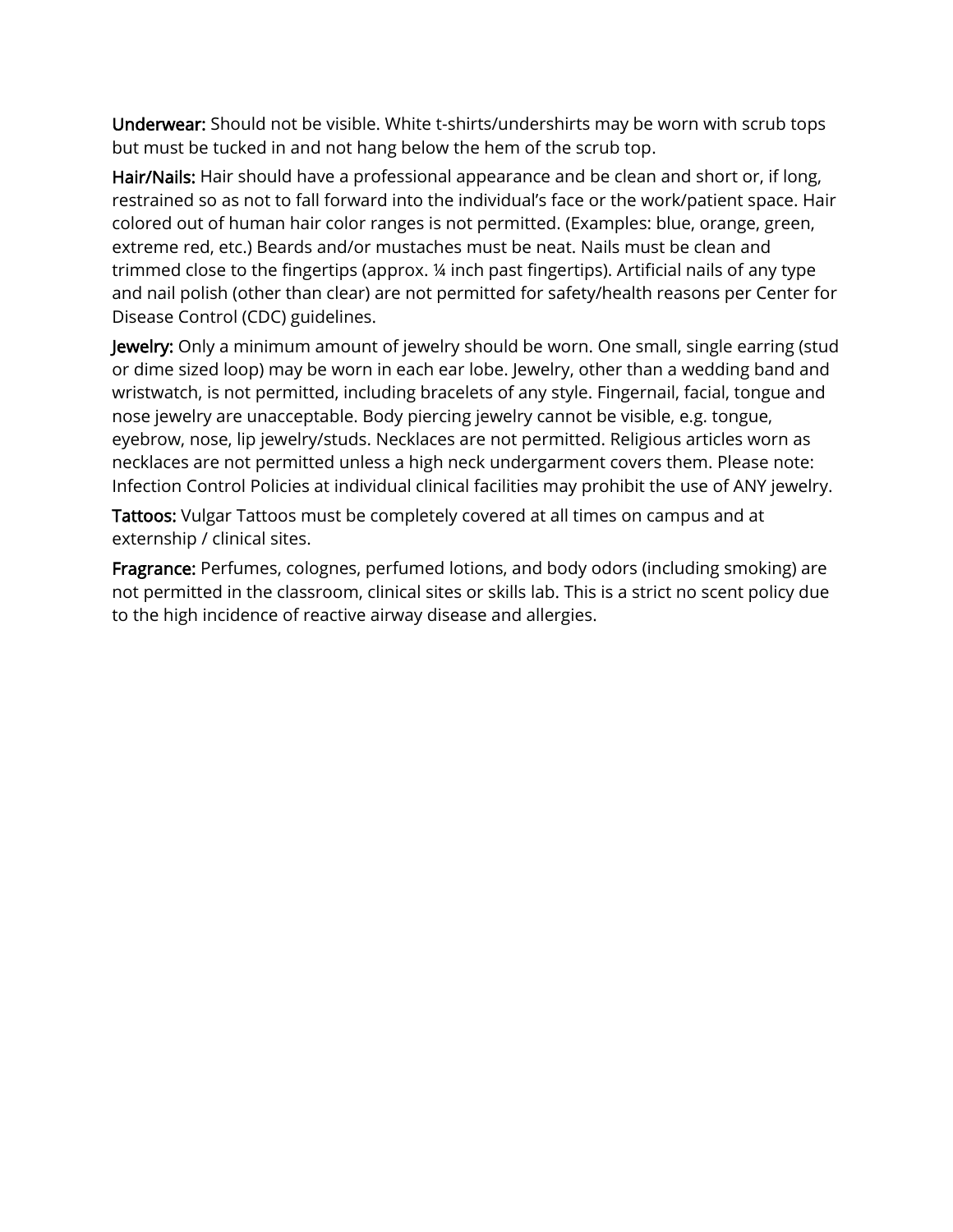# Health and Safety Information

# Professional Risks

Interactions with patients in the health care system carry inherent risks to both the patient and caregiver, including, but not limited to, communicable diseases. In the curriculum, students will be given information regarding known risks for various diseases and measures to decrease these risks.

All students are expected to provide appropriate care to all assigned patients in any setting. These assignments may include patients with medical diagnoses of tuberculosis; hepatitis A, B, or C; AIDS; or other infectious diseases. Students are expected to implement standard precautions and appropriate barrier protection in the care of all assigned patients.

# Clinical Rotation Requirements

All SUI students are required to provide the following documentation prior to the beginning of their clinical rotation. Failure to provide the required documentation can result in a delay in the student's clinical site placement which can delay a student's graduation and cause the student to incur additional costs:

- Flu Vaccine
- TB Testing
- CPR Certification
- HIPAA Certification
- 10 Panel Drug Test
- Hep B
- MMR
- Tdap
- Varicella

# CPR Requirements

CPR Certification: American Heart Association (AHA) Basic Life Support (BLS) for the Healthcare Provider is the required CPR Certification. The card verifying completion must be an AHA card. CPR Certification is required for clinical placement. It is the responsibility of the student to obtain the CPR Certification.

# HIPAA

The Health Insurance Portability Accountability Act (HIPAA) Act requires that all protected health information be kept private and secure by all persons that handle, or have access to, that information.

Since SUI students, faculty, instructors, and staff use protected health information as part of the educational process (i.e. access to client health data to provide care and use of deidentified health data for educational assignments such as case studies and care plans), all SUI students must annually complete a HIPAA training module to remain in compliance with HIPAA regulations. Students are not allowed to enter the clinical settings/fieldwork until this training has been completed. Any violations of HIPAA regulations will result in disciplinary actions up to and including withdrawal from the program depending on the severity of the violation.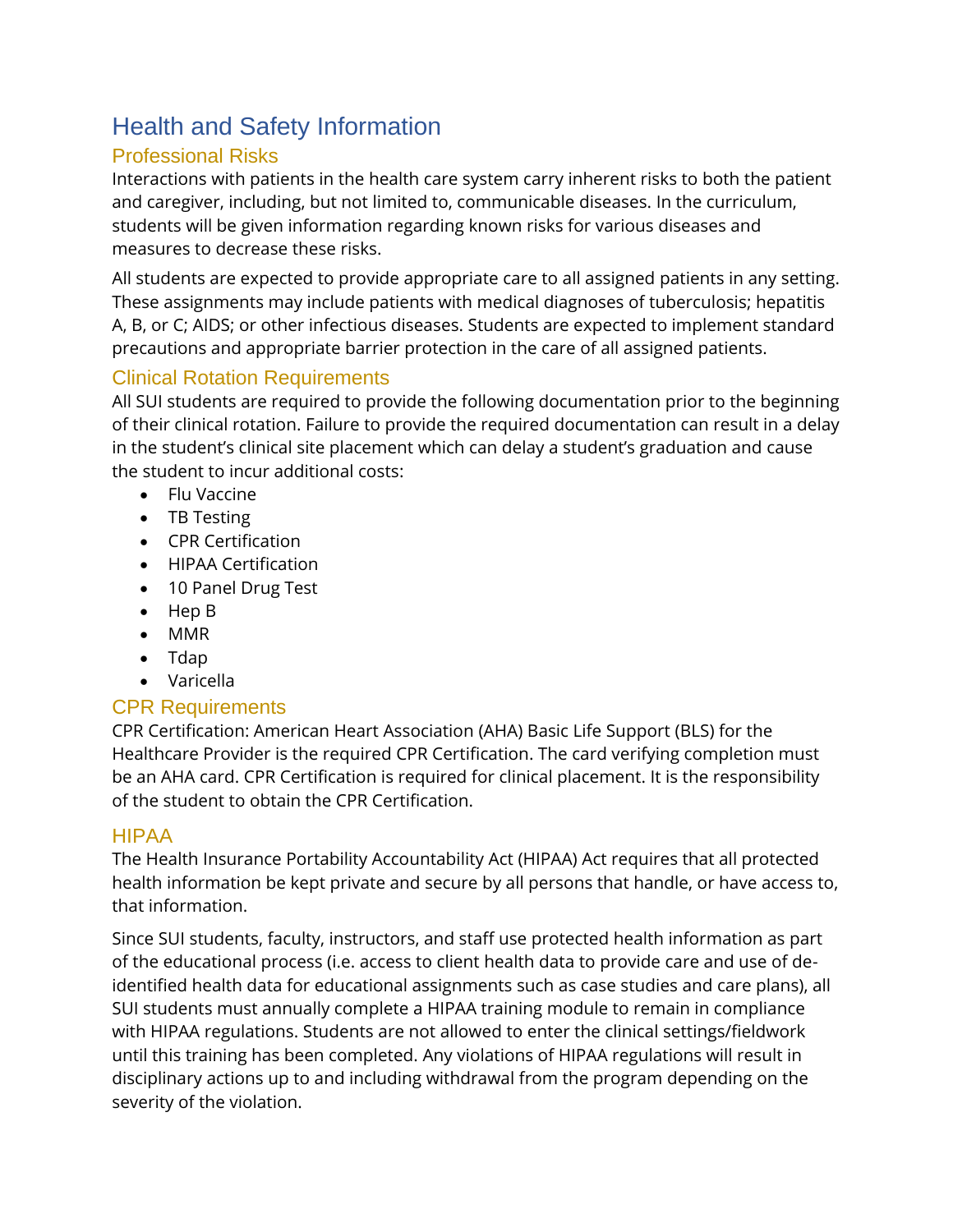### Exposure Response

Students and faculty members who experience an exposure to any potentially infectious materials (needle stick, mucous membrane, or non-intact skin) or airborne inhalation require specific follow-up. It is the responsibility of the individual to initiate appropriate first aid and to report the incident as soon as possible (preferably within one hour) to their immediate supervisor or instructor. It is the responsibility of the clinical instructor or supervisor to ensure that the appropriate steps have been taken to provide for the safety of the student. It is the responsibility of the Program Director to assist the faculty member following an exposure to the student or employee. Faculty will ensure that copies of the accident procedures and appropriate forms will be made available to the students prior to their first clinical experience.

## Flu Vaccine

To protect patients and provide a safe environment for students, staff, and the public, all students participating in clinical/practicum experiences/courses in any facility may be required to provide documentation of the seasonal flu vaccine. Failure to have the immunization may have implications for clinical attendance. Students will be provided additional information when indicated.

# TB Testing

Tuberculosis Screening must be validated by a negative result prior to beginning the clinical rotation within each Program. If a prior positive reactor to TST; The following documentation is required.

• If prior positive blood assay, present a negative chest x-ray within past 2 years (this must not expire prior to, or during your first semester), be free of productive cough, night sweats or unexplained loss of weight. (submit Disease Screening TB Questionnaire)

Annual Testing: TST single step skin test or blood assay, as indicated, for all students; OR if prior positive blood assay, complete an annual review of active disease (TB) screening questionnaire.

# Latex Allergy

Approximately 3 million people in the U.S. are allergic to latex. Latex is used in more than 40,000 industrial, household, and medical products. Exposures to latex may result in skin rashes, hives, flushing, itching; nasal, eye, or sinus symptoms, asthma, and (rarely) shock. Reports of such allergic reactions to latex have increased in recent years—especially among healthcare workers—NIOSH. This statement is provided to notify students of the possible risk of latex allergies. It is important to notify the program if you are or become allergic/sensitive to latex products.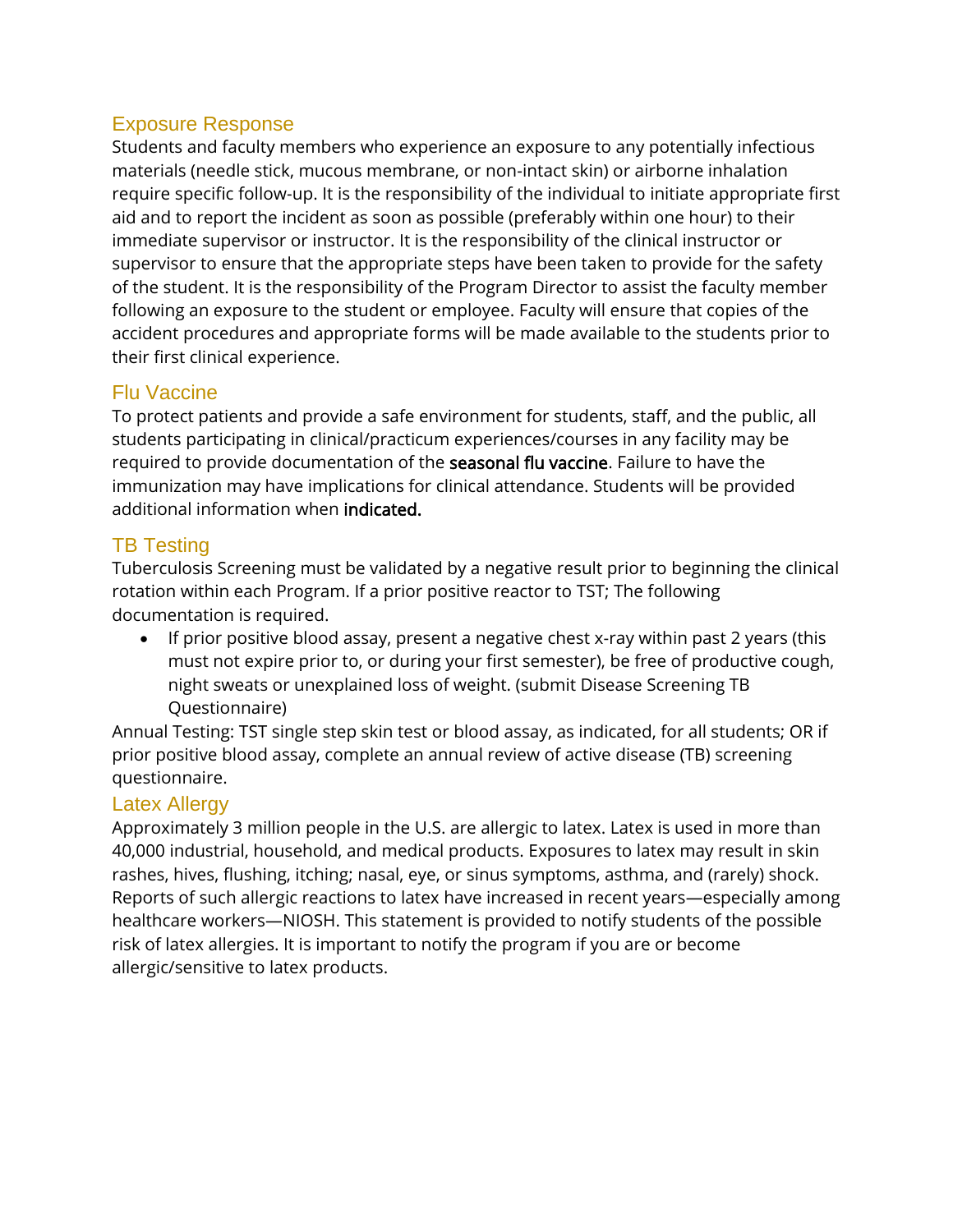## Sex Offender Registry

In accordance to the "Campus Sex Crimes Prevention Act" of 2000, which amends the Jacob Wetterling Crimes Against Children and Sexually Violent Offender Registration Act, the Jeanne Clery Act and the Family Educational Rights and Privacy Act of 1974, Sacramento Ultrasound Institute is providing a link to the National Sex Offender Registry. This act requires institutions of higher education to issue a statement advising the campus community where law enforcement information concerning registered sex offenders may be obtained. It also requires sex offenders already required to register in a state to provide notice to each institution of higher education in that state at which the person is employed, carries a vocation, or is a student.

The California Department of Justice's Internet website, which lists designated, registered sex offenders in California: [http://www.meganslaw.ca.gov](http://www.meganslaw.ca.gov/)

# Sexual and/or Racial Harassment Complaints

Sacramento Ultrasound Institute is committed to providing a work environment that is free of discrimination, intimidation and harassment. In keeping with this commitment, we believe that it is necessary to affirmatively address this subject and express our strong disapproval of sexual harassment. No associate within SUI may engage in verbal abuse of a sexual nature; use sexually degrading or graphic words to describe an individual or an individual's body; or display sexually suggestive objects or pictures at any campus. Students are responsible for conducting themselves in a manner consistent with the spirit and intent of this policy.

#### **Smoking**

Smoking is not permitted anywhere inside the school facilities or within the 25ft. of the building. Electronic cigarettes are not permitted inside the school facilities or building. Please smoke only at the designated area.

#### Students with Disabilities

SUI complies with the Americans with Disabilities Act of 1990 and is wheelchair accessible. If enrolled under training with a government agency, institution district, and/or other entity, students must meet the admission requirements set out in the training agreement and/or applicable state licensing or certifications requirements. The facility is equipped with ramp access from the parking lot, extra wide hallways and doors, A.D.A. required door handles and a restroom to accommodate disabled students.

SUI is also in compliance with the Individuals with Disabilities Education Act (I.D.E.A.). If you are interested in attending SUI but need reasonable accommodations in reference to but not limited to sign language interpreters, tape/video recording, test taking accommodations, and or assistive listening devices, you should schedule an appointment with the Program Director and the Director of Education. At this meeting, please bring all medical documentation you have pertaining to your request. During this meeting we will discuss the nature of the reported disability and its impact on learning. We will also discuss the process of receiving reasonable accommodations at SUI, and the types of accommodations available.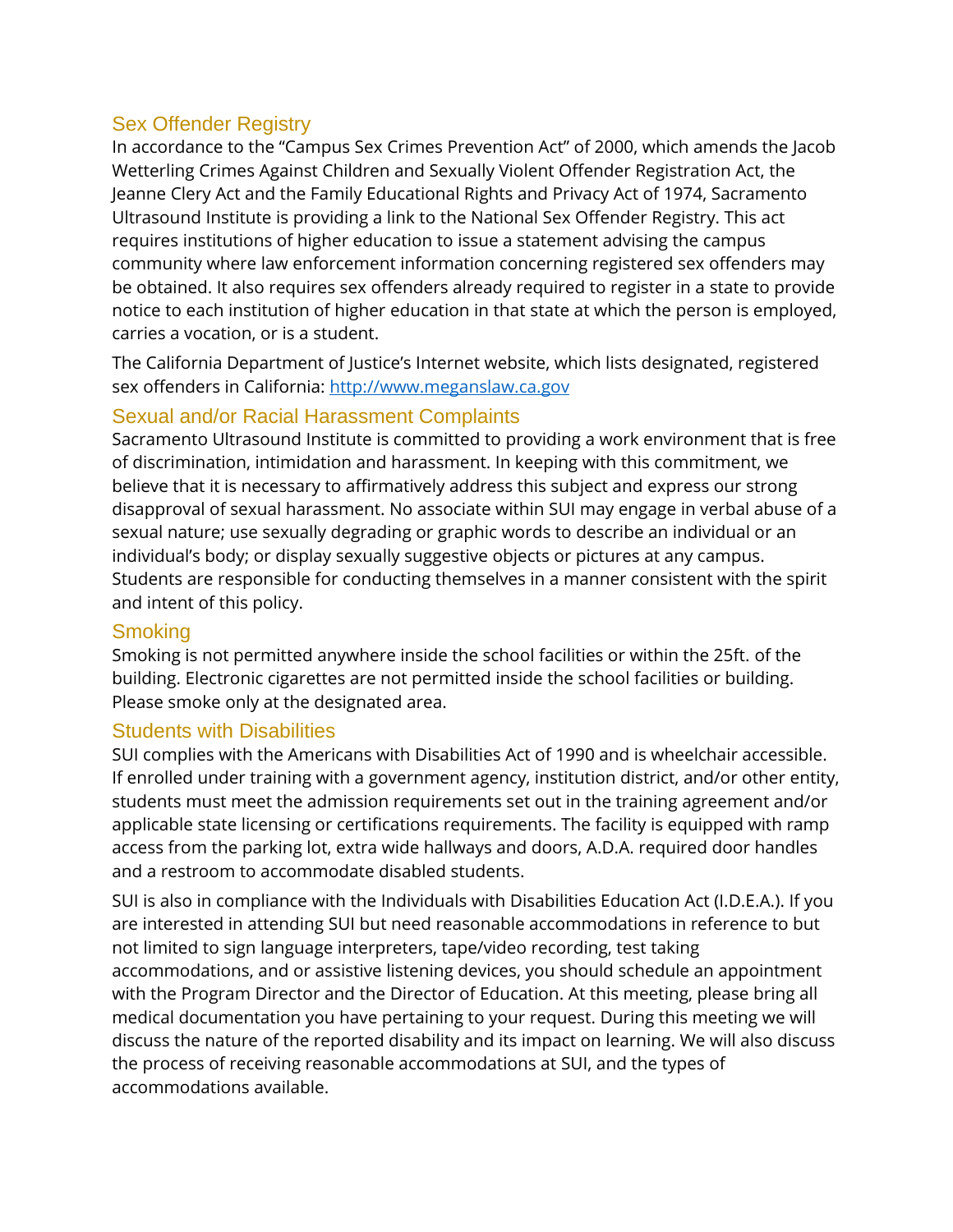Documentation must be provided by a medical expert within the last three years and include:

- A diagnosis of the disability.
- How the diagnosis was determined (what tests were given and the results); and
- A clinical summary, which includes an assessment of how the disability will impact the individual in a college environment and what accommodations are recommended.

Upon completion of the initial meeting, a formal request for the accommodation must be submitted in writing to the school. The initial meeting, formal request, and response from the school must take place prior to the pre-enrollment process.

Note: In order to be eligible for Title IV, HEA funding, you must be able to benefit with the reasonable accommodations.

# Student Records

Sacramento Ultrasound Institute maintains student records electronically. Student records are started for each future student during registration and enrollment to Sacramento Ultrasound Institute. Student records contain documents such as the registration form, enrollment agreement, transcripts, and other official information. If a student withdraws/is expelled prior to completion/graduation of the program, the student record will also contain documents such as a summary statement of the student's progress, refund calculation, a copy of refund (if applicable), etc.

Sacramento Ultrasound Institute will maintain the student record for all students indefinitely. Students are encouraged to make and archive copies of all their important documentation during and after their studies at Sacramento Ultrasound Institute. Students may review their student files any time by using the student portal. Should students find their information inaccurate or misleading, students are encouraged to voice their opinions and request a review of their student file by an Admission Official/designated school official.

# Student's Right to Privacy – Family Education Rights and Privacy Act

Sacramento Ultrasound Institute complies with The Family Educational Rights and Privacy Act of 1974 (FERPA). This act provides SUI students with certain rights involving access and release of records that are deemed personally identifiable.

Personally identifiable information from these records may not be disclosed to a third party without either the written consent of the eligible student. Release of records to regulatory bodies, accrediting bodies, oversight bodies and legally executed court subpoenas do not require student or parent consent of release.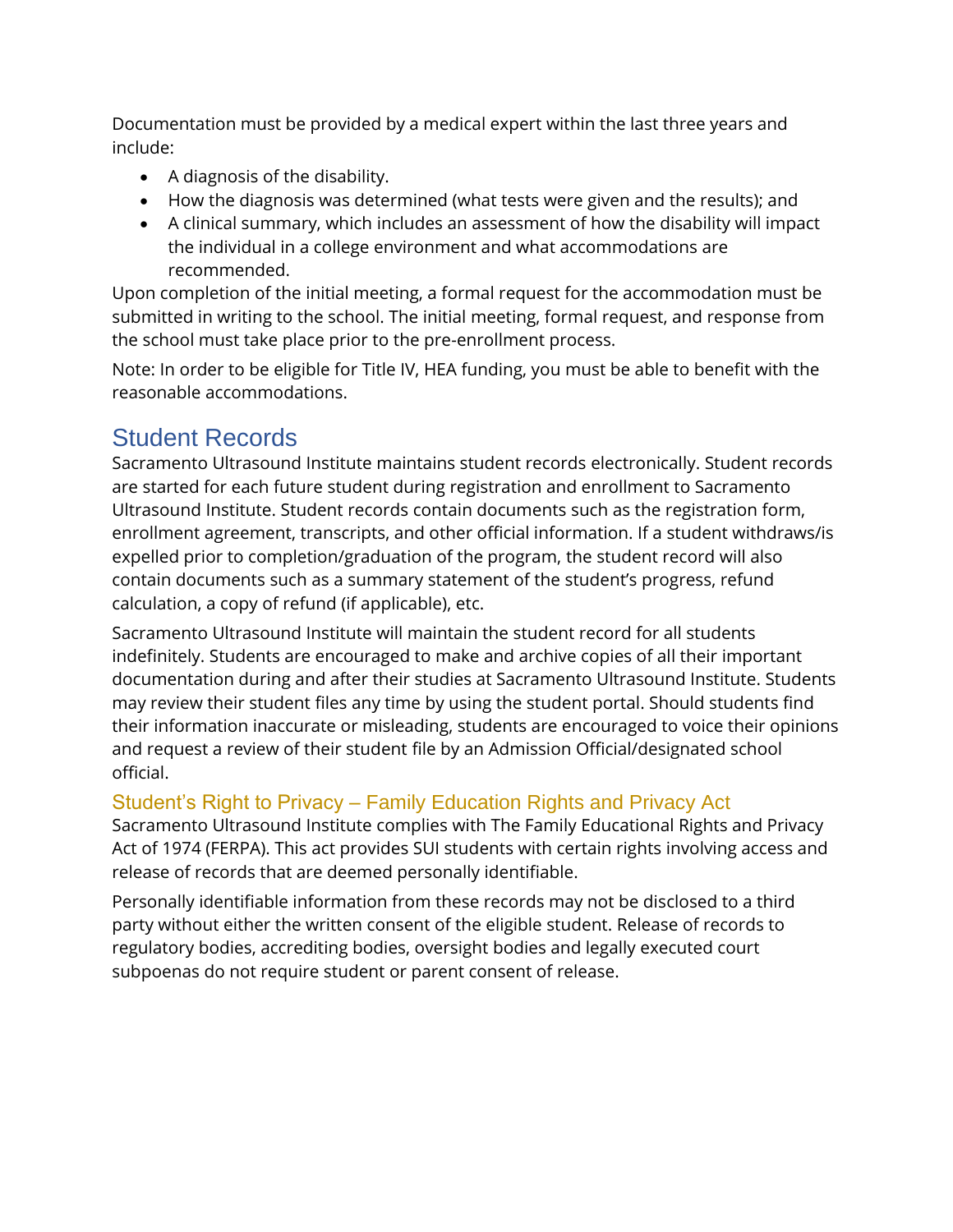# Drug and Alcohol Abuse Prevention Policy

Sacramento Ultrasound Institute is committed to a drug-free and alcohol-free campus. Students and employees are prohibited from unlawfully possessing, using or distributing illicit drugs and alcohol on the school premises or as part of any activity of SUI.

In keeping with Sacramento Ultrasound Institute's Drug and Alcohol Prevention Policy and commitment to a drug-free and alcohol-free campus SUI has implemented the Drug Screening Policy which requires all students to submit to a ten (10) panel drug screen prior to the beginning of the clinical portion of their program or when there is reasonable suspicion that the student is under the influence of alcohol and/or illegal drugs.

SUI prohibits the following: "Alcohol and Drugs. Any possession of controlled substances which would constitute a violation of Health and Safety Code section 11350 or Business and Professions Code section 4230, any use of controlled substances the possession of which are prohibited by the same, or any possession or use of alcoholic beverages while on any property owned or used SUI or while participating in any college-sponsored function. "Controlled substances", as used in this section, include but are not limited to the following drugs and narcotics: (a) opiates, opium and opium derivatives; (b) mescaline; (c) hallucinogenic substances; (d) peyote; (e) marijuana; (f) stimulants and depressants; (g) cocaine."

## **Penalties**

Federal and state laws regarding alcohol and illicit drugs allow for fines and/or imprisonment. Other legal problems include the loss of one's driver's license and limitations of career choices. A summary of federal penalties for drug related offenses is available at:

[https://www.dea.gov/sites/default/files/drug\\_of\\_abuse.pdf#page=30](https://www.dea.gov/sites/default/files/drug_of_abuse.pdf#page=30)

The Federal Controlled Substances Act is available at: <http://www.deadiversion.usdoj.gov/21cfr/21usc/index.html>

In addition to criminal prosecution, violators are also subject to disciplinary action by SUI.

# Health Risks

Health risks associated with the abuse of controlled substances include malnutrition, damage to various organs, hangovers, blackouts, general fatigue, impaired learning, dependency, disability and death. Both drugs and alcohol may be damaging to the development of an unborn fetus. Personal problems include diminished self-esteem, depression, alienation from reality, and suicide. Social problems include alienation from and abuse of family members, chronic conflict with authority, and loss of friends, academic standing, and/or co- and extra-curricular opportunities. A description of various drugs and their effects is available at:

[https://www.dea.gov/sites/default/files/drug\\_of\\_abuse.pdf#page=30](https://www.dea.gov/sites/default/files/drug_of_abuse.pdf#page=30)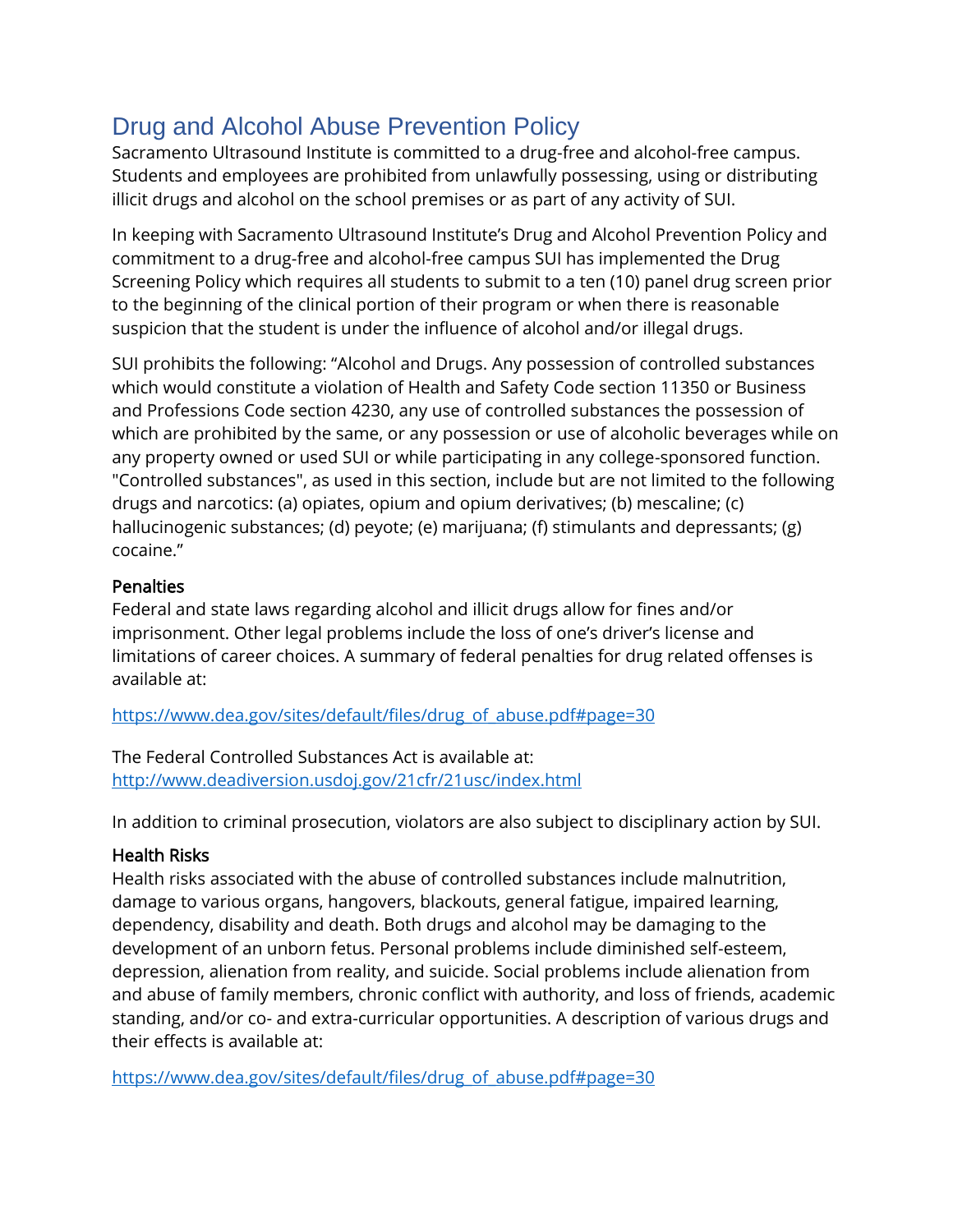#### Drug and Alcohol Prevention and Treatment Programs

SUI uses referral services for Drug and Alcohol prevention and treatment programs. Please refer to the organizations listed in this catalog or speak with Student Services or your Program Director for additional guidance. In addition to criminal prosecution, violators are also subject to disciplinary action by SUI. Student discipline actions may include the following: warning, reprimand, disciplinary probation, suspension, and/or expulsion.

#### Resources for Counseling, Treatment and Rehabilitation

The following counseling, treatment, and rehabilitation resources are available for the treatment of alcohol and drug dependence and abuse.

National Council on Alcoholism and Drug Dependence [www.ncadd.org](http://www.ncadd.org/) (800) NCA-CALL

California Department of Alcohol and Drug Programs [www.adp.ca.gov](http://www.adp.ca.gov/) (800) 879-2772

Sacramento County Health and Human Services, Alcohol and Drug Services <http://publichealth.lacounty.gov/sapc/> (800) 564-6600

Alcoholics Anonymous [www.aa.org](http://www.aa.org/) (800) 923-8722

Cocaine Anonymous [www.ca.org](http://www.ca.org/) (310) 559-5833

Narcotics Anonymous [www.na.org](http://www.na.org/) (800) 863-2962

Families Anonymous [www.familiesanonymous.org](http://www.familiesanonymous.org/) (800) 736-9805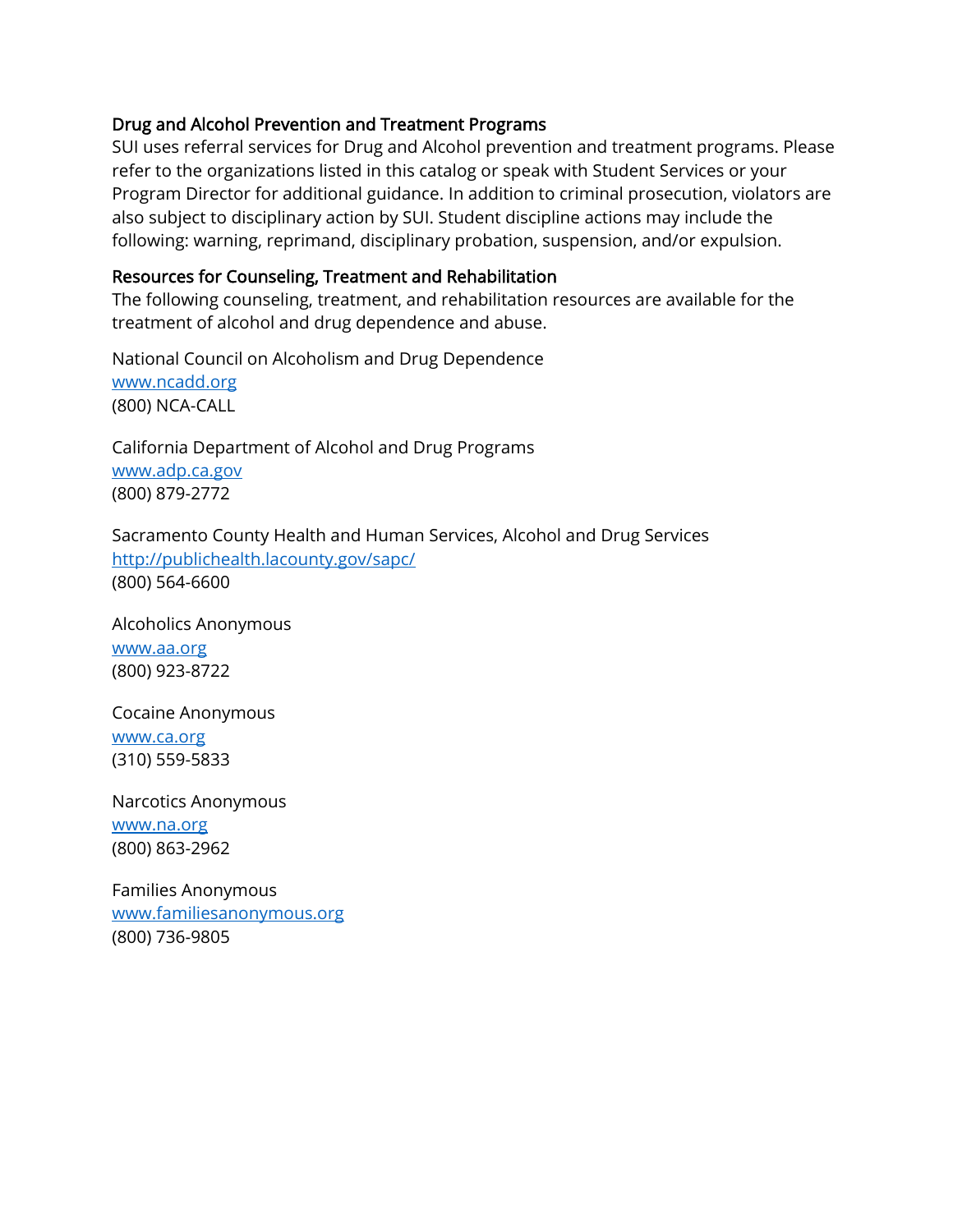# Substance Abuse Policy

The well-being of patients and clients cared for by our students is of primary concern in all SUI programs and a carefully designed and administered drug and alcohol misuse procedure can reduce accidents. Therefore, SUI has adopted a substance abuse testing program wherein a student will be tested for drugs when there is reasonable suspicion that the student is under the influence of alcohol and/or illegal drugs, i.e., drugs which are controlled substances under federal law which are not being used under the supervision of a licensed health care professional, or otherwise in accordance with the law.

Students are not allowed to attend class or clinical sites impaired by alcohol, illegal drugs, inhalants and prescription, or over-the-counter drugs.

Students will be asked to submit to drug screening by their SUI clinical instructor at the expense of the college in the following circumstances:

- 1. Observable indication of actual use or impairment such as slurred speech, lack of coordination, incoherency, marijuana or alcohol odors.
- 2. Possession of drugs, apparent paraphernalia or alcoholic beverages.
- 3. Detailed, factual and persistent reports of misuse by multiple colleagues.
- 4. Abnormal or erratic behaviors such as sudden outbursts, mood swings, hostility or unusual anxiety that suggests possible drug use or alcohol misuse.
- 5. Involvement in suspicious accidents.
- 6. Apparent lapses in judgment or memory.
- 7. Unusual lethargy.

# Testing Procedure

- 1. Document student's behavior. Confer with Program Director. If the Program Director is the faculty member concerned about the student's behavior or if the Program Director is unavailable, the conference will be with the COO or COO's designee.
- 2. If a student denies being under the influence of unauthorized substances, a request for a drug screen will be initiated.
	- a. The student will sign a consent to undergo drug screening\*.
	- b. If the student refuses to consent to drug screening, the student will be immediately dismissed from the program.
- 3. Institute a Request for Drug Screen. Provide verbal and written instructions for the testing procedure, including time frames for the test.
- 4. Arrange for transportation directly to a designated testing center by Uber accompanied by a SUI representative.
- 5. After the drug screen specimen has been obtained the student will be transported by Uber back to the point of origin or home.
- 6. The student is excluded from all clinical activities pending results of the drug screen.
- 7. Drug screen findings will be interpreted by the designated testing center within 24- 48 hours.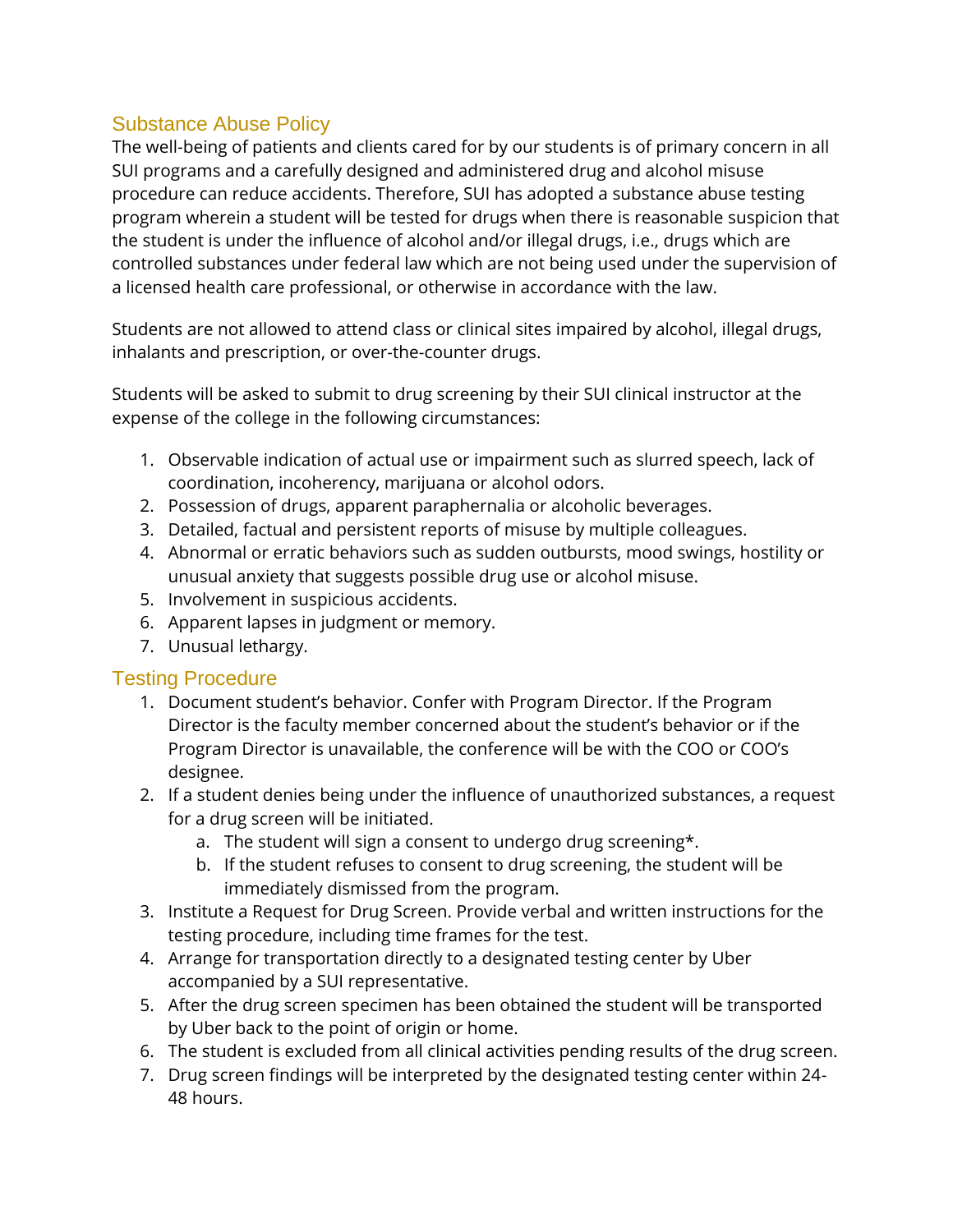- 8. Results will be sent to the Program Director where they will be kept in a confidential, locked file. Results of the drug screen will be released to the Clinical Coordinator on a need-to-know basis only. Records may be released only to the student or the decision-maker in a lawsuit, grievance or other legal proceeding against the College or its agents arising out of the positive drug test.
- 9. All positive drug screens will be reviewed by an independent Medical Review Officer. During the review process, the student will have the opportunity to:
	- a. Explain the cause of the positive drug screen.
	- b. Provide the name of the physician authorizing any prescription medications. The Medical Review Officer will contact the attending physician for verification. If verification is obtained, the student will be placed on probation. Any subsequent evidence of substance abuse will result in a recommendation that the student be dismissed from the program. The student may appeal the recommendation using the Student Grievance Policy in the SUI Catalog.
- 10. If drug screen is positive and unexplained or unverified via the independent Medical Review Officer, the student will be dismissed from the program and reported to the state licensing agency, if applicable.
- 11. A student who tests positive will be referred to a community resource for evaluation by an independent counselor at the student's expense.
- 12. If the drug screen is negative, the student will be immediately reinstated in clinical by the Program Director and will be provided opportunity to make up assignments. The student will be subject to all other objectives related to safe behavior and care of clients.

# Pre-Placement Drug Screening (if applicable)

Rationale: Health care providers are entrusted with the health, safety, and welfare of patients/clients. The safety and welfare of patients/clients cared for by our students is of primary concern in all SUI programs and the clinical agencies that provide essential clinical experiences for the students. Clinical rotations are an essential component of all programs and the College must meet the contractual obligations contained in affiliation agreements.

Scope: SUI requires drug screening as part of the admission process and again for clinical placement. Clinical agencies can establish more stringent standards for meeting clinical requirements than those imposed as part of the admissions process, if they so desire, to ensure compliance with Joint Commission standards and agency regulations pertaining to human resource management. This may include, but is not limited to, additional background checks and/or pre-placement drug and/or alcohol screening.

Clinical Placement: Clinical placements will be made by the program based on the learning objectives of the students; once a placement has been made, students cannot select out of that placement because of the drug screen.

Process for Drug Screening: The following process is to be followed when a clinical agency requires a drug screen prior to placement.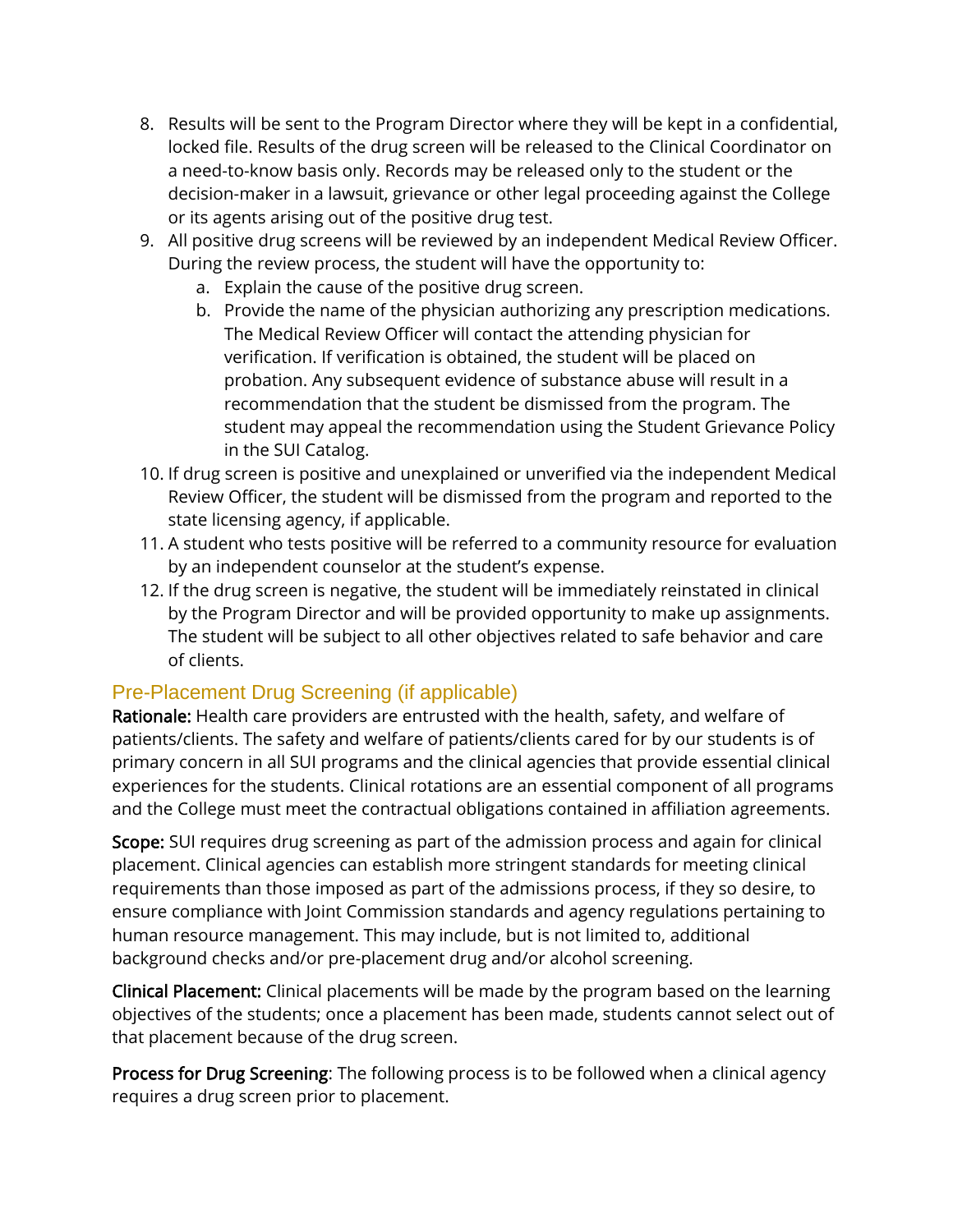- 1. Faculty will notify the student of the requirement for a drug screen and the timelines to be in compliance with the clinical agency and provide all necessary consent forms.
- 2. The student must complete the drug screen within the timelines provided by the program. A drug screen outside that timeline will have to be re-submitted at an additional expense to the student.
- 3. Program will provide the student with a list of approved vendors to perform the drug screening.

#### Implementation

Successful completion of the ten (10) panel drug screen is required within thirty (30) days of beginning the clinical portion of the program. Drug screens will be honored for the duration of the student's enrollment in the clinical program if the participating student has not had a break in the enrollment of their program.

The Ten Panel Drug Screen includes testing for:

- Cocaine Metabolites
- Amphetamines
- Barbiturates
- Benzodiazepines
- Marijuana metabolites
- Opiates
- Phencyclidine
- Propoxyphene metabolite
- Methadone
- Methaqualone

#### Student must pay the cost of the drug and/or alcohol screening. Cost is non-refundable.

- Program will designate what level of drug screen is required.
- Results from any company or government entity other than those designated by SUI will not be accepted. Unless specifically directed, clinical agencies will not conduct the drug screen; they must be performed by an approved vendor.
- For clinical sites that do conduct the drug screening, students must sign an authorization for the clinical site to release positive results to the Clinical Coordinator, the Program Director, or their designee.
- Student will sign a HIPAA release giving the lab performing the test permission to provide results to the Program Director or the Clinical Coordinator.
- Student will sign a release giving permission for SUI to release the results of a negative drug screen to the requesting clinical agency if required.
- Refusal to consent to the drug screening will result in the student being withdrawn from the program.
- Drug screen findings will be interpreted by the designated testing center within 24- 48 hours.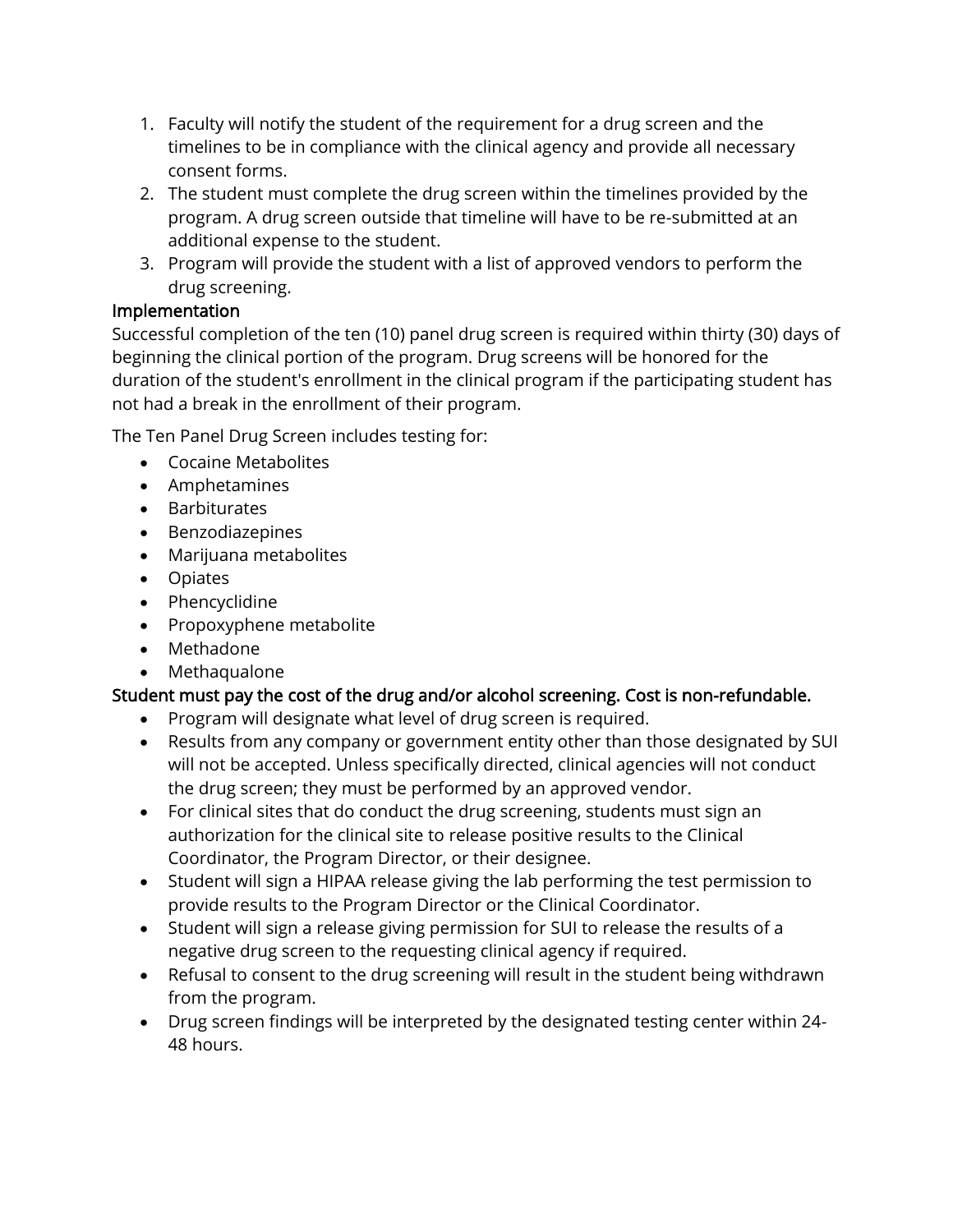• Results will be sent to the Program Director and/or the Clinical Coordinator where they will be kept in a confidential, locked file. Negative results of the drug screen will be released only to the student or the requesting clinical agency.

## Period of Validity

Drug screening will generally be honored for the time the student is in the program unless there is a break in enrollment, defined as being out on a Leave of Absence, dropped, or withdrawn from the Program. However, students may be required to test on a more frequent basis depending on the requirements of the clinical rotation site in which they are placed to meet their learning objectives.

## Positive Drug Screen

A positive drug screen is any instance in which a drug screening report shows a positive test for one or more of the drugs on the panel.

Any student with a positive drug screen will not be given placement in any clinical site and will be withdrawn from the program.

# Confidentiality of Records

Drug screening reports and all records pertaining to the results are considered confidential information with restricted access. The results and records are subject to the Family Educational Rights and Privacy Act (FERPA) regulations.

## Readmission

Any student withdrawn for a positive drug screen will not be eligible for readmission for a minimum of six months from the date of withdrawal.

If accepted for readmission, the student must provide a negative drug test and satisfactory documentation of successful drug counseling and treatment, at the expense of the student.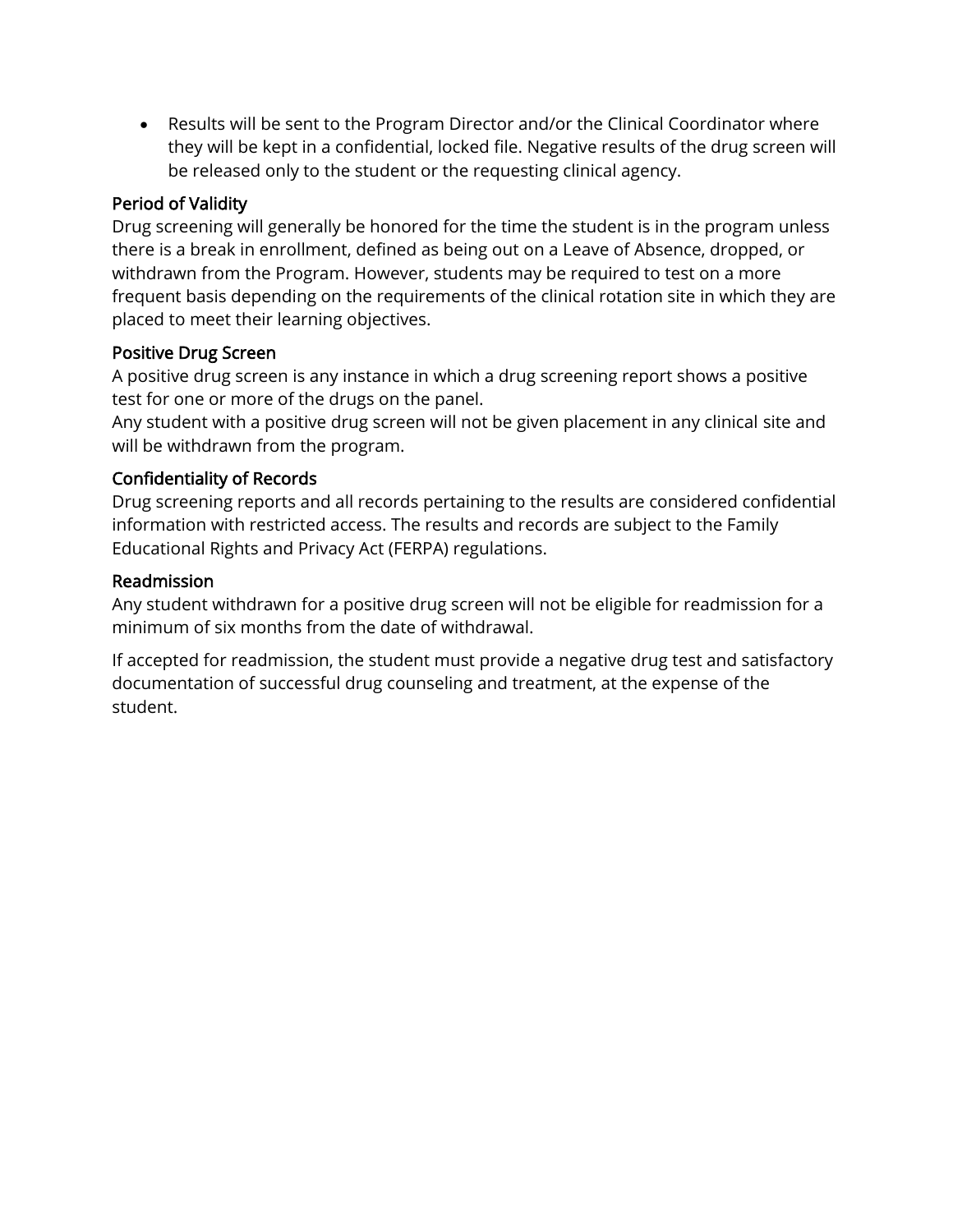# Our Programs

As a student of Sacramento Ultrasound Institute, you can anticipate a remarkable experience. Our environment and curriculums are designed for you to learn not only through the instructors, but also through peers.

#### Location:

All residential didactic and laboratory training takes place on campus at: 2233 Watt Ave, #150, Sacramento, CA 95825. Clinical Experience Sites will be assigned within a 125 radius of the SUI Campus.

# Diagnostic Medical Sonography

| Program Hours:          | 1,680       | Delivery Method: | Residential; Blended |
|-------------------------|-------------|------------------|----------------------|
| Program Length:         | 72 Weeks    | Credential:      | Diploma              |
| <b>Credits Awarded:</b> | 64 Semester | SOC Code:        | 29-3032              |

#### Program Overview

The student receives eight hundred and eighty (880) hours of didactic and laboratory instruction and eight hundred (800) hours of clinical education allowing them to apply the lecture topics to practical use. The curriculum is designed to prepare competent entry-level general sonographers in the cognitive (knowledge), psychomotor (skills), and affective (behavior) learning domains. The program is designed to facilitate the development of each student to meet the needs of the growing healthcare industry. In addition, the program prepares students to take their ARDMS examinations. Upon completion of the program, a diploma is awarded. Normal completion time for this program is 72 weeks excluding any holiday and vacation times.

| Code                                   | <b>Course Title</b>          | Lecture  | Lab            | Clinical       | <b>Total</b> | <b>Credits</b> |
|----------------------------------------|------------------------------|----------|----------------|----------------|--------------|----------------|
| <b>SUI001</b>                          | Sonographic Anatomy          |          | $\overline{0}$ | $\overline{0}$ | 112          | $\overline{7}$ |
| <b>SUI003</b>                          | Foundations of<br>Sonography |          | $\overline{0}$ | $\overline{0}$ | 36           | $\overline{2}$ |
| <b>DMS100</b>                          | Abdomen & Small Parts        | 102      | 102            | $\Omega$       | 204          | 10             |
| <b>DMS200</b>                          | <b>Ultrasound Physics</b>    | 120      | $\Omega$       | $\overline{0}$ | 120          | 8              |
| <b>DMS400</b>                          | Arterial / Vascular          | 102      | 102            | $\overline{0}$ | 204          | 10             |
| <b>DMS500</b>                          | Gynecology / Obstetrics      | 102      | 102            | $\overline{0}$ | 204          | 10             |
| <b>DMS600</b>                          | Clinical Experience 1        | $\Omega$ | $\Omega$       | 100            | 100          | $\overline{2}$ |
| <b>DMS601</b>                          | Clinical Experience 2        | $\Omega$ | $\Omega$       | 350            | 350          | 7.5            |
| Clinical Experience 3<br><b>DMS602</b> |                              | $\Omega$ | $\Omega$       | 350            | 350          | 7.5            |
| <b>Total for Program</b>               |                              | 574      | 306            | 800            | 1680         | 64             |

**Courses**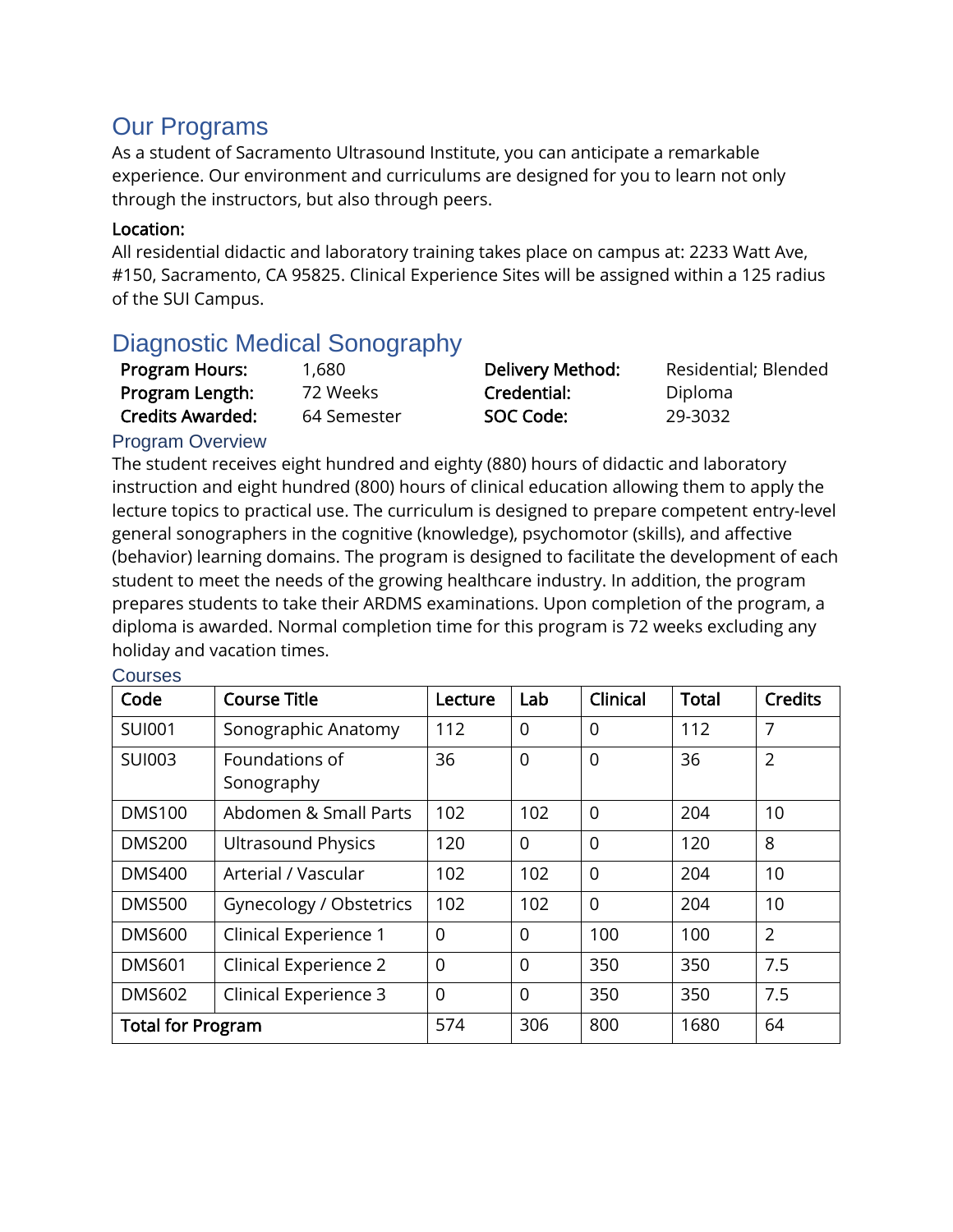# Course Descriptions

#### (SUI001) Sonographic Anatomy / 7 Credits Prerequisites: None

This course is designed to provide students with in-depth instruction in the organization, structures, and functions of the human body. Students will learn the medical terminology, anatomy, and physiology of each body system and how it relates to Sonography.

#### (SUI003) Foundations of Sonography / 2 Credits Prerequisites: SUI001

This course will provide students with a foundation of how Sonography came to be. It will emphasize on the history of Sonography relating to the technologies that lead to the creation of the ultrasound system.

## (DMS200) Ultrasound Physics / 8 Credits Prerequisites: SUI001

This course will introduce fundamental sonographic theory including terminology, equipment, basic transducer construction and function, introduction to Doppler, and adjusting system controls for image acquisition. This course will cover beginning concepts in sonographic physics including pulsed sound parameters, intensities, and interactions of sound with media, range equation, transducers, sound beams, and axial and lateral resolution, calculate the axial and lateral resolutions for a particular system.

# (DMS100) Abdomen & Small Parts / 10 Credits

Prerequisites: SUI001, SUI003, DMS200

In depth studies of Liver, Gallbladder, and Biliary System, Pancreas, Abdominal Aorta, Inferior Vena Cava, Portal Venous System, Urinary System with emphasis on the Kidneys. The Lymphatic System is also studied at this time, in relationship to the Spleen. The Thyroid, Breast, Male Pelvis and its reproductive system, Scrotum and Prostate with sonographic recognition of the normal versus abnormal. Medical and Sonography terminology is covered.

# (DMS500) Gynecology/Obstetrics / 10 Credits

Prerequisites: SUI001, SUI003, DMS200

The Sonographic recognition and interpretations for Gynecology, Embryology, and Obstetrics. The development of the fetus and genetic defects and anomalies and abnormality of the fetus. The normal verses abnormal throughout all terms of the pregnancy are presented at this time.

# (DMS400) Arterial/Vascular / 10 Credits

Prerequisites: SUI001, SUI003, DMS200

Scanning protocols and practice in ultrasound examination of the vascular structure. Medical & Sonography vocabulary, Anatomy, Pathology, and Physiology of the Vascular and Arterial system. An Introduction to Vascular Ultrasound with Doppler and Color Flow. The course teaches lower extremities Vascular, Arterial, and Carotid Arteries. Also, Medical and Sonography terminology.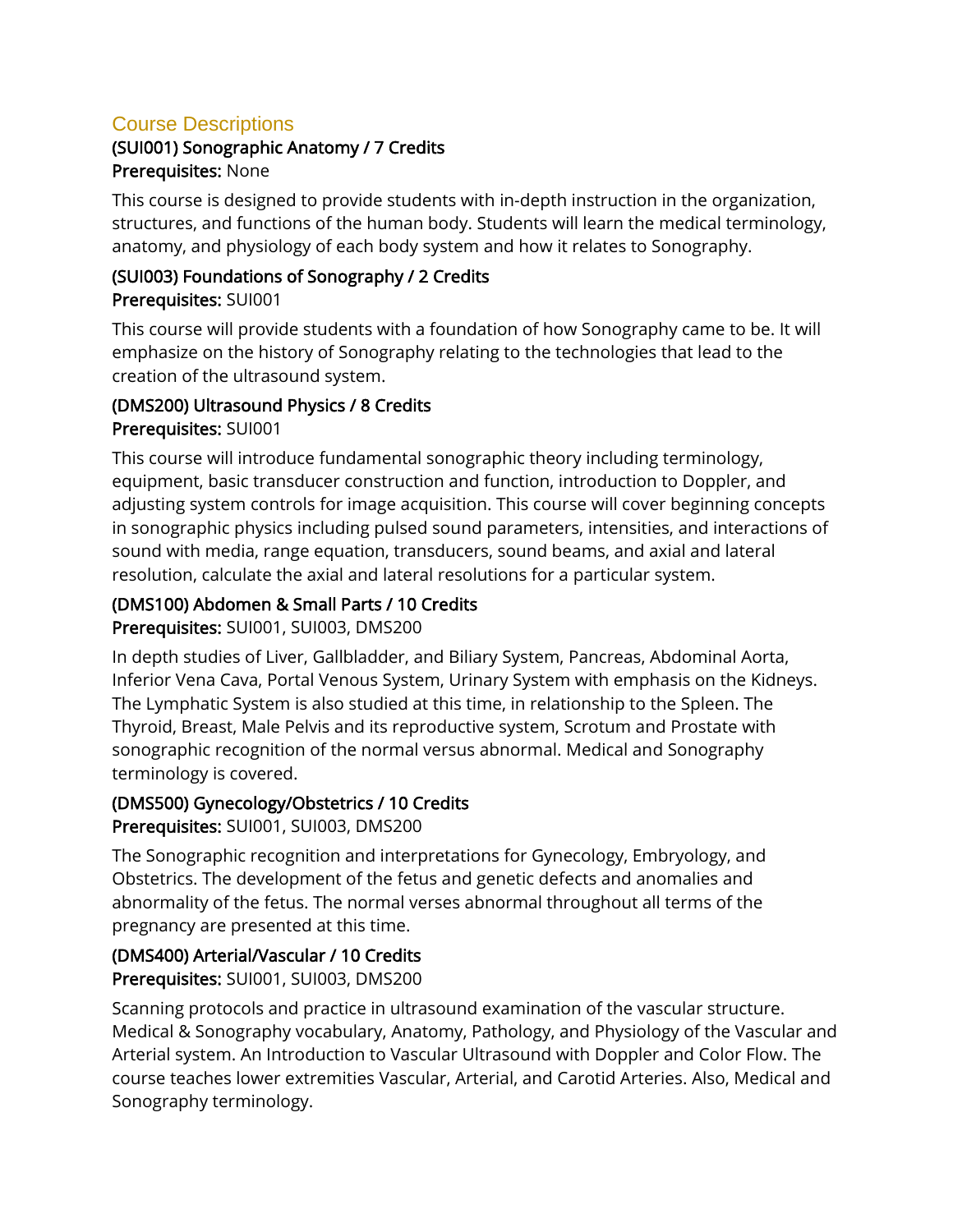# (DMS600) Clinical Experience 1 / 2 Credits

#### Prerequisites: SUI001, SUI003, DMS100, DMS200, DMS400, DMS500

This course is the first Clinical Education course and the concentration is on performing basic general ultrasound views with or without assistance from clinical preceptors. Students will be placed in an affiliated clinical site to perform their externship portion of their education. Understanding specific lab protocols, rules, schedules and clinic/hospital differences is expected at this level. Students are expected to pass vigorous competencies involving routine and abnormal exams. The student will continue to demonstrate proper knowledge of patient care, patient safety, patient communication, and sonographer patient interaction. The student will continue to practice and implement sound ergonomics..

## (DMS601) Clinical Experience 2 / 7.5 Credits

#### Prerequisites: SUI001, SUI003, DMS100, DMS200, DMS400, DMS500

This course is the second in continuation of Clinical Education courses and the concentration is on performing basic general ultrasound views with or without assistance from clinical preceptors. Students will be placed in an affiliated clinical site to perform their externship portion of their education. Understanding specific lab protocols, rules, schedules, and clinic/hospital differences is expected at this level. Students are expected to pass vigorous competencies involving routine and abnormal exams. The student will continue to demonstrate proper knowledge of patient care, patient safety, patient communication, and sonographer patient interaction. The student will continue to practice and implement sound ergonomics.

# (DMS602) Clinical Experience 3 / 7.5 Credits

#### Prerequisites: SUI001, SUI003, DMS100, DMS200, DMS400, DMS500

This course is the third in continuation of Clinical Education courses and the concentration is on performing basic general ultrasound views without assistance from clinical preceptors. Students will be placed in an affiliated clinical site to perform their externship portion of their education. Understanding specific lab protocols, rules, schedules and clinic/hospital differences is expected at this level. Students are expected to pass vigorous competencies involving routine and abnormal exams. The student will continue to demonstrate proper knowledge of patient care, patient safety, patient communication, and sonographer patient interaction. The student will continue to practice and implement sound ergonomics.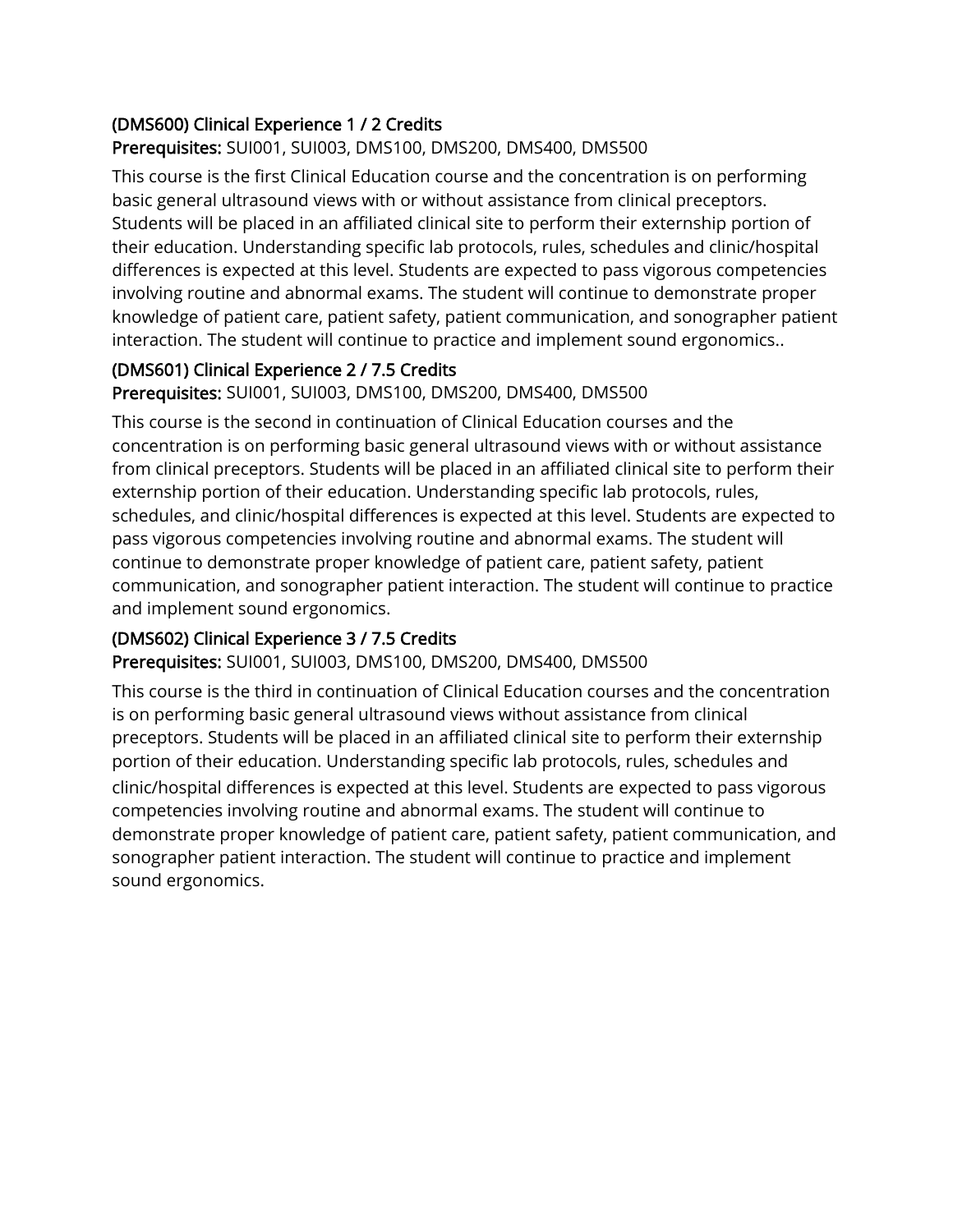## Diagnostic Medical Sonography Advanced

| <b>Program Hours:</b>   | 2295          | Delivery Method: | Resident |
|-------------------------|---------------|------------------|----------|
| Program Length:         | 96 Weeks      | Credential:      | Diploma  |
| <b>Credits Awarded:</b> | 92.5 Semester | SOC Code:        | 29-2031  |

sidential; Blended

#### Program Overview

The student receives one thousand four hundred and ninety-five (1495) hours of didactic and laboratory instruction and eight hundred (800) hours of clinical education allowing them to apply the lecture topics to practical use. The curriculum is designed to prepare competent entry-level general sonographers in the cognitive (knowledge), psychomotor (skills), and affective (behavior) learning domains. The program is designed to facilitate the development of each student to meet the needs of the growing healthcare industry. In addition, the program prepares students to take their ARDMS examinations. Upon completion of the program, a diploma is awarded. Normal completion time for this program is 96 weeks excluding any holiday and vacation times.

| Code                     | <b>Course Title</b>          | Lecture        | Lab            | Clinical       | <b>Total</b> | <b>Credits</b> |
|--------------------------|------------------------------|----------------|----------------|----------------|--------------|----------------|
| <b>SUI001</b>            | Sonographic Anatomy          | 112            | $\Omega$       | $\Omega$       | 112          | $\overline{7}$ |
| <b>SUI003</b>            | Foundations of<br>Sonography | 36             | 0              | $\overline{0}$ | 36           | $\overline{2}$ |
| <b>DMS100</b>            | Abdomen & Small<br>Parts     | 102            | 102            | $\overline{0}$ | 204          | 10             |
| <b>DMS200</b>            | <b>Ultrasound Physics</b>    | 120            | $\overline{0}$ | $\overline{0}$ | 120          | 8              |
| <b>DMS400</b>            | Arterial / Vascular          | 102            | 102            | $\Omega$       | 204          | 10             |
| <b>DMS500</b>            | Gynecology /<br>Obstetrics   | 102            | 102            | $\Omega$       | 204          | 10             |
| <b>DMS300</b>            | Echocardiography 1           | 120            | 225            | $\Omega$       | 345          | 15.5           |
| <b>DMS301</b>            | Echocardiography 2           | 120            | 150            | $\overline{0}$ | 270          | 13             |
| <b>DMS600</b>            | Clinical Experience 1        | $\overline{0}$ | $\overline{0}$ | 100            | 100          | $\overline{2}$ |
| <b>DMS601</b>            | Clinical Experience 2        | $\overline{0}$ | $\overline{0}$ | 350            | 350          | 7.5            |
| <b>DMS602</b>            | Clinical Experience 3        | $\overline{0}$ | $\overline{0}$ | 350            | 350          | 7.5            |
| <b>Total for Program</b> |                              | 814            | 681            | 800            | 2,295        | 92.5           |

#### Courses

#### Course Descriptions

(SUI001) Sonographic Anatomy / 7 Credits Prerequisites: None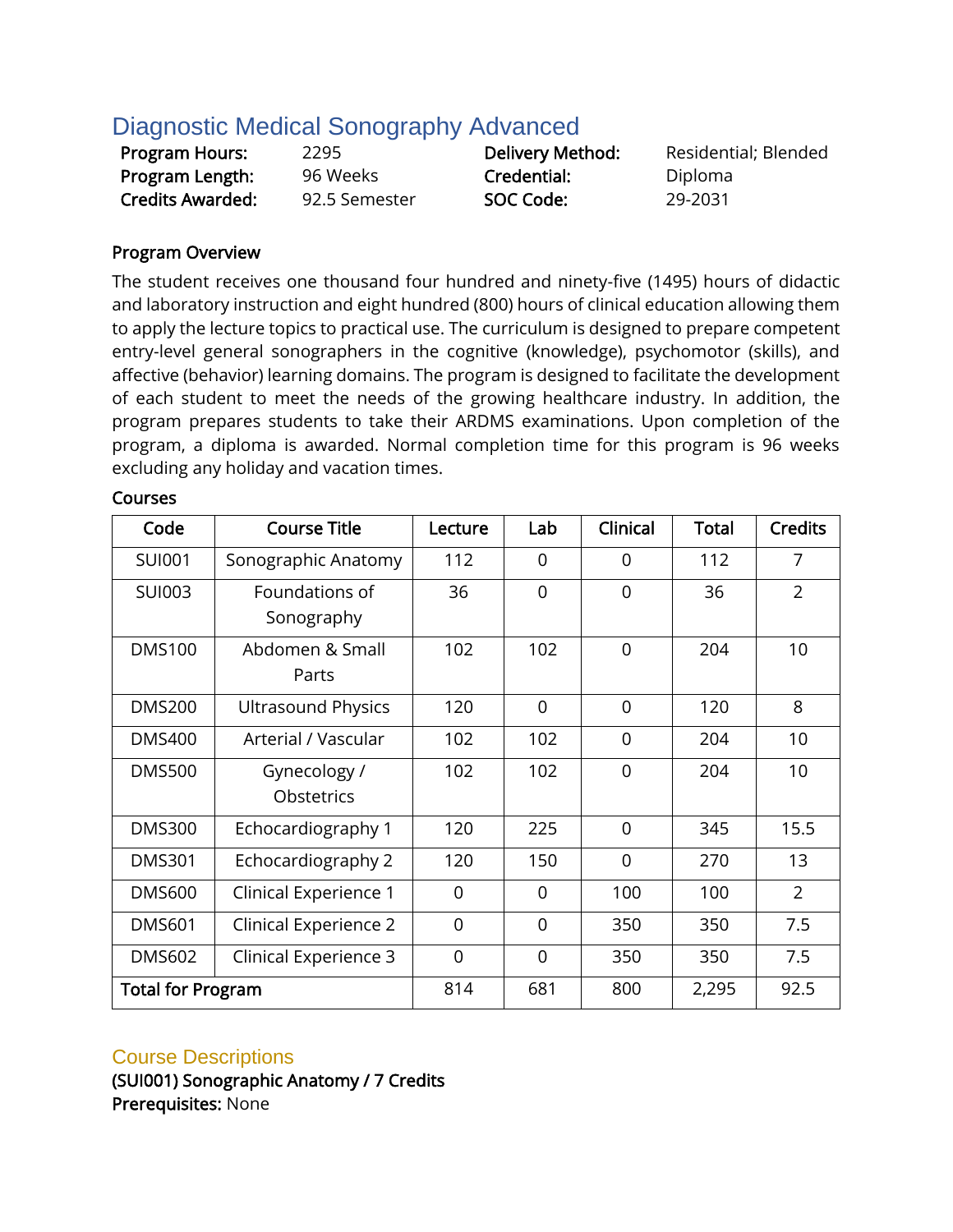This course is designed to provide students with in-depth instruction in the organization, structures, and functions of the human body. Students will learn the medical terminology, anatomy and physiology of each body system and how it relates to Sonography.

## (SUI003) Foundations of Sonography / 2 Credits Prerequisites: SUI001

This course will provide students with a foundation of how Sonography came to be. It will emphasize on the history of Sonography relating to the technologies that lead to the creation of the ultrasound system.

### (DMS200) Ultrasound Physics / 8 Credits Prerequisites: SUI001

This course will introduce fundamental sonographic theory including terminology, equipment, basic transducer construction and function, introduction to Doppler, and adjusting system controls for image acquisition. This course will cover beginning concepts in sonographic physics including pulsed sound parameters, intensities, and interactions of sound with media, range equation, transducers, sound beams, and axial and lateral resolution, calculate the axial and lateral resolutions for a particular system.

# (DMS100) Abdomen & Small Parts / 10 Credits

Prerequisites: SUI001, SUI003, DMS200

In depth studies of Liver, Gallbladder, and Biliary System, Pancreas, Abdominal Aorta, Inferior Vena Cava, Portal Venous System, Urinary System with emphasis on the Kidneys. The Lymphatic System is also studied at this time, in relationship to the Spleen. The Thyroid, Breast, Male Pelvis and its reproductive system, Scrotum and Prostate with sonographic recognition of the normal versus abnormal. Medical and Sonography terminology is covered.

## (DMS500) Gynecology / Obstetrics / 10 Credits

Prerequisites: SUI001, SUI003, DMS200

The Sonographic recognition and interpretations for Gynecology, Embryology, and Obstetrics. The development of the fetus and genetic defects and anomalies and abnormality of the fetus. The normal verses abnormal throughout all terms of the pregnancy are presented at this time.

## (DMS400) Arterial/Vascular / 10 Credits

Prerequisites: SUI001, SUI003, DMS200

Scanning protocols and practice in ultrasound examination of the vascular structure. Medical & Sonography vocabulary, Anatomy, Pathology, and Physiology of the Vascular and Arterial system. An Introduction to Vascular Ultrasound with Doppler and Color Flow. The course teaches lower extremities Vascular, Arterial, and Carotid Arteries. Also, Medical and Sonography terminology.

## (DMS300) Echocardiography 1 / 15.5 Credits

Prerequisites: SUI001, SUI003, DMS100, DMS200, DMS400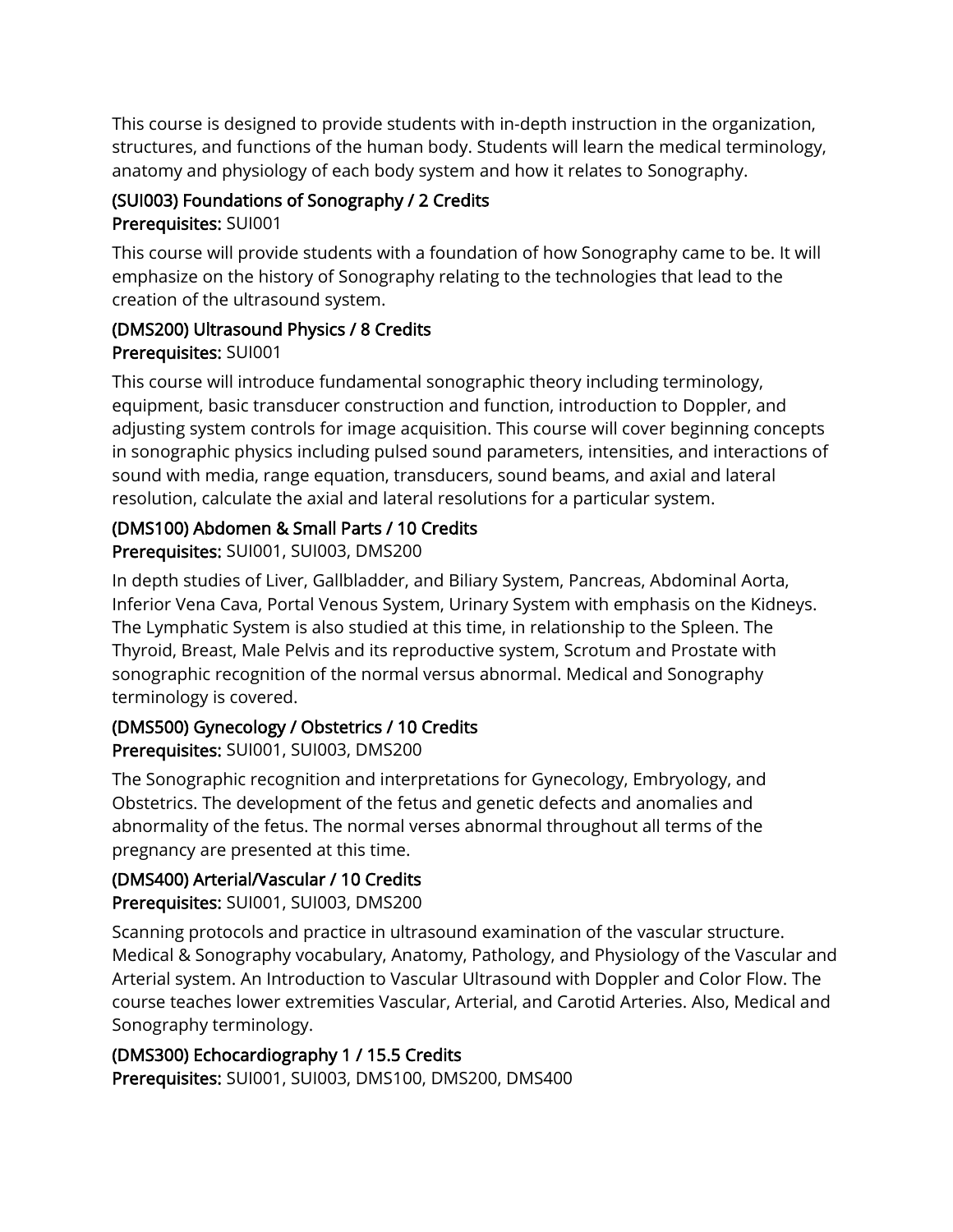This course covers cardiac anatomy and physiology with particular attention to cardiac electrical activity and the interpretation of electrocardiograms. The student echocardiographer develops skill in recognizing normal sinus rhythm versus atypical cardiac rhythms. Students learn to interpret common cardiac dysrhythmias, including sinus, atrial, junctional, and ventricular, and integrate this skill into the daily practice of echocardiography.

## (DMS301) Echocardiography 2 / 13 Credits

### Prerequisites: SUI001, SUI003, DMS100, DMS200, DMS400

This course offers an introduction to congenital heart disease with instruction on fetal cardiac embryology, pediatric pathology, age-appropriate patient care, corrective surgical procedures. Emphasis is placed on the latest modalities and specialties of a fetal, pediatric, and adult noninvasive cardiac diagnostic study.

### (DMS600) Clinical Experience 1 / 2 Credits

### Prerequisites: SUI001, SUI003, DMS100, DMS200, DMS400, DMS500

This course is the first Clinical Education course and the concentration is on performing basic general ultrasound views with or without assistance from clinical preceptors. Students will be placed in an affiliated clinical site to perform their externship portion of their education. Understanding specific lab protocols, rules, schedules and clinic/hospital differences is expected at this level. Students are expected to pass vigorous competencies involving routine and abnormal exams. The student will continue to demonstrate proper knowledge of patient care, patient safety, patient communication, and sonographer patient interaction. The student will continue to practice and implement sound ergonomics.

### (DMS601) Clinical Experience 2 / 7.5 Credits

### Prerequisites: SUI001, SUI003, DMS100, DMS200, DMS400, DMS500

This course is the second in continuation of Clinical Education courses and the concentration is on performing basic general ultrasound views with or without assistance from clinical preceptors. Students will be placed in an affiliated clinical site to perform their externship portion of their education. Understanding specific lab protocols, rules, schedules, and clinic/hospital differences is expected at this level. Students are expected to pass vigorous competencies involving routine and abnormal exams. The student will continue to demonstrate proper knowledge of patient care, patient safety, patient communication, and sonographer patient interaction. The student will continue to practice and implement sound ergonomics.

### (DMS602) Clinical Experience 3 / 7.5 Credits

Prerequisites: SUI001, SUI003, DMS100, DMS200, DMS400, DMS500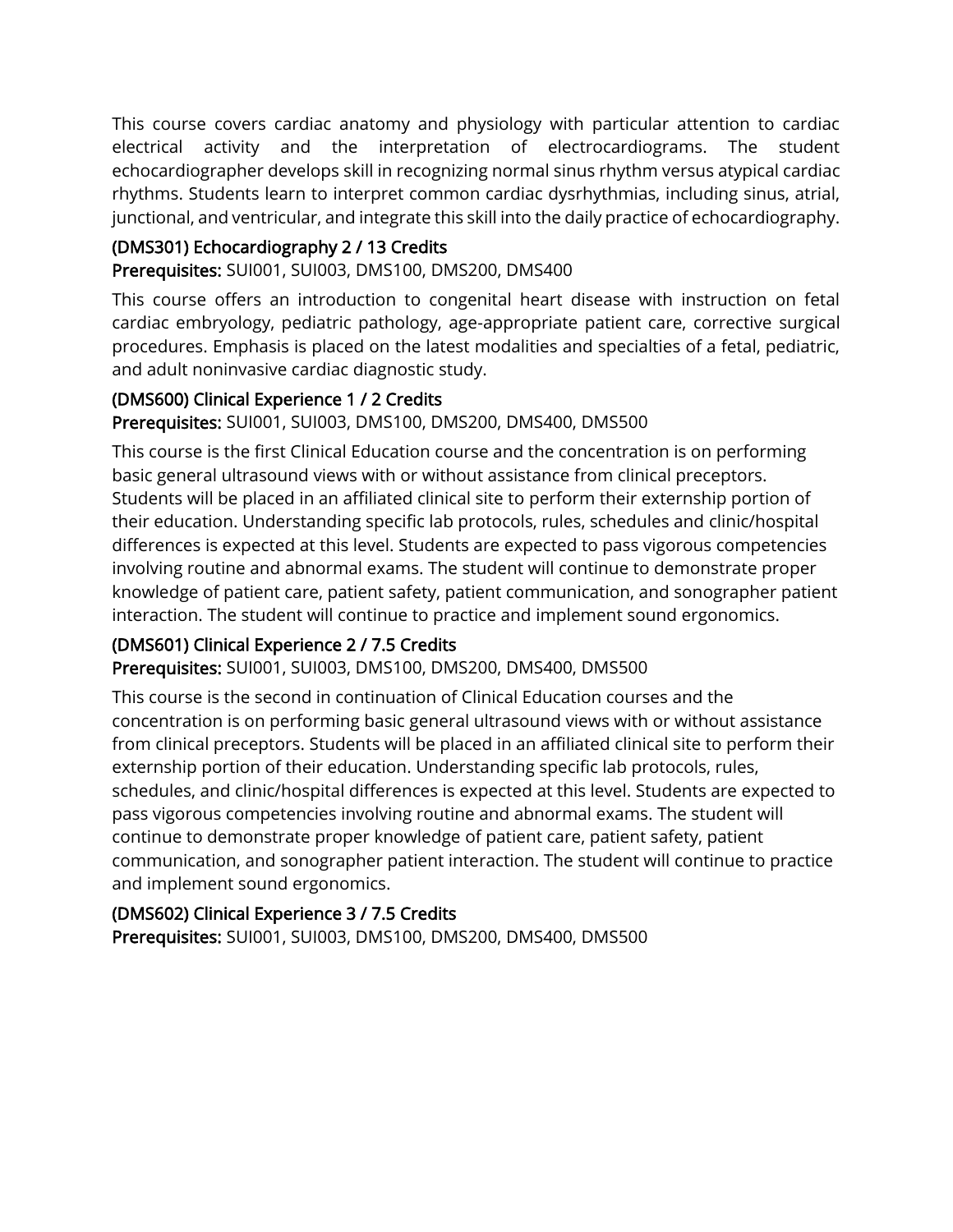This course is the third in continuation of Clinical Education courses and the concentration is on performing basic general ultrasound views without assistance from clinical preceptors. Students will be placed in an affiliated clinical site to perform their externship portion of their education. Understanding specific lab protocols, rules and schedules is expected at this level. Students are expected to pass vigorous competencies involving routine and abnormal exams. The student will continue to demonstrate proper knowledge of patient care, patient safety, patient communication, and sonographer patient interaction. The student will continue to practice and implement sound ergonomics.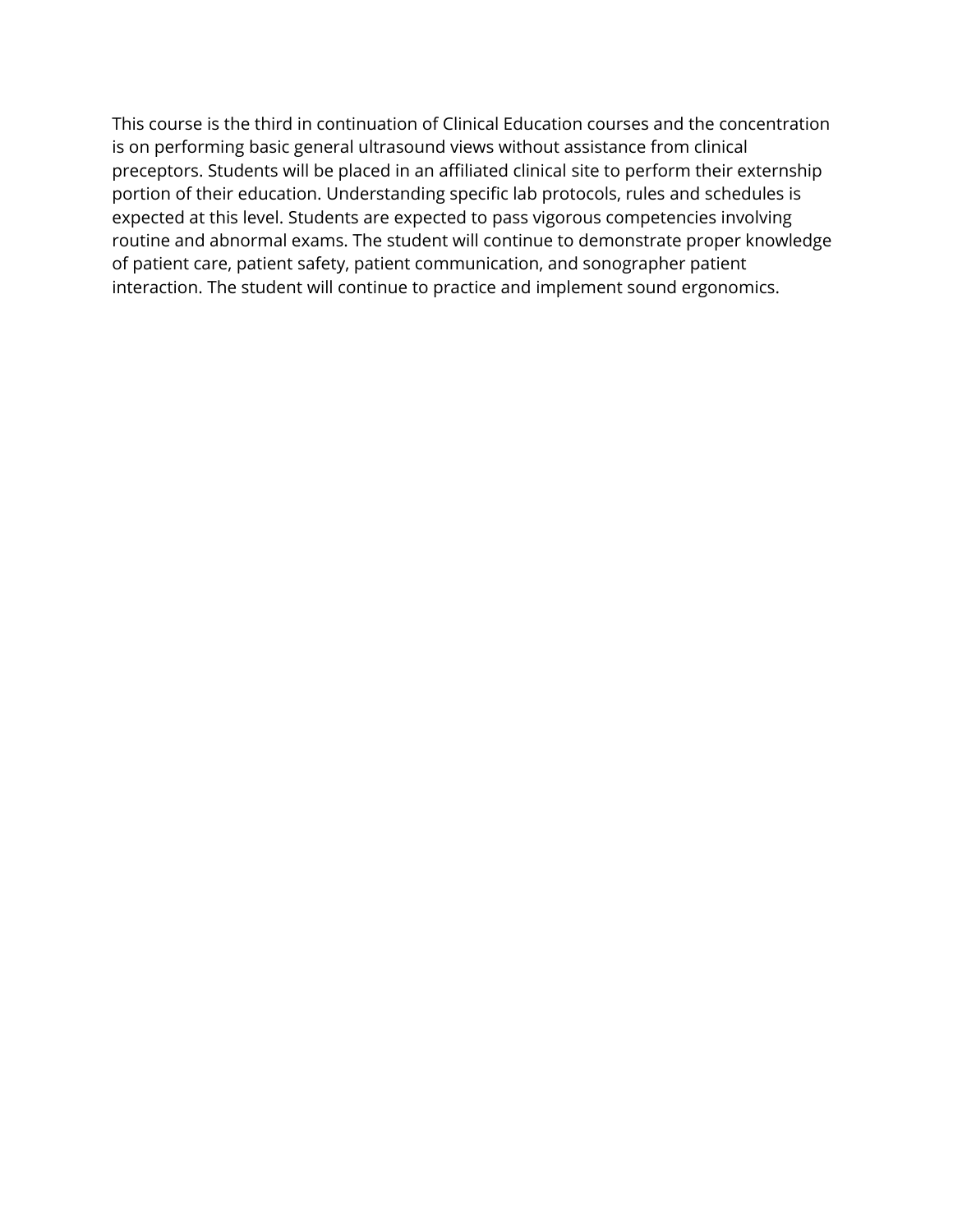## Cardiac Sonography

| <b>Program Hours:</b>   | 1,680 |
|-------------------------|-------|
| Program Length:         | 72 W  |
| <b>Credits Awarded:</b> | 120.5 |

Program Hours: 1,680 Delivery Method: Blended 5 Quarter **SOC Code:** 29-3031

Program Credential: *Associate of Applied Science* 

### Program Overview

The Cardiac Sonography program consists of 72 weeks of training excluding any holidays and scheduled breaks. The program includes lecture, laboratory, and clinical education. The curriculum prepares students with the theoretical knowledge, skills, and responsibilities required to work in health allied medical field as an entry-level Cardiac Sonographer.

The student receives seven hundred and sixty (760) hours of didactic and lab instruction and nine hundred and twenty (920) hours of clinical education allowing them to apply the lecture topics to practical use. The curriculum provides students with the technical, clinical, and interpersonal skills necessary to succeed in this field. In addition, the program prepares students to take the ARDMS specialty exam.

### Program Objectives

- The program prepares students to utilize diagnostic techniques, sound judgment and good decision making to provide patient services.
- The program communicates the importance of becoming credentialed in the profession of echocardiography.
- The program prepares students to think critically, communicate effectively, and exemplify professional ethics.
- The program conveys the importance of becoming lifelong learners and responsible citizens.
- Prepare students for Echo & Physics boards
- To incite passion and empathy in healthcare and provide diagnostic correct examinations for improved patient outcomes.

| Code          | <b>Course Title</b>                 | Lecture | Lab | Clinical | <b>Total</b> | Credit |
|---------------|-------------------------------------|---------|-----|----------|--------------|--------|
| <b>SUI004</b> | Ultrasound Physics I                | 50      | 10  |          | 60           | 5.5    |
| <b>SUI005</b> | <b>Ultrasound Physics II</b>        | 50      | 10  |          | 60           | 5.5    |
| <b>MED110</b> | Patient Care &<br>Ergonomics        | 20      |     |          | 20           | 2.0    |
| CS100         | Cardiac Anatomy<br>& Physiology     | 40      |     |          | 40           | 4.0    |
| CS110         | Cardiac Electrophysiology           | 70      |     |          | 70           | 7.0    |
| <b>CS200</b>  | Introduction to<br>Echocardiography | 60      |     |          | 60           | 6.0    |

#### Courses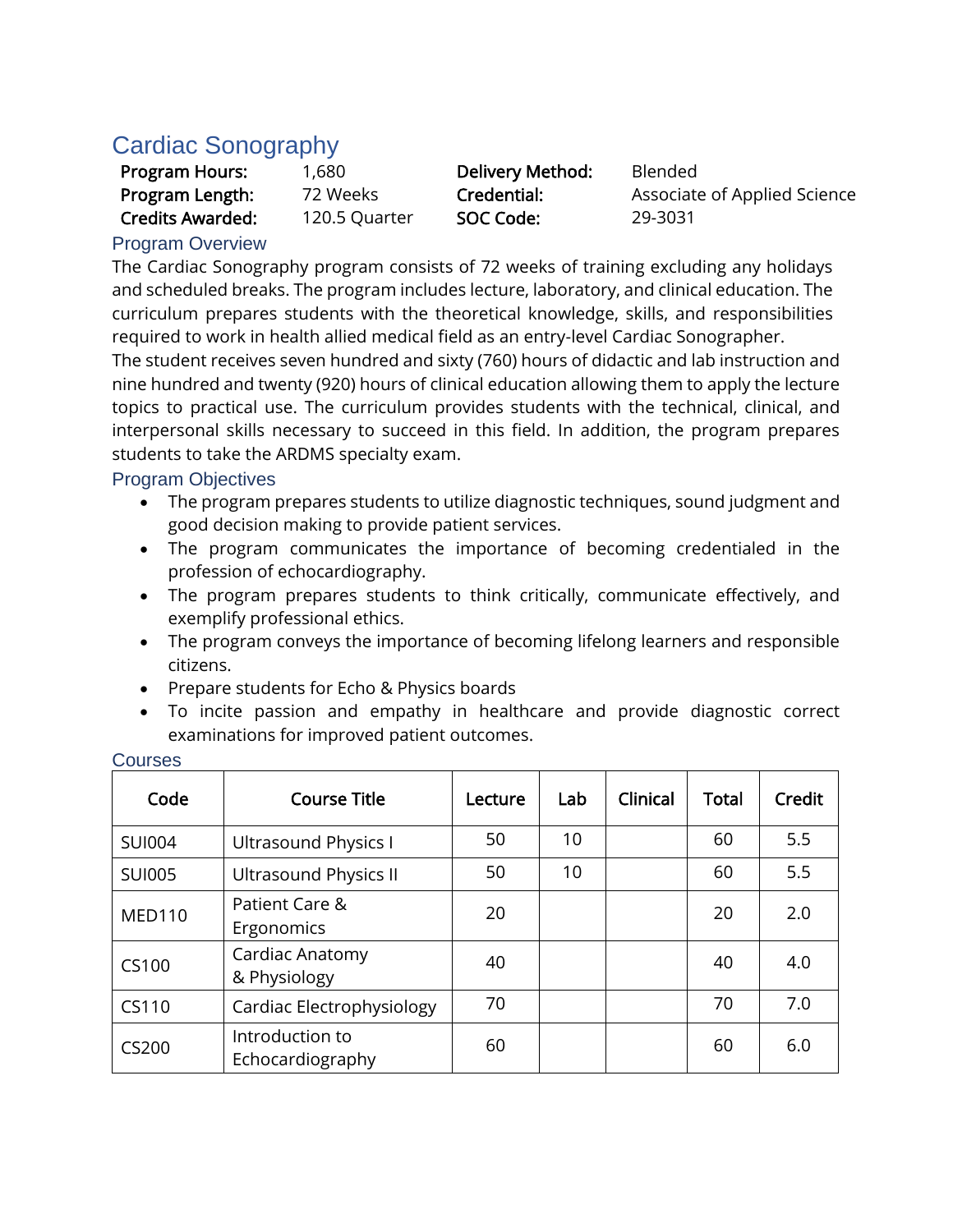| CS200.L                  | Introduction to<br>Echocardiography Lab |     | 70  |     | 70   | 3.5            |
|--------------------------|-----------------------------------------|-----|-----|-----|------|----------------|
| <b>MED100</b>            | <b>Medical Law &amp; Ethics</b>         | 20  |     |     | 20   | 2.0            |
| CS300                    | Echocardiography I                      | 70  |     |     | 70   | 7.0            |
| CS300.L                  | Echocardiography I Lab                  |     | 50  |     | 50   | 2.5            |
| CS310                    | Pharmacology                            | 20  |     |     | 20   | 2              |
| <b>SUI010</b>            | <b>Career Readiness</b>                 | 30  |     |     | 30   | 3              |
| CS400                    | Echocardiography II                     | 60  |     |     | 60   | 6              |
| CS400.L                  | Echocardiography II Lab                 |     | 70  |     | 70   | 3.5            |
| CS410                    | Pediatric<br>Echocardiography           | 30  |     |     | 30   | $\mathsf{3}$   |
| CS450                    | <b>Clinical Education I</b>             |     |     | 120 | 120  | $\overline{4}$ |
| CS500                    | <b>Clinical Education II</b>            |     |     | 400 | 400  | 13             |
| CS600                    | <b>Clinical Education III</b>           |     |     | 400 | 400  | 13             |
| CS610                    | <b>Echo Registry Review</b>             | 30  |     |     | 30   | 3              |
| <b>Transfer Credits</b>  |                                         |     |     |     |      | 25             |
| <b>Total for Program</b> |                                         | 550 | 210 | 920 | 1680 | 120.5          |

### Course Descriptions

## (SUI004) Ultrasound Physics I / 5.5 Credits

### Prerequisites: None

This course provides the foundation for the understanding of acoustic physics and instrumentation. The physics of sound and how sound is produced, propagated through media, and its manipulation for diagnostic purposes will be studied. Laboratory sessions will reinforce learning and will provide hands-on instruction in the correct and safe utilization of ultrasound equipment. Mastery of sonographic instrumentation and machine functions are required.

## (SUI005) Ultrasound Physics II / 5.5 Credits

### Prerequisites: SUI004

This course will describe Doppler and hemodynamic principles and actions, identify instrument options and transducer selection, interpret methods of Doppler flow analysis, differentiate common image artifacts, and describe potential bio effects. The students will understand and practice Doppler principles and instrumentation in Ultrasound Lab, describe arterial and venous hemodynamics, anatomy, physiology, and sonographic interpretation, describe Bernoulli's law, Poiseuille's law, pressure gradients and Reynold's number. This course also explains instrumentation and image manipulation of different types of display.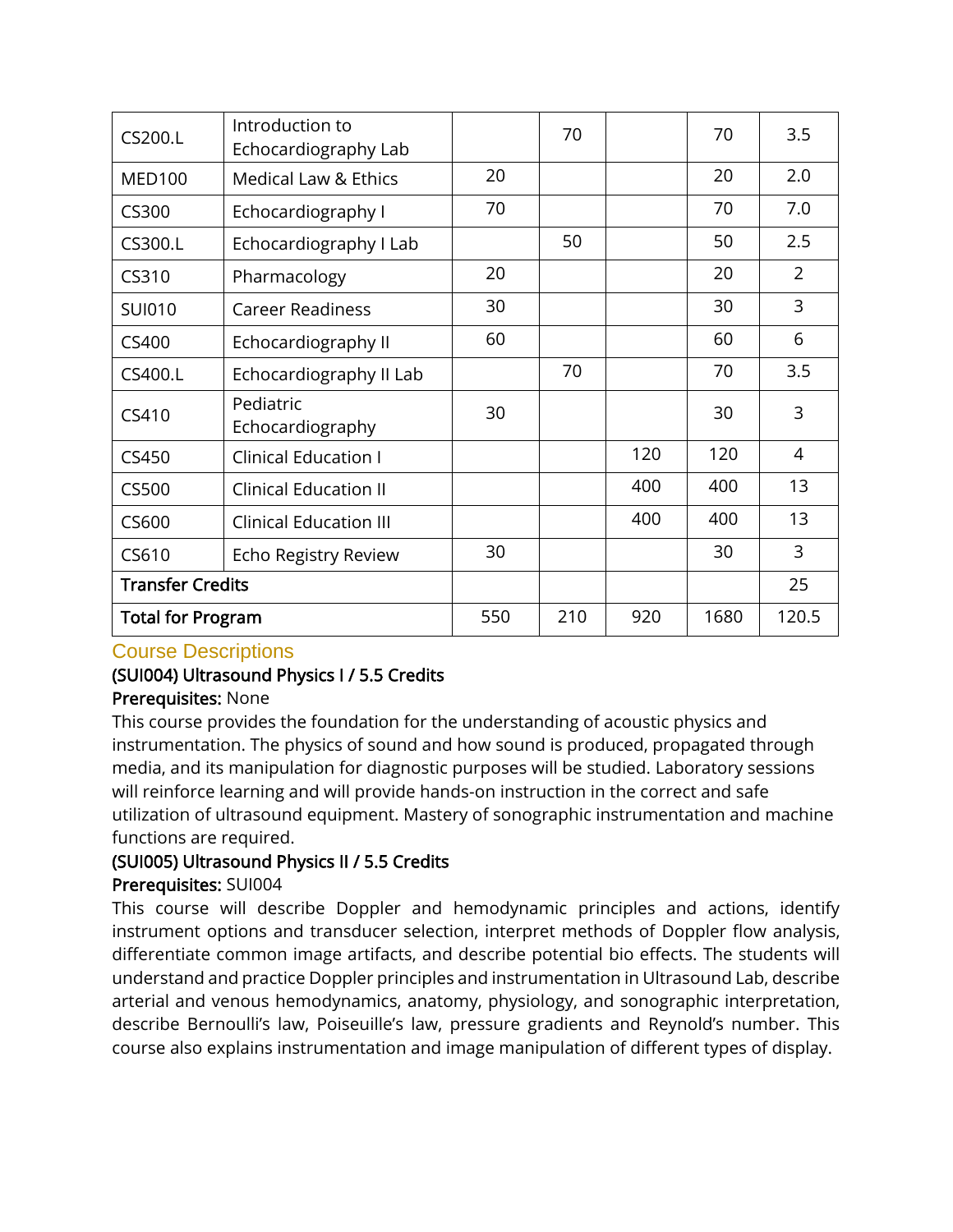### (MED110) Patient Care and Ergonomics / 2.0 Credits

### Prerequisites: None

This course provides understanding of patient care, patient safety, patient communication, and sonographer patient interaction. HIPAA and the patient's bills of rights are presented, discussed, and understood by the student. This course focuses on the sonographer and addresses the sonographer's role as a health care team member. The importance of sonographer safety and ergonomics are discussed. The student will practice patient care techniques and sound ergonomics in the laboratory session. This is a foundation course for all future classes and the skills and principles will be utilized throughout the program.

### (CS100) Cardiac Anatomy and Physiology / 4.0 Credits

### Prerequisites: SUI004, SUI005

This Course involves understanding of cardiac anatomy like location of the heart in the chest cavity cardiac chambers (Atria and Ventricles), Cardiac Septum, cardiac valves, great vessels, and coronary arteries. Cardiac physiology includes an in-depth study of systolic and diastolic function, symptomatology, hemodynamic, stroke volume, cardiac output, stress echocardiography. This course also discusses potential side effects of cardiac medications on the cardiac function and the related Echocardiographic findings along with systolic function, coronary artery disease and complications of coronary artery disease.

#### (CS110) Cardiac Electrophysiology / 7.0 Credits

### Prerequisites: SUI004, SUI005, MED110, CS100

This course provides understanding of EKG, Electrophysiology, conduction system and mechanical events of the cardiac cycle in relation to electrical events. This course discusses mechanical and electrical events in cardiovascular hemodynamics. The course also provides understanding of electrical and mechanical events of cardiac cycle. This course also demonstrates correlation of EKG in relation to cardiac events and echocardiographic findings in the lab. This course allows students to identify and interpret individual rhythm strips and 12-lead EKGs, Identification of the pacemaker rhythm and ICDs, identification of the conduction defects and Arrhythmia, recognition of the ischemia, injury and infarction. This course allows students to identify and interpret individual rhythm strips and 12-lead EKGs, identification of the pacemaker rhythm and ICDs, identification of the conduction defects and Arrhythmia, recognition of the ischemia, injury and infarction. This Course involves understanding how cardiac medications can relate to certain EKG and echocardiographic findings.

### (CS200) Introduction to Echocardiography / 6.0 Credits

Prerequisites: SUI004, SUI005, MED110, CS100

This course provides a foundation for the core principles of cardiovascular sonography along with the recognition of normal cardiovascular anatomy. This course will provide detailed understanding and assessment of systolic and diastolic function, including LV measurements and assessment of ejection fraction, fractional shortening, stroke volume, and cardiac output. Concentrated areas of study will include cardiac embryology, walls and layers of the heart, cardiac conduction cycles, pressure gradients and cardiac valves and chambers. Additionally, this course discusses the application and techniques of 2D cardiac imaging, basic protocols, and introduction of M. Mode of the heart.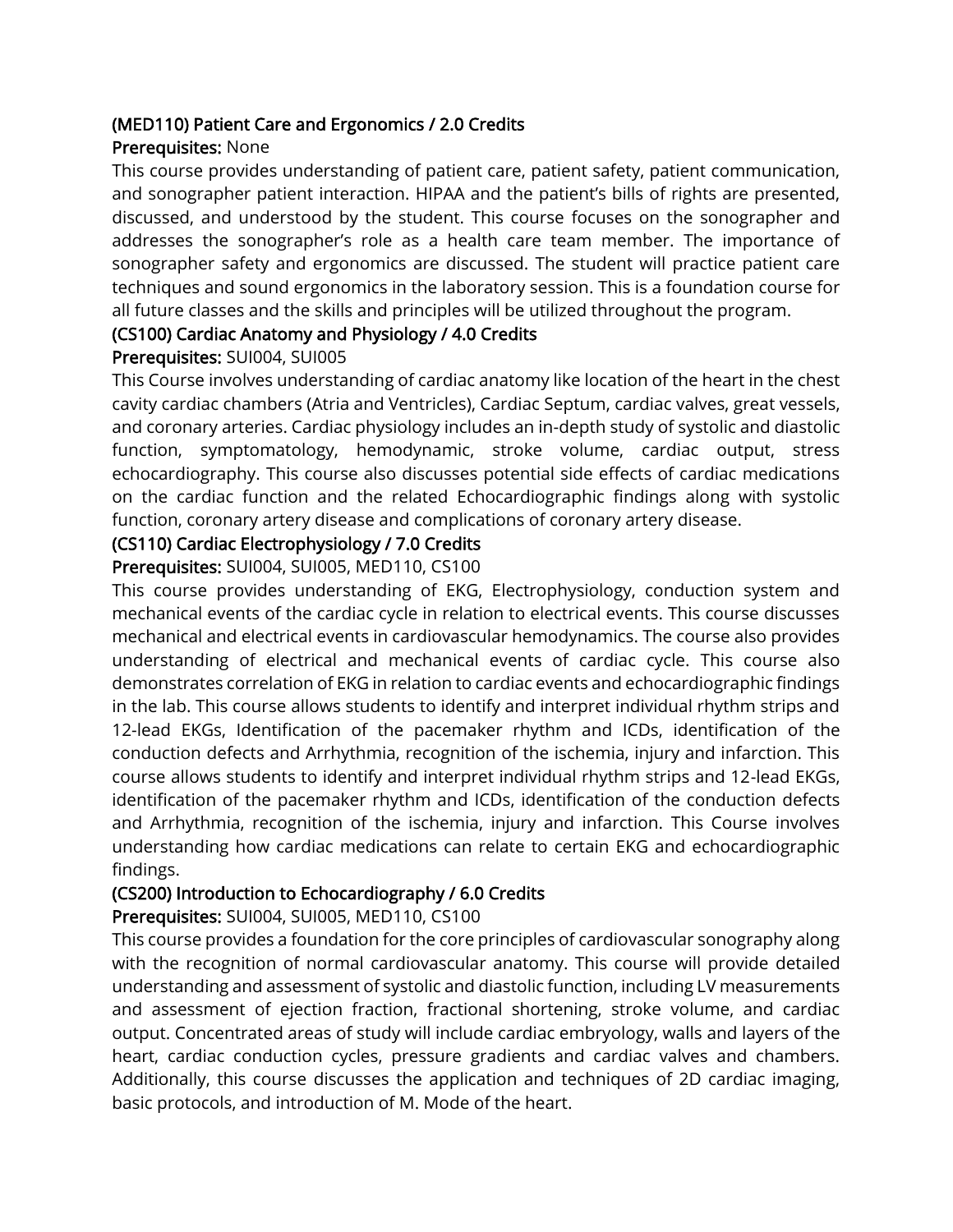### (CS200.L) Introduction to Echocardiography Lab / 3.5 Credits

Prerequisites: SUI004, SUI005, MED110, CS100

This course provides the skills lab as the basis for the foundation for the core principles of echocardiography imaging along with the recognition of normal cardiovascular anatomy. This lab will introduce the application and techniques of 2D cardiac imaging, basic protocols, and M-mode of the heart at various levels of interrogation. Concentration will be hands-on scanning of the Parasternal Views of the heart including 2D and M-Mode measurements.

### (MED100) Medical Law and Ethics / 2.0 Credits

Prerequisites: SUI004, SUI005, MED110, CS100

The student will gain basic understanding of the important legal definitions, legal doctrines, malpractice and risk management information, ethics and patient rights relevant to the field of diagnostic imaging and the role of the imaging professional. It includes case histories in the form of vignettes that assist readers in applying the principles of law to real work situations. This is a foundation course for all future classes and the skills and principles will be utilized throughout the program. This course covers clinical policies and procedures, HIPAA, and the patient's bill of rights. This course focuses on the sonographer's role as a health care team member.

## (CS300) Echocardiography I / 7.0 Credits

Prerequisites: SUI004, SUI005, MED110, CS100, CS110, CS200, CS200.L, MED100

This course covers normal valvular anatomy, pathological process of valvular diseases of the heart and associated calculations to include continuity equation, Bernoulli's equation and variable Color and Spectral Doppler formulas and equations. This course provides a foundation in the principles of preload and after load and the causes of pressure overload/volume overload in relation to valvular pathology. This course will also cover prosthetic valves and accompanying surgeries. Discussion is both detailed and concise for understanding and comprehension.

### (CS300.L) Echocardiography I Lab / 2.5 Credits

Prerequisites: SUI004, SUI005, MED110, CS100, CS110, CS200, CS200.L, MED100

This lab course applies an experiential hands-on component that applies techniques utilized in the echocardiography clinical lab. During this course, practice of obtaining accurate and necessary echocardiographic views of the cardiac valves and utilizing equipment measurement packages to quantify/qualify valvular hemodynamic processes and diseases by incorporating measurements and equations learned in the accompanying didactic course. This course concentrates on the valvular assessment done in the parasternal views of the heart. Color and Spectral Doppler are introduced and practiced by the student.

### (CS310) Pharmacology / 2.0 Credits

Prerequisites: SUI004, SUI005, MED110, CS100, CS110, CS200, CS200.L, MED100 This course is designed to provide students with principal knowledge about the medications used to treat patients with heart disease. student will understand the major drug classifications in cardiology and common medications used in cardiac emergencies and stress Echo. Students will also gain knowledge about medical tests other than TTE used to aid with the diagnosis of heart disease with possible use of medication or contrast agent.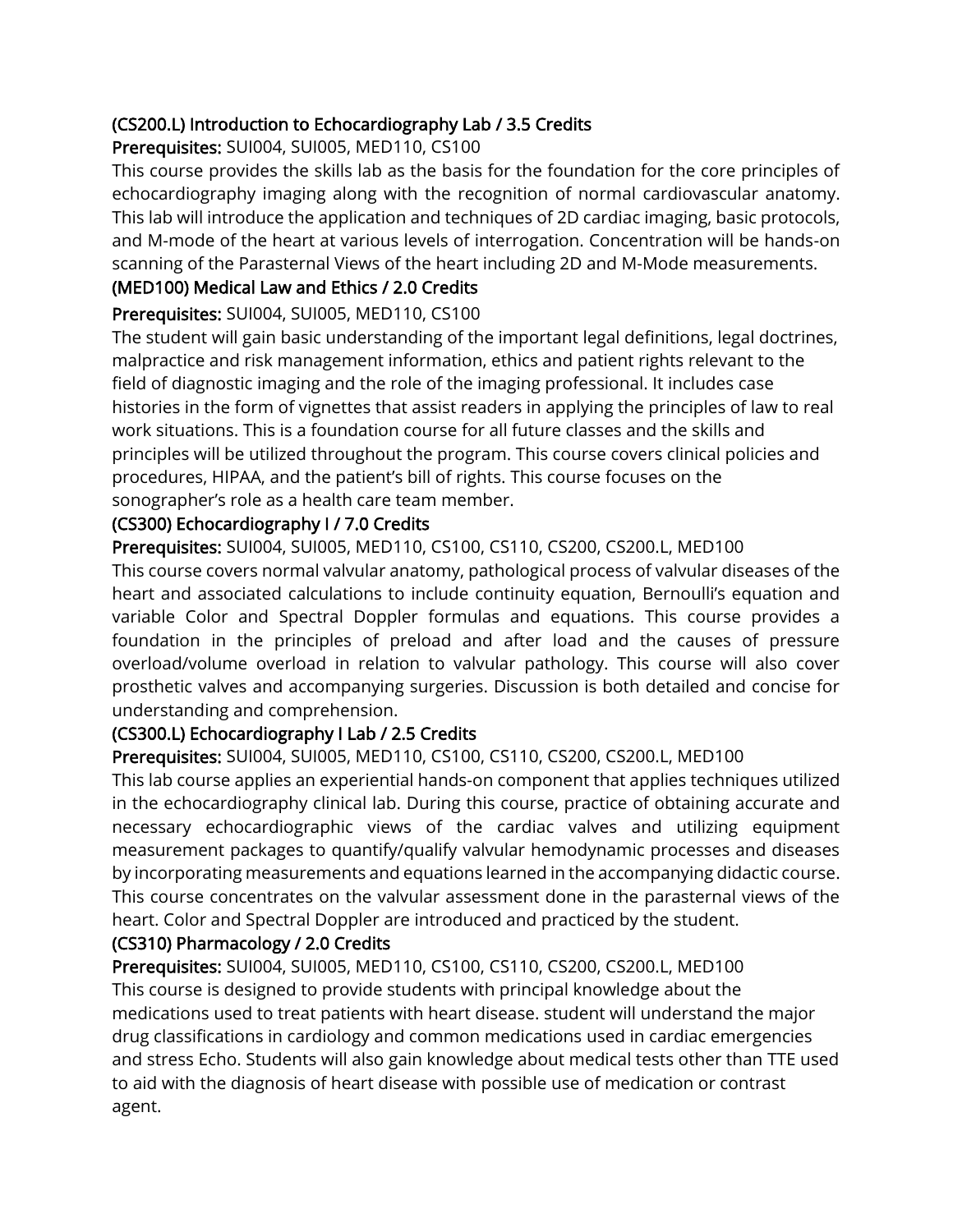## (SUI010) Career Readiness / 3.0 Credits

Prerequisites: SUI004, SUI005, MED110, CS100, CS110, CS200, CS200.L, MED100 In this course, students assess personal strengths and identify areas of opportunity using specific self-assessment and goal-setting tools as they prepare for professional employment. In addition, they develop resume writing skills, create cover letters, participate in mock interviews, and apply research, evaluation, and networking skills to execute job searches and enhance their general financial awareness.

### (CS400) Echocardiography II / 6.0 Credits

Prerequisites: SUI004, SUI005, MED110, CS100, CS110, CS200, CS200.L, MED100, CS300, CS300.L, CS310, SUI010

This course covers cardiac tumors and masses, Transesophageal echo (TEE), echocardiography contrast agents, and detailed diastolic dysfunction. Each section of diseases will be discussed in detail regarding causes, signs, symptoms, echocardiographic findings, and complications. This course also encourages quantitative and qualitative analysis of cardiac functions in relation to different pathologies.

This course also involves understanding the indications and utility of advances in echocardiography such as Intraoperative Echocardiography, Intravascular Echocardiography, Strain, Contrast Echocardiography, as well as 3D Echocardiography and any new/updated procedures or techniques.

### (CS400.L) Echocardiography II Lab / 3.5 Credits

Prerequisites: SUI004, SUI005, MED110, CS100, CS110, CS200, CS200.L, MED100, CS300, CS300.L, CS310, SUI010

This provides an opportunity for the student to coordinate the combination of both Parasternal and Apical views of the heart and associated 2D, M-mode, Color and Spectral Doppler together into one comprehensive echocardiogram. Included will be the addition of Subcostal and Suprasternal notch views along with learning to operate the Pedoff transducer. The focus of this course is to perform complete echocardiograms with minimal assistance and address student limitations or challenges found during Clinical Education I.

This course also provides lab time to perfect echocardiographic skill techniques while also increasing speed. All aspects of a complete echocardiogram will be addressed and evaluated. Application of alternate scanning techniques will be covered.

### (CS410) Pediatric Echocardiography / 3.0 Credits

Prerequisites: SUI004, CS100, CS110, SUI005, CS200, CS200.L, MED100, CS300, CS300.L, CS310, SUI010, MED110

This course covers cardiac embryology, common congenital heart diseases both in pediatric and adult population. Each section of diseases will be discussed in detail regarding causes, signs, symptoms, echocardiographic findings, and complications. This course also discusses common surgical procedure in congenital heart disease. This course encourages quantitative and qualitative analysis of cardiac functions in relation to different congenital pathologies.

### (CS450) Clinical Education I / 4.0 Credits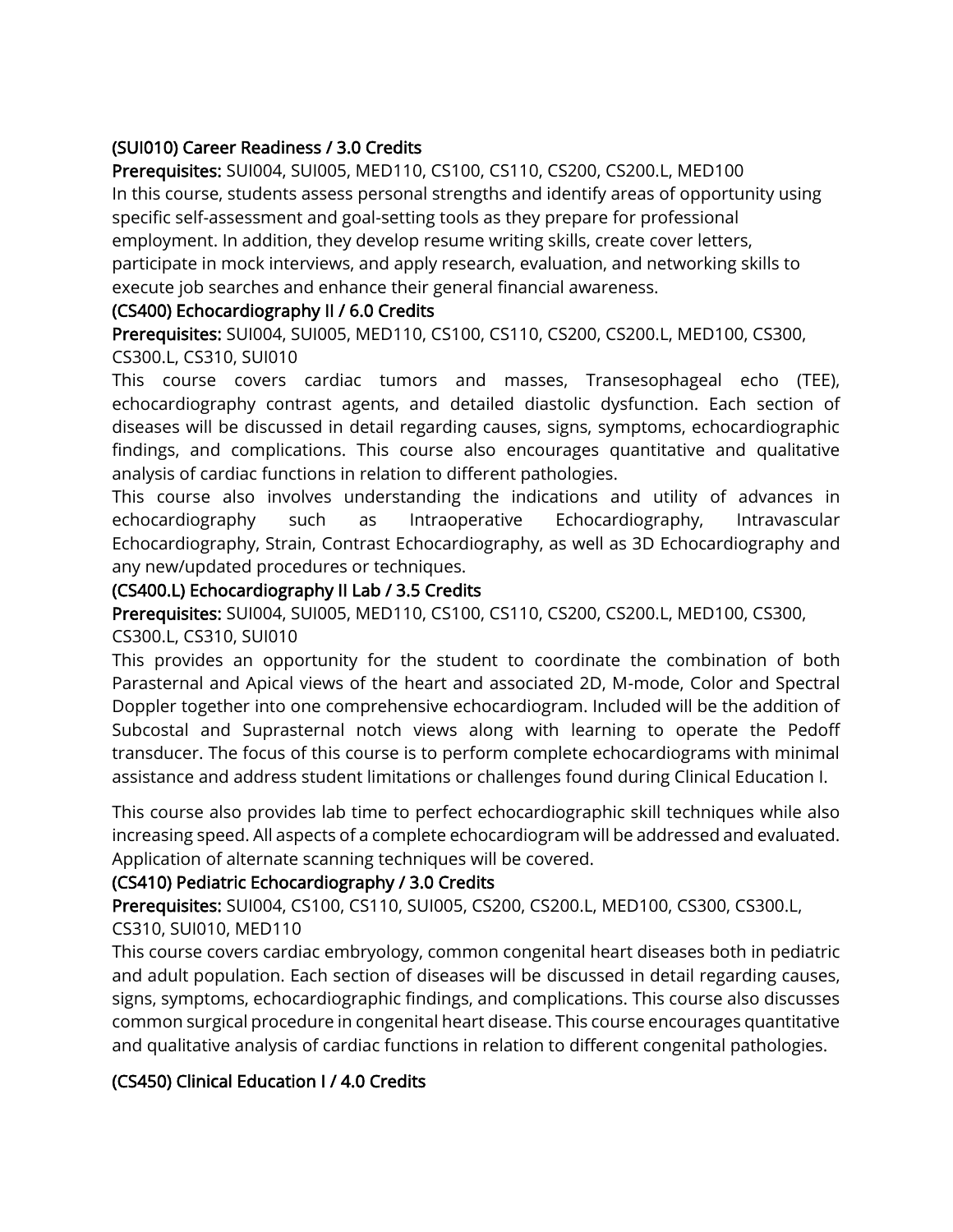Prerequisites: SUI004, CS100, CS110, SUI005, CS200, CS200.L, MED100, CS300, CS300.L, CS310, SUI010, MED110

This course transitions from the laboratory to clinical education in a medical imaging department of an affiliated clinical facility. Students transition from landmark identification and demonstration to scanning normal Echocardiography including 2D imaging, M mode, Pulse wave/Continuous wave Doppler and Color Doppler technique. The student will demonstrate proper methodologies of patient care, patient safety, patient communication, and sonographer-patient interaction. The clinical affiliate's policies and procedures, HIPAA and the patient's bills of rights are adhered to by the student. This course focuses on the sonographer and addresses the sonographer's role as a health care team member. The student will practice sound ergonomics in the clinical setting. Assessment competencies will concentrate on individual echocardiographic views/windows and equipment operation proficiency.

### (CS500) Clinical Education II / 13 Credits

Prerequisites: SUI004, CS100, CS110, SUI005, CS200, CS200.L, MED100, CS300, CS300.L, CS310, SUI010, MED110, CS400, CS400.L, CS405, CS450

This course is the second in continuation of Clinical Education courses and the concentration is on performing basic echocardiographic views as well as performing complex echocardiographic views with or without assistance from clinical preceptors. Understanding specific lab protocols, rules, schedules, and clinic/hospital differences is expected at this level. Students are expected to pass vigorous competencies involving routine and abnormal echocardiograms in a less amount of time.

### (CS600) Clinical Education III / 13 Credits

Prerequisites: SUI004, CS100, CS110, SUI005, CS200, CS200.L, MED100, CS300, CS300.L, CS310, SUI010, MED110, CS400, CS400.L, CS405, CS450

This is the Third and final in a continuation of Clinical Education courses and the concentration is on performing complex echocardiographic views without assistance from clinical preceptors. Students are expected to pass vigorous competencies involving more routine and abnormal echocardiograms within the scheduled appointment time of the lab. Student is expected to be able to explain detailed clinical findings, write preliminary reports and process the echocardiogram through the PACs system. Student should be able to perform almost all scheduled echocardiograms each day without errors or omissions.

### (CS610) Echocardiography Registry Review / 3 Credits

Prerequisites: SUI004, CS100, CS110, SUI005, CS200, CS200.L, MED100, CS300, CS300.L, CS310, SUI010, MED110, CS400, CS400.L, CS405, CS450, CS500, CS600 This course provides review for SPI and/or cardiac registry exam offered by ARDMS (American Registry for Diagnostic Medical Sonography and Cardiovascular Credential International). This course uses multiple choice questions and video case reviews. This course also prepares the students to participate in registry exams by taking mock registry exams on the computer.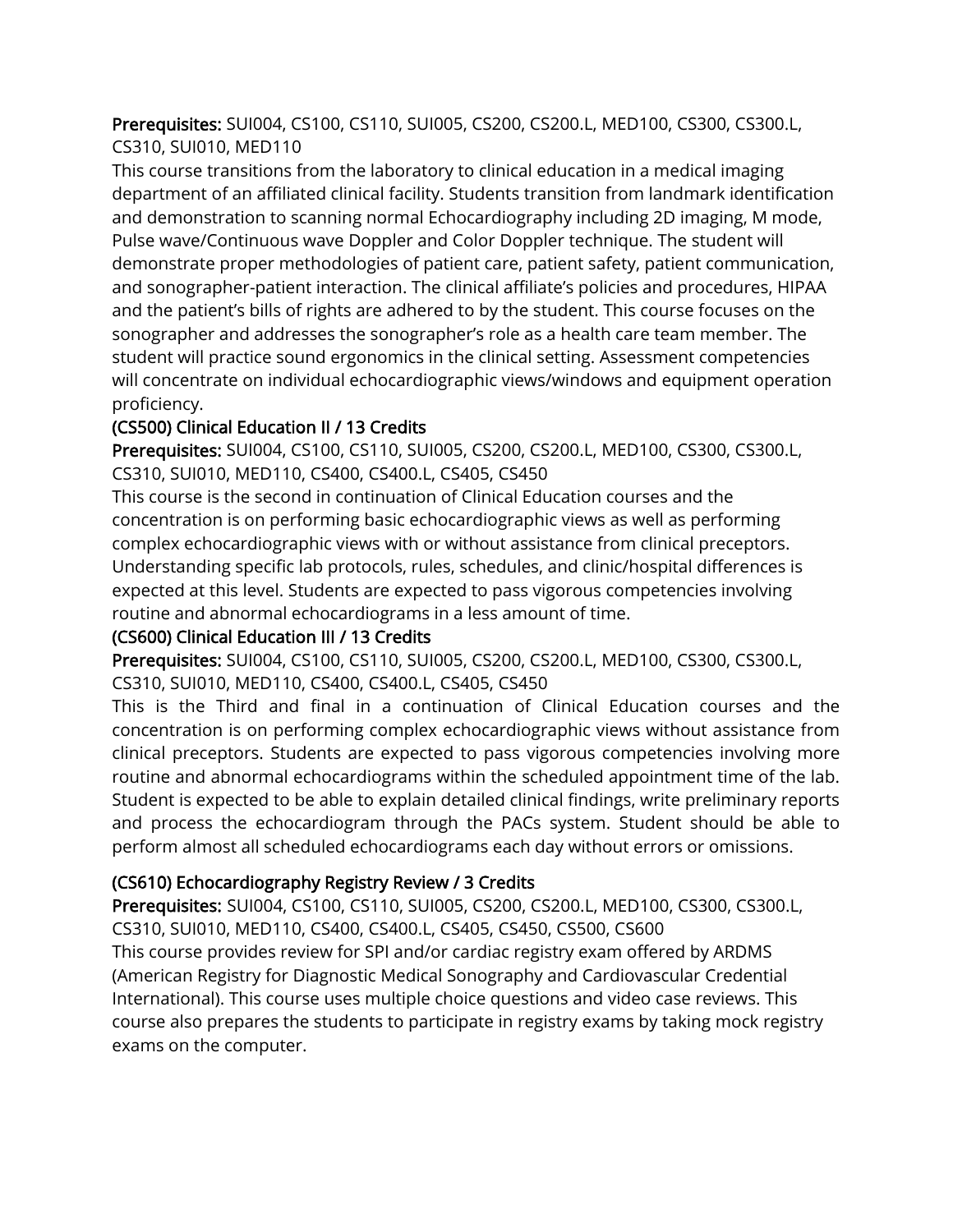## Medical Assisting

| Program Hours:      | 1,044       | Delivery Method: | Residential; Blended |
|---------------------|-------------|------------------|----------------------|
| Program Length:     | 42 Weeks    | Credential:      | Diploma              |
| Credits Awarded:    | 48 Semester | SOC Code:        | 31-9092              |
| $l$ rogram Ovoniour |             |                  |                      |

### Program Overview

The Medical Assisting Program consists of 42 weeks of training. The program includes didactic, laboratory and externship instruction. The curriculum prepares students with entry-level competencies in the medical assisting and phlebotomist professions. In addition, students are prepared with entry-level knowledge and skills in the following areas: anatomy and physiology, medical terminology, medical law and ethics, psychology and human relations, pharmacology, administrative procedures, clinical procedures, medical laboratory procedures, phlebotomy procedures and career development. Upon completion of the didactic and laboratory classroom experiences, students participate in 240 hours of supervised externship.

### Program Objectives

- Understand all the procedures of working as a Medical Assistant and be prepared to take the Certified Medical Assistant (AAMA) exam.
- Obtain, review and integrate pertinent patient history and supporting clinical and administrative data to facilitate optimum diagnostic results.
- Record, analyze, and process diagnostic data using Electronic Medical Records.
- Perform appropriate procedures and record anatomic, pathologic and/or psychologic data for interpretation by a physician.
- Understand all the procedures and protocols of working as a Phlebotomist and be prepared to take the National Certified Phlebotomy Technician (NCPT) exam.
- Exercise discretion and judgment in the performance of administrative, clinical and/or other noninvasive diagnostic services.
- Provide patient education related to medical assisting and/or other noninvasive techniques and promote principles of good health.

| Code                     | <b>Course Title</b>                       | Lecture | Lab      | Clinical       | <b>Total</b> | <b>Credits</b> |
|--------------------------|-------------------------------------------|---------|----------|----------------|--------------|----------------|
| MA101                    | Administrative Theory 1                   | 110     | 10       | 0              | 120          | 7.5            |
| MA102                    | Administrative Theory 2                   | 110     | 10       | 0              | 120          | 7.5            |
| MA103                    | Clinical Theory 1                         | 60      | 60       | $\overline{0}$ | 120          | 6.0            |
| MA104                    | Clinical Theory 2                         | 60      | 60       | $\overline{0}$ | 120          | 6.0            |
| MA105                    | Laboratory Theory                         | 60      | 60       | 0              | 120          | 6.0            |
| <b>MA200</b>             | <b>Medical Assisting Career Readiness</b> | 100     | 20       | $\overline{0}$ | 120          | 7.0            |
| MA300                    | <b>Medical Assisting Externship</b>       | 0       | $\Omega$ | 200            | 200          | 4.0            |
| <b>PHL100</b>            | Phlebotomy                                | 24      | 60       | 40             | 124          | 4.0            |
| <b>Total for Program</b> |                                           | 524     | 280      | 240            | 1044         | 48             |

#### Courses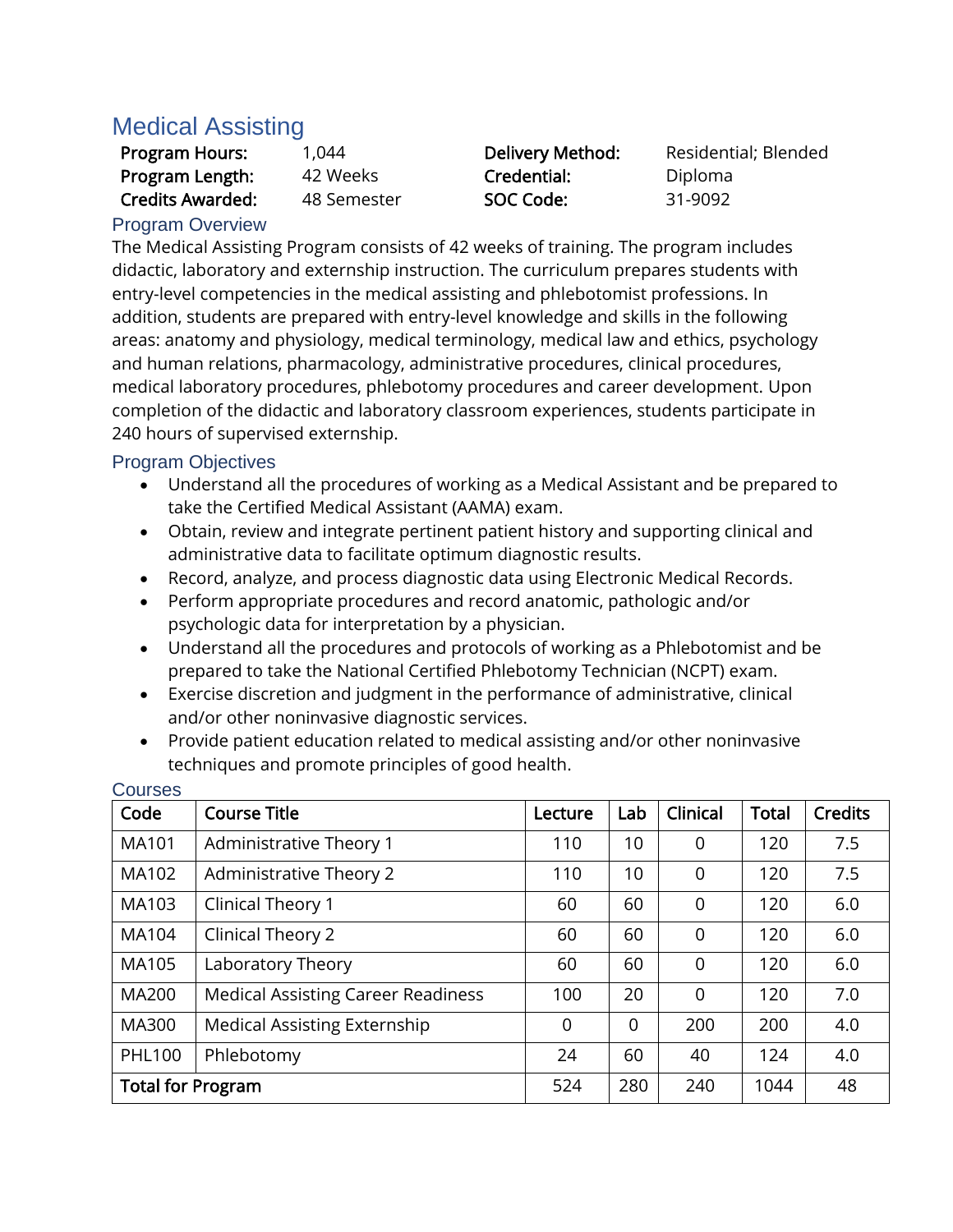## Course Descriptions

## (MA101) Administrative Theory I / 7.5 Credits Prerequisites: None

This course provides theory along with concepts and entry level skills and applications for the following procedures: vitals including height and weight and vision screening, aseptic handwashing, telephone techniques, computers, medical correspondence, bookkeeping, banking procedures, petty cash, accounts payable, appointment scheduling, email, office flyers, and alphabetizing, administering medications, venipuncture, and EKG.

## (MA102) Administrative Theory II / 7.5 Credits

### Prerequisites: None

This course provides theory along with concepts and entry level skills and applications for the following procedures: vitals including height and weight and vision screening, aseptic hand washing, risk management, inventory control, ICD and CPT coding, claim forms, referrals, and authorizations, administer injections, venipuncture, and EKG.

## (MA103) Clinical Theory I / 6.0 Credits

### Prerequisites: None

This course provides theory along with concepts and entry level skills and applications for the following procedures: vitals including height and weight and vision screening, aseptic handwashing, surgical handwashing, sterile gloving, opening a sterile surgical pack, sanitizing, and wrapping instruments for sterilization, sterilizing instruments using an autoclave, instrument identification, tray set ups, patient positioning, obtaining patient history, assisting with exams, drawing up medications from a vial, administer injections, administering oral medications, venipuncture, spirometry, EKG.

### (MA104) Clinical Theory II / 6.0 Credits

This course provides theory in the following areas: Preparing patient and assisting with exams and procedures in medical specialties of ENT, Pulmonology, Gastroenterology, Neurology and Cardiology, anatomical structure, and overviews of the digestive, lymphatic, integumentary, endocrine, nervous and respiratory system. Study includes anatomy and physiology related to each system, diseases, disorders, and appropriate procedures for each system.

## (MA105) Laboratory Theory / 6.0 Credits

### Prerequisites: None

This course provides theory along with concepts and entry level skills and applications for the following procedures: vitals including height and weight and vision screening, aseptic handwashing, lab safety, microscopes, venipuncture, injections, ABO/RH typing, capillary puncture, hemoglobin, hematocrit, glucose testing, collection of a clean catch urine sample, urine testing with a reagent strip, urine preparation for microscopes, audiometer, and EKG.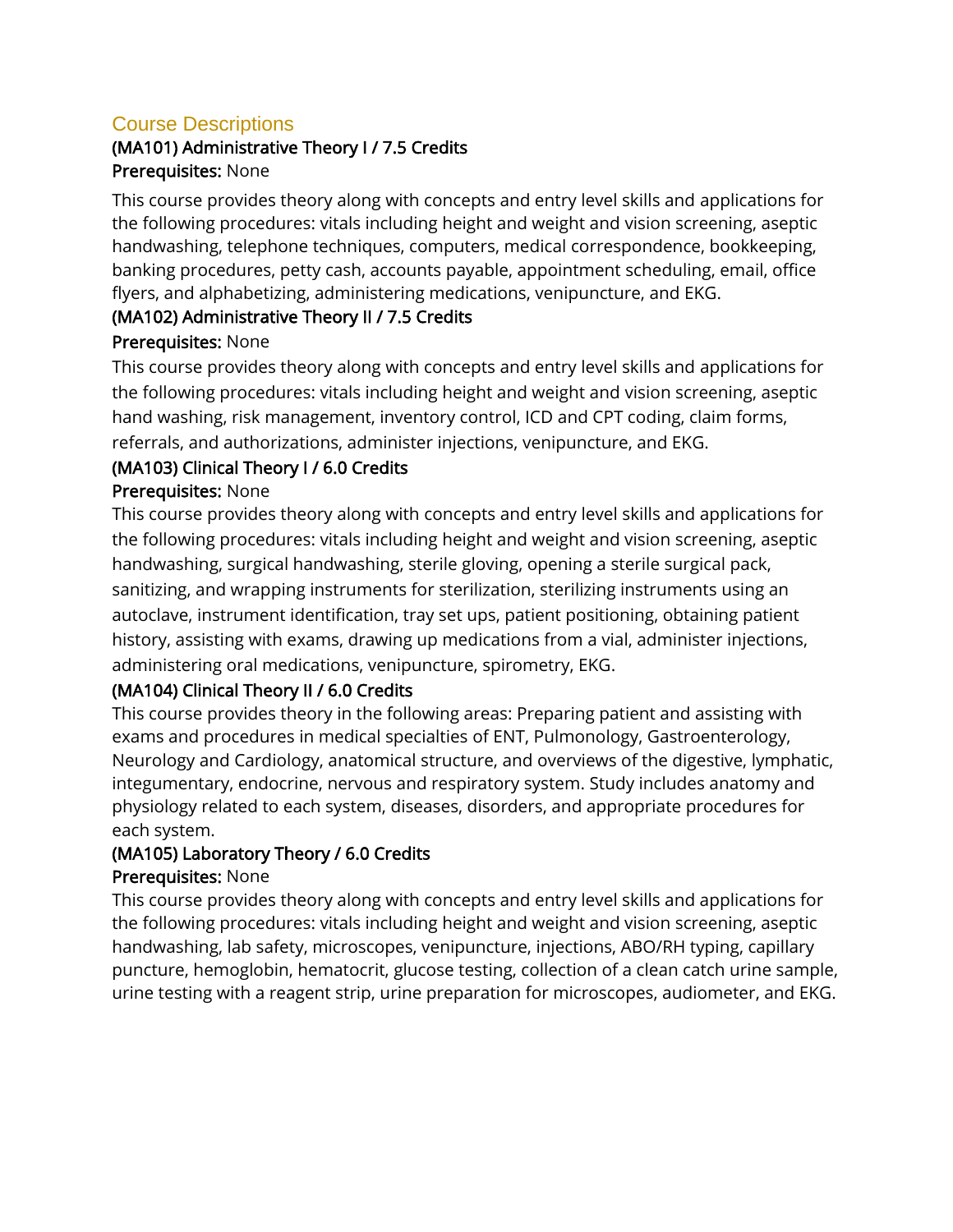## (MA200) Medical Assisting Career Readiness / 7 Credits

Prerequisites: MA101, MA102, MA103, MA104, MA105

This course is designed to assist students in understanding the career development process, to make informed and appropriate occupational and educational decisions. Students will study key Career development theories and learn how to integrate selfknowledge into occupational/life decisions, set goals, and devise strategies to attain these goals. Students will learn to apply, interview and follow-up with perspective employers. Students will also prepare to sit for the certified medical assisting exam for AAMA.

## (MA300) Clinical Experience I / 4 Credits

Prerequisites: MA101, MA102, MA103, MA104, MA105, MA200

This course provides a supervised clinical placement to practice the administrative and clinical skills necessary to function as a medical assistant in a physician's office and other designated medical settings. Administrative skills include receptionist duties and appointment scheduling, medical correspondence, record handling, medical transcription, maintaining patient accounts, billing and processing insurance claims. Clinical skills include patient preparation and assisting with diagnostic and surgical procedures, examination assisting, specimen collection and processing, performing basic office diagnostic procedures, medication administration, and aseptic technique.

## (PHL100) Phlebotomy / 4 Credits

## Prerequisites: MA101, MA102, MA103, MA104, MA105

This course is designed to teach the knowledge in technical and procedural aspects of basic phlebotomy, including collection of blood specimens and venipuncture required to become a Phlebotomy Technician. This course will teach students the concepts of Introduction to Phlebotomy & Infection Control, Legal Issues in Healthcare, Introduction to Human Anatomy & Physiology, Phlebotomy Equipment & Supplies, Phlebotomy Procedures, and Phlebotomy Fundamental Essentials.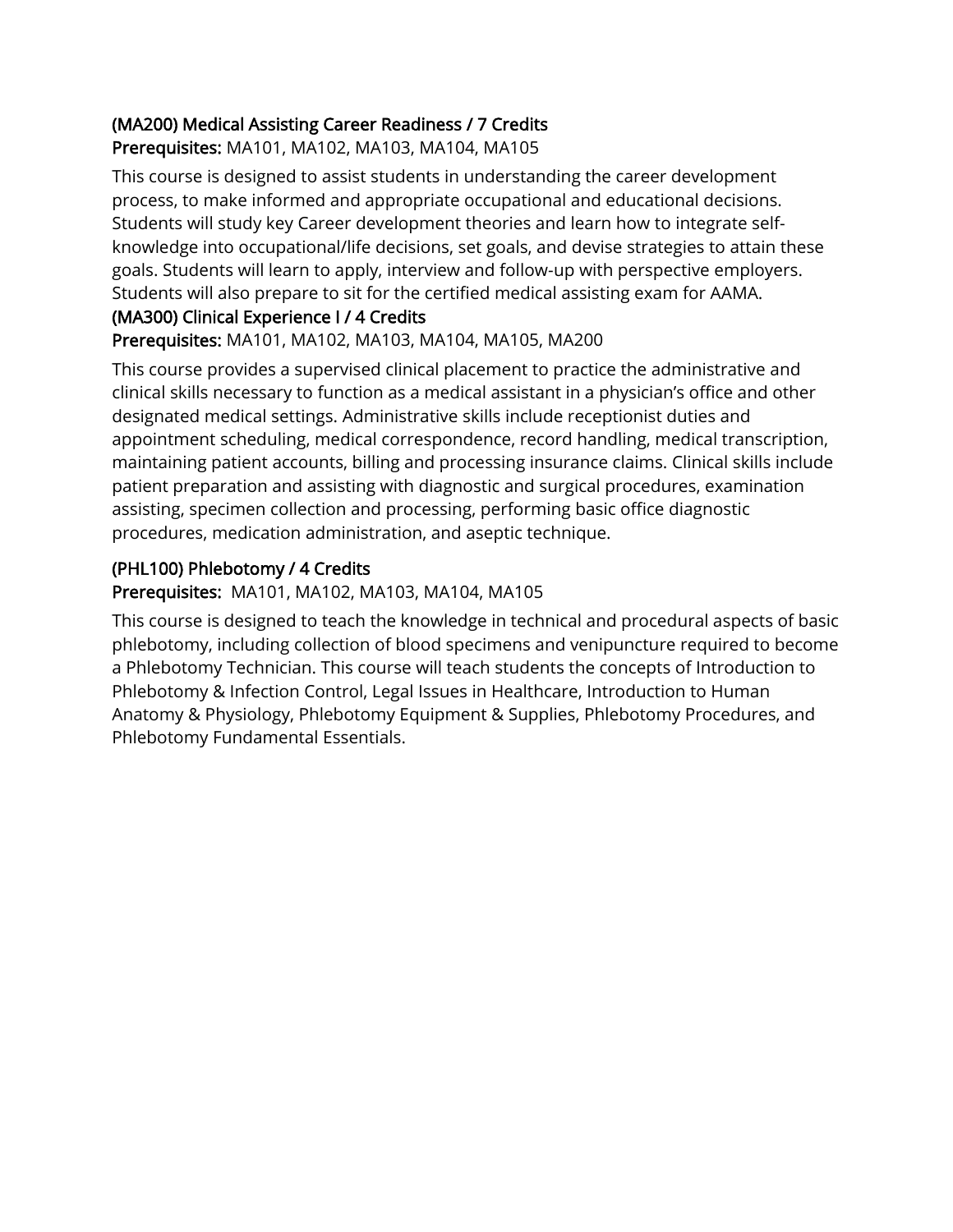## MRI Technologist Program

| Program Hours:          |
|-------------------------|
| Program Length:         |
| <b>Credits Awarded:</b> |

65 Semester **SOC Code:** 29-2035

1,675 **Delivery Method:** Residential; Blended 67 Weeks **Credential:** Associate of Applied Science

## Program Overview

The student receives six hundred seventy-five (675) hours of didactic training and one thousand (1,000) hours of clinical education allowing them to apply the lecture topics to practical use. The curriculum provides students with the technical, clinical, and interpersonal skills necessary to succeed in this field. In addition, the program prepares students to take their ARRT examinations. Upon completion of the program, an Associate of Applied Science is awarded. Normal completion time for this program is 67 weeks excluding any holiday and vacation times.

## Program Objectives

The student will receive lecture and clinical externship instruction in the theoretical knowledge, skills, and responsibilities required to work in the allied medical field as an entry-level MRI Technologist.

| Code                     | <b>Course Title</b>                | Lecture | Clinical       | <b>Total</b> | <b>Credits</b> |
|--------------------------|------------------------------------|---------|----------------|--------------|----------------|
| AP100                    | Anatomy & Physiology               | 120     | 0              | 120          | 8              |
| <b>MRI100</b>            | <b>Cross Sectional Anatomy</b>     | 117     | 0              | 117          | 7.5            |
| <b>MRI102</b>            | Physics & Instrumentation          | 102     | $\overline{0}$ | 102          | 6.5            |
| <b>MRI101</b>            | Imaging & Procedures               | 102     | 0              | 102          | 6.5            |
| <b>MRI103</b>            | Patient Care & Management          | 80      | 10             | 90           | 5.5            |
| PSYCH100                 | Applied Psychology in Health Care  | 48      | 0              | 48           | 3              |
| <b>MATH100</b>           | <b>Mathematics for Health Care</b> | 48      | 0              | 48           | 3              |
| <b>ENG100</b>            | <b>College Reading</b>             | 48      | 0              | 48           | 3              |
| <b>CNL100</b>            | Clinical Externship I              | 0       | 500            | 500          | 11             |
| <b>CNL101</b>            | Clinical Externship II             | 0       | 500            | 500          | 11             |
| <b>Total for Program</b> |                                    | 675     | 1000           | 1675         | 65             |

## **Courses**

## Course Descriptions

### (AP100) Anatomy & Physiology / 8 Credits Prerequisites: None

This course is designed to provide students with knowledge of the human body and to develop an understanding of the functions of different systems. Students will be introduced to medical terminology, the anatomy and physiology of the digestive system, urinary system, female reproductive system, male reproductive system and the nervous system. This course is designed to assist student in the knowledge of the human body, how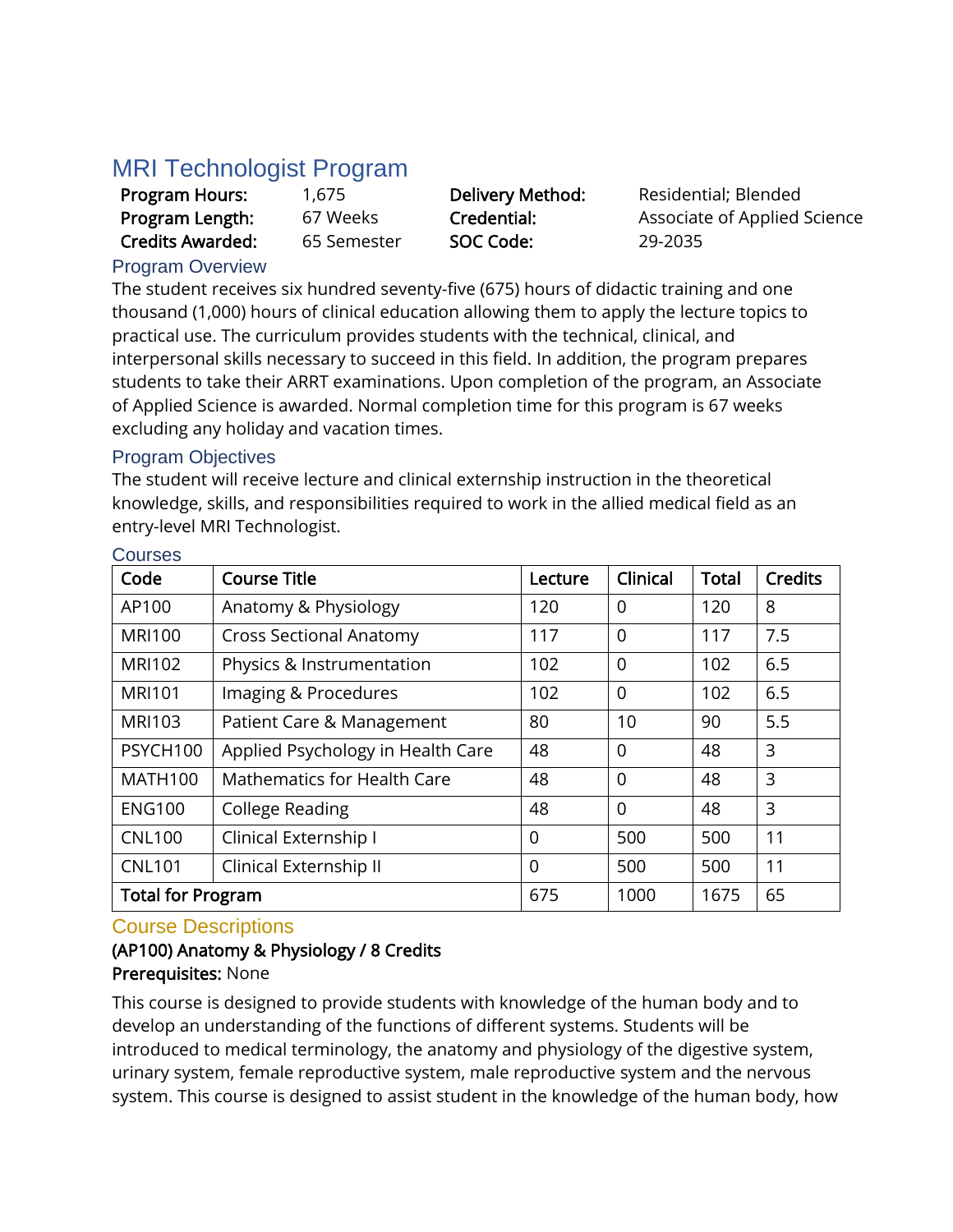each system interacts and relates with each other. The course assists in developing the skills sought after in an MRI technologist to produce a well imaged body part.

### (PSYCH100) Applied Psychology in Health Care / 3 Credits Prerequisites: None

## (MED110) Patient Care and Ergonomics / 3.0 Credits

### Prerequisites: None

This course provides understanding of patient care, patient safety, patient communication, and sonographer patient interaction. HIPAA and the patient's bills of rights are presented, discussed, and understood by the student. This course focuses on the sonographer and addresses the sonographer's role as a health care team member. The importance of sonographer safety and ergonomics are discussed. The student will practice patient care techniques and sound ergonomics in the laboratory session. This is a foundation course for all future classes and the skills and principles will be utilized throughout the program. Applied Psychology in Health Care applies the basics of psychology to provide caregivers with an understanding of the mental health of patients and themselves. This course prepares health care workers to effectively communicate and provide superior patient care.

#### (ENG100) College Reading / 3 Credits Prerequisites: None

This course works to build the skills needed to become stronger readers. This course will show students how thinking skills used while watching television or movies can easily transfer to reading. There will be extensive vocabulary coverage, critical thinking practice throughout, and textbook readings in every chapter to help student's master college reading.

### (MATH100) Mathematics for Health Care / 3 Credits Prerequisites: None

This course includes basic math review and deeper concepts, including algebra and geometry, linear equations and graphing, dilutions, solutions, and concentrations, dosage calculations and more. This course is directed towards the health sciences.

## (MRI100) Cross Sectional Anatomy / 6.5 Credits

Prerequisites: AP100 or Transferred course

This course is the study of cross sectional normal and abnormal anatomy, known as pathology. The course will demonstrate and educate the student on the correlation of the study of cross-sectional anatomy and MRI. MRI allows a detailed view into the human body with multiple orthogonal planes (axial, sagittal, coronal, and oblique planes). Looking at the human anatomy in multiple orthogonal planes with RI allows an evaluation of soft tissue, vascular structures, bony structures, organs, and muscles. This course will familiarize the student with the common Pathologies found in Magnetic Resonance Imaging and their appearance with various imaging protocols. This content will be encompassing all the common Anatomic Regions evaluated in the Anatomy Component.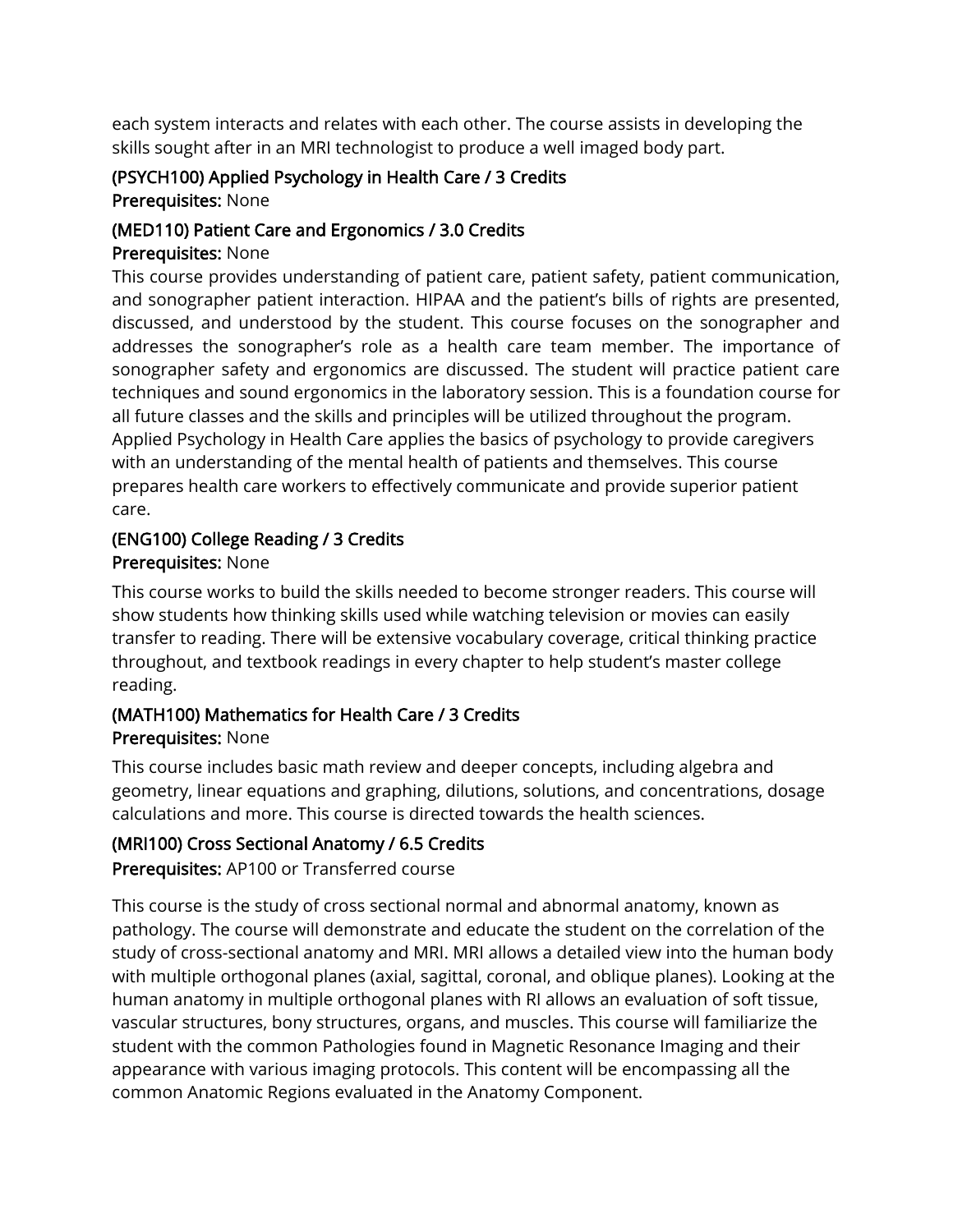#### (MRI101) Imaging & Procedures / 6.5 Credits Prerequisites: AP100, MRI100, MRI102

In this course, students learn the Magnetic Resonance Imaging (MRI) scanning procedures for the central nervous, musculoskeletal chest, abdomen, and pelvis systems. Topics include scanning pulse sequences, positioning and patient care, sectional anatomy, and pathology. Anatomical structures and the plane that best demonstrates anatomy will be discussed as well as signal characteristics of normal and abnormal structures.

### (MRI102) Physics & Instrumentation / 6.5 Credits Prerequisites: AP100, MRI100

In this course, students are introduced to the physical principles of Magnetic Resonance Imaging (MRI), including the basic physics of MRI. Topics include magnetism, MRI signal production, image contrast, spatial localization including k-space filling, an introduction to pulse sequence diagrams, maximum intensity projection image formation, diffusion and perfusion, fundamentals of flow including types of flow, flow motion correction, vascular imaging, imaging parameters and tradeoff, artifacts and compensations.

## (MRI103) Patient Care & Management / 5.5 Credits

Prerequisites: AP100, MRI100, MRI101, MRI102

This course focuses on the student's ability to provide basic and appropriate patient care in the MRI environment. The course is broken into key components: patient care & management, CPR/BLS certification, and pharmacology and drug administration procedures. Emphasis is placed on effective communication skills, patient safety, medical ethics, and patient's rights, assessment, proper body mechanics, infection control, emergency medicine in MRI and being aware of the patient's individual needs.

## (CNL100) Clinical Externship I / 11 Credits

Prerequisites: AP100, PSYCH100, ENG100, MATH100, MRI100, MRI101, MRI102, MRI103 Students will be introduced to the clinical practice of MRI with emphasis on basic magnetic resonance (MR) scan procedures, MRI safety and patient care. This course requires a 20 week, 25-hours/week clinical rotation under the supervision of a certified MRI technologist.

## (CNL101) Clinical Externship II / 11 Credits

Prerequisites: AP100, PSYCH100, ENG100, MATH100, MRI100, MRI101, MRI102, MRI103

Students will be introduced to the clinical practice of MRI with emphasis on basic magnetic resonance (MR) scan procedures, MRI safety and patient care. This course requires a 20 week, 25-hours/week clinical rotation under the supervision of a certified MRI technologist.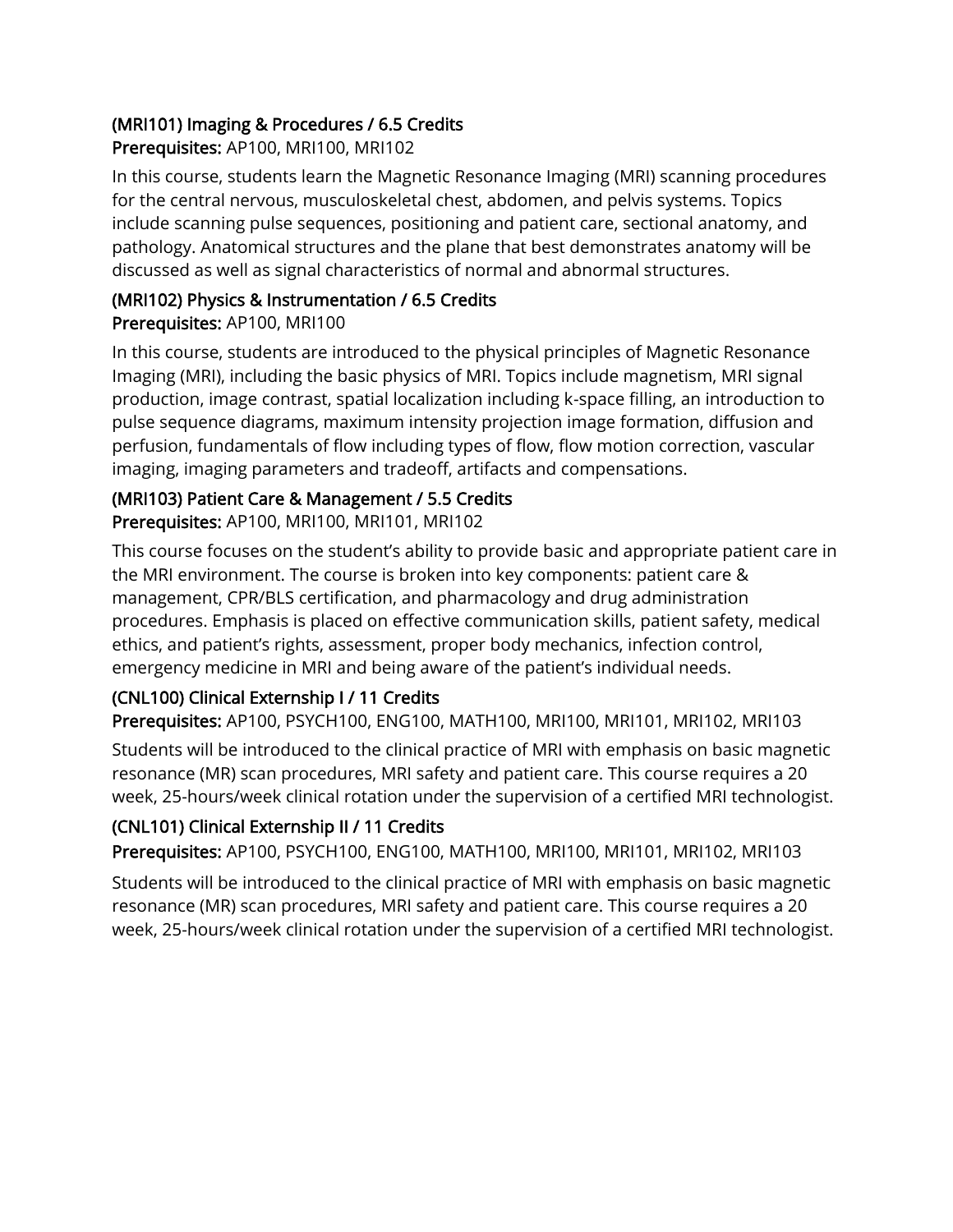# Questions about this Catalog?

Any questions a student may have regarding this catalog that have not been satisfactorily answered by the institution may be directed to:

Bureau for Private Postsecondary Education P.O. Box 980818 West Sacramento, CA 95798-0818 www.bppe.ca.gov P: 888.370.7589 F: 916.263.1897 A copy of the Sacramento Ultrasound Institute Catalog is available at the administrative offices or may be downloaded from the SUI website at:

### [http://www.sui.edu/about/disclosures.](http://www.sui.edu/about/disclosures)

A student or any member of the public may file a complaint about this institution with the Bureau for Private Postsecondary Education by calling (888) 370-7589 or by completing a complaint form, which can be obtained on the bureau's internet Web site [www.bppe.ca.gov.](http://www.bppe.ca.gov/)

### Images Used in This Catalog:

The images used in this catalog are stock photography.